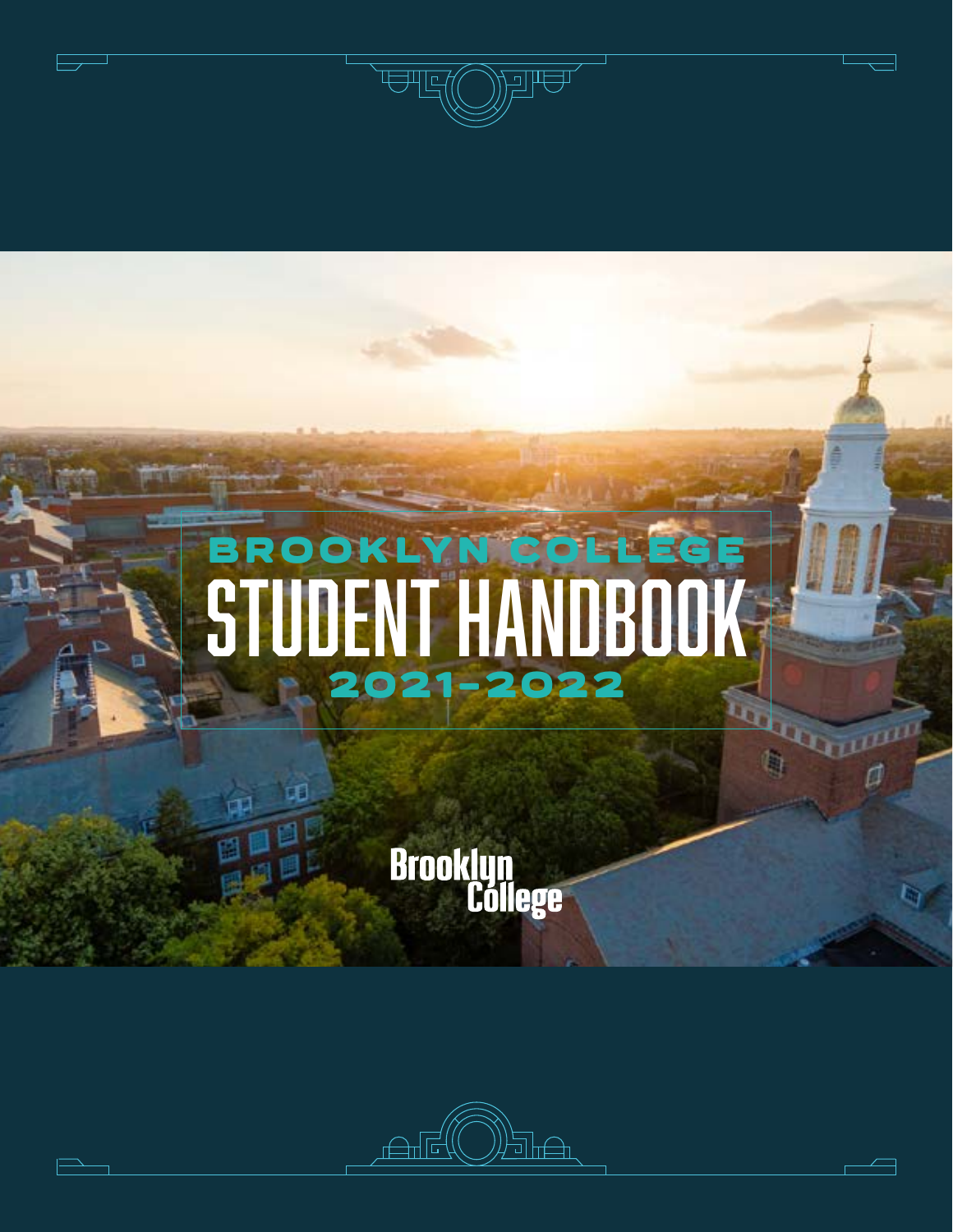# Table of Contents

| I.             |                                                                                                                                         |
|----------------|-----------------------------------------------------------------------------------------------------------------------------------------|
| П.             | <b>Brooklyn College of the City University of New</b>                                                                                   |
|                |                                                                                                                                         |
| IV.            |                                                                                                                                         |
| $\mathbf{V}$ . | Center for Academic Advisement and Student Success 4<br>i.<br>ii.<br>iii.<br>İV.                                                        |
| VI.            | i.<br>ii.<br>iіi.<br>iv.<br>Early Childhood Center Programs for Infants, Toddlers,<br>and Young Children, and Laboratory School for the |

|     | New York Public Interest Research Group, Inc. (NYPIRG)10               |  |
|-----|------------------------------------------------------------------------|--|
|     |                                                                        |  |
|     |                                                                        |  |
|     |                                                                        |  |
|     |                                                                        |  |
|     |                                                                        |  |
|     | Tow Center for the Performing Arts 12                                  |  |
|     | VII. Campus Safety and Emergency Services 13                           |  |
|     |                                                                        |  |
|     |                                                                        |  |
|     |                                                                        |  |
|     | Emergency Closings/Inclement Weather13                                 |  |
|     |                                                                        |  |
|     |                                                                        |  |
|     |                                                                        |  |
|     | Volunteer Emergency Medical Squad (EMS) 14                             |  |
|     |                                                                        |  |
|     |                                                                        |  |
|     |                                                                        |  |
|     |                                                                        |  |
|     |                                                                        |  |
|     |                                                                        |  |
| IX. | <b>Student Financial Services 15</b>                                   |  |
|     | Tuition and Fees for Undergraduate Students 15                         |  |
|     | Payment of Tuition and Fees, and Payment Plans. 15<br>ĺ.               |  |
|     | ii.                                                                    |  |
|     | Tuition for Continuing Matriculated Undergraduate Students  17<br>iii. |  |
|     | İV.                                                                    |  |
|     | Summer and January Intersession Tuition 17<br>V.                       |  |
|     | Vİ.                                                                    |  |
|     | Compensatory and Developmental Courses  18<br>Vİİ.                     |  |
|     |                                                                        |  |
|     | Undergraduate Students Taking Graduate Courses. 18<br>ix.              |  |
|     | Χ.                                                                     |  |
|     | хi.                                                                    |  |
|     |                                                                        |  |
|     | i.                                                                     |  |
|     | ii.<br>Tuition for Non-New York State Residents and International      |  |
|     |                                                                        |  |
|     |                                                                        |  |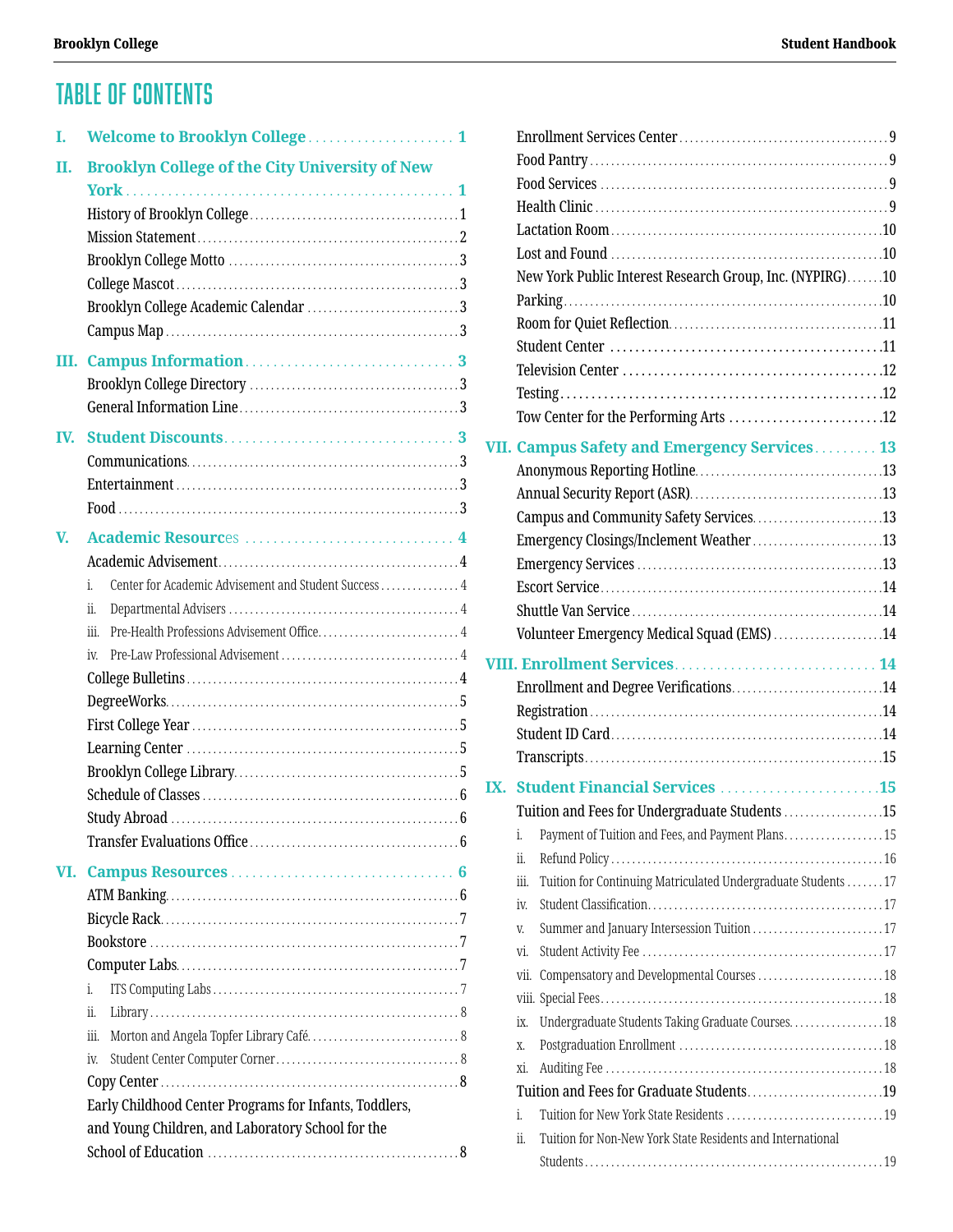<span id="page-2-0"></span>

| iii. |                                                                          |    |
|------|--------------------------------------------------------------------------|----|
| İV.  | Graduate Students Taking Undergraduate Courses. 20                       |    |
| V.   |                                                                          |    |
| Vİ.  |                                                                          |    |
|      |                                                                          |    |
|      |                                                                          |    |
|      |                                                                          |    |
| i.   |                                                                          |    |
| ii.  |                                                                          |    |
|      |                                                                          |    |
| i.   |                                                                          |    |
| ii.  |                                                                          |    |
| iii. |                                                                          |    |
|      | Additional Financial Aid Resources Available Online 23                   |    |
|      |                                                                          |    |
|      | Financing Your Education-Undergraduate Students24                        |    |
|      |                                                                          |    |
|      |                                                                          |    |
| i.   |                                                                          |    |
| ii.  | Federal Supplemental Educational Opportunity Grant (FSEOG)25             |    |
| Ш.   |                                                                          |    |
| İV.  | The Peter F. Vallone Academic Scholarship 25                             |    |
| V.   |                                                                          |    |
| vi.  | New York State Tuition Assistance Program (TAP)26                        |    |
|      |                                                                          |    |
|      | viii. Other New York State Student Financial Aid Programs  29            |    |
| ix.  |                                                                          |    |
| Х.   |                                                                          |    |
|      |                                                                          |    |
|      |                                                                          | 31 |
| i.   |                                                                          |    |
| ii.  |                                                                          |    |
| iіi. |                                                                          |    |
| İV.  |                                                                          |    |
| V.   |                                                                          |    |
| vi.  |                                                                          |    |
| vii. |                                                                          |    |
|      | viii. Federal Satisfactory Academic Progress (SAP) Standards for Federal |    |
|      |                                                                          |    |
| İХ.  |                                                                          |    |
| X.   | COVID-19 Pandemic and National Emergency Declaration 40                  |    |
|      | Financing Your Education-Graduate Students  40                           |    |
|      |                                                                          |    |
|      |                                                                          |    |
| i.   |                                                                          |    |
| ii.  |                                                                          |    |
|      |                                                                          |    |

|     | i.                                                                        |  |
|-----|---------------------------------------------------------------------------|--|
|     | ii.                                                                       |  |
|     | Federal Direct Graduate PLUS Loan Program  43<br>Ш.                       |  |
|     | Elimination of Graduate Subsidized Loans 43<br>iv.                        |  |
|     | V.                                                                        |  |
|     | Private Educational Alternative Student Loans 43<br>vi.                   |  |
|     | vii.                                                                      |  |
|     |                                                                           |  |
|     | Federal Satisfactory Academic Progress (SAP) Standards for Federal<br>ix. |  |
|     |                                                                           |  |
| X.  |                                                                           |  |
|     |                                                                           |  |
|     |                                                                           |  |
|     |                                                                           |  |
|     |                                                                           |  |
|     |                                                                           |  |
|     |                                                                           |  |
|     |                                                                           |  |
|     |                                                                           |  |
|     | Wireless Network Access (BC Wi-Fi)50                                      |  |
|     |                                                                           |  |
| XI. | <b>Student Rights and College and University Rules  50</b>                |  |
|     |                                                                           |  |
|     | Acceptable Use of Computer Resources 50                                   |  |
|     | i.                                                                        |  |
|     | ii.                                                                       |  |
|     |                                                                           |  |
|     |                                                                           |  |
|     |                                                                           |  |
|     |                                                                           |  |
|     |                                                                           |  |
|     | i.                                                                        |  |
|     | Family Educational Rights and Privacy Act                                 |  |
|     |                                                                           |  |
|     | File-Sharing and Copyright Infringement54                                 |  |
|     |                                                                           |  |
|     | Freedom of Speech and Campus Demonstrations 54                            |  |
|     |                                                                           |  |
|     |                                                                           |  |
|     |                                                                           |  |
|     | i.                                                                        |  |
|     | Failure to Adhere to University Rules and Regulations or to<br>ii.        |  |
|     |                                                                           |  |
|     |                                                                           |  |
|     | i.                                                                        |  |
|     | Infectious Disease Notification Protocol (CUNY)56                         |  |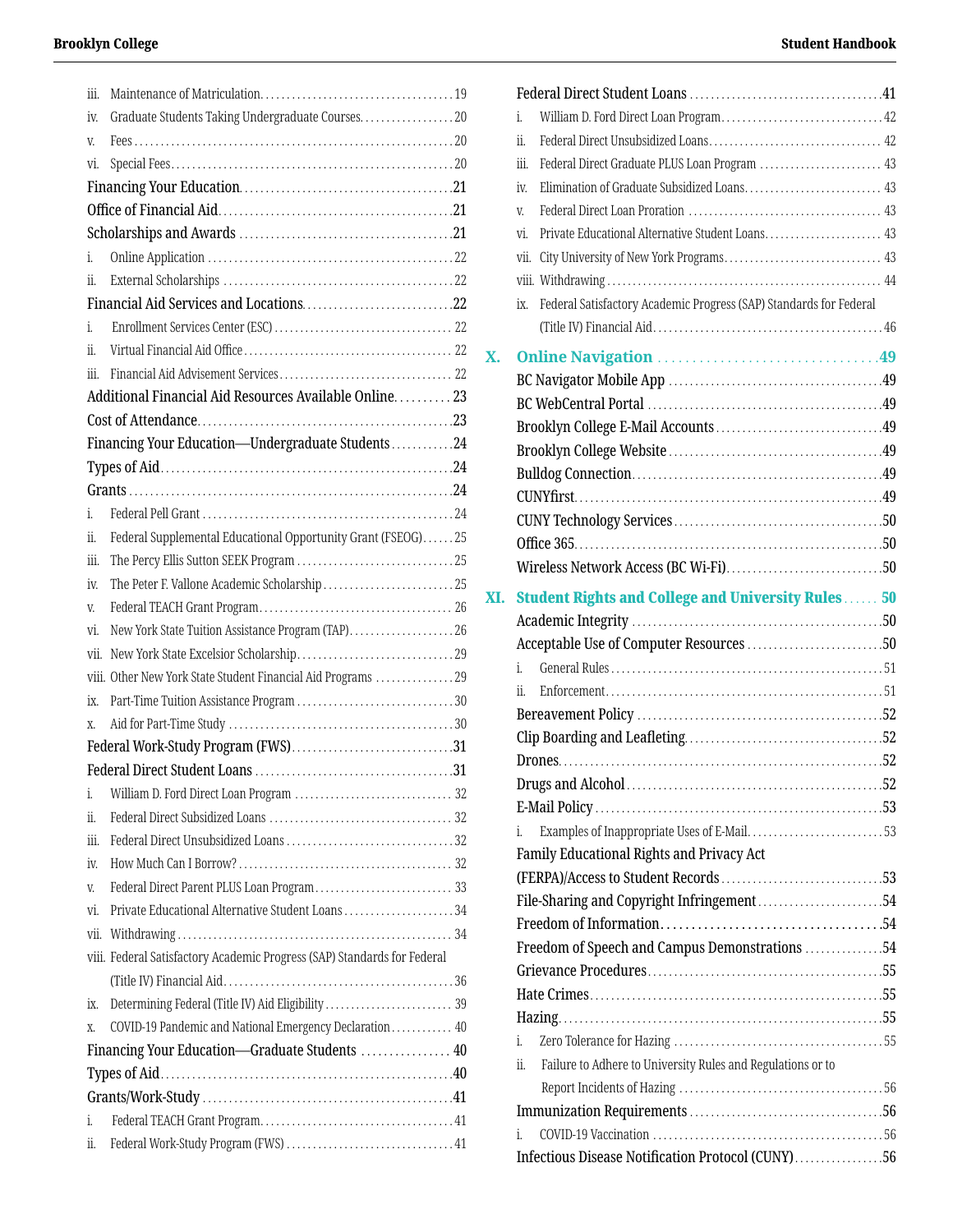<span id="page-3-0"></span>

| Nonattendance Because of Religious Beliefs57                |  |
|-------------------------------------------------------------|--|
| Nondiscrimination for Students With Disabilities57          |  |
|                                                             |  |
| Rules and Regulations for the Maintenance of Public Order58 |  |
|                                                             |  |
|                                                             |  |
| <b>Student Complaints About Faculty Conduct in</b>          |  |
|                                                             |  |
| Submission of Fraudulent Documents in Support of an         |  |
|                                                             |  |
| Title IX-Combating Sexual Assault and Other Unwelcome       |  |
|                                                             |  |
|                                                             |  |
|                                                             |  |
|                                                             |  |
|                                                             |  |
|                                                             |  |
| Civic Engagement and Social Responsibility 60               |  |
|                                                             |  |
| Graduation Initiatives and Commencement Planning 61         |  |
|                                                             |  |
| i.                                                          |  |
| ii.                                                         |  |
| Brooklyn College Behavioral Education and Support<br>iii.   |  |
|                                                             |  |
| Recreation, Intramurals, and Intercollegiate Athletics62    |  |
| i.                                                          |  |
| ii.                                                         |  |
| Student Activities, Involvement, and Leadership62           |  |
| i.                                                          |  |
| ii.                                                         |  |
| iіi.                                                        |  |
|                                                             |  |
|                                                             |  |
|                                                             |  |
|                                                             |  |
| i.                                                          |  |
| ii.                                                         |  |
| iii.                                                        |  |
|                                                             |  |
| Health Programs/Immunization Requirements Office  65        |  |
|                                                             |  |
|                                                             |  |
|                                                             |  |
|                                                             |  |
|                                                             |  |

| i.   |  |
|------|--|
| ii.  |  |
| iii. |  |
| İV.  |  |
| V.   |  |
|      |  |
|      |  |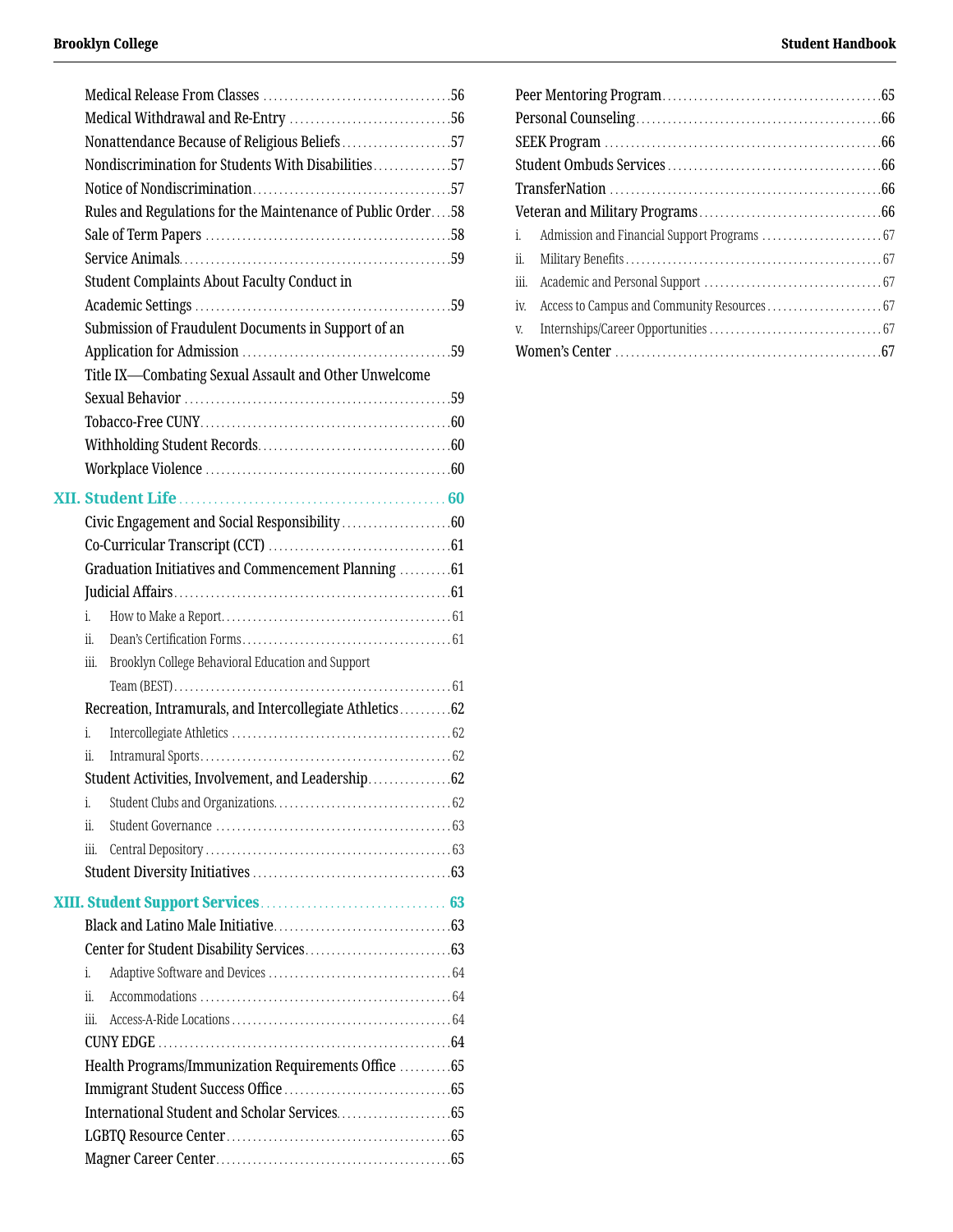# <span id="page-4-0"></span>I. Welcome to Brooklyn College

On behalf of the Division of Student Affairs, welcome to Brooklyn College!

We are thrilled that you have chosen Brooklyn College to pursue and/or complete your academic goals. With a student body composed of individuals from 142 countries, speaking 94 different languages, Brooklyn College boasts a diverse, vibrant, and engaged community filled with bright, ambitious individuals eager to explore a wide range of academic disciplines. The administration, staff, and faculty are committed to providing a challenging and enriching environment for all our students.

Within the Division of Student Affairs, we have several programs and services to complement your academic experiences, such as the Black and Latino Male Initiative, Center for Student Disability Services, Personal Counseling, and Veteran and Military Programs. In addition, Student Activities, Involvement and Leadership supports 120 registered student clubs and organizations that span a broad range of interests, including academic and professional, cultural and identity-based, governance, graduate students, Greek lettered, health and wellness, performing arts, political and social awareness, publications and media, special interest, spiritual and faith-based, sports and recreation, and volunteer and service. It is our hope that you will take full advantage of the opportunities available to you.

This Student Handbook serves as your guide to Brooklyn College. Inside, you will find essential information about the college's policies, procedures, and myriad resources and opportunities, including academic resources, campus safety, financial aid, student disciplinary procedures, and tuition and fees. The handbook is broken down into sections to make it easy for you to find information. Wherever possible, direct contact information, hyperlinks, and hours of operation have been included. Updated annually, the Student Handbook will be of great benefit to you from your first day on campus until your last.

Once again, welcome to Brooklyn College. We are excited to have you as a student and look forward to aiding you in your success. If there is anything we can do to assist you, do not hesitate to contact us by visiting 2113 Boylan Hall, calling 718.951.5352, or **[e-mailing](mailto:studentaffairs%40brooklyn.cuny.edu?subject=)** us. Best wishes on your college career!

With Bulldog Pride,

Ronald C. Jackson, Ed.D. Vice President for Student Affairs Graduation: Your Dream, Our Focus

# II. Brooklyn College of the City University of New York

### **History of Brooklyn College**

Founded in 1930, Brooklyn College was New York City's first public coeducational liberal arts college. The school was envisioned as a stepping-stone for the sons and daughters of immigrants and workingclass people toward a better life through a superb college education.

The first campus was set in the busiest section of downtown Brooklyn, within the shadows of Borough Hall and court buildings, and near a busy commercial thoroughfare. A student in the 1930s joked poetically: "Oh, Brooklyn College, thou art loveliest seen in gentle springtime, when traffic lights are green."

Within two years, the idea of constructing a formal campus took hold. The college's first president, William Boylan, embraced a large track in the Midwood neighborhood promoted by a young architect, Randolph Evans. At the time, the land was a golf course, a football field, and the staging area for Barnum & Bailey Circus. Even before the site was chosen, Evans had drafted a design for the college of a Georgian-style campus facing a central quadrangle, anchored by a library with a tall tower.

Despite being in the throes of the Great Depression, Boylan and Evans made quick progress. In December 1934, the city approved the purchase of the Midwood lot for \$1,625,528. The federal Public Works Administration allocated \$5 million for the buildings' construction. And in October 1935, Mayor Fiorello La Guardia, in the presence of Boylan and Borough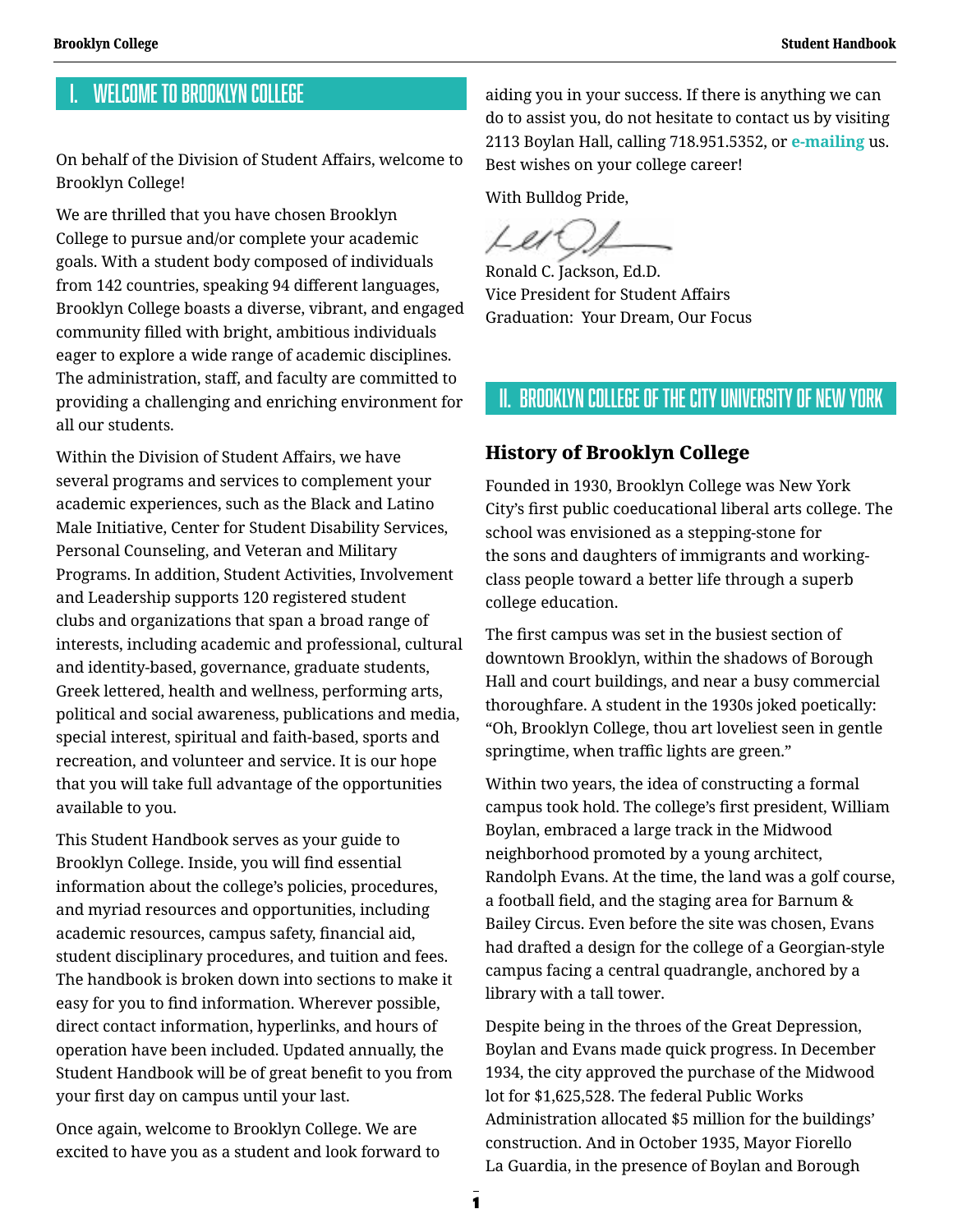President Raymond V. Ingersoll, took a silver-plated shovel and broke ground on the new Brooklyn College campus. Workers enlisted in the Works Progress Administration (WPA) completed most of the buildings and landscaping within two years.

When President Franklin D. Roosevelt came to campus and laid the cornerstone for Roosevelt Hall, he said, "I am glad to come here today and to wish Brooklyn College the fine and successful future that it deserves. May it live through the generations to come for the building up of a better American citizenship."

The college's reputation grew in the following decades, driven by a prominent faculty across the disciplines, an excellent student body, and a strong curriculum.

In 1961, Brooklyn College became a member of the City University of New York, just as the college was entering one of its most tumultuous periods. The Vietnam War, combined with the demands of emerging ethnic and racial empowerment movements, led to almost weekly protests on campus. Both the student body and the faculty engaged in vigorous debates, hosting visits by public figures such as Abbie Hoffman and Malcolm X.

In 1970, CUNY instituted an open-admissions policy that granted any New York City resident, regardless of academic credentials or ability, the right to attend a CUNY school. Enrollment at Brooklyn College swelled to more than 30,000 in a few years. There was severe overcrowding in classrooms and budget concerns that resulted in an acute fiscal emergency in 1975.

By 1981, Brooklyn College began to regain some of its former luster, led by the creation of a nationally recognized Core Curriculum that gave students a strong foundation in the liberal arts and sciences. The college began to hire new faculty again, invigorating the departments with their enthusiasm and research acumen.

The rejuvenation of the curriculum was mirrored by an effort to improve facilities and an ambitious building campaign. A major renovation and expansion of the library began in the late 1990s, increasing space for its holdings and providing facilities for new media and online services, classrooms, and the college's Special Collections. The West Quad Center, the first new building to be added to the campus in decades, followed, grouping student services and athletic facilities under one roof.

In 2011, the college created four new schools. The School of Business, the School of Humanities and Social Sciences, the School of Natural and Behavioral Sciences, and the School of Visual, Media and Performing Arts joined the existing School of Education. In 2015, the School of Business was named the Murray Koppelman School of Business in honor of prominent philanthropist Murray Koppelman '57. In 2015, the Barry Feirstein Graduate School of Cinema, named after Barry Feirstein '74, enrolled its first cohort of students. The school, housed in Steiner Studios at Brooklyn's Navy Yard, is the first comprehensive public graduate cinema program in the state of New York.

In 2018, the college cut the ribbon on the Leonard & Claire Tow Center for the Performing Arts, which houses the Don Buchwald Theater, a double-height theater seating 225. The Tow Center includes rehearsal and performance space, set design and construction workshops, ground-floor exhibition space, a grand lobby and arcade, classrooms, and meeting and reception rooms. The college continues to renovate its science facilities and enhance its leadership in arts and sciences as well as business education. In 2019, the Murray Koppelman School of Business earned accreditation from the Association to Advance Collegiate Schools of Business (AACSB) International, the global accrediting body for business schools.

### **Mission Statement**

Brooklyn College provides a transformative, distinctive, and affordable education to students from all backgrounds. We are proud of our history of intellectual freedom and academic excellence as well as our location in a borough known for innovation, culture, and the arts. We have a special commitment to educate immigrants and first-generation college students from the diverse communities that make up our city and state. Our striving spirit reflects our motto: "Nothing without great effort." Through outstanding research and academic programs in the arts, business, education, humanities, and sciences, we graduate well-rounded individuals who think critically and creatively to solve problems. They become leaders who transform their fields and professions and serve our increasingly global community.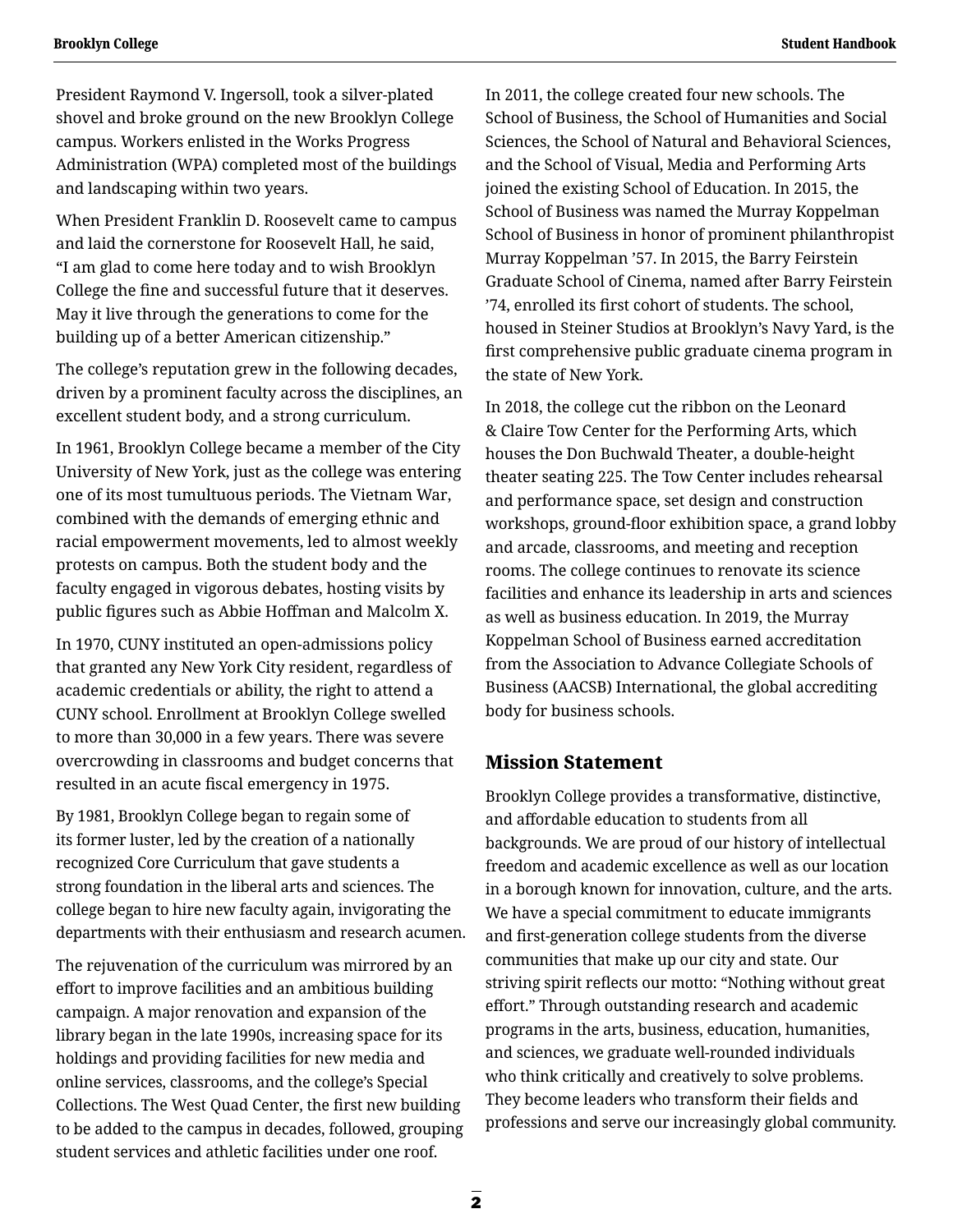### **Brooklyn College Motto**

The Brooklyn College motto is *Nil sine magno labore*. This Latin phrase means "Nothing without great effort," a reminder that nothing can be achieved without hard work. This motto symbolizes the dedication and achievement that have always been the hallmark of Brooklyn College students.

### **College Mascot**

The Brooklyn College mascot is Buster the Bulldog.

### **Brooklyn College Academic Calendar**

The **[Brooklyn College Academic Calendar](http://www.brooklyn.cuny.edu/web/about/administration/enrollment/registrar/bulletins.php)** lists important dates throughout the year.

### **Campus Map**

The **[campus map](http://www.brooklyn.cuny.edu/web/about/campus/visit/maps.php)** includes a key to the Brooklyn College building codes.

# III. Campus Information

### **Brooklyn College Directory**

The Brooklyn College Directory provides phone, location, e-mail, and webpage information for faculty and staff. It also provides descriptions, staff listings, and webpage links for departments and offices.

### **General Information Line**

The campus switchboard, 718.951.5000, is in operation Monday through Thursday, 8 a.m. to 6 p.m., and Friday, until 5 p.m. During off-hours, an auto attendant guides callers to individual departments. Specific information, including a departmental directory, may be accessed from menus.

# IV. Student Discounts

Pay less and save more on clothing, entertainment, computers, office supplies, communications, and much more. Promotional discounts, special giveaways, and free software are also available for members of the CUNY community. To access the CUNY eMall, you must log in to your **[CUNY Portal](https://ssologin.cuny.edu/cuny.html?resource_url=https%3A%2F%2Foffers.cuny.edu%252F)** account.

### **Communications**

AT&T offers generous discounts to the college community. In addition to waiving the activation fee, it offers faculty and staff members a 20 percent discount, and students an 18 percent discount. Contact the local AT&T at 1610 Flatbush Avenue.

### **Entertainment**

- **[Brooklyn Botanic Garden](https://www.bbg.org/)** offers students and employees discounted admission with a validated Brooklyn College ID.
- **[Brooklyn Center for the Performing Arts](http://www.brooklyncenter.org/)** offers discounts on most performances. To find out more, call 718.951.4500 or visit the box office, located in the Walt Whitman Theater vestibule, Tuesday to Saturday, 1 to 6 p.m.
- **[Brooklyn Museum](https://www.brooklynmuseum.org/)** offers students and employees free admission with a validated Brooklyn College ID.
- CUNY offers a free annual subscription to both the digital *New York Times* and *Wall Street Journal* to CUNY students, staff, and faculty, with full access to all online content. Visit the **[Brooklyn College](http://library.brooklyn.cuny.edu/resources/index.php?view=home)  [Library](http://library.brooklyn.cuny.edu/resources/index.php?view=home)** for more information.

### **Food**

In the Junction, show your Brooklyn College ID when you go to Burger King, Applebee's, Dallas BBQ, Ovi's, Ovi's Express, and Subway to receive a discount up to 10 percent on your order.

**[Restaurant.com](https://www.restaurant.com/)** offers Brooklyn College students, staff, and faculty 40 percent off gift certificates to more than 15,000 restaurants nationwide. The Brooklyn College discount code is CUNY.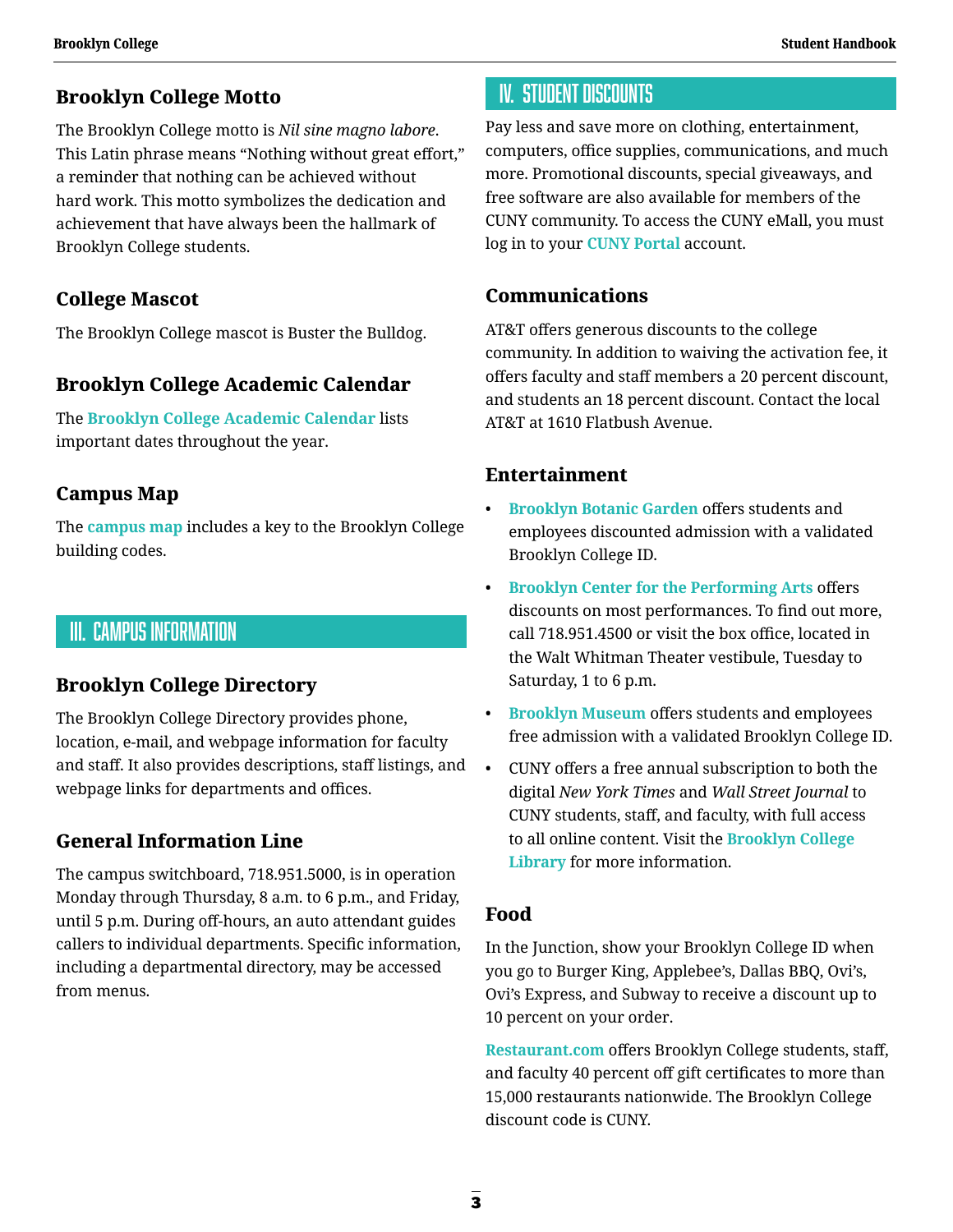# V. Academic Resources

### **Academic Advisement**

### i. Center for Academic Advisement and Student **Success**

 The **[Center for Academic Advisement and Student](http://www.brooklyn.cuny.edu/web/about/offices/caass.php)  [Success](http://www.brooklyn.cuny.edu/web/about/offices/caass.php)** (CAASS) provides academic advisement to all entering and continuing undergraduate students. The mission of CAASS is to assist students in establishing, monitoring, and achieving graduation requirements. CAASS provides student-focused, developmental advisement in an environment that recognizes the unique spirit and individuality of each student. CAASS assists students with submitting appeals for exceptions to college regulations and procedures through the E-petition system. CAASS works with academic departments and administrative offices to develop and maintain a coordinated and comprehensive approach toward advisement.

**3215 Boylan Hall P: 718.951.5471 E: [CAASS@brooklyn.cuny.edu](mailto:CAASS%40brooklyn.cuny.edu?subject=)**

#### ii. Departmental Advisers

Brooklyn College offers myriad academic and certificate programs. For each of these programs, there is a designated departmental adviser or graduate deputy to assist undergraduate and graduate students in satisfying their graduation requirements and developing their career goals. For a list of undergraduate departmental advisers (composed of faculty and staff), click **[here](http://www.brooklyn.cuny.edu/programs/displayAdvisors.ctl?div=U)**. For a list of graduate advisers/graduate deputies, click **[here](http://www.brooklyn.cuny.edu/programs/displayAdvisors.ctl?div=G)**.

### **iii. Pre-Health Professions Advisement Office**

The director of the **[Pre-Health Professions](http://www.brooklyn.cuny.edu/web/academics/special-programs/prehealth.php)  [Advisement Office](http://www.brooklyn.cuny.edu/web/academics/special-programs/prehealth.php)** monitors the academic progress of all undergraduate and post-baccalaureate prehealth professions students, meets with them individually on a regular basis throughout their academic career at Brooklyn College, and helps them plan suitable academic programs, prepare for standardized examinations, and prepare their applications for health professions schools.

The office also maintains a credential service for forwarding letters of recommendation to admissions offices of health professions schools. The office has two locations: The director may be found in 2231 Boylan Hall, 718.951.4706; two assistants who handle advisement and letters of recommendation are located in 1122 Boylan Hall.

 The **[Pre-Health Professions Handbook](http://www.brooklyn.cuny.edu/web/aca_honors/Pre-Health_Professions_Handbook.pdf)** (pdf) provides students who are interested in a health science career with a detailed path to follow (including prerequisite course work) in order to be fully prepared to enter a professional school.

A chapter of the American Medical Students Association is active at Brooklyn College.

#### **iv. Pre-Law Professional Advisement**

 The **[Pre-Law Program](http://www.brooklyn.cuny.edu/web/academics/special-programs/prelaw.php)** helps achievement-oriented students make informed decisions about pursuing a career in legal professions; assists them in assessing the academic, personal, and professional competencies and credentials they need to become successful applicants to and students at the law schools they aspire to attend; and provides access to the academic and career advisement, resources, opportunities, and professional networks that will support them in clarifying and achieving their goals.

 The **[Brooklyn College Pre-Law Handbook](http://info.brooklyn.cuny.edu/confluence/pages/viewpage.action?pageId=2588787&preview=/2588787/58884180/Pre-Law%20Handbook%202020-2021_.pdf)** (pdf) will answer most questions about preparing for law school and legal careers.

 Students interested in legal careers should contact Pam Brown at the Magner Career Center, 718.951.5696, to have their name added to the list of pre-law students and to receive information about workshops and panels, LSAT preparation, and internships. The **[Magner Career Center Pre-Law](http://info.brooklyn.cuny.edu/confluence/pages/viewpage.action?pageId=2588787&preview=/2588787/58884180/Pre-Law%20Handbook%202020-2021_.pdf)  [Resources](http://info.brooklyn.cuny.edu/confluence/pages/viewpage.action?pageId=2588787&preview=/2588787/58884180/Pre-Law%20Handbook%202020-2021_.pdf)** webpage contains more information.

### **College Bulletins**

The Undergraduate and Graduate Bulletins describe the academic policies, services, and course and program offerings of Brooklyn College for undergraduate and graduate students. Bulletins are updated annually and may be found on the **[Brooklyn College website](http://www.brooklyn.cuny.edu/web/about/administration/enrollment/registrar/bulletins.php)**.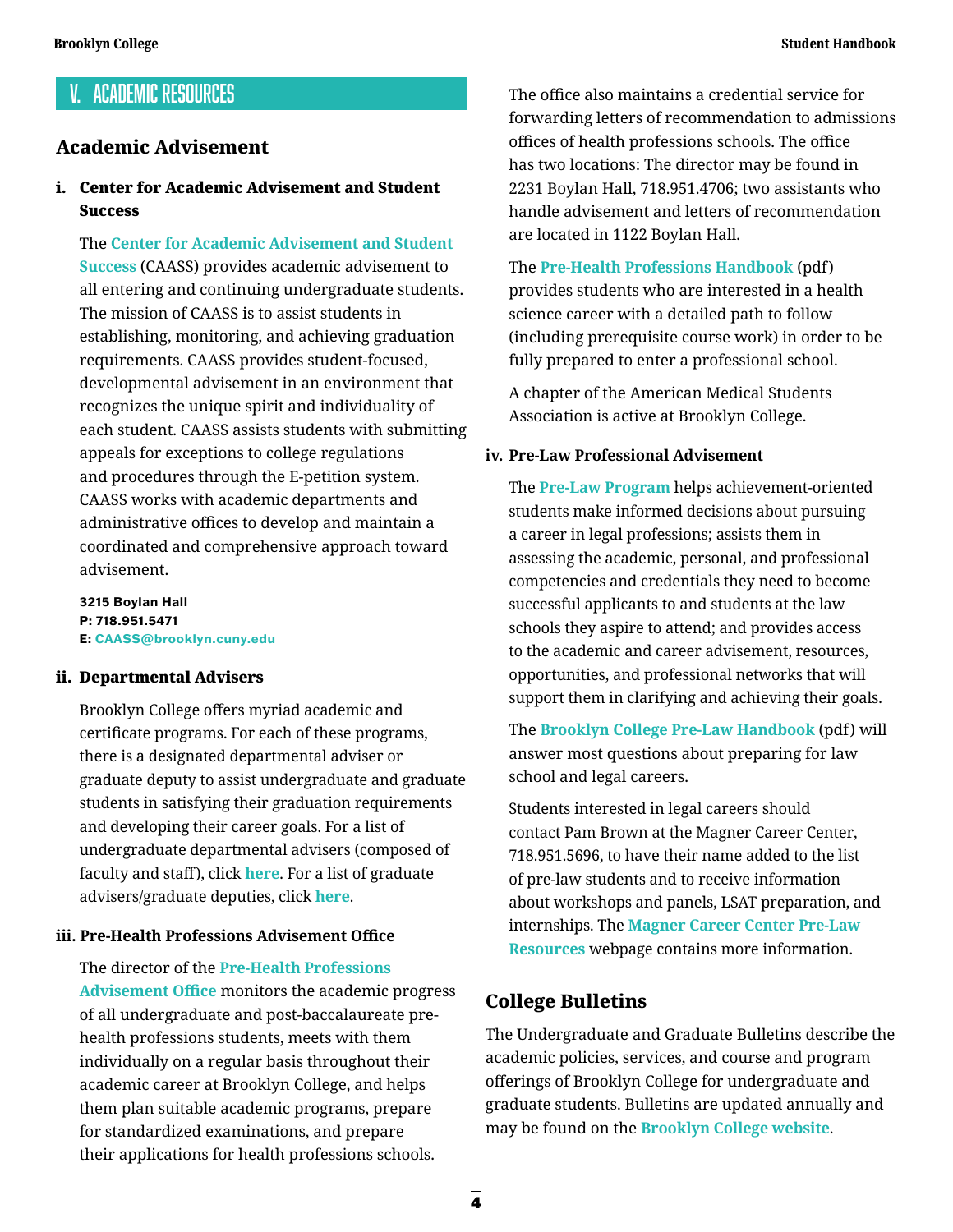### **DegreeWorks**

**[DegreeWorks](https://www.brooklyn.cuny.edu/web/about/offices/caass/degreeworks.php)** is a web-based degree audit program and academic advising tool designed to assist students and advisers to track and manage degree progress. The DegreeWorks system is a virtual road map that provides students with details about the courses and requirements they have taken and those that are still required for graduation.

DegreeWorks enables students to:

- determine what requirements have been completed (including transfer courses) and what requirements are still needed;
- view transfer credits, waivers, and exemptions applied toward their degree;
- estimate how many semesters it will take to graduate;
- view individual course grades, cumulative grade point average (GPA), and major average;
- see how course work could be applied toward another major, minor, or concentration using the "What If" option; and
- use "Look Ahead" to plan future course work.

**E: [DGW@brooklyn.cuny.edu](mailto:DGW%40brooklyn.cuny.edu?subject=)**

### **First College Year**

**[First College Year](http://www.brooklyn.cuny.edu/web/about/offices/caass/fcy.php)** (FCY) is the home for all first-year students. We are here to help first-year students transition seamlessly into college by integrating them into the college community and starting them on their successful path toward graduation.

FCY coordinates advisement and enrollment for first-year students for their first two semesters by developing an academic plan focused on their goals and career aspirations. Additionally, FCY offers various programming to support student success, such as the First Year Modules through Blackboard and a host of workshops. These initiatives not only help acclimate students to college, but also help students develop habits that are essential to their academic success and promotes self-awareness and self-reliance.

### **Learning Center**

The **[Learning Center](http://www.brooklyn.cuny.edu/web/academics/centers/learning.php)** offers students free peer tutoring in courses across the curriculum in a comfortable, supportive environment well stocked with computers and reference materials. Students working on writing assignments can get help with every stage of the writing process. Those who wish to work on their writing are advised to schedule an appointment for regular weekly meetings or an individual session. For all other subjects unrelated to writing, students may drop in without an appointment during advertised days and times. Sessions are conducted in small groups or one-on one, depending on availability. Additionally, the Learning Center offers comprehensive review sessions before midterm and final exams. Students are encouraged to visit the website or e-mail the center for updated schedules and additional information.

# **Brooklyn College Library**

The **[Brooklyn College Library](https://library.brooklyn.cuny.edu/resources/)** serves as the intellectual and creative center of academic life at the college. Visit the library—in person or online—to find books and articles, ask reference questions, listen to music, or examine government documents and archival manuscripts. Students can also check to see if their textbooks are available on reserve for in-library use. Reserves also has items such as calculators and skeletons! Librarians are available to answer student questions in person or via online chat. Students can bring their own computer and log in to the wireless network, borrow a library laptop, or use one of our four computer labs. The **[Food and Drink Policy](https://libguides.brooklyn.cuny.edu/publicpolicies/food)** provides guidelines by which library users can enjoy snacks and beverages without infringing on the rights of others or risk damage to library facilities and collections. The library also offers a wealth of services and resources, including:

- **[Ask a Librarian chat](https://libguides.brooklyn.cuny.edu/askalibrarian/)** is available 24/7 to help you navigate our website, think through your research question, and answer general library questions.
- Students have access to **[CUNY's Library System](https://www.cuny.edu/libraries/)** of 31 libraries to borrow books (in person or by having them sent here) and to use any CUNY library for study space.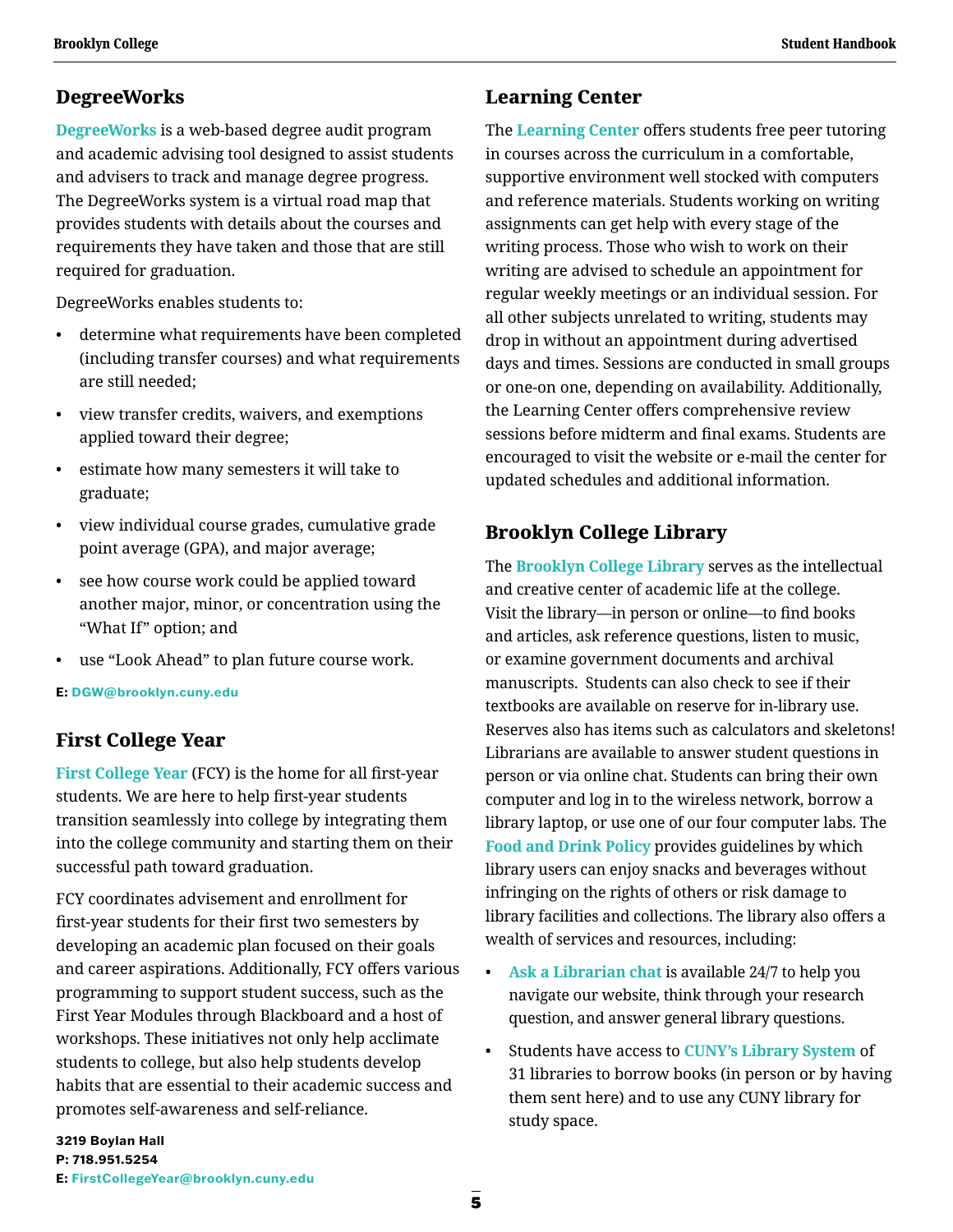- <span id="page-9-0"></span>• Use the **[OneSearch](https://library.brooklyn.cuny.edu/resources/)** tool to identify books and news/ journal articles, music, or government documents, or to consult archival manuscripts to support independent research across the curriculum. Remote access allows students to use the library resources anytime from anywhere!
- Group Study Rooms are available on every floor of the library. Room 134 has **[adaptive equipment for](https://libguides.brooklyn.cuny.edu/ada#c309)  [people with disabilities](https://libguides.brooklyn.cuny.edu/ada#c309)**. Students may reserve at the New Media Center. There is a two-person minimum for group study rooms. Group study rooms are assigned for a two-hour period.
- Screen Sharing Study Rooms seat six students and are enhanced with plug and-play display technology. The table contains outlets and four HDMI plugs linking laptops and other devices to the HD widescreen display. Other adapters ("dongles") and whiteboard markers are available.
- Dedicated and easy-to-use scanning stations have been installed at convenient locations in the library. The scanners are provided free to all library patrons. Scans can be transferred to cloud services, to a flash drive, e-mailed, and printed.
- Students can borrow equipment such as laptops, cameras, camcorders, lighting equipment, audio recorders, calculators, computer projectors, and more—free of charge.
- The library offers a full calendar of free handson technology workshops on the CUNY Portal, Blackboard, Microsoft Office, SPSS, Windows, Macintosh, and Adobe Photoshop and Illustrator and other applications. Workshops are open to all Brooklyn College students, staff, and faculty. Registration is not necessary, and there is no cost. Workshops are announced via BC student e-mail and are listed under "workshops" on the Library Café's website. The Library Café also offers **[literature](http://ait.brooklyn.cuny.edu/litrack/)** on computer usage and academic skills.

### **Schedule of Classes**

The undergraduate and graduate **[schedule of classes](http://www.brooklyn.cuny.edu/web/about/administration/enrollment/registrar/bulletins.php)** are published on the Brooklyn College website every semester.

For the most up-to-date schedule information, including course status and enrollment data, you may also search in **[CUNYfirst](https://ssologin.cuny.edu/cuny.html?resource_url=https%3A%2F%2Fhome.cunyfirst.cuny.edu%252Fpsp%252Fcnyepprd%252FEMPLOYEE%252FEMPL%252Fh%252F%3Ftab%253DDEFAULT)**.

### **Study Abroad**

#### The Office of **[International Programs and Study](http://www.brooklyn.cuny.edu/web/academics/studyabroad.php)**

**[Abroad](http://www.brooklyn.cuny.edu/web/academics/studyabroad.php)** (IPSA) develops and administers study abroad and faculty-led programs, student exchanges, international agreements, COIL programs, and campuswide international initiatives. IPSA administers the Furman Fellows Scholarship for Study Abroad and the Karen L. Gould Study Abroad Fund. Students interested in study or research abroad should visit the IPSA webpage, friend IPSA on Facebook, and attend the Study Abroad 1.0 information session at 1 p.m. on Tuesdays to learn about program selection, funding, and academic planning. A study abroad adviser is available to meet with students to explore their options and identify appropriate programs. IPSA collaborates with all offices and with academic departments to promote international engagement and global initiatives.

For information, contact International Programs and Study Abroad via e-mail; by telephone, 718.951.5189; or in person, 1212 Boylan Hall.

### **Transfer Evaluations Office**

The **[Transfer Evaluations Office](http://www.brooklyn.cuny.edu/web/about/administration/enrollment/teo.php)** processes transfer credit evaluations for college courses completed prior to attendance at Brooklyn College. For transfer credit evaluation policies and procedures, see the "Admission" section of the Undergraduate Bulletin. The office can be reached **[via e-mail](mailto:tcevaluation%40brooklyn.cuny.edu?subject=)**.

# VI. Campus Resources

### **ATM Banking**

Automated teller machines (ATMs), installed by HSBC Bank, are located in the main lobby of Boylan Hall near Room 1139A and in the lobby of the West Quad Center. ATMs perform all transactions except deposits. The service is free of charge to users with HSBC accounts, but fees are charged to those who have accounts at other banks and whose own bank charges for ATM use. In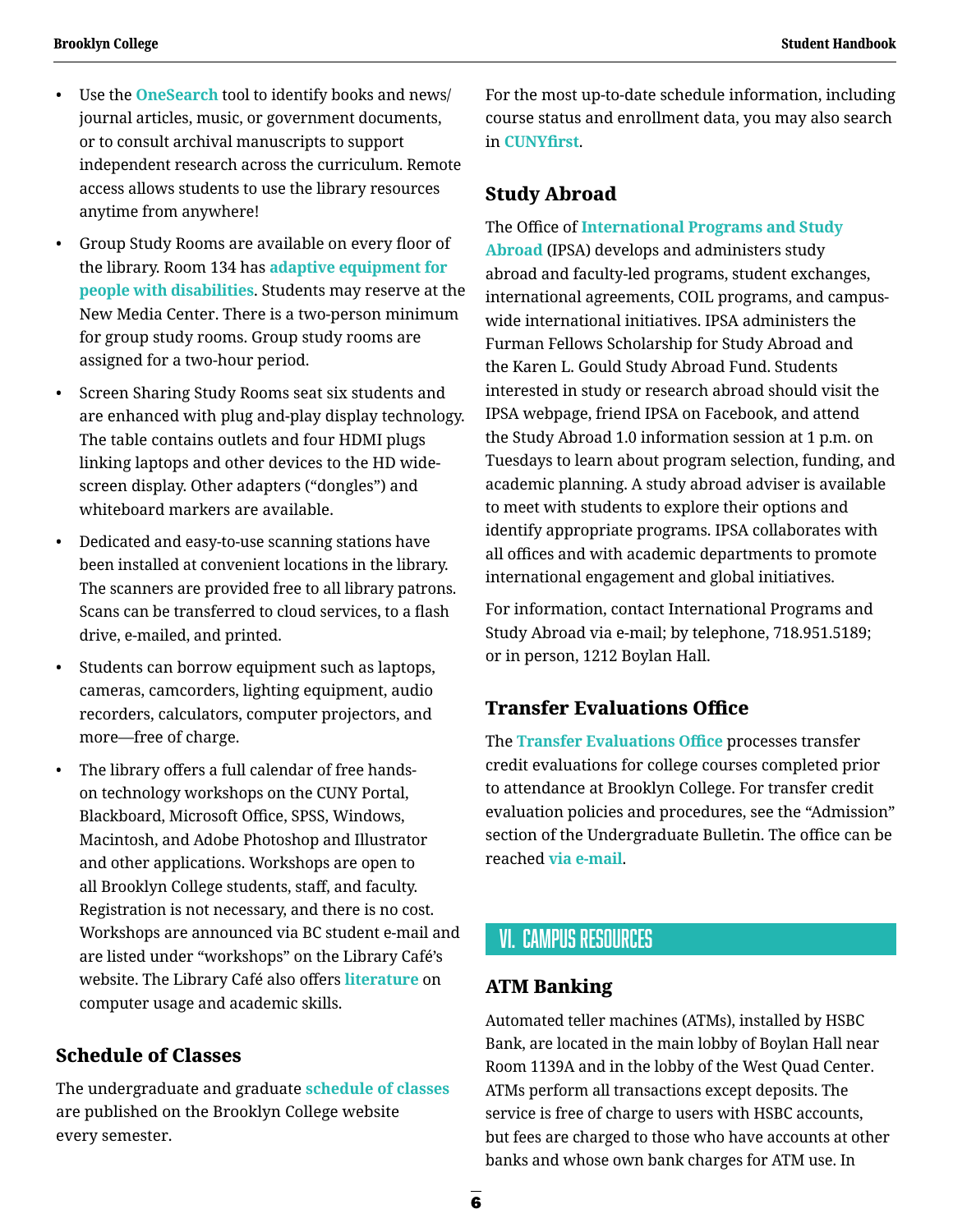addition, the Student Center has an ATM located in the Game Room on the first floor, and an additional ATM is located in Boylan Hall on the lower level/basement area. These two ATMs are not affiliated with HSBC or any other bank, and only withdrawals can be made. Both ATMs charge a fee. Additional fees may also be charged by your own bank.

### **Bicycle Rack**

The Office of Campus and Community Safety Services supplies bicycle racks at Campus Road and East 27th Street, at the West Gate, inside the West Quad entrance on Bedford Avenue, and inside the gate at the Whitehead Hall entrance during the hours the campus is open. Students, staff, and faculty may use the enclosures upon presentation of a valid Brooklyn College photo ID card. There are also two racks outside the East and West Quad entrances on Bedford Avenue, supplied by CityRacks and not maintained or overseen by the college. Bicycles must be properly secured to the rack with sturdy chains or locks. Overnight storage of bicycles is discouraged.

Located at the East 27th Street bike rack entrance is a bike repair station. The station provides the tools necessary to perform basic bike repairs and maintenance, from changing a tire to adjusting brakes and derailleurs. Tools available include a manual tire pump, tire levers, headset wrench, pedal wrench, Allen and box wrenches, and Phillips and flat head screwdrivers.

#### **Bookstore**

The **[BC Bookstore](https://brooklyn.textbookx.com/institutional/index.php)** operates completely online. The bookstore offers students the best deals on course materials. Students can select new, used, eBook, rental, and marketplace options. If you have questions, visit the website or call 888.286.8249 to talk to a customer service representative. School-branded merchandise can be purchased online at **[the CUNY store](https://thecunystore.merchorders.com/)**.

### **Computer Labs**

#### **i. ITS Computing Labs**

The computing infrastructure at Brooklyn College

is one of the most advanced in CUNY. These systems support applications in all disciplines and are used by students and faculty to access critical administrative data. **[Information Technology](http://www.brooklyn.cuny.edu/web/about/offices/technology.php)  [Services](http://www.brooklyn.cuny.edu/web/about/offices/technology.php)** provides support to students, faculty, and administration through the Help Desk and on-site. All students may use the college's public-access computer labs and extensive web and distance learning systems. Every registered student is provided with an advanced Microsoft Exchange e-mail account that may be accessed on or off campus via the internet.

Brooklyn College maintains several large-scale public access computing facilities, supplemented by departmental discipline-specific labs and electronic classrooms. Overall, nearly 1,500 computers are available to students. Facilities include the ITS Computing Labs in the West End Building, the New Media Center and lower-level labs in the library, the 24/7 Morton and Angela Topfer Library Café in Whitehead Hall, the Learning Center off the Boylan Hall lobby, and the Student Center Computer Corner.

Located in the West End Building, the ITS Computer Labs house four computer classrooms, black-andwhite and color printers, 300+ public computers, Linux and Mac computers, lounge areas, workshops, video conferencing, and group study rooms. The library computer labs have more than 500 PCs and Macs; the Library Café has more than 100 PCs and Macs. All campus labs have shared network printing linked to free black-and-white printing quotas, highspeed internet access, group-study rooms, express printing, screen sharing rooms, scanning stations, photocopying, and helpful support staff.

The college supports various computing platforms, including Windows, Apple Mac, and Linux systems. All of these are available at public-access facilities and are used in various instructional contexts. The college also maintains a sophisticated videoconferencing and multimedia facility that is used in many courses for distance learning and facilitates interaction with students and faculty from other CUNY colleges. An extensive inventory of adaptive computer equipment enables students with disabilities to utilize the computer resources.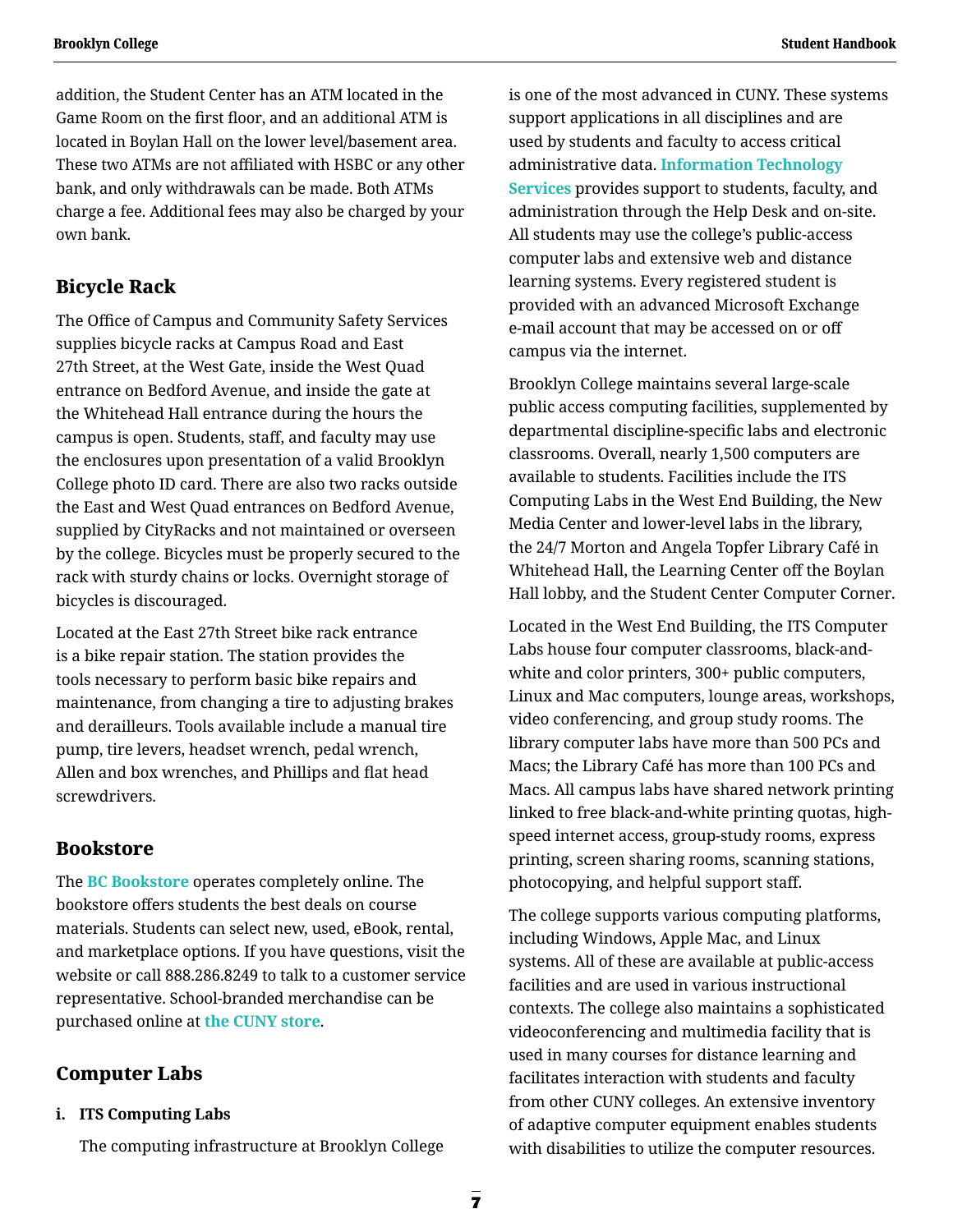These facilities and associated technical support are concentrated in the ITS Computing Labs, the library, and the Mamie and Frank Goldstein Resource Center in the Center for Student Disability Services.

#### **ii. Library**

Each library lab can assist you with your computing needs. There are over 500 PCs and Macs available to all library users. Access to the internet and online library resources, as well as to Microsoft Office and additional software such as statistical and graphics packages, are available from these computers. Click **[here](https://library.brooklyn.cuny.edu/resources/?view=public_software)** for a list of software available on these computers. All campus labs have shared network printing linked to free black-and-white printing quotas, high-speed internet access, group-study rooms, express printing, screen sharing rooms, scanning stations, and helpful support staff.

Located on the second floor of the library, the New Media Center (NMC) offers a Student Laptop and Tablet Loan service free of charge. Windows laptops and netbooks are available for three-day loans to undergraduate students, and up to 30 days for graduate students. Apple MacBooks and Apple iPads are available for one-day loan only. A valid Brooklyn College ID and an additional photo ID are required to borrow a laptop. Audio and video recording devices are also available for loan.

#### **iii. Morton and Angela Topfer Library Café**

 The Library Café, located on the first floor of Whitehead Hall, is open 24 hours a day, seven days a week, and features 100 PC- and Macintoshnetworked computer stations. Each has the latest versions of multiple software packages and internet browsers. Wi-Fi for personal laptops and high-quality laser printers (in color and black and white) are also available. There are group-study rooms and areas for individual study or reading. Modeled on the style of internet cafés, the sleek, state-of-the-art facility, with large windows facing a landscaped courtyard providing natural light, is a popular site for computing, study, and student interchange or merely having a sandwich, coffee, or soda.

#### **iv. Student Center Computer Corner**

The Computer Corner, located on the first floor of the Student Center, generally has less traffic than other labs on campus with the same bandwidth. You must go to the Student Center Administrative Office on the first floor/lobby and present a valid Brooklyn College ID to register for a computer and retrieve printouts.

**P: 718.951.5528 Monday–Thursday: 11 a.m.–6 p.m. Friday: Closed**

### **Copy Center**

The **[BC Copy Center](https://www.brooklyn.cuny.edu/web/about/offices/campus-support-service/printing.php)** is the campus mini-reproduction center. It offers full-color and black-and-white photocopying of documents up to 11 x 17 inches. The center also copies and sells course packs, and provides résumé copying, transparencies, laminating, disk printing, and faxing services. Finishing options include coil binding and stapling of documents.

**0714 James Hall P: 718.677.6166 Monday–Thursday: 9 a.m.–6:30 p.m. Friday: 9 a.m.–1 p.m.**

### **Early Childhood Center Programs for Infants, Toddlers, and Young Children, and Laboratory School for the School of Education**

The **[Early Childhood Center](http://www.brooklyn.cuny.edu/web/academics/schools/education/partnerships/ecc.php)** (ECC) is the Lab School for the School of Education and provides nationally recognized high-quality early education and care programs, primarily for the children of Brooklyn College students from 8:30 a.m. to 3 p.m. and extended hours from 3 to 5 or 5:30 p.m. The ECC is rooted in a commitment to the arts and play and the inclusion and celebration of differences of all kinds, offering programs for children from four months through five years of age. The ECC provides on-site, supervised field experiences for teacher education candidates, students in allied professional fields, and students in the liberal arts and sciences as well as observational and research opportunities for students and faculty. A partnership with the New York State Education Department allows for the provision of a free Universal Pre-Kindergarten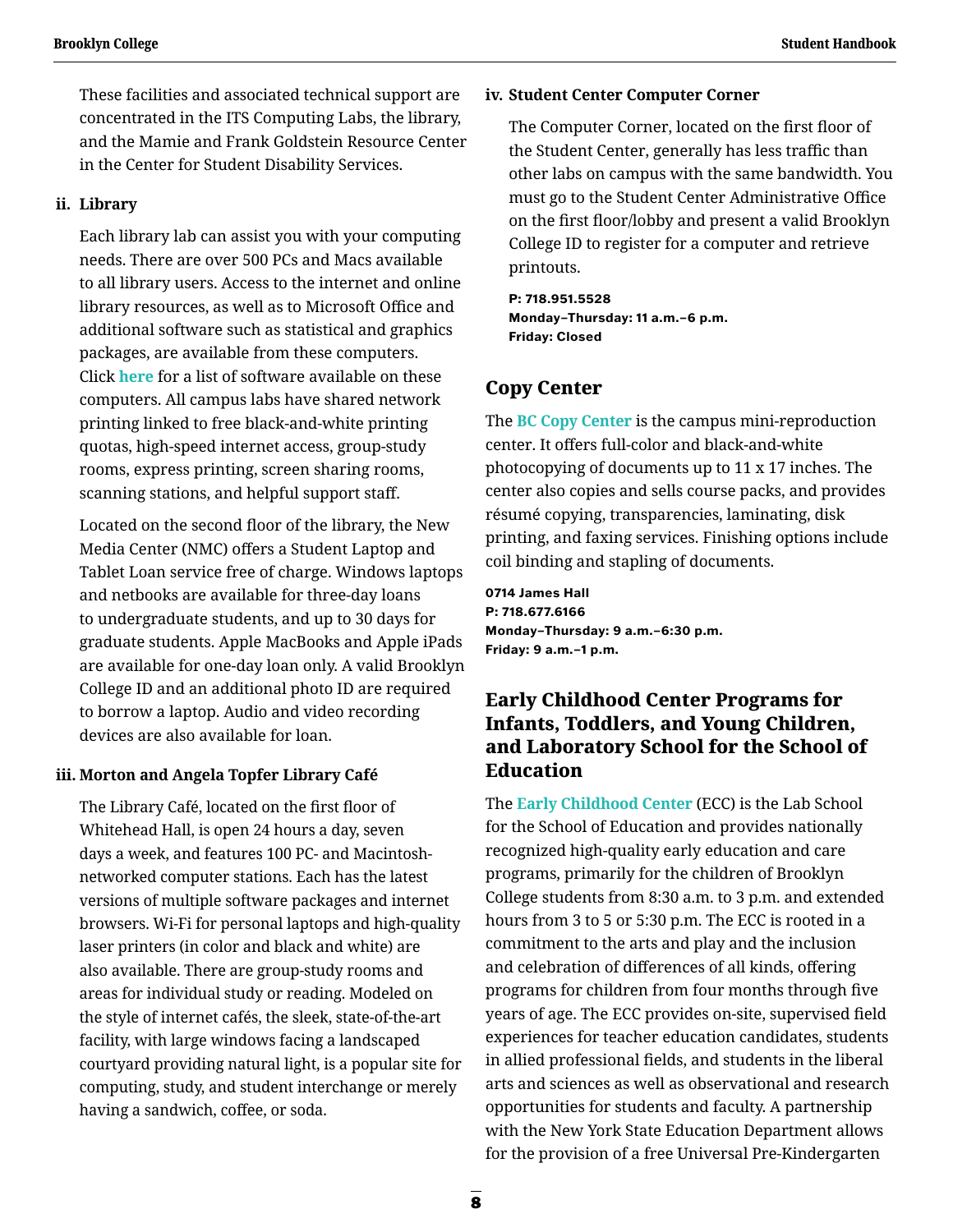(UPK) program for four-year-old children. Summer programs for infants, toddlers, and young children are available. Tuition for services is based on family income and is a sliding scale for full-time matriculated undergraduate and graduate students. Tuition assistance is offered through grants to Pell-eligible students and low-income families. The ECC also houses a lactation room on-site, available to the college community.

### **Enrollment Services Center**

Designed to provide students with a "one-stop" location for student services, the **[Enrollment Services Center](http://www.brooklyn.cuny.edu/web/about/administration/enrollment/esc.php)** (ESC), located in the lobby of the West Quad Center, enables students to accomplish routine tasks quickly and efficiently. The ESC is the home of the registrar's information counter, tuition and fees payment processing, photo ID services, check distribution functions, general financial aid information, and recreational passes functions. For hours of operation or other information, visit the **[website](http://www.brooklyn.cuny.edu/web/about/administration/enrollment/esc.php)**, call 718.951.8150, or **[e-mail](mailto:esc%40brooklyn.cuny.edu?subject=)** the center.

### **Food Pantry**

The **[Food Pantry](https://www.brooklyn.cuny.edu/web/about/offices/studentaffairs/student-support-services/food-pantry.php)** offers healthy, nonperishable food selections to currently enrolled Brooklyn College students who may be experiencing hunger, so that they can focus on their academic studies. All information about applications to this program will be kept confidential. Students are encouraged to bring their own grocery bag or to reuse the grocery bag they are given upon their initial visit to the pantry.

#### STUDENT ELIGIBILITY

- The Food Pantry is open to currently enrolled Brooklyn College students.
- A valid Brooklyn College ID is required.
- Applicants need to complete a brief intake form.
- Two visits per month are permitted.

#### HOW TO MAKE AN APPOINTMENT

To schedule an appointment, contact the Food Pantry via **[e-mail](mailto:civicengagement%40brooklyn.cuny.edu?subject=)** or telephone, 718.951.5059.

**312 Student Center P: 718.951.5059 E: [civicengagement@brooklyn.cuny.edu](mailto:civicengagement%40brooklyn.cuny.edu?subject=) Wednesday, 10 a.m.–3 p.m. (by appointment)**

#### HOW TO MAKE REFERRALS TO THE FOOD PANTRY

Faculty and staff are encouraged to refer students who express a need that could be addressed by using the Food Pantry. Contact the Food Pantry at 718.951.5059 or via **[e-mail](mailto:civicengagement%40brooklyn.cuny.edu?subject=)** with any questions.

#### HOW TO DONATE

Donations of nonperishable food items will be accepted in 302 Student Center. Special arrangements can be made by calling Da'Nashja Davis at 718.951.5712.

### **Food Services**

**[Dining facilities](http://www.brooklyn.cuny.edu/web/about/offices/metropolitan.php)** are located on the lower level of Boylan Hall. They include cafeteria service, a kosher dairy bar, a gourmet coffee bar, and a buffet service dining room. The main cafeteria offers bagels, salads, sandwiches, vegetarian and vegan offerings, and expanded vending machine snack choices. The cafeteria is open from morning until evening. Catering is available for receptions and other special events. Vending machines are located in several buildings throughout the campus, and sandwiches and snacks are available in the lobby of the West Quad Center as well as the lobby of James Hall. Starbucks, in the Library Café, serves hot beverages as well as cold drinks, baked goods, and snacks.

### **Health Clinic**

The **[Brooklyn College Health Clinic](http://www.brooklyn.cuny.edu/web/about/offices/studentaffairs/health-wellness/healthclinic.php?utm_source=Website&utm_medium=StudentAffairs&utm_campaign=HealthClinicRedirect)** offers a wide range of primary care services to students. These include the diagnosis, treatment, and management of medical and psychiatric conditions; gynecological, reproductive, and sexual health care; skin concerns; urgent care; and social service support. Practitioners stress the importance of health education and disease prevention. Medication and laboratory testing are available for free or at greatly reduced prices. Nutrition services are provided in collaboration with the Department of Health Nutrition Sciences.

Located in 114 Roosevelt Hall, the Health Clinic provides an inviting and respectful environment. Stop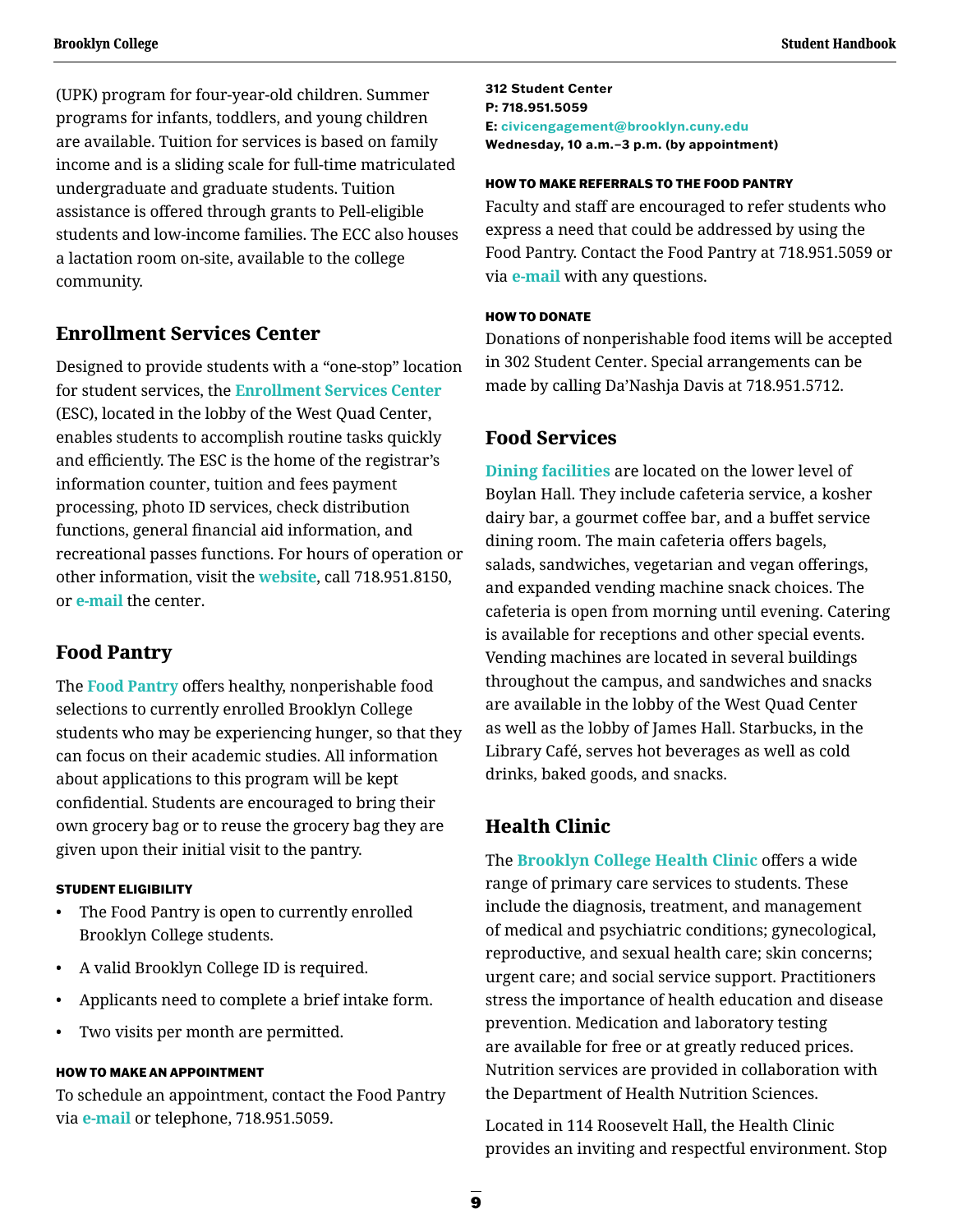in or make an appointment for telehealth or in-person care by **[sending an e-mail](mailto:BCHealthClinic%40gmail.com?subject=)** or by calling 718.951.5580.

All services are strictly confidential.

#### CLINIC HOURS

Patient care is available both by appointment and on a walk-in basis:

- Monday, Tuesday, and Thursday: 10 a.m.–6 p.m. (last scheduled appointment at 5:30 p.m.)
- Wednesday: 10 a.m.–7 p.m. (last scheduled appointment at 6:30 p.m.)

The Health Clinic typically remains open throughout reading and exam periods and between semesters.

Please note that walk-in care is delivered by triage and is not necessarily determined by the order of arrival.

**Call 718.951.5580 or come to 114 Roosevelt Hall to make an appointment.** 

#### HEALTH CARE PROVIDERS

Clinical care is provided by **[nurse practitioners](https://www.aanp.org/about/all-about-nps/whats-a-nurse-practitioner)** (NPs), **[physician assistants](https://www.aapa.org/what-is-a-pa/)** (PAs), and licensed practitioners who have received advanced training in medical diagnoses and treatment, the ordering and interpretation of laboratory tests, and the prescription of medications and other treatments.

Nutrition consultations are provided by a registered dietician. In collaboration with the Department of Health and Nutrition Sciences, the BC Nutrition Clinic offers free diet and body composition analysis, recommendations to improve health and reduce the risk of disease, and assistance in meeting personalized goals.

### **Lactation Room**

A lactation room is available for nursing mothers in the Early Childhood Center in 1604 James Hall and in the John Whyte Room, 303 Student Center. For more information, review the City University of New York **[Lactation Room Policy](https://www.cuny.edu/wp-content/uploads/sites/4/page-assets/about/administration/offices/hr/policies-and-procedures/Lactation-Room-Policy-03.18.19.pdf)**.

### **Lost and Found**

Contact us, or come to us in person, if you lose or find any personal belongings on campus.

**0202 Ingersoll Hall P: 718.951.5511 F: 718.951.4840 E: [security@brooklyn.cuny.edu](mailto:security%40brooklyn.cuny.edu?subject=)**

## **New York Public Interest Research Group, Inc. (NYPIRG)**

The New York Public Interest Research Group, Inc. (NYPIRG) is a nonprofit, nonpartisan research and advocacy organization established, directed, and supported by New York State college students. NYPIRG provides the structure through which concerned students may work for social change in such areas as consumer protection, environmental quality, fiscal responsibility, political reform, equal opportunity, and social justice while gaining experience in areas of research, government, and citizenship.

Academic credit may be received for NYPIRG internship work through urban fieldwork courses (Political Science 3610 and 3611) or through internships arranged with the permission of individual course instructors.

The Brooklyn College chapter of NYPIRG is funded by students through the Student Activity Fee. Refund of the NYPIRG contribution may be obtained during the first 10 business days of the semester. Refund forms may be obtained in the NYPRIG office, 1433 Ingersoll Hall.

### **Parking**

Street parking is available but very limited. There are metered spaces on Bedford Avenue, Campus Road, Glenwood Road, Nostrand Avenue, and East 26th Street. Most meters allow parking for up to six hours. There is a pay-parking garage at the Target store at Nostrand Avenue and Avenue H. Parking spaces without meters are just a little farther away. Be sure to read the signs.

There are limited parking permits for the Brooklyn College Parking Lot available to students enrolled in classes beginning at 3 p.m. or later on a first-come, firstserved basis at an annual fee of \$111. The entrance to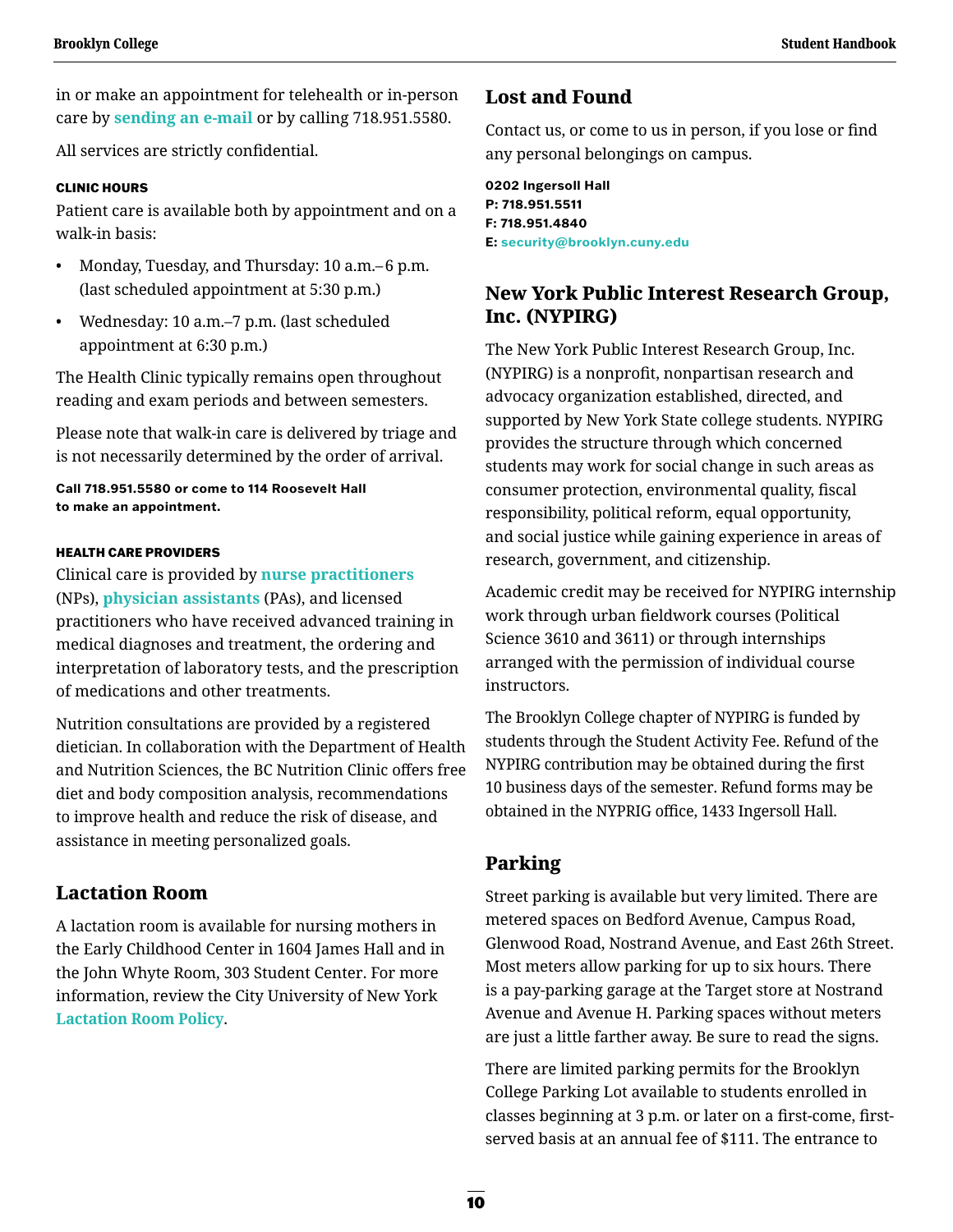the lot is located on Avenue H and Ocean Avenue and runs underneath Ingersoll Hall.

New parking applicants must present a valid driver's license, photocopy of the vehicle's registration, and a copy of your current class schedule to the Enrollment Services Center in the West Quad Center. Simply grab a ticket from one of the self-service kiosks (select "Bursar" and then "Parking") and wait for your number to be called. Continuing permit holders may re-apply online through your **[BC WebCentral](https://portal.brooklyn.edu/uPortal/f/welcome/normal/render.uP)** portal account. Payment can be made via Discover, Visa, or MasterCard. All permit holders must agree to the **[Parking Rules and Regulations](https://websql.brooklyn.cuny.edu/bcparking/showInstructions.jsp)**.

### **Room for Quiet Reflection**

Located in 408 Student Center, the Room for Quiet Reflection is available to all students to support the holistic wellness of the college community. This space allows individuals of all religious faiths and nonreligious beliefs to experience a place for peace, meditation, and/ or reflection throughout the day. The Room for Quiet Reflection is intended for individual use and not for any organized group activity or meetings. All users are expected to exercise mutual respect for the integrity of each other's beliefs, cultures, and traditions. The room is not reservable and is available for individual students to use whenever the college is open. If you have any concerns regarding the use of this space, **[e-mail the](mailto:studentaffairs%40brooklyn.cuny.edu?subject=)  [Division of Student Affairs](mailto:studentaffairs%40brooklyn.cuny.edu?subject=)** or call 718.951.5352.

### **Student Center**

The **[Student Center](http://www.brooklyn.cuny.edu/web/about/offices/studentaffairs/administrative-services/studentcenter.php)**, the hub of student life, is a part of the Division of Student Affairs and is home to the two student government offices (Undergraduate Student Government and Graduate Student Organization) and Greek Council. It is also home to Student Activities, Involvement, and Leadership (SAIL), where students can receive information about joining clubs, attending club events/activities, and acquiring program and planning advisement. In addition, the Student Center offers meeting and conference rooms for registered club groups, a Computer Corner, Room for Quiet Reflection, Lactation Room, Food Pantry, and a Game Room. The Conference Center, located on the top floors,

contains a meeting complex that is available to student groups, staff, faculty, and the community at large for presentations, conferences, and workshops.

#### Rules and Procedures for Access

#### **I. Brooklyn College Community**

All students, staff, and faculty are required to present a valid Brooklyn College ID upon entering the Student Center. Alumni are required to present their alumni ID card. A public safety officer may request a picture ID.

#### **II. CUNY (Non-Brooklyn College)**

CUNY (non-Brooklyn College) students, staff, and faculty are guests at the college and must adhere to the following procedures to gain entry into the Student Center:

- 1. Enter at the East Gate on Campus Road and Amersfort Place.
- 2. Present a valid CUNY ID.
- 3. Present an additional acceptable governmentissued photo ID if requested by the officer on duty. Other forms of picture ID may be acceptable as determined by the administration of the Student Center or the Office of Public Safety.
- 4. Be listed on a RSVP or guest list. Walk-ins may be permitted upon approval of the Student Center director or designee.
- 5. Sign and complete Guest Registry. A BCSC Visitor's Pass will be issued if the above procedures are satisfied. This pass is valid only for the Student Center. It must be worn and visible at all times.

### **III. Guests Arriving for Administrative Purposes and for Student Club–Hosted or External Events/Meetings**

- 1. Enter at the East Gate on Campus Road and Amersfort Place. (If under age 18, see section IV).
- 2. Present acceptable photo ID and, if requested, an additional acceptable government-issued photo ID. Other forms of picture ID may be acceptable as determined by the administration of the Student Center or the Office of Public Safety.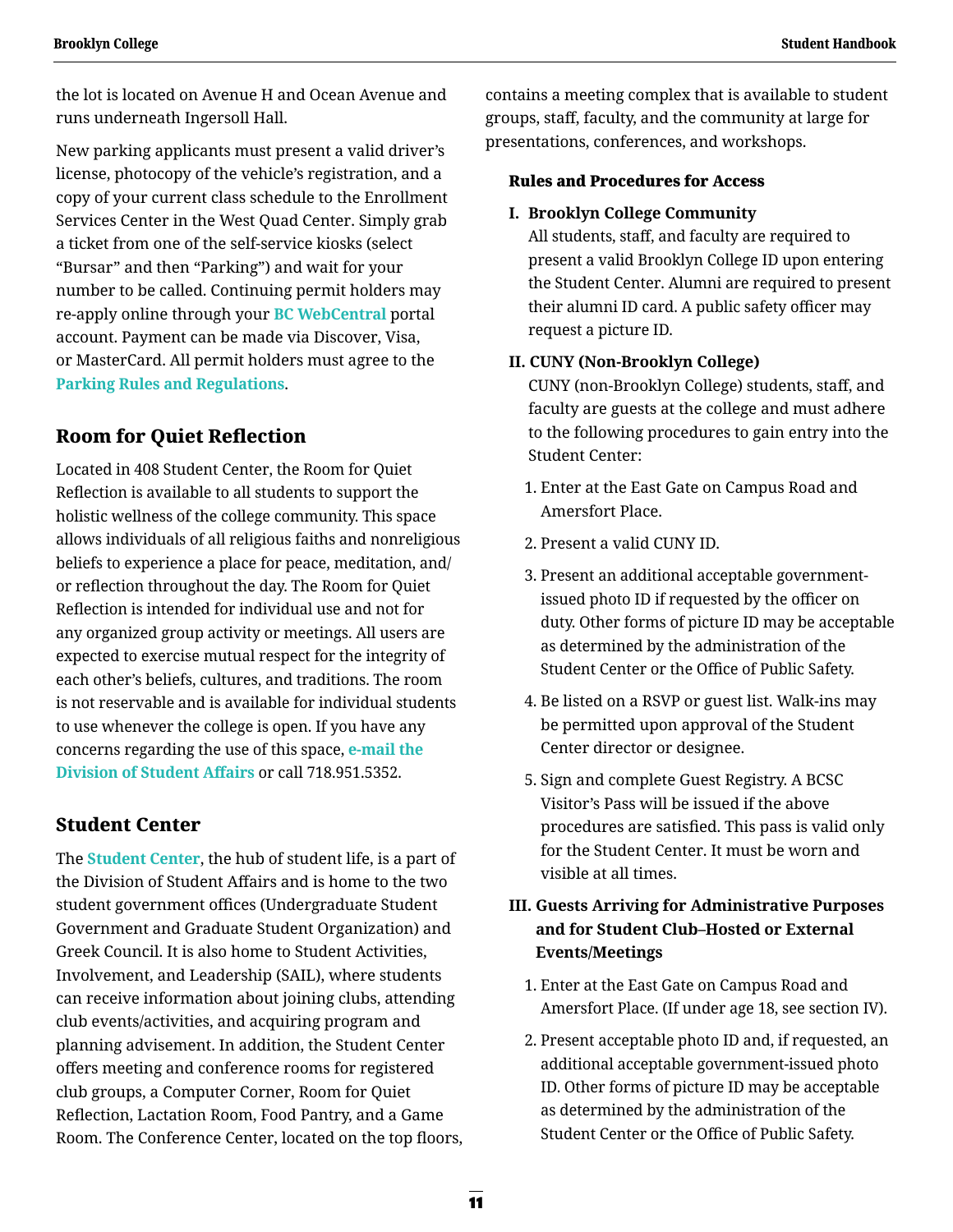- 3. Sign and complete Guest Registry. A BCSC Visitor's Pass will be issued if the above procedures are satisfied. This pass is valid only for the Student Center. It must be worn and visible at all times.
- 4. Be listed on a guest list. Walk-ins may be permitted upon approval of the Student Center director or designee.

### **IV. Minors**

- 1. Minors (under age 18) are allowed in the Student Center with parental/guardian supervision only. Minors must remain with parent/guardian at all times. (Note: This excludes Brooklyn College/CUNY students with valid IDs who are under 18 years of age).
- 2. Related college departments/entities such as BCA, STAR, and College Now students who are under age 18 are not allowed in the Student Center without authorized staff from the respective organization(s).

During major events, Brooklyn College students, staff, and faculty, as well as CUNY and all other guests, will not gain entry to specified event(s) without a prior RSVP. Metal detection may be used at the discretion of the Brooklyn College Office of Public Safety.

# **Television Center**

The **[Brooklyn College Television Center](https://libguides.brooklyn.cuny.edu/aboutlibrary/AboutTVCenter)** (BCTV), 018 Whitehead Hall, works in conjunction with the Department of Television and Radio to facilitate the production of high-quality programs by our many talented students, staff, and faculty. The center's primary services include providing field production equipment, television studio facilities, and a postproduction lab. The center also provides engineering support, set-building capabilities, and additional post facilities for M.F.A. students as well as tech support for the Radio Lab and WBCR.

The Television Center houses a full complement of production gear, including HD cameras, field lighting, grip and camera support equipment, and a variety of microphones, mixers, and digital recorders. Students

currently enrolled in production classes or the M.F.A. program may utilize the facilities and loan equipment free of charge. The center also provides limited video production services to the college community as well as independent clients. BCTV can be contacted at 718.951.5585.

# **Testing**

The **[Office of Testing](http://www.brooklyn.cuny.edu/web/about/administration/enrollment/testing.php)** is responsible for administering assessments in accordance with the City University's Testing Program and the Ability-to-Benefit (ATB) test in accordance to New York State guidelines. For Testing Office services, see the "Additional Campus Services and Facilities" section of the Undergraduate Bulletin. The office may be reached via **[e-mail](mailto:testing%40brooklyn.cuny.edu?subject=)**.

# **Tow Center for the Performing Arts**

The Leonard & Claire Tow Center for the Performing Arts serves the rehearsal and performance needs of both the Conservatory of Music and the Department of Theater. In addition to a fully equipped 220-seat, multipurpose performance space, two large music rehearsal spaces, a theater rehearsal space, and scene shop, the Tow Center includes numerous music teaching studios, chamber-music rehearsal spaces, practice rooms, a recording studio and a sound lab for the programs of the Center for Computer Music and PIMA. Rehearsal and practice studios for the Conservatory of Music, theater workshops and classrooms for the Department of Theater, and performance spaces for both are in the Tow Center.

The Conservatory of Music also maintains a select library of books and scores; playback facilities for records, tapes, compact discs, and CD-ROMs; and a large collection of musical instruments for instructional use. The Theater Department has access to two stages, three acting studios, a directing studio, dressing rooms, lighting and carpentry areas, a costume construction workshop, instructional audiovisual equipment, and a design lab. It also offers a special library and reading room for theater majors. A dance studio is located on the second floor of the West Quad Center.

Events in music and theater presented by student performers are open, inexpensively, to Brooklyn College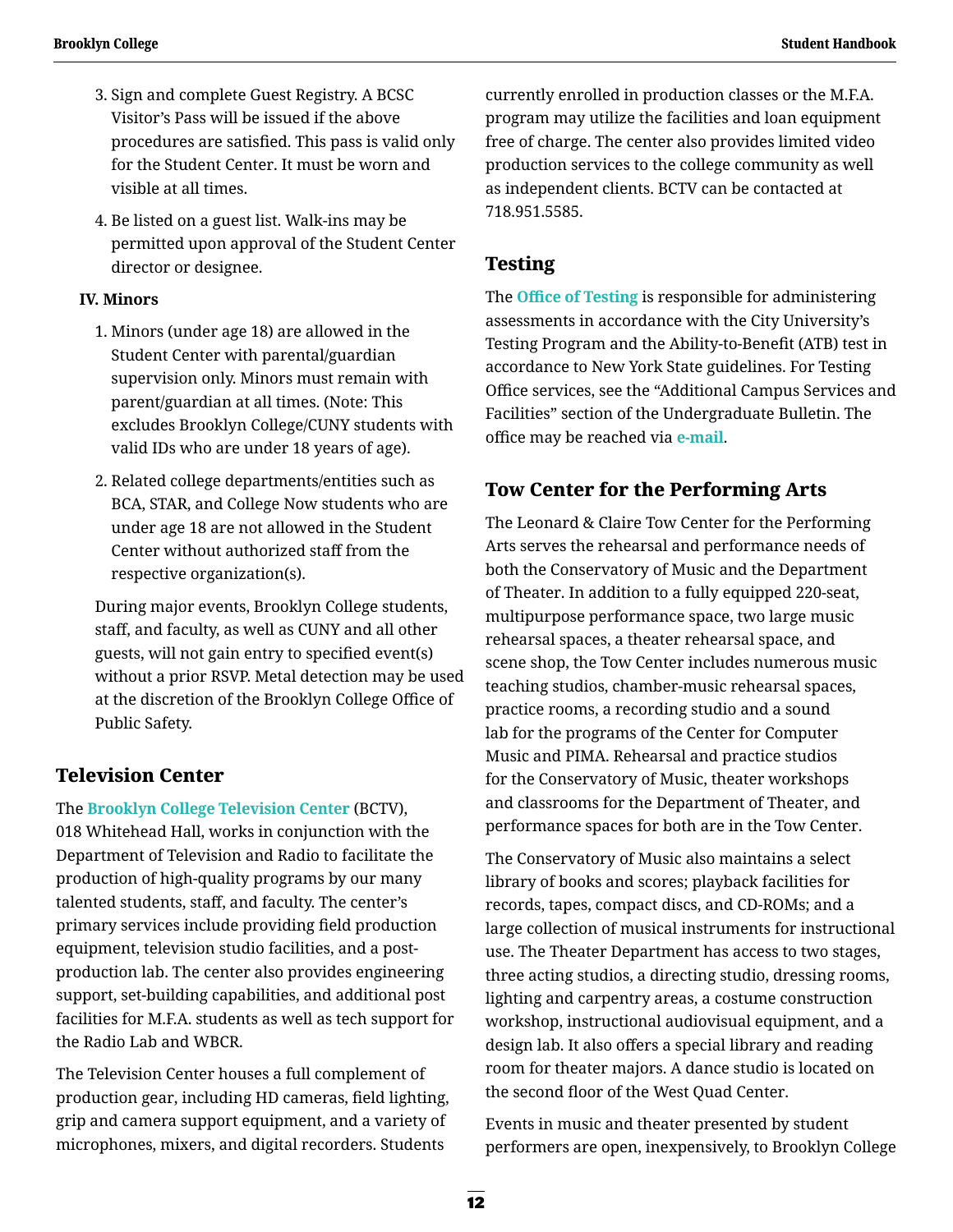<span id="page-16-0"></span>students. Information on performances is published on the department websites.

The Brooklyn College Preparatory Center for the Performing Arts is the precollege component of the Conservatory of Music and the Department of Theater. It offers community programs in music, theater, and dance for children three to 18 years of age and for adults. Its Suzuki Program for violin and cello is among the largest and most successful of New York City's Suzuki schools. Student and faculty recitals are held regularly in Studio 312 in Roosevelt Hall Extension. It is open to all who seek high-quality training by professional artist teachers, from beginners to those preparing for college-level work. For information on admission and tuition, call 718.951.4111.

# VII. Campus Safety and Emergency Services

### **Anonymous Reporting Hotline**

A reporting hotline, 718.951.4628, is available for use by anyone wishing to report suspicious activity anonymously.

# **Annual Security Report (ASR)**

The Office of Campus and Community Safety Services is in compliance with the Jeanne Clery Act (formerly the Campus Security Act of 1990) and publishes an **[annual](http://www.brooklyn.cuny.edu/web/about/offices/safety/security.php)  [security report](http://www.brooklyn.cuny.edu/web/about/offices/safety/security.php)** each fall. The report, available on the office's website, includes campus crime statistics. A campus log of reported crimes is open to the public in the office.

# **Campus and Community Safety Services**

The staff in the **[Office of Campus and Community](http://www.brooklyn.cuny.edu/web/about/offices/safety.php)  [Safety Services](http://www.brooklyn.cuny.edu/web/about/offices/safety.php)** seeks to ensure that the rights of every member of the campus community are respected and that the campus enjoys a safe and secure atmosphere conducive to the pursuit of educational objectives. Public safety personnel are on duty 24 hours a day, seven days a week. Criminal actions or other emergencies on campus should be reported

immediately, in person or by telephone, to Safety Services or to any public safety officer on patrol. Reports of crimes may also be made in writing. The college maintains a close working relationship with the New York Police Department and has in place an Emergency Response Plan for dealing with emergencies on campus.

**0202 Ingersoll Hall Office: 718.951.5511 Emergencies: 718.951.5444 or 911 from any college telephone**

### **Emergency Closings/Inclement Weather**

You can receive text or voice alerts of emergencies or weather-related closings on your campus via cell or home phone and e-mail through **[CUNY A!ert](http://www.brooklyn.cuny.edu/web/about/offices/safety/alert.php)**. CUNY A!ert is an emergency notification system that enables the university's campuses to advise students, staff, and faculty of an emergency (a severe hurricane or snowstorm, for example), and provide timely information to protect lives and minimize campus disruption. All students are automatically enrolled in CUNY A!ert. Students should log on to check their preferences.

In addition to CUNY A!ert, you can also find out about emergency closings by calling 718.951.5444 or 5445, or by listening to the following radio stations:

- WCBS 880 AM / 101.1 FM
- WINS 1010 AM
- WLIB 1190 AM
- WFAS 1230 AM
- WBLS 107.5 FM
- WADO 1280 AM (Spanish)

### **Emergency Services**

Emergencies, accidents, injuries, and other unexpected events can occur at any time and place. Being prepared both mentally and physically for the unexpected is the first and best defense to minimize an incident. For contact information for on- and off-campus emergency services, **[contact the appropriate office or service](http://www.brooklyn.cuny.edu/web/about/offices/safety/emergency/numbers.php)**.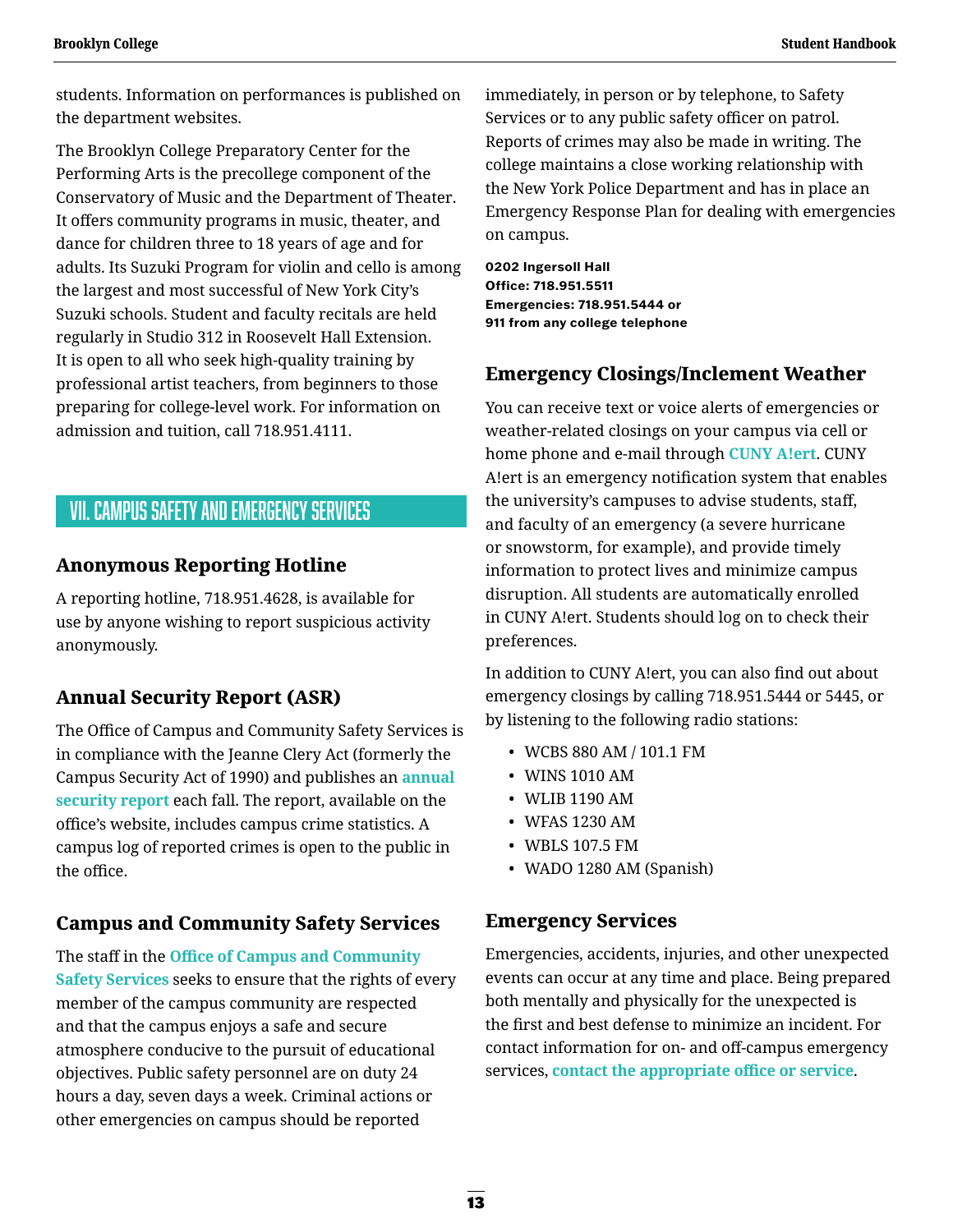### <span id="page-17-0"></span>**Escort Service**

Escorts are provided by Public Safety personnel to campus parking lots and nearby public transportation (bus and subway) for students, staff, and faculty members who request them. Requests should be made at least 20 minutes before an escort is needed by calling 718.951.5511.

# **Shuttle Van Service**

Security shuttle service operates during campus hours and upon request. The shuttle transports students, staff, and faculty to the college campus parking lots, nearby subway stations, and local street parking adjacent to the campus. Van service can be arranged by calling 718.951.5511 or by informing an officer at any of the college entry points. All must show a valid Brooklyn College ID to use this service.

# **Volunteer Emergency Medical Squad (EMS)**

Emergency medical assistance and ambulance service are offered by the student volunteer **[Emergency](https://www.brooklyn.cuny.edu/web/about/offices/studentaffairs/health-wellness/ems.php)  [Medical Squad](https://www.brooklyn.cuny.edu/web/about/offices/studentaffairs/health-wellness/ems.php)**, 021 Ingersoll Hall Extension. Several public safety officers are certified EMTs and are available to respond to medical emergencies 24 hours a day. To contact EMS, call 718.951.5858.

# VIII. Enrollment Services

# **Enrollment and Degree Verifications**

Students can request **[Enrollment or Degree Verification](http://www.brooklyn.cuny.edu/web/about/administration/enrollment/registrar/verifications.php)  [online](http://www.brooklyn.cuny.edu/web/about/administration/enrollment/registrar/verifications.php)**, in person, or via telephone. Students who would like to verify a degree may visit the **[Brooklyn College](http://www.brooklyn.cuny.edu/web/about/administration/enrollment/registrar/transcripts.php)  [Transcripts webpage](http://www.brooklyn.cuny.edu/web/about/administration/enrollment/registrar/transcripts.php)** to request an official transcript.

# **Registration**

**[Registration](http://www.brooklyn.cuny.edu/web/about/administration/enrollment/registrar/registration.php)** takes place four times per year, once for each semester: fall, January intersession, spring, and summer.

Incoming student registration is a comprehensive program that includes a success workshop, advisement, program planning, and course registration. SEEK students register in person. New undergraduate firsttime degree-seeking first-semester freshmen and transfer students are required to register in person with an adviser, by appointment. Registration instructions are included in the admissions acceptance packet.

All continuing degree- and nondegree-seeking undergraduates register via Self Service in CUNYfirst at an assigned appointment time. Students are not required to attend in-person registration. Registration information is communicated via e-mail to Brooklyn College e-mail accounts. Some academic departments or programs may require students to obtain permission for certain classes or departmental advisement before being allowed to register. Every semester, the Office of the Registrar publishes an online schedule of classes, the final examination schedule, an academic calendar, and course registration information.

# **Student ID Card**

All students are required to carry a Brooklyn College photo identification card on campus. A student is issued a photo ID card for the entire period of enrollment. The card must be validated each term. The card must be displayed upon request in order to gain access to the campus, library, and Student Center. It is required identification for receiving checks distributed by the college.

Photo ID card services are located in the Enrollment Services Center, West Quad Center.

Students who wish to enter or remain on campus after hours must obtain written permission from the Office of the Vice President for Student Affairs or have a 24 hour photo ID.

Students must report a lost card to the Security Office, and the card must be replaced. A fee of \$10 is charged.

### MOBILE DIGITAL ID

The Brooklyn College Mobile Digital ID—bundled with the official BC Navigator app for iOS and Android—is a convenient and secure replacement for your plastic college ID card and is accepted at all campus entrances. The Digital ID card can be accessed on your phone or tablet from the main menu of the BC Navigator app. The Digital ID is automatically validated. See "Section X. Online Navigation" for more details.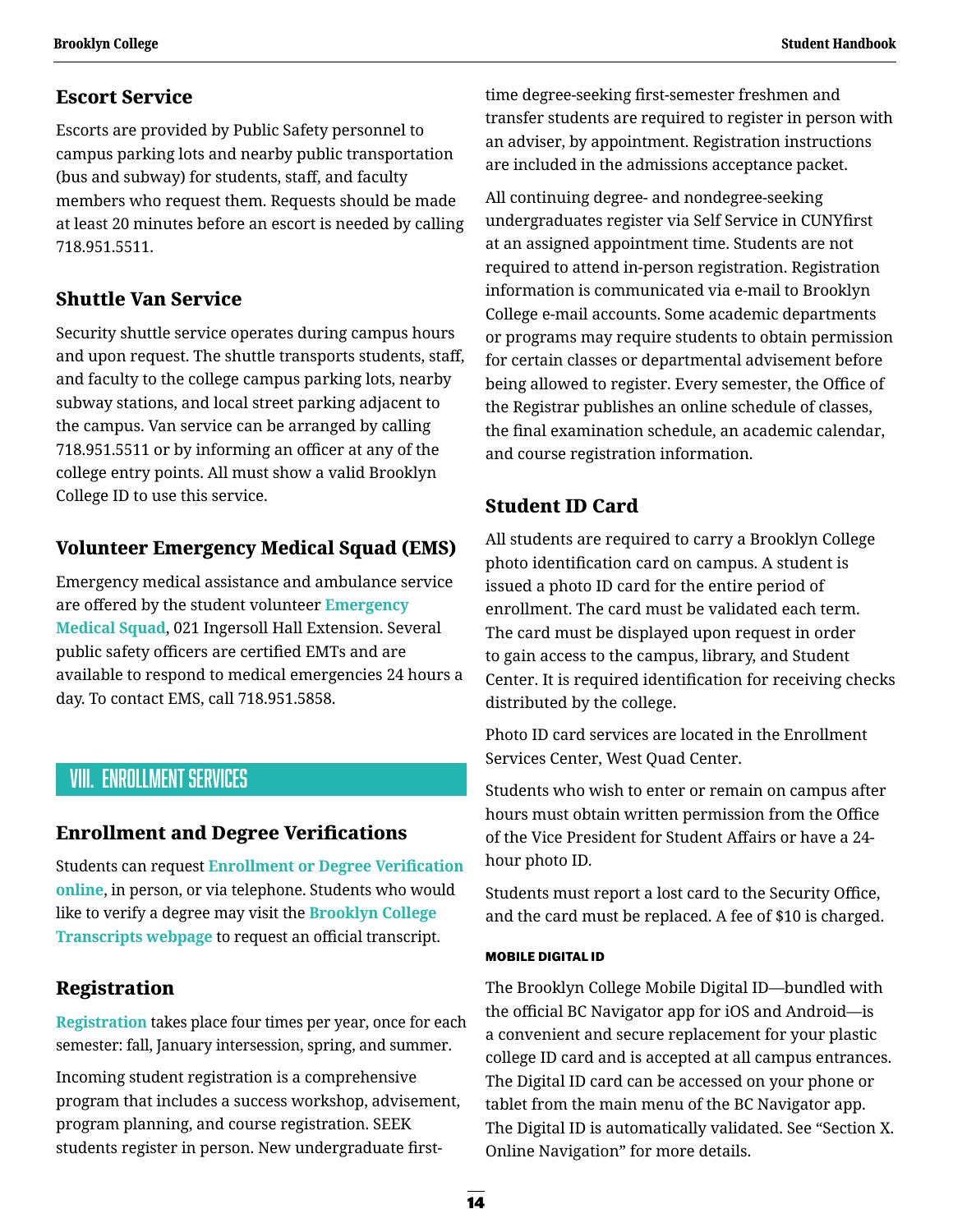### <span id="page-18-0"></span>**Transcripts**

Brooklyn College makes it easy to **[order and view your](http://www.brooklyn.cuny.edu/web/about/administration/enrollment/registrar/transcripts.php)  [transcript](http://www.brooklyn.cuny.edu/web/about/administration/enrollment/registrar/transcripts.php)**. If you need assistance at any time, contact the Enrollment Services Center via telephone at 718.758.8150 or **[e-mail](mailto:Transcript%40brooklyn.cuny.edu?subject=)**. Note: The Registrar's Office cannot provide "on the spot," same-day pickup or 24-hour pickup service for transcripts. Plan ahead and submit your requests at least two weeks prior to your deadlines.

If you attended a CUNY institution in the last two years, you can view your transcript online through CUNYfirst.

# IX. Student Financial Services

### **Tuition and Fees for Undergraduate Students**

Tuition and fees are set by the Board of Trustees of The City University of New York and are subject to change without notice. If tuition or fees are increased, payments already made are counted as partial payments. Students will be notified of the additional amount due and of the payment deadline. The bursar's webpage lists **[current tuition and fees](http://www.brooklyn.cuny.edu/web/about/offices/bursar/tuition.php)**.

Students pay tuition and fees for each term they enroll. Tuition is determined by a student's place of residence and classification as a full-time or parttime, matriculated or nondegree student. Fees consist of the Technology Fee, Student Activity Fee, CUNY Consolidated Services Fee, and University Student Senate Fee. Other fees may be applicable based on program or course requirements. The Technology Fee is determined by full- or part-time enrollment status.

Students who have applied for, or are receiving, financial assistance and do not plan to attend classes for a semester must officially drop all courses before the first official day of classes or they will be liable for payment of tuition and fees. Students who are receiving financial assistance and withdraw prior to the 60 percent attendance requirement may have a financial obligation to the college.

Students who are delinquent in paying tuition or fees may have their classes cancelled and will not be permitted to register for subsequent semesters or obtain academic transcripts or other records until all financial obligations have been satisfied. Failure to receive notices of balances due after a student has registered does not relieve the student of the responsibility of covering all payments by the stated due dates. Students are expected to verify whether any payments are due by accessing their account in CUNYfirst; failure to pay will normally lead to a student being dropped from classes. However, students who register but fail to attend classes should not depend on the college to remove them from their classes for nonpayment. Depending on the timing of registration, a student who has not paid may still continue to be registered for the semester; such students will be liable for tuition even if they do not pay tuition or attend classes. It is the responsibility of the students, not the college, to officially drop or withdraw from any classes they have registered for because the failure to drop classes keeps another student from being able to register for that seat in a class.

If a student does not make full payment on his or her tuition and fees and his or her account is sent to a collection agency, he or she will be responsible for all collections costs, including agency fees, attorney fees, and court costs, in addition to whatever amounts he or she owes the college. Furthermore, nonpayment or a default judgment against the student's account may be reported to a credit bureau and reflected in his or her credit report.

#### **i. Payment of Tuition and Fees, and Payment Plans**

#### BILLS

 Bills are not mailed by the college. A student can view his or her account by logging on to **[CUNYfirst](https://ssologin.cuny.edu/cuny.html?resource_url=https%3A%2F%2Fhome.cunyfirst.cuny.edu%252Fpsp%252Fcnyepprd%252FEMPLOYEE%252FEMPL%252Fh%252F%3Ftab%253DDEFAULT)** and visiting his or her Student Center page.

#### PAYMENT DEADLINES

 Each semester, **[payment deadlines](http://www.brooklyn.cuny.edu/web/about/offices/bursar/duedates.php)** are posted on the bursar's webpage. If a student's account is not properly settled by the specified due date, registration may be subject to cancellation.

#### PAYMENT OPTIONS

Tuition may be paid online, by mail, in person, or under the terms and conditions of an approved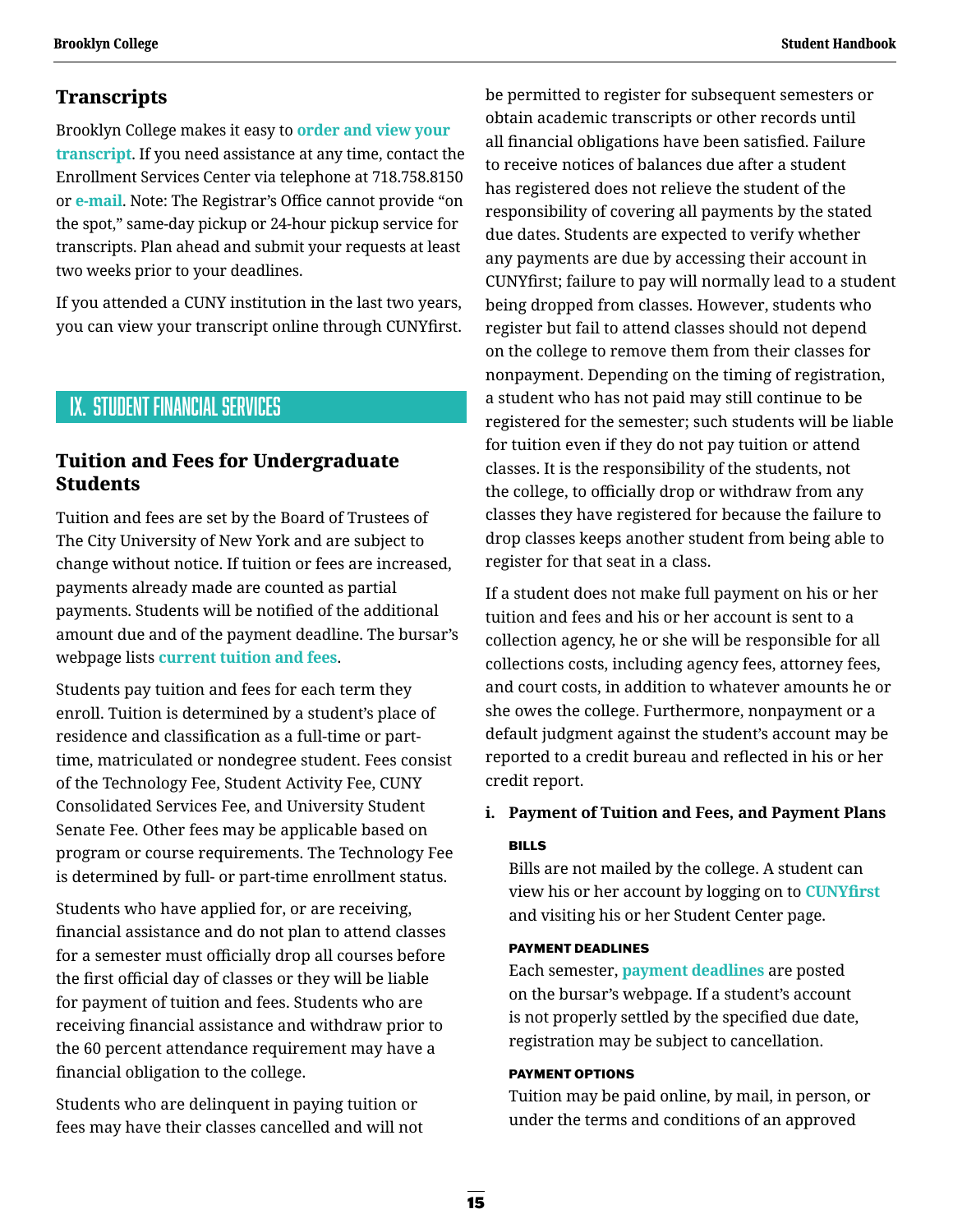university payment plan. Brooklyn College does not accept telephone or faxed payments.

#### 1. ONLINE

Bills may be paid in full online for free via e-check or credit card. Credit card payments are subject to a 2.65% convenience fee.

#### 2. BY MAIL

Payments may be mailed to the Office of the Bursar/Student Payment Services, Brooklyn College, 2900 Bedford Avenue, Brooklyn, NY 11210. Students may send any combination of check and money order payments. All checks and money orders should be made payable to Brooklyn College. Students should include their name, CUNYfirst EMPLID, and the semester that they are paying for on all checks or money orders. Do not mail cash.

#### 3. IN PERSON

Bills may be paid in person at the Enrollment Services Center, West Quad Center. The balance due may be paid in cash, by check or money order, or any combination thereof. Credit cards are not accepted in person.

#### 4. MONTHLY TUITION PAYMENT PLAN

Under the terms of a CUNY-wide program, students may enroll in the approved budgeted **[tuition payment plan](http://www.brooklyn.cuny.edu/web/about/offices/bursar/payment/personal/cardpaymentprocess.php)**. To maximize the benefit of this plan, students should enroll as soon as possible. There is an enrollment fee, and interest is not charged, but late payment fees do apply. There is no payment plan for the January intersession.

### **ii. Refund Policy**

The following tuition refund schedule for fall and spring semesters is subject to change by the Board of Trustees of The City University of New York:

- 100 percent refund for dropped courses before the scheduled start date of classes;
- 75 percent refund for dropped courses within one week after the scheduled start date of classes;
- 50 percent refund for dropped courses during the second week after the scheduled start date of classes;
- 25 percent refund for dropped courses during the third week after the scheduled start date of classes;
- no refund for dropped courses later than the third week after the scheduled start date of classes.

Tuition refunds are also processed for **[summer](http://www.brooklyn.cuny.edu/web/about/offices/bursar/drop.php)  [sessions and the January intersession](http://www.brooklyn.cuny.edu/web/about/offices/bursar/drop.php)**. A schedule for these refunds is established by the number of days in the term. Unless the college cancels a student's registration, or he or she drops his or her courses before the first scheduled day of classes, no portion of the Student Activity Fee or special fees is refunded. Refund of the NYPIRG contribution may be obtained during the first 10 business days of the semester. Refund forms may be obtained from the NYPIRG Office located in 1433 Ingersoll Hall Extension.

Students who enlist in the armed services, Peace Corps, or AmeriCorps and who have not attended classes long enough to qualify for a grade but continue in attendance to within two weeks of induction receive a refund of tuition and all fees, except application fees, as follows:

- 100 percent refund for withdrawal before the beginning of the fifth calendar week (third calendar week for summer session) after the scheduled start date of classes;
- 50 percent refund for withdrawal thereafter.

In instances where students who are drafted into the military or are recalled to active duty do not attend for a sufficient time to qualify for a grade, there shall be a 100 percent refund of tuition and all other fees except application fees. Service must be documented with a copy of induction or service orders. No refund is made to a student who has been assigned a grade, whether the grade is passing or failing. To obtain a grade, a student must have been enrolled for approximately 13 weeks, or for five weeks in a summer session.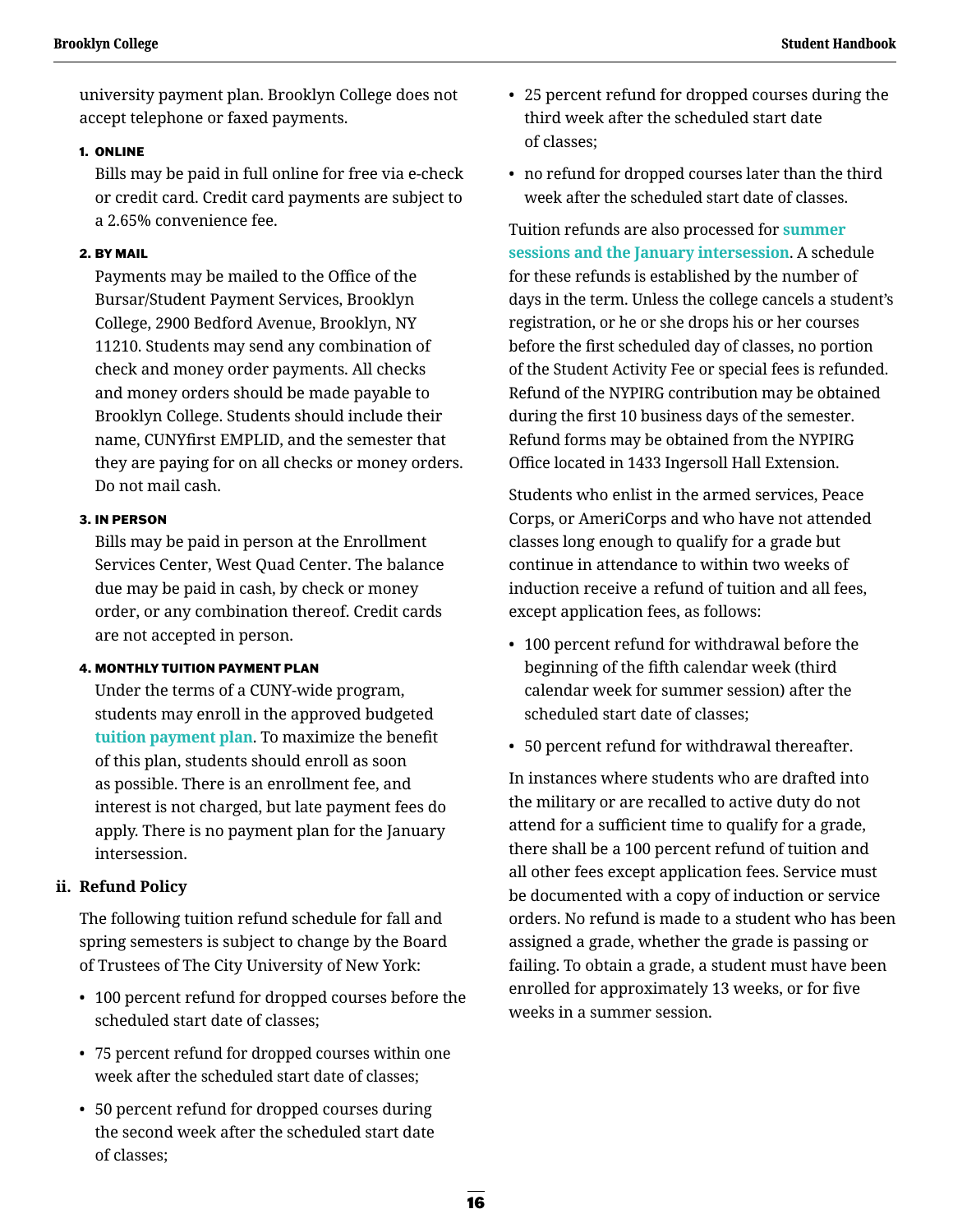### **iii. Tuition for Continuing Matriculated Undergraduate Students**

#### NEW YORK STATE RESIDENTS

- Full-time  $\ldots$ ......................\$3,465 per semester
- Part-time  $\ldots$ .............................\$305 per credit

#### NONRESIDENTS AND INTERNATIONAL STUDENTS

- Full-time  $\dots\dots\dots\dots\dots$ . \$620 per credit (no limit)
- Part-time.................................\$620 per credit

#### UNDERGRADUATE TUITION FOR NON-DEGREE STUDENTS

- New York State residents  $\dots \dots$  \$445 per credit (no limit)
- Nonresidents and international students.........\$915 per credit (no limit)

#### **iv. Student Classification**

#### 1. FULL-TIME STUDENTS

Matriculated students who are enrolled for 12 credits or more each term are classified as fulltime students.

#### 2. PART-TIME STUDENTS

Students who are enrolled for fewer than 12 credits or the equivalent each term are classified as part-time students. All courses taken by parttime students are billed on a per-credit basis except developmental courses, which are billed on an equated credit basis. The tuition charged part-time students on a per-credit basis in any one term may not exceed the term rate for full-time students.

#### **v. Summer and January Intersession Tuition**

Students enrolled in the summer session and January intersession pay tuition at the per-credit rate according to their classification.

#### **vi. Student Activity Fee**

 Students pay the Student Activity Fee for each term and summer session in which they enroll. It covers funding of student government, student organizations, college newspapers, use of athletic equipment and campus facilities, admission to certain social and cultural events, and maintenance and amortization of the Student Center.

| Item                                                                              | <b>Fall and Spring</b><br>(All Undergraduate<br><b>Students)</b>               | Summer 1 and<br>Summer 2 (All<br><b>Undergraduate</b><br><b>Students)</b> |
|-----------------------------------------------------------------------------------|--------------------------------------------------------------------------------|---------------------------------------------------------------------------|
| <b>Athletics and Recreation</b>                                                   | \$18.60                                                                        | \$10                                                                      |
| BC Poetry Slam Team                                                               | \$0.20                                                                         |                                                                           |
| Broeklundian Yearbook                                                             | \$0.50                                                                         |                                                                           |
| <b>Career Services</b>                                                            | \$5                                                                            |                                                                           |
| Child Care                                                                        | \$5                                                                            | \$5                                                                       |
| Emergency Medical Squad (EMS)                                                     | \$2                                                                            | \$1                                                                       |
| <b>Global Medical Brigades</b>                                                    | \$1                                                                            |                                                                           |
| <b>Health Care Clinic</b>                                                         | \$20                                                                           | \$20                                                                      |
| Nightcall Newspaper                                                               | \$1                                                                            |                                                                           |
| NYPIRG (New York Public Interest<br>Research Group)                               | \$5                                                                            | \$5                                                                       |
| Riverrun Journal                                                                  | \$0.20                                                                         |                                                                           |
| Stuck in the Library                                                              | \$0.45                                                                         |                                                                           |
| Student Center                                                                    | \$32.50                                                                        | \$32.50                                                                   |
| <b>Student Film Society</b>                                                       | \$0.50                                                                         |                                                                           |
| <b>Student Forensics Society</b>                                                  | \$2.40                                                                         |                                                                           |
| Student Government Clubs/Activities                                               | \$7.55                                                                         | \$2.50                                                                    |
| Student Government Operating Budget                                               | \$3                                                                            |                                                                           |
| <b>Student Organization For Every Disability</b><br>United for Progress (SOFEDUP) | \$1                                                                            |                                                                           |
| Study Abroad Scholarship Association                                              | \$1.50                                                                         | \$1.50                                                                    |
| Vanguard Newspaper                                                                | \$2.50                                                                         |                                                                           |
| Veterans Student Organization                                                     | \$1                                                                            |                                                                           |
| WBCR Radio Station                                                                | \$1                                                                            |                                                                           |
| Women's Center                                                                    | \$1.50                                                                         |                                                                           |
| Total Student Activity Fee                                                        | \$113.40                                                                       | \$77.50                                                                   |
| Additional Fees                                                                   |                                                                                |                                                                           |
| University Student Senate                                                         | \$1.45                                                                         | \$1.45                                                                    |
| CUNY Consolidated Services Fee                                                    | \$15                                                                           | \$15                                                                      |
| Technology Fee                                                                    | \$125 per term for full-time<br>students and \$62.50 for<br>part-time students | \$62.50 for<br>all sessions                                               |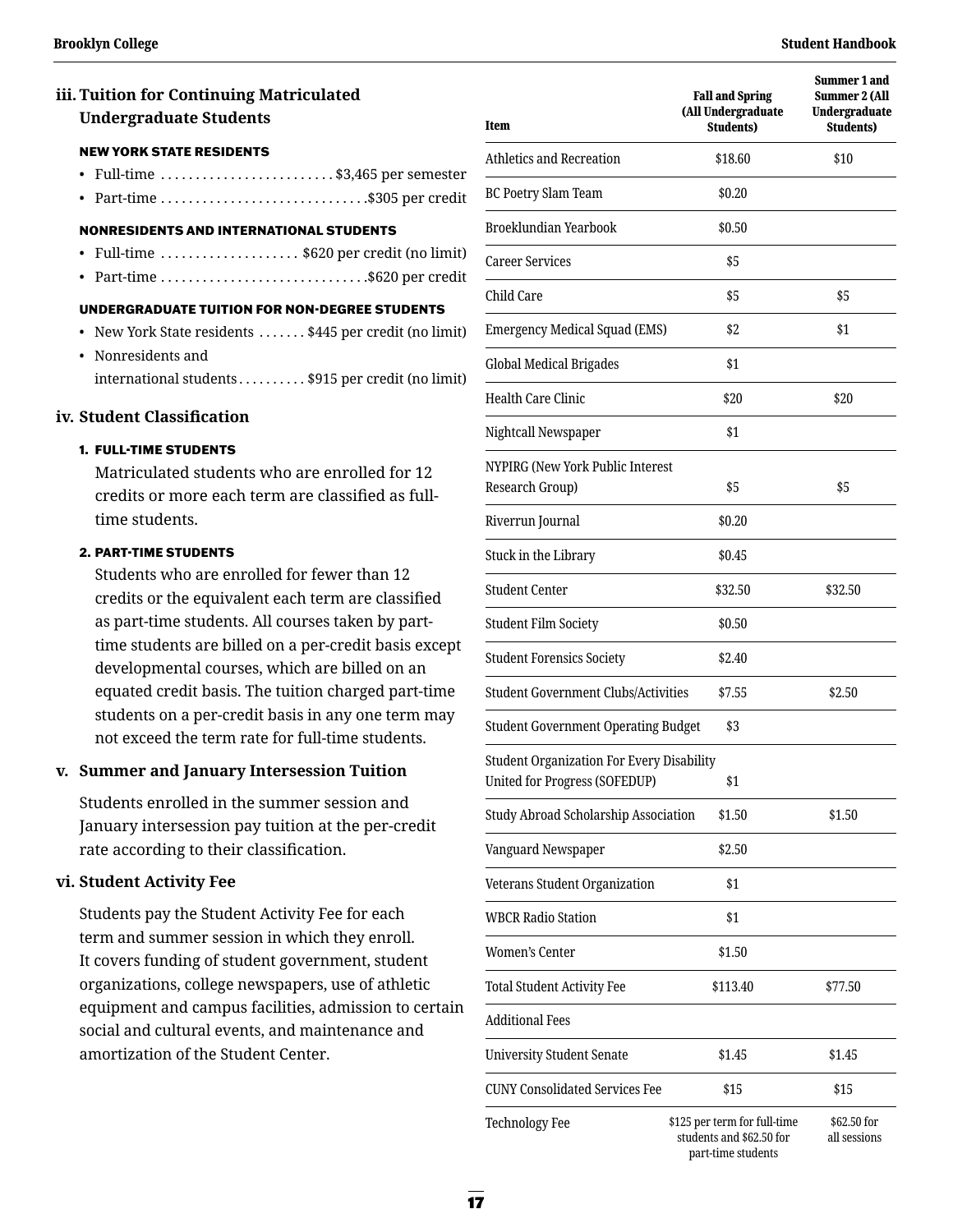#### **vii. Compensatory and Developmental Courses**

Compensatory courses offer excess contact hours to provide skills needed for success in the course. Excess hours in compensatory courses are not counted as equated credits and are not calculated in tuition and financial aid load. Equated credits are used to determine tuition and financial aid enrollment status.

Developmental courses carry excess contact hours of a remedial nature that may be counted as equated credits in addition to degree credits. Equated credits are used to determine tuition and financial aid enrollment status.

#### 1. COMPENSATORY COURSES

- Chemistry 1050 and 2050
- Mathematics 1011, 1021, 1026, and 1031
- Physics 1112

#### 2. DEVELOPMENTAL COURSES

• ESLR 1004, 1005, 1006, 1007, 1008, and 1009

#### **viii. Special Fees\***

• APPLICATION . . . . . . . . . . . . . . . . . . . . . . . . . . . . . . . . . . . . . \$65 for undergraduate nondegree students \$70 for first-year and transfer students

\$125 for graduate degree and nondegree students \$65 for visiting students (non-CUNY students only)

- $\bullet$  READMISSION FEE  $\ldots \ldots \ldots \ldots \ldots \ldots \ldots \ldots \ldots \$
- DUPLICATE DIPLOMA . . . . . . . . . . . . . . . . . . . . . . . . . . . . \$30
- $\bullet$  LATE REGISTRATION  $\ldots \ldots \ldots \ldots \ldots \ldots \ldots \ldots \$ \$25
- PROGRAM CHANGE . . . . . . . . \$18 for adding a course, changing from one course to another, or changing from one section to another if changes are made at one time.
- $\bullet$  REPLACEMENT OF ID CARD  $\ldots \ldots \ldots \ldots \ldots \ldots \$ \$10
- REPROCESSING . . . . . . . . . . \$20 for a check returned by bank as uncollectible.
- SPECIAL EXAMINATION  $\dots \dots \dots \dots \dots \dots$ \$25 plus \$5 for each additional examination.
- SPEECH AND HEARING CENTER . . . . . . . . . . . . . . . . . . . . . . \$200 for speech-language diagnostic evaluation; \$175 for audiological evaluations; \$770 for 14 45-minute individual speech therapy

sessions one time per week; \$1,400 for 14 individual speech therapy sessions two times per week; \$150 per semester for aphasia group. Brooklyn College students, staff, and faculty with valid college ID receive a 40 percent discount.

- TRANSCRIPT. . . . . . . . . . . . \$7, waived for transcripts sent to other CUNY schools
- LIBRARY FINES . . . . . . . . . . . . Students should consult the library for the policy on fines.
- **MATERIAL FEES** . . . . . . . . . . . . . . . . Some courses entail a fee to cover the costs of special materials, film rental charges, transportation, field trip expenses, or other non-instructional costs. Material fees are subject to change and are nonrefundable. Details may be found in each term's Schedule of Classes.
- $\bullet$  PRIVATE MUSIC LESSONS  $\ldots$ ,,,,,,,,,,,,,,,,,,,, $$250$ . This fee is for the following music courses and is charged per course, per semester: MUSC 3791, 3792, 3793, 3794, 3795, 3796, 4841, and 4842.

\* Fees are subject to change.

#### **ix. Undergraduate Students Taking Graduate Courses**

Undergraduate students who take graduate courses for graduate credit pay applicable resident or nonresident tuition rates set for graduate students and are subject to the maximum tuition rate set for undergraduate students. Graduate Division tuition rates are listed in the **[Graduate Bulletin](http://www.brooklyn.cuny.edu/web/about/administration/enrollment/registrar/bulletins.php)** and on the **[bursar's webpage](http://www.brooklyn.cuny.edu/web/about/offices/bursar/tuition/graduate.php)**.

Undergraduate students who take graduate courses for undergraduate credit pay applicable tuition rates set for undergraduate students.

#### **x. Postgraduation Enrollment**

Students who have satisfied their degree requirements but wish to take additional credits beyond the degree are charged the nondegree rate per credit unless they have filed for a second degree.

#### **xi. Auditing Fee**

The fee for auditing a day, evening, or weekend course is the same as if the course were being taken for credit. The fee for senior citizens (New York State residents age 60 and older) is \$65 plus the \$15 CUNY Consolidated Services Fee per term. Senior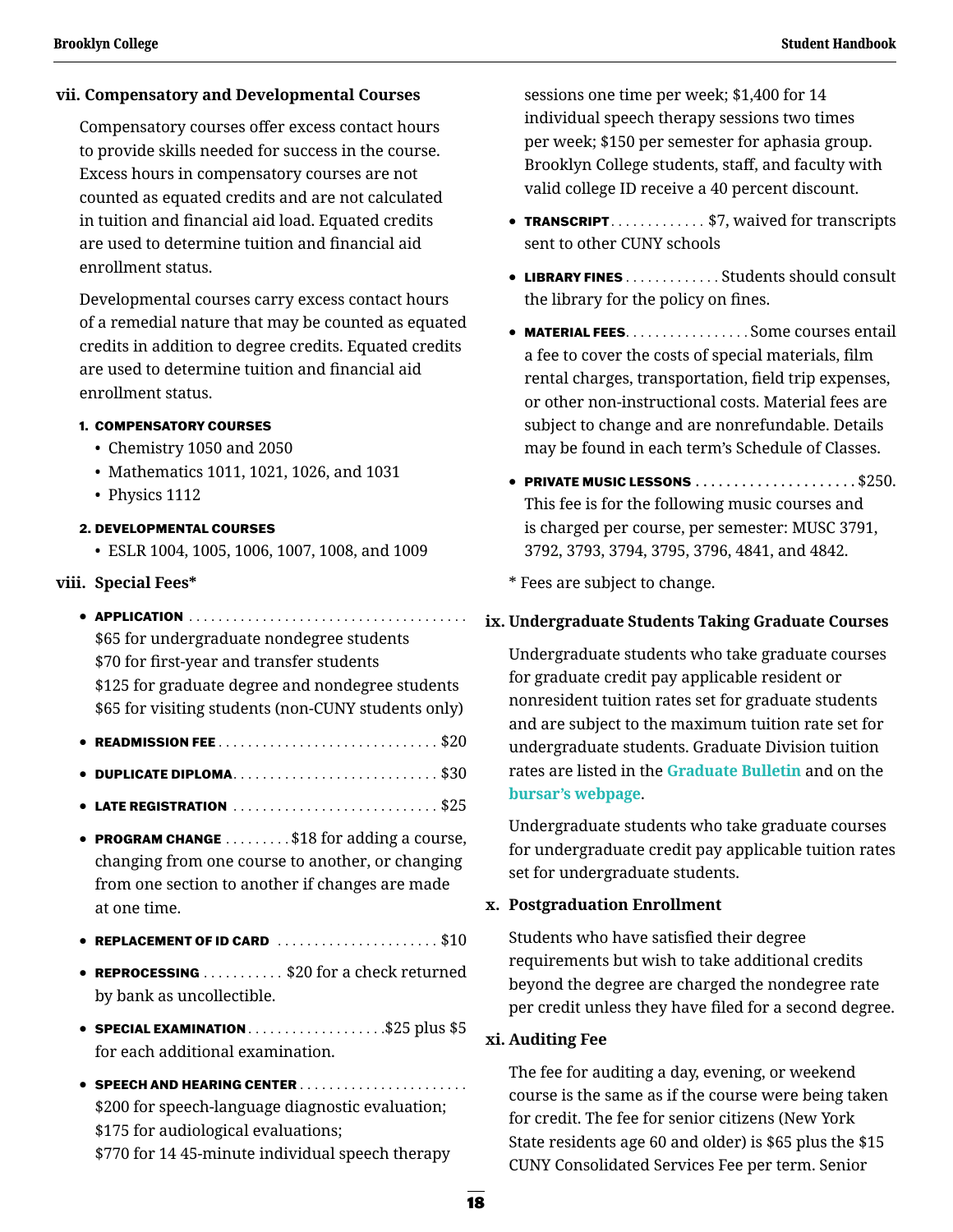citizens who take courses for undergraduate credit must pay the applicable tuition and fee rates set for undergraduate students. The \$65 auditing fee applies only to undergraduate courses. Senior citizens who wish to audit graduate courses will pay at the established tuition rates for graduate students and receive the AUD grade.

### **Tuition and Fees for Graduate Students**

#### **i. Tuition for New York State Residents**

Students residing in New York State who are enrolled for 12 or more credits per semester are classified as full-time students. For them, tuition is \$5,545. Students who are enrolled for fewer than 12 credits per semester are classified as part-time students. All courses taken by part-time graduate students are billed on a per-credit basis. Part-time students residing in New York State pay tuition at \$470 per credit. For courses in which the number of hours a class meets each week exceeds the number of credits, part-time students pay \$470 per credit plus \$65 for each additional class hour. Some departments have noncredit thesis research and supervision courses that are billed as threehour, three-credit courses.

To be classified as a New York State resident, an applicant must have resided in the state of New York for the 12-month period preceding the first day of classes of the term in which the applicant enrolls. In addition, the applicant must fall under one of the following statuses:

- A. U.S. citizen or permanent resident
- B. Asylee, refugee/parolee, or other qualifying immigration status
- C. Hold a current temporary visa with categories such as A, E, G, H-1B, H-1C H-4 (Spouse or family member must be on H-1B or H-1C), I, K, L, N, O, R, S, T, U, V
- D. Nonresidents of New York State and Out-of-Status (undocumented) students who attended an approved New York State high school for two or more years, graduated, and applied to attend CUNY within five years of receiving their New

York State diploma or students who attended an approved New York State program for General Equivalency Diploma (GED), received the New York State GED, and applied to attend CUNY within five years of receiving their New York State GED diploma.

Students classified by the college as out-ofstate residents must pay tuition as nonresident students. They may apply to change their status to New York State resident by filing a **[CUNY](http://www.brooklyn.cuny.edu/web/about/administration/enrollment/registrar/residency.php)  [Residency Application](http://www.brooklyn.cuny.edu/web/about/administration/enrollment/registrar/residency.php)**.

Students must provide all documents proving residency status no later than the last day of classes of the semester in which that status would take effect. An applicant for residency who does not provide the Office of the Registrar with the required information or documentation may be classified as an out-of-state resident. Students denied resident status by the Office of the Registrar may appeal the decision within 10 days of the date of notification.

### **ii. Tuition for Non–New York State Residents and International Students**

There is no full-time tuition rate for nonresidents and international students. Regardless of the number of credits, all courses taken by these students are billed at the rate of \$855 per credit. For courses in which the number of hours a class meets each week exceeds the number of credits, students pay \$855 per credit plus \$85 for each additional class hour. Some departments have noncredit thesis research and supervision courses that are billed as three-hour, three-credit courses.

### **iii. Maintenance of Matriculation**

Master's students must be in a matriculated status to complete degree requirements. This includes resolving INC grades, taking comprehensive examinations, and filing theses as final requirements in preparation for graduation. Students must also be registered during the semester in which they intend to graduate. If they are not registered for any creditbearing classes recognized as degree-related by their program, they must register for maintenance of matriculation status and pay the required fee. The nonrefundable fee for maintenance of matriculation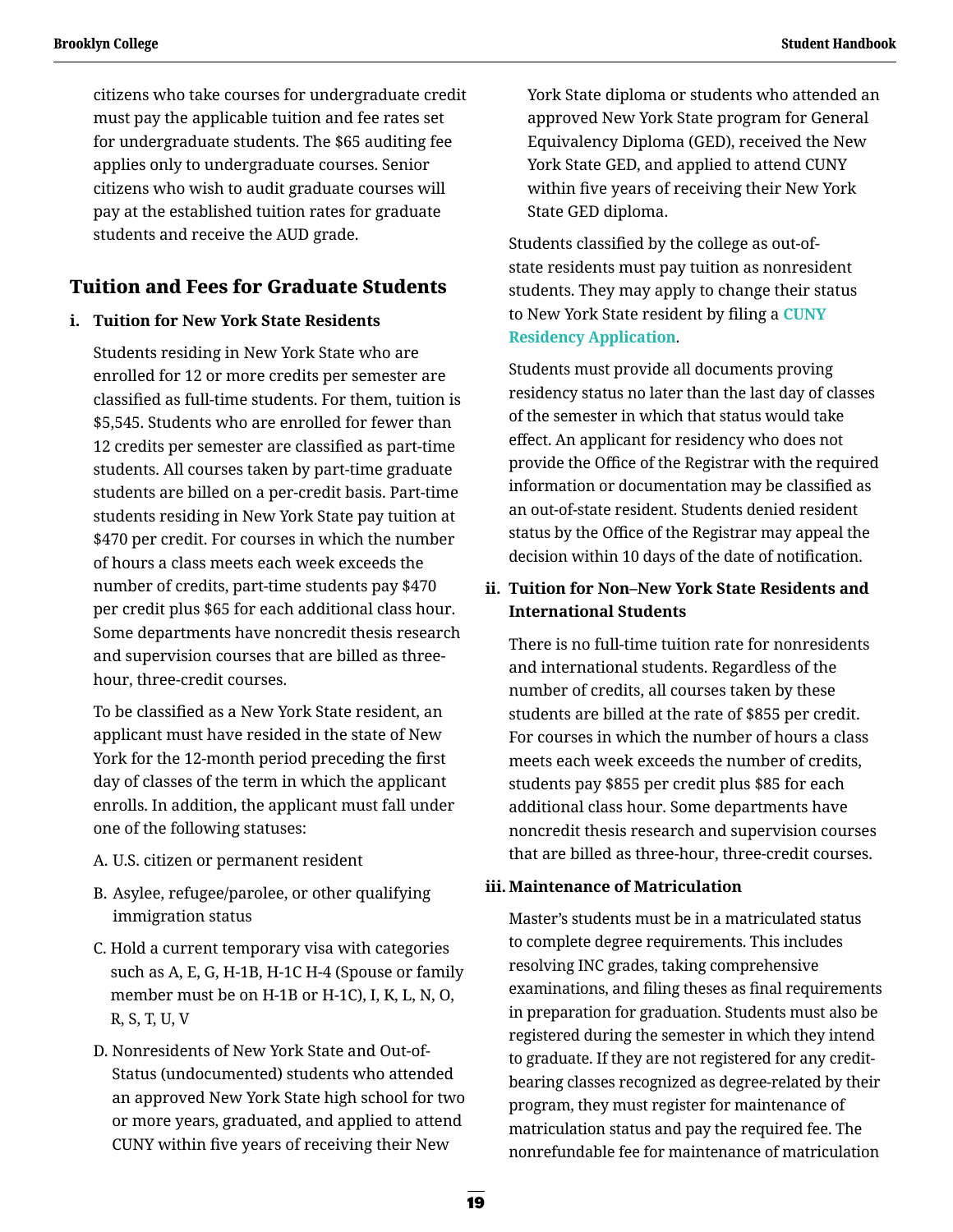is \$225 for New York State residents and \$370 for nonresidents. Students should plan their academic program with this fee in mind and discuss options for credit-bearing courses that are acceptable in their program with their deputies as they plan their schedules near the point of graduation.

### **iv. Graduate Students Taking Undergraduate Courses**

Graduate students who take undergraduate courses to satisfy graduate degree prerequisites, co-requisites, conditions of admission, or other requirements pay tuition rates set for undergraduate part-time matriculated students.

Generally, graduate students can enroll in undergraduate courses without any special permission, but in some cases the academic department may need to be consulted for course permissions, prerequisite overrides, or other enrollment permissions.

#### **v. Fees**

Graduate students pay a Student Activity Fee, a University Student Senate Fee, a CUNY Consolidated Services Fee, and a Technology Fee each semester and summer session in which they enroll. Together, the fees cover the funding of student government, student organizations, college newspapers, and other student activities; funding to support the Early Childhood Center; and services and maintenance of the Student Center. The entire fee must be paid at registration. No part of the fee is refundable.

| Item                                  | <b>Fall and Spring</b><br><b>Semesters</b> | Summer 1<br>and Summer 2<br><b>Sessions</b> |
|---------------------------------------|--------------------------------------------|---------------------------------------------|
| Student Center                        | \$32.50                                    | \$32.50                                     |
| <b>Student Government</b>             | \$16.75                                    | \$2.50                                      |
| Child Care                            | \$5                                        | \$5                                         |
| Health Clinic                         | \$20                                       | \$20                                        |
| <b>Total Student Activity Fee</b>     | \$74.25                                    | \$60                                        |
| <b>Additional Fees</b>                |                                            |                                             |
| <b>University Student Senate Fee</b>  | \$1.45                                     | \$1.45                                      |
| <b>CUNY Consolidated Services Fee</b> | \$15                                       | \$15                                        |

Students registered at the college must also pay a fee to cover the costs of equipment and technology used in teaching. The Technology Fee is \$125 for fulltime students, enrolled for 12 or more credits per semester, and \$62.50 for part-time students, enrolled for fewer than 12 credits per semester. Graduate students taking either summer session must pay the part-time Technology Fee once during the summer.

#### **vi. Special Fees**

- ADMISSION APPLICATION  $\ldots$ ...............\$65-\$75, depending on application
- READMISSION FEE . . . . . . . . . . . . . . . . . . . . . . . . . . . . . . \$20
- DUPLICATE DIPLOMA . . . . . . . . . . . . . . . . . . . . . . . . . . . . \$30
- $\bullet$  LATE REGISTRATION  $\ldots \ldots \ldots \ldots \ldots \ldots \ldots \ldots \$ \$25
- LIBRARY FINES . . . . . . . . . . . . Students should consult the library for the policy on fines.
- MAKEUP EXAMINATION  $\ldots$  . . . . . . . . . . \$25 for the first examination; \$5 for each additional examination
- **MATERIAL FEES** . . . . . . . . . . . Some courses entail a fee to cover the costs of special materials, film rental charges, transportation, field trip expenses, or other non-instructional costs. Material fees are subject to change and are nonrefundable. Details may be found in each semester's Schedule of Classes.
- **PROGRAM CHANGE** ........\$18 for adding a course, changing from one course to another, or changing from one section to another if changes are made at one time
- $\bullet$  RECREATION AND ATHLETICS. . . . . . . . . . \$18.60 for use of athletics facilities (optional); \$10 for summer
- REPLACEMENT OF ID CARD . . . . . . . . . . . . . . . . . . . . . . . \$10
- REPROCESSING . . . . . . . . . . \$20 for a check returned by bank as uncollectible
- $\bullet$  SPEECH AND HEARING CENTER  $\ldots$ ...............\$200 for speech-language diagnostic evaluation; \$175 for audiological evaluations; \$770 for 14 45-minute individual speech therapy sessions (per semester) one time per week; \$1,400 for individual speech therapy sessions two times per week; \$150 per semester for aphasia group. Brooklyn College students, staff and faculty with valid college ID receive a 40 percent discount.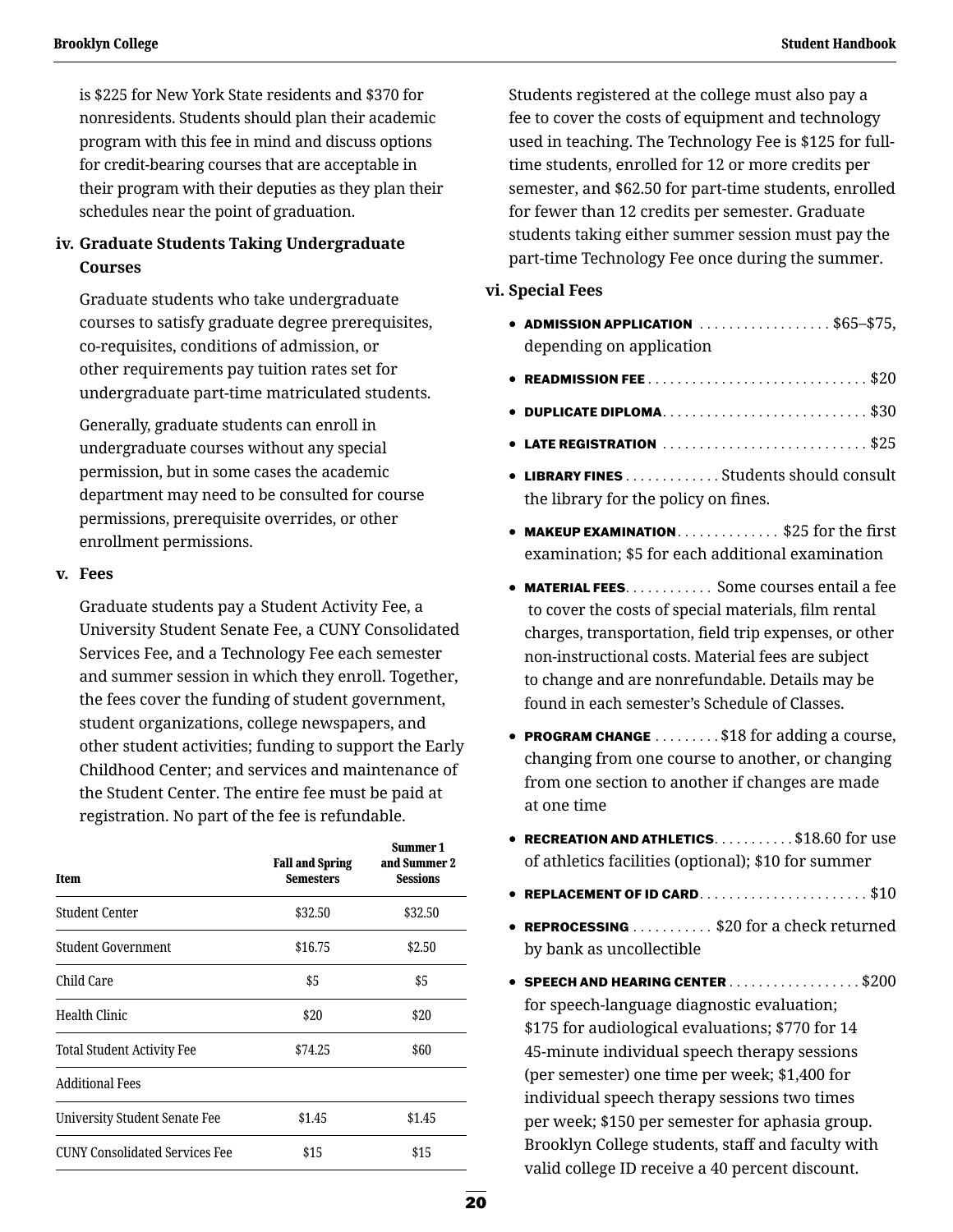- TRANSCRIPT. . . . . . . . . . . . \$7 (waived for transcripts sent to the admissions offices of other units of the City University of New York)
- VISITING STUDENT. . . . . . . . . . . . . \$65 processing fee (non-CUNY students only)
- ACADEMIC EXCELLENCE FEE . . . . . . . . . . . . . . . . . . . . . . . . \$5,022 for Cinema Arts Media Scoring or Sonic Arts students enrolled in 12 or more credits

\$3,767 for Cinema Arts, Media Scoring or Sonic Arts students enrolled in 9–11 credits

\$2,511 for Cinema Arts, Media Scoring or Sonic Arts students enrolled in fewer than 9 credits

This fee is for students in the above M.F.A. programs at the Feirstein Graduate School of Cinema for the fall/spring terms. Summer and winter fees are \$1,175 per course. These rates are subject to change.

- $\bullet$  PRIVATE MUSIC LESSONS  $\ldots$  . . . . . . . . . . . . . . . \$250. This fee is for the following music courses and is charged per course, per semester: MUSC 6791, 6792, 6793, 6794, 7791, 7792, 7793, 7795, 7796, 7797, 7798, and 7950.
- **EXCESS CONTACT HOUR FEE**  $\dots \dots \dots$ \$65 for in-state residents and \$85 for out-of-state residents. This fee is charged for courses that meet beyond the established credit hours. These courses are listed in the Graduate Bulletin.

\* Fees are subject to change.

### **Financing Your Education**

#### Office of Financial Aid

**308 West Quad Center Brooklyn College 2900 Bedford Avenue Brooklyn, NY 11210 P: 718.951.5051 F: 718.951.4778 E: [finaid@brooklyn.cuny.edu](mailto:finaid%40brooklyn.cuny.edu?subject=) W: [www.brooklyn.cuny.edu/financialaid](http://www.brooklyn.cuny.edu/financialaid)**

Please visit the **[financial aid website](http://www.brooklyn.cuny.edu/web/about/offices/financial.php)** for updates on available financial aid services while we continue to be impacted by the COVID-19 pandemic.

The **[Office of Financial Aid](http://www.brooklyn.cuny.edu/web/about/offices/financial.php)** assists eligible students with obtaining federal and state student financial aid. These financial aid programs are used to help students meet expenses such as tuition, fees, books, and other costs related to higher education. The Office of Financial Aid is here to assist and educate students in understanding their eligibility and in navigating the student aid process.

The types of financial aid for undergraduate study administered by the Office of Financial Aid include the following (see "Financing Your Education— Undergraduate Students," below, for more information):

- Federal and state grants (such as, but not limited to, New York State TAP and Federal Pell)
- Federal Work-Study
- CUNY-specific scholarships
- Federal Direct subsidized and unsubsidized loans
- Private alternative educational loans

The types of financial aid for graduate study administered by the Office of Financial Aid include the following (see "Financing Your Education—Graduate Students," below, for more information):

- Federal Work-Study
- Federal Direct unsubsidized loans
- Federal Direct Graduate PLUS Loan
- Private alternative educational loans

#### Scholarships and Awards

Brooklyn College offers more than 600 scholarships, awards, and prizes each year to undergraduate and graduate students. Well over \$1 million is available to support the education of qualified students.

The Scholarships Office administers Brooklyn College– specific scholarship programs. More information about this type of aid can be found below under the "Types of Aid" sections for undergraduate and graduate students. For information regarding the Brooklyn College scholarship application and opportunities, contact the **[Office of Scholarships](http://www.brooklyn.cuny.edu/web/about/offices/scholarships.php)**, 718.951.4796.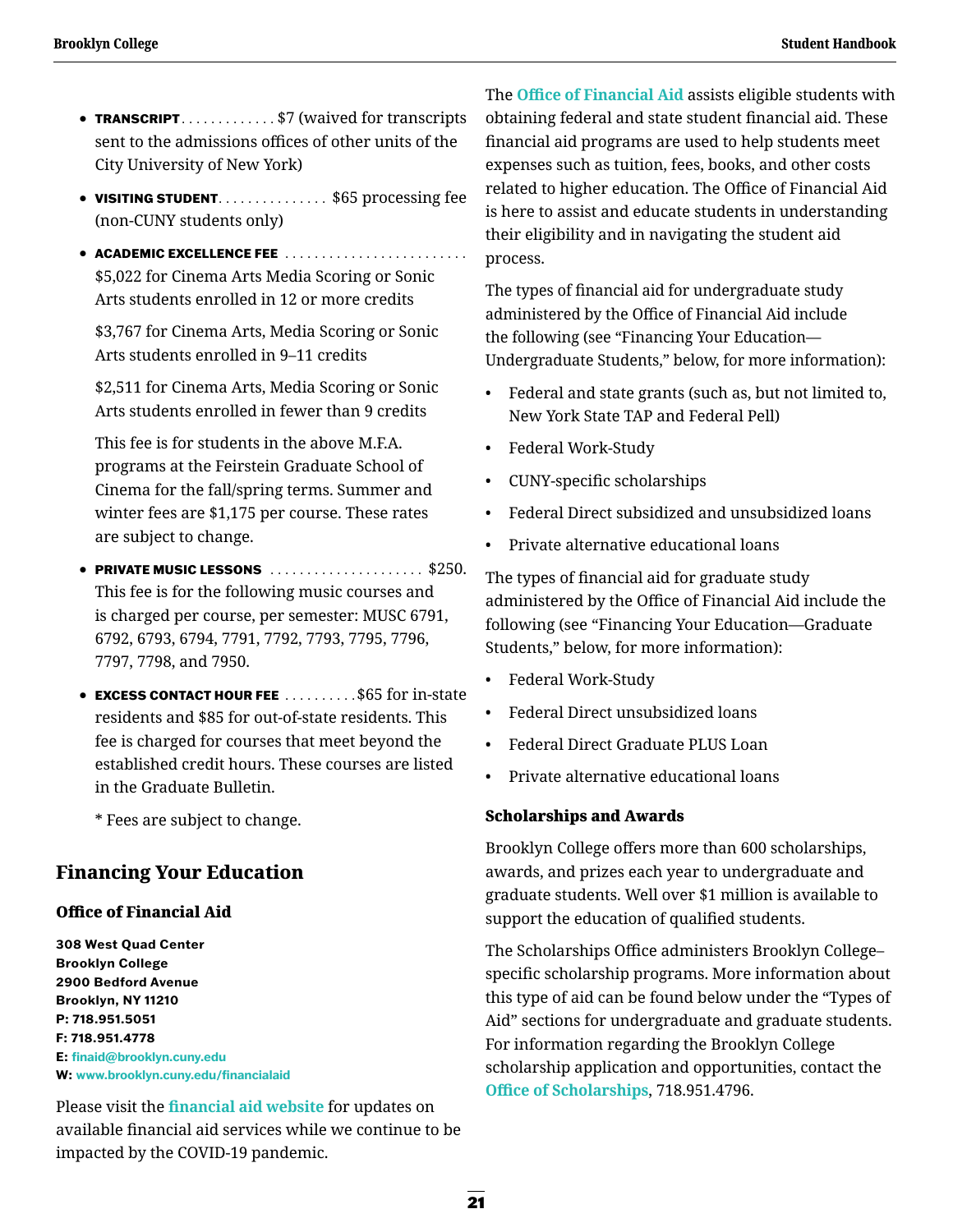#### i. Online Application

#### UNDERGRADUATE STUDENTS

Undergraduate students who wish to apply for scholarships and awards should fill out the **[online](https://www.brooklyn.cuny.edu/web/about/offices/scholarships/apply.php)  [application](https://www.brooklyn.cuny.edu/web/about/offices/scholarships/apply.php)** and file a Free Application for Federal Student Aid (FAFSA). The deadline for applying is posted on the Scholarships website as well.

#### GRADUATE STUDENTS

Entering graduate students are automatically considered based on the admissions application. Continuing graduate students are considered by their departments based on financial need and academic record. Students are encouraged to complete a Free Application for Federal Student Aid (FAFSA).

### ii. External Scholarships

There is information about an extensive array of external scholarships on the internet. Students may search for scholarships online by using such keywords as scholarships, fellowships, or financial aid. Some sites allow registration that will report scholarships fitting a student's profile. Searching the internet for scholarships is free; check with the Office of Scholarships before contacting any external scholarship agency that is requesting a fee for its services.

In addition to the internet, external scholarships may be located through places of employment, religious organizations, community and civic organizations, and libraries.

 Donors of external scholarships should be instructed to send checks to the Office of Scholarships. Checks should include the name of the scholarship, the term(s) for which the award is made, the student's complete legal name, and student identification number. If the donor does not provide instructions otherwise, the amount of the scholarship will be divided and applied to the student's account equally for the fall and spring semesters.

For more information about available scholarship opportunities, please visit the **[Scholarships Office](https://www.brooklyn.cuny.edu/web/about/offices/scholarships.php)  [website](https://www.brooklyn.cuny.edu/web/about/offices/scholarships.php)** or call the office at 718.951.4796.

#### INTERNATIONAL STUDENTS

International students should contact the **[Office](http://www.brooklyn.cuny.edu/web/about/offices/iss.php?utm_source=Website&utm_medium=ITS&utm_campaign=ISSRedirect)  [of International Student and Scholar Services](http://www.brooklyn.cuny.edu/web/about/offices/iss.php?utm_source=Website&utm_medium=ITS&utm_campaign=ISSRedirect)**, 718.951.4477.

#### VETERANS ADMINISTRATION EDUCATIONAL ASSISTANCE

Information about Department of Veterans Affairs educational benefits under the GI Bill and for post– Vietnam-era veterans may be obtained from the Department of Veterans Affairs and from the Brooklyn College **[Veteran and Military programs](http://www.brooklyn.cuny.edu/web/about/offices/studentaffairs/student-support-services/veterans.php)** office, 1407 James Hall, 718.951.5105, **[veteransaffairs@brooklyn.](mailto:veteransaffairs%40brooklyn.cuny.edu?subject=) [cuny.edu](mailto:veteransaffairs%40brooklyn.cuny.edu?subject=)**. Federal veterans educational benefits are described on the **[Department of Veteran Affairs](https://www.benefits.va.gov/benefits/)  [benefits webpage](https://www.benefits.va.gov/benefits/)**.

#### INFORMATION RESOURCES

Detailed information on various student financial aid programs and how to apply is available on the **[Financial Aid webpage](http://www.brooklyn.cuny.edu/web/about/offices/financial.php)**.

#### Financial Aid Services and Locations

### i. Enrollment Services Center (ESC), Lobby, West Quad Center

The ESC is a point of in-person financial aid general inquiries and certain documents that cannot be submitted electronically. Hours of service may be affected by the COVID-19 pandemic; check the **[Brooklyn College website](https://www.brooklyn.cuny.edu/web/about/administration/enrollment/esc.php)** for updates.

### ii. Virtual Financial Aid Office

During the pandemic, the Office of Financial aid operates the **[Virtual Financial Aid Office](https://www.brooklyn.cuny.edu/web/about/offices/financial/advisement/virtual-office.php)** to assist students with inquiries in a similar manner to the ESC. Check the website for hours and instructions on how to access the Virtual Financial Aid Office.

### iii.Financial Aid Advisement Services, 217–218 West Quad Center

Every Free Application for Federal Student Aid (FAFSA) applicant who enrolls at Brooklyn College is assigned a **[financial aid adviser](http://www.brooklyn.cuny.edu/web/about/offices/financial/guides/advisor.php)**. These advisers serve as a primary point of contact for financial aid counseling. An appointment for a telephone or virtual session with your assigned (or other available) financial aid adviser should be made before you enroll so that you have a clear understanding of the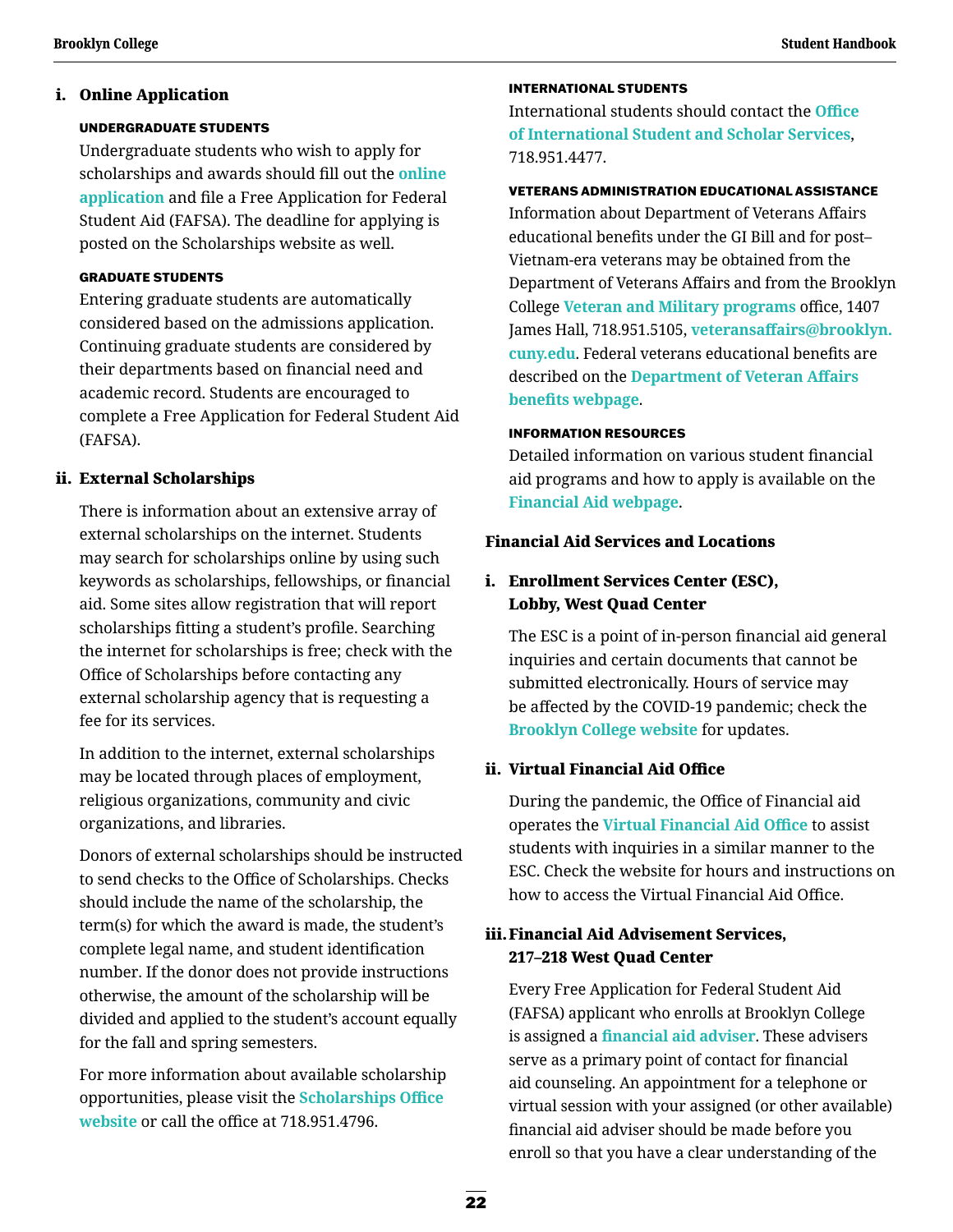aid you are eligible for and how you will finance your education before you register.

To make an appointment, log into your **[BC WebCentral](https://portal.brooklyn.edu/uPortal/f/welcome/normal/render.uP)**  account and, under e-services, find the link to F.A.S.T. (Financial Aid Specialists Tool). Appointments may be made Monday through Thursday. Usually new appointment slots will open each Monday for the following week. Detailed instructions for how to look up your financial aid adviser and to make an appointment for both continuing and prospective students is available on the Office of Financial Aid **[Information Guides](https://www.brooklyn.cuny.edu/web/about/offices/financial/guides.php)** webpage.

### Additional Financial Aid Resources Available Online

The **[Office of Financial Aid website](https://www.brooklyn.cuny.edu/web/about/offices/financial.php)** provides a comprehensive overview of financial aid information, access to services, forms, and videos on a 24/7 basis.

- **[Financial Aid TV \(FATV\)](https://www.brooklyn.cuny.edu/web/about/offices/financial/fatv.php)**—Financial aid videos provide answers to questions 24/7.
- **[Financial Literacy Counseling Center](https://www.brooklyn.cuny.edu/web/about/offices/financial/understanding-your-finances.php)**—Selfpaced video sessions to help students learn about managing finances, credit, and more.
- **[Dynamic Forms](https://www.brooklyn.cuny.edu/web/about/offices/financial/forms.php)**—Most forms at the Office of Financial Aid are electronic and can be submitted online through the Dynamic Forms platform. This allows students to submit documents 24/7 and without having to visit the campus.
- **[Virtual FAFSA Filing Workshop](https://www.brooklyn.cuny.edu/web/about/offices/financial/advisement/fafsa-workshops.php)**—A video walkthrough for completing the FAFSA, accessible 24/7.
- **[Virtual Financial Aid Office](https://www.brooklyn.cuny.edu/web/about/offices/financial/advisement/virtual-office.php)**—Allows students to visit the Office of Financial Aid remotely without an advisement appointment.

### **Cost of Attendance**

The following cost estimates of the current academic year may help students determine how much assistance they may need. These cost estimates are based on the following assumptions:

 • The student is enrolled for full-time study (12 credits) per term.

- The student meets the New York State residency definition for tuition.
- Student enrollment is for nine months, which is the period of time for the fall and spring semesters combined (two terms).

Note that a student's cost of attendance budget can increase or decrease based on enrollment status and other individual circumstances.

#### STUDENTS LIVING WITH PARENTS

| Books and supplies         | \$1,364                      |
|----------------------------|------------------------------|
| Transportation (MetroCard) | \$1,122                      |
| Lunch                      | \$1,360                      |
| Personal expenses          | \$1,776                      |
| Housing                    | \$4,660                      |
| Loan fees (if applicable)  | \$58                         |
| Total variable cost        | $$10,340 +$ tuition and fees |

#### STUDENTS LIVING AWAY FROM PARENTS

| Books and supplies         | \$1,364                      |
|----------------------------|------------------------------|
| Transportation (MetroCard) | \$1,122                      |
| Lunch                      | \$1,360                      |
| Personal expense*          | \$6,933                      |
| Housing                    | \$13,536                     |
| Loan fees (if applicable)  | \$58                         |
| Total variable cost        | $$24,373 +$ tuition and fees |

\*Students living away from their parents are assumed to have additional costs, such as paying for food at home and medical expenses in addition to general personal expenses.

Adjustments to a student's cost of attendance budget can be considered by the Office of Financial Aid on a case-by-case basis. Additional information is available on the **[Office of Financial Aid website](http://www.brooklyn.cuny.edu/web/about/offices/financial/advisement/special-circumstances-for-federal-aid-programs/expense-adjustment.php)**.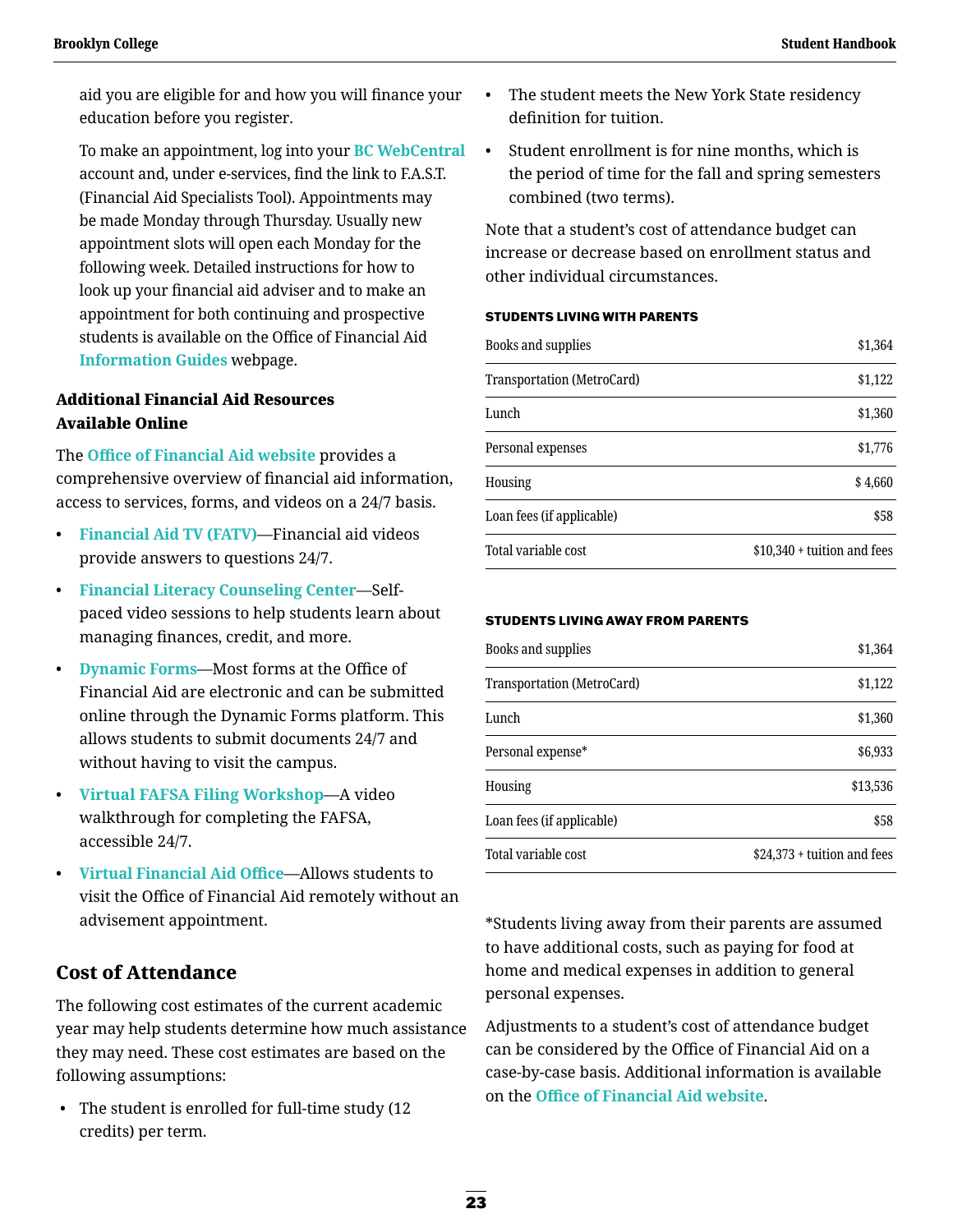### Financing Your Education—Undergraduate **Students**

ESTABLISHING ELIGIBILITY—APPLYING FOR AID

Eligibility for federal student financial aid is determined by filing the Free Application for Federal Student Aid (FAFSA). Therefore, it is extremely important that students file their FAFSA accurately and as soon as they plan to attend Brooklyn College. Incorrect information on the FAFSA can cause reduced eligibility or even a total loss of eligibility. Certain federal financial aid programs have a limited allocation from the federal government, so students are encouraged to file early to improve the possibility of being considered for federal supplemental financial assistance. In order for students to receive federal or state student financial aid, they need to meet and maintain certain academic, state, and federal eligibility requirements and academic progress standards.

Students who are **[defined as New York State](https://www.hesc.ny.gov/partner-access/financial-aid-professionals/tap-and-scholarship-resources/tap-coach/92-residency.html)  [residents](https://www.hesc.ny.gov/partner-access/financial-aid-professionals/tap-and-scholarship-resources/tap-coach/92-residency.html)** according to the New York State Higher Education Services Corporation (HESC) should also file a New York State Tuition Assistance Program (TAP) application to be considered for New York State financial aid programs.

#### HOW TO APPLY

The FAFSA is filed electronically through the **[Federal](https://studentaid.gov/h/apply-for-aid/fafsa)  [Student Aid Portal](https://studentaid.gov/h/apply-for-aid/fafsa)**. The New York State TAP application is available on the **[HESC website](https://www.hesc.ny.gov/pay-for-college/apply-for-financial-aid/nys-tap/apply-for-tap.html)**. Additional information regarding application procedures, eligibility requirements, and rights and responsibilities of recipients may be obtained from the **[Office of Financial Aid](http://www.brooklyn.cuny.edu/web/about/offices/financial.php)**.

#### FAFSA VERIFICATION

FAFSA applications may be selected by the U.S. Department of Education for a process called Verification. If your FAFSA record is selected for verification, you will be see this information in the comments section of your Student Aid Report (SAR). You will also see To Do List items indicating this process in your CUNYfirst Student Center to complete the process and determine your eligibility. The Office of Financial Aid must compare information from your FAFSA with information you provide on your verification worksheet and with any other documents you are required to submit. If there are differences, the Office of Financial Aid could require additional

documentation and/or your FAFSA information may need to be corrected. You may not receive federal financial aid until all verification requirements are met and the necessary corrections have been processed by the federal processor.

# **Types of Aid**

- Federal/State Grant—money awarded by the federal or state government that you do not need to pay back.
- Loan—money you borrow now and pay back later with interest.
- Work-Study—money you earn by working at an approved Brooklyn College or CUNY Work-Study job site.
- Scholarship—a type of grant awarded by the college or university based on merit and/or financial need.

### **Grants**

### i. Federal Pell Grant

 **[Federal Pell Grants](https://studentaid.gov/understand-aid/types/grants/pell)** are available to eligible matriculated first-degree undergraduate baccalaureate students only. The amount of the award is determined by the student's enrollment status, expected family contribution (EFC), and approved award amount per year, as determined by the U.S. Congress. It can be used to pay for tuition or other education-related expenses if tuition is already paid for by other means. Students can receive the Federal Pell Grant for no more than 12 full-time semesters (approximately six years if enrolled full time or its part-time equivalent). This is called a student's Pell Lifetime Eligibility Usage (LEU). The current maximum annual Pell grant will be \$6,495, or \$3,247.50 per semester. Pell awards are subject to change due to individual EFC and enrollment status.

Year-round Pell: The Federal Pell Grant Program allows eligible students to receive up to 150 percent of their Federal Pell Grant scheduled award provided that they are enrolled in at least six credits in the term that they are receiving more than 100% of the scheduled Pell grant.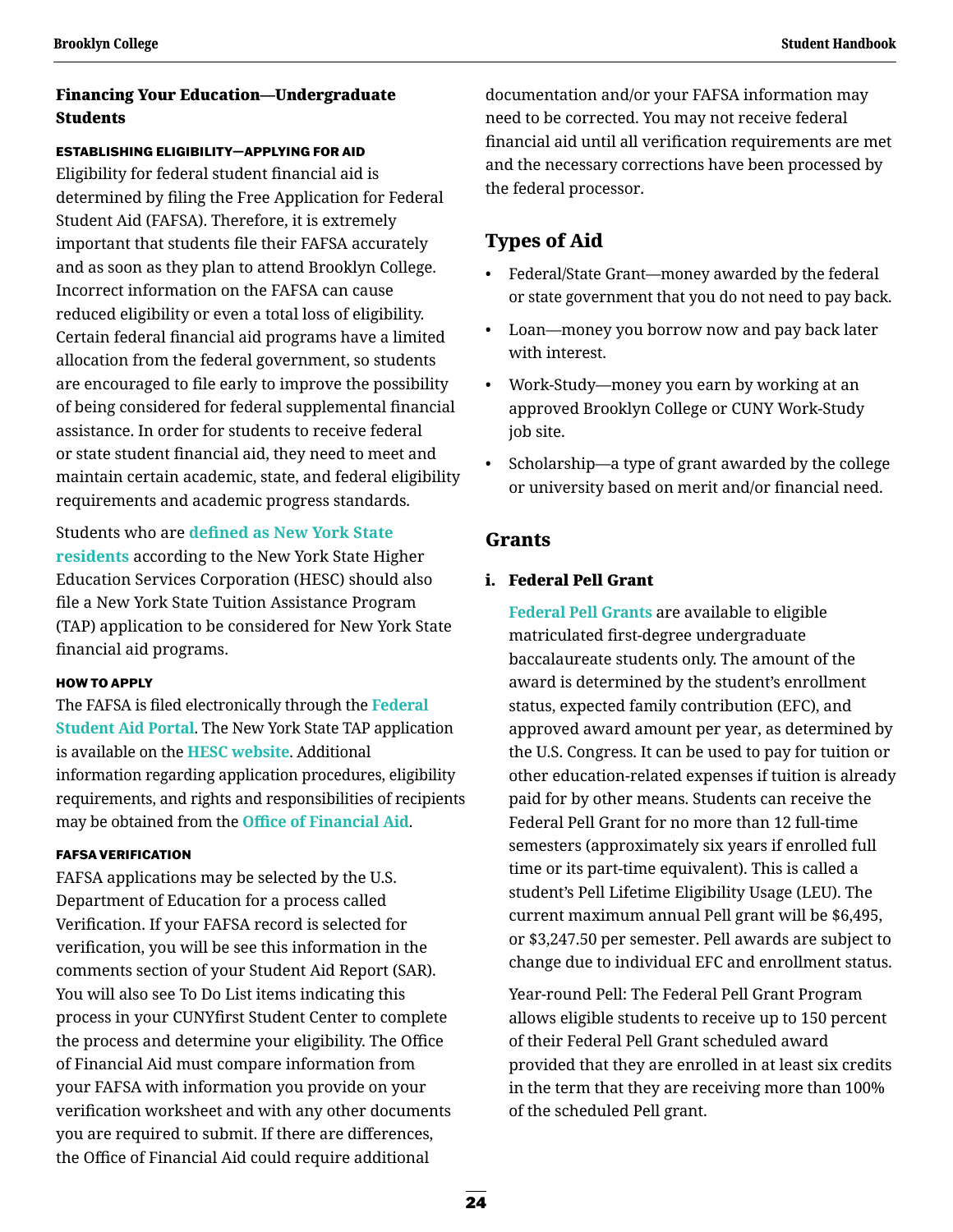### ii. Federal Supplemental Educational Opportunity Grant (FSEOG)

### **[Federal Supplemental Educational Opportunity](https://studentaid.gov/understand-aid/types/grants/fseog)**

**[Grants](https://studentaid.gov/understand-aid/types/grants/fseog)** provide between \$100 and \$4,000 (approximately \$400 on average) to matriculated undergraduate students who demonstrate exceptional need. Amounts can vary, as approved each year by Congress. Eligible students must be enrolled for at least six credits and be eligible to receive at least one qualified Pell disbursement for the 2021–22 academic year. Note that funds for this award are finite and therefore, even if eligibility requirements are met, receipt of an award is not guaranteed.

### iii.The Percy Ellis Sutton SEEK Program

 Search for Education, Elevation and Knowledge (SEEK) is the legislatively mandated higher education opportunity program of the senior colleges of the City University of New York. It provides special academic, financial, and counseling assistance to students entering college for the first time.

All SEEK students must demonstrate and document financial need prior to entrance into the program. The SEEK program awards financial assistance to economically eligible students to help with such expenses as books and college fees. Prospective students must have:

- a high school diploma as well as a high school average less than that normally required for admission to Brooklyn College (usually around an 80 CAA), or a New York State high school equivalency diploma or its equivalent from another state;
- resided in New York State for at least one year prior to application;
- not previously attended an institution of postsecondary education, except in the case of veterans who are permitted up to 18 credits earned during or prior to their tour of duty in the armed forces; and
- a gross family income in the qualifying range.

### iv. The Peter F. Vallone Academic Scholarship

The Peter F. Vallone Scholarship (formerly known as the New York City Council Merit Scholarship) is available to New York City high school graduates who have proven their ability to succeed academically while in high school. Students may receive \$700 per year (\$350 per semester). Funding is determined by the New York City Council, and the scholarship award amount is subject to change based upon an allocation provided each academic year. Once a college has reached its allocation amount, no additional recipients can be awarded.

#### HOW TO APPLY

There is no separate application for the scholarship. Students are automatically considered for the award when they apply for admission to CUNY.

#### QUALIFICATION REQUIREMENTS

To qualify, a student must:

- be a U.S. citizen or eligible noncitizen,
- be a resident of New York City,
- graduate from a New York City high school with at least an 80 (B) GPA,
- enroll at a CUNY college as a full-time student within one year of graduating from high school,
- register as a full-time student each semester (except summer) and maintain at least a 3.00 cumulative GPA, and
- attend CUNY before attending any other postsecondary institution.

### PURSUIT AND PROGRESS

- You must maintain continuous full-time (12 credits) enrollment within the City University of New York system.
- You must maintain a cumulative GPA of at least 3.00 that is calculated once a year at the end of the spring semester.
- Students pursuing an associate's degree may receive the Peter F. Vallone Academic Scholarship for a maximum of six semesters. Those seeking a bachelor's degree are limited to eight semesters of eligibility.
- The award is not restored once it has been lost.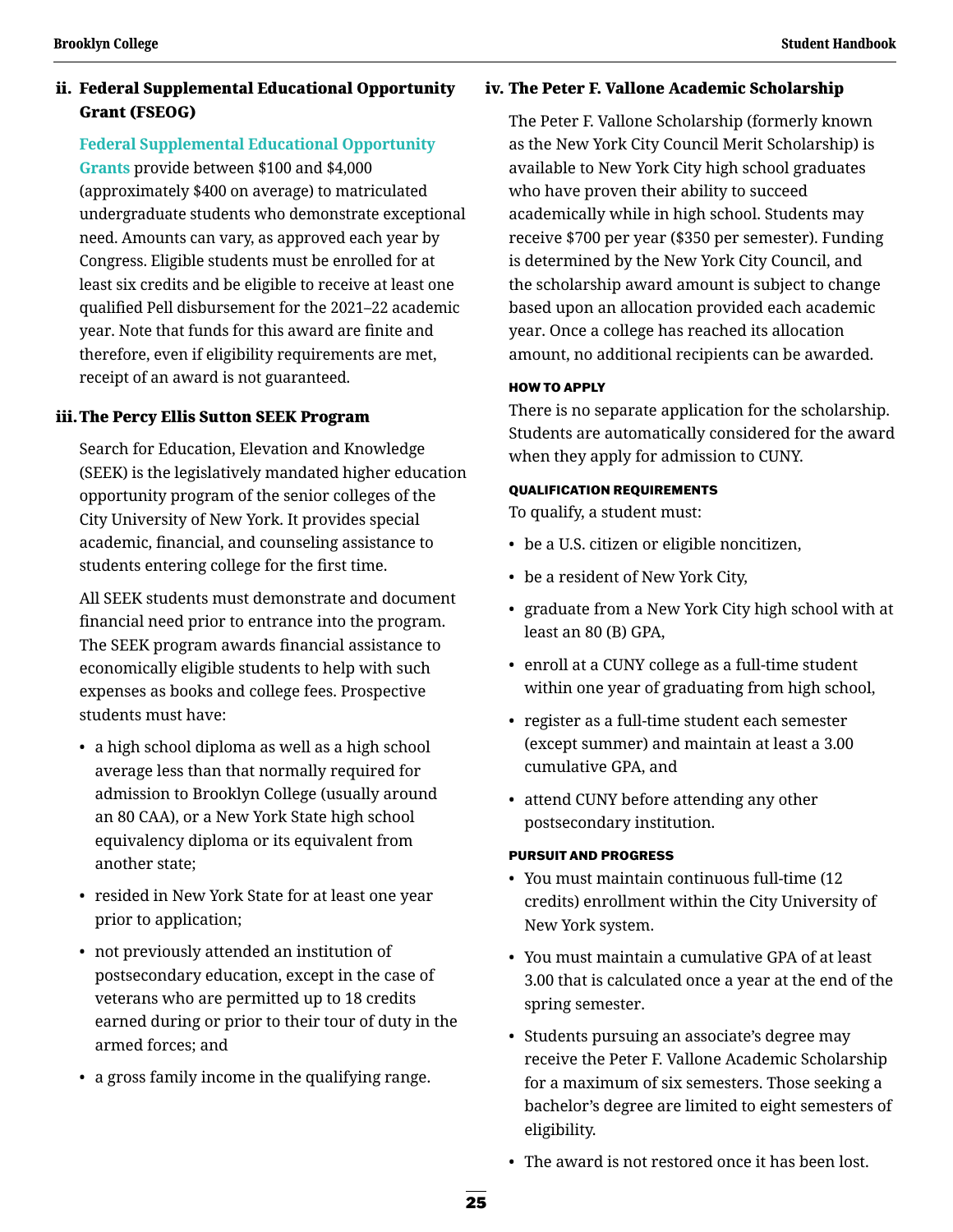#### v. Federal TEACH Grant Program

The Teacher Education Assistance for College and Higher Education (TEACH) Grant is offered only to students who are matriculated in a TEACH Grant– eligible program. To be considered for this federal student financial aid program, you must:

- meet the **[basic eligibility criteria for the federal](https://studentaid.gov/understand-aid/eligibility/requirements)  [student aid programs](https://studentaid.gov/understand-aid/eligibility/requirements)**,
- complete the **[Free Application for Federal](https://studentaid.gov/h/apply-for-aid/fafsa)  [Student Aid](https://studentaid.gov/h/apply-for-aid/fafsa)** (FAFSA) form,
- be enrolled as an undergraduate, postbaccalaureate at a school that participates in the TEACH Grant Program,
- be enrolled in a TEACH Grant–eligible program,
- meet certain academic achievement requirements (generally, scoring above the 75th percentile on one or more portions of a college admissions test or maintaining a cumulative GPA of at least 3.25),
- receive **[TEACH Grant counseling](https://studentaid.gov/teach-grant-program)** that explains the terms and conditions of the TEACH Grant service obligation,
- complete counseling each year that you receive a TEACH Grant, and
- sign a TEACH Grant Agreement to Serve.

Students not yet admitted into an approved degree program do not qualify for the TEACH Grant.

The TEACH Grant Agreement to Serve explains the terms and conditions for receiving a TEACH Grant:

- You must serve as a full-time teacher for a total of at least four academic years within eight years after you complete or otherwise cease to be enrolled in the program(s) for which you received TEACH Grant funds.
- You must perform the teaching service as a highly qualified teacher at a low-income school or educational service agency.
- Your teaching service must be in a high-need field.
- You must provide the U.S. Department of Education with documentation of your progress toward completing your service obligation.

• If you do not meet the requirements of your service obligation, all TEACH Grants you received will be converted to **[Direct Unsubsidized Loans](https://studentaid.gov/understand-aid/types/loans/subsidized-unsubsidized)**. You must repay these loans in full, with interest charged from the date of each TEACH Grant disbursement.

More information about the TEACH grant is available on the **[Federal Student Aid website](https://studentaid.gov/understand-aid/types/loans/plus/parent)**. For information about eligible programs, contact to the Brooklyn College School of Education.

### vi. New York State Tuition Assistance Program (TAP)

 This New York State grant is available to qualified undergraduate full-time matriculated students. There are certain degree and progress/pursuit requirements that need to be satisfied in order to qualify.

#### **ELIGIBILITY**

To be eligible for TAP, an applicant must:

- be a legal resident of New York State and have resided in New York State for 12 continuous months;
- be a U.S. citizen or eligible noncitizen;
- have graduated from high school in the United States, earned a high school equivalency diploma by passing a Test Assessing Secondary Completion (TASC) formally known as a GED, or passed a federally approved "Ability to Benefit" test as defined by the commissioner of the State Education Department;
- study at an approved postsecondary institution in New York State;
- be matriculated in an approved program of study and be in good academic standing with at least a C average as of the fourth semester payment;
- be enrolled as a full-time student taking 12 or more credits applicable toward the degree program, per semester;
- be charged at least \$200 tuition per year;
- meet income eligibility limitations;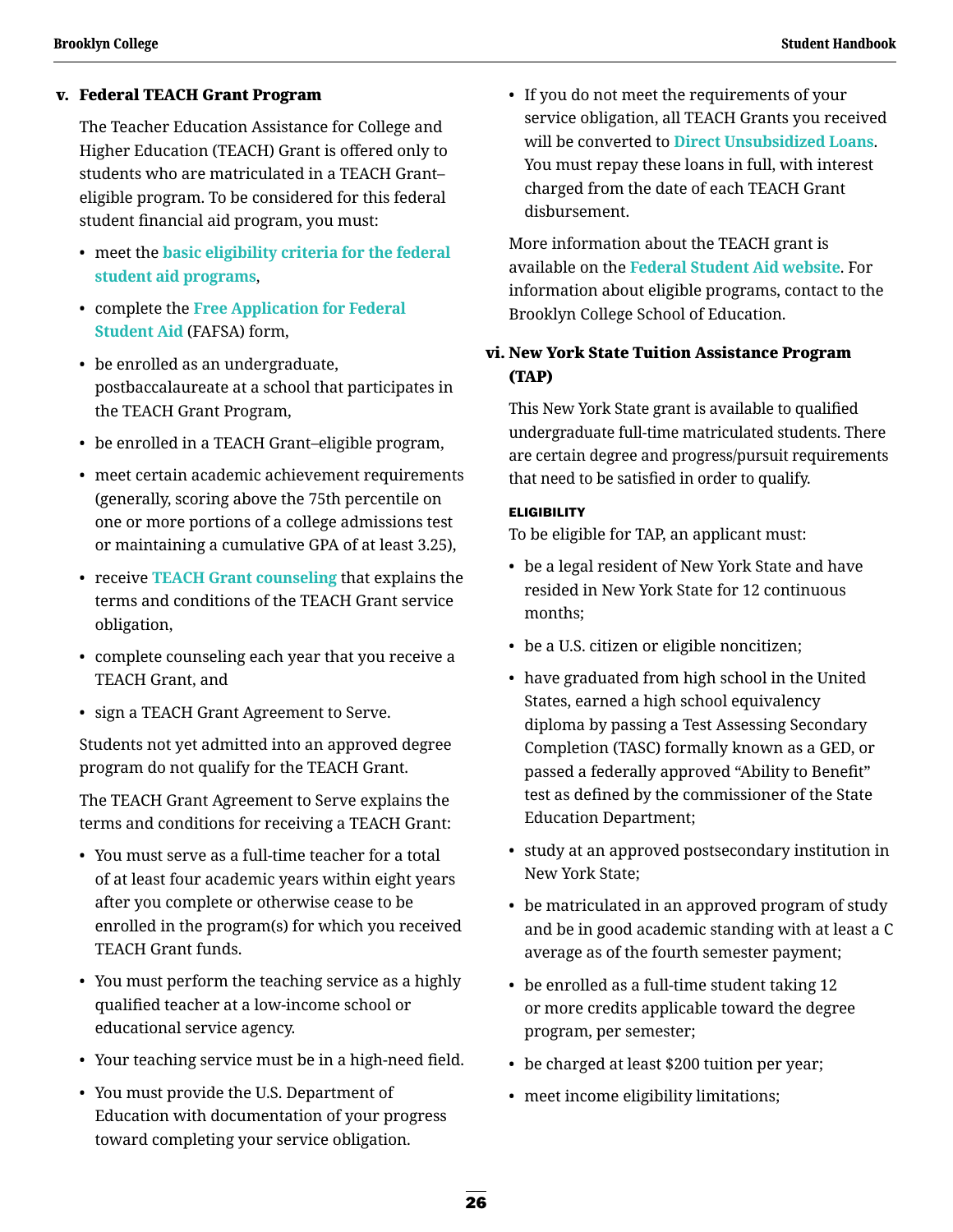- not be in default on any state or federal student loans and not be in default on any repayment of state awards; and
- be in compliance with the terms of any service condition imposed by a New York State award.

Credit-bearing courses in the student's minimum full-time course load (12 semester hours or the equivalent) must consist of courses applicable to the student's program of study as a general education requirement, major requirement, or elective as described in the Bulletin.

Electives are acceptable when taken in accordance with published degree requirements. A student may take courses not applicable to a degree in a given semester as long as the course work is above the minimum full-time requirement of 12 credits. Undergraduate students may receive up to eight TAP payments for eight semesters; SEEK or approved five-year program students may receive up to 10 TAP payments for 10 semesters.

To receive each TAP payment, students must:

- meet the eligibility requirements outlined above,
- have completed a specific number of credits in the previous TAP semester,
- have accumulated a specific number of credits toward their degree,
- maintain a specific minimum grade point average (GPA),
- have declared a major by the time they complete 60 credits, and
- meet specific academic standards.

Students' academic progress and pursuit requirements will be evaluated depending on when they received their first TAP payment and whether they are in a remedial program.

For New York State financial aid purposes, good academic standing consists of two elements: Satisfactory Academic Progress and pursuit of

program. Satisfactory Academic Progress is a measure of the student's achievement, of earning credits toward a degree or certificate with a specified GPA. Pursuit of program is a measure of the student's effort to complete a program.

In accordance with section 145-2.2 of the Regulations of the Commissioner of Education, each institution participating in New York State student financial aid programs must determine whether a student is in good academic standing based on a standard of Satisfactory Academic Progress comprising a minimum number of credits to be accrued (earned) with a minimum cumulative GPA in each term an award payment is received. The progress standard is presented in chart format (see below).

Current regulations mandate a minimum cumulative C average after a student has received four full-time semester award payments or the equivalent (24 payment points).

Effective for the 2010–11 academic year and thereafter, New York State Education Law requires that a nonremedial student whose first award year is in 2010–11 or thereafter must meet new standards of New York State Satisfactory Academic Progress (SAP). Nonremedial students whose first year was 2007–08 through 2009–10 must meet the SAP requirements enacted in 2006. Those meeting the **[definition of "remedial student"](https://www.hesc.ny.gov/partner-access/financial-aid-professionals/tap-and-scholarship-resources/tap-coach/.html)** are not subject to the new SAP standards but will use the requirements established in 2006. The law enacted in 2006 mandated minimum standards of Satisfactory Academic Progress for students receiving their first state award in the academic year 2006–07.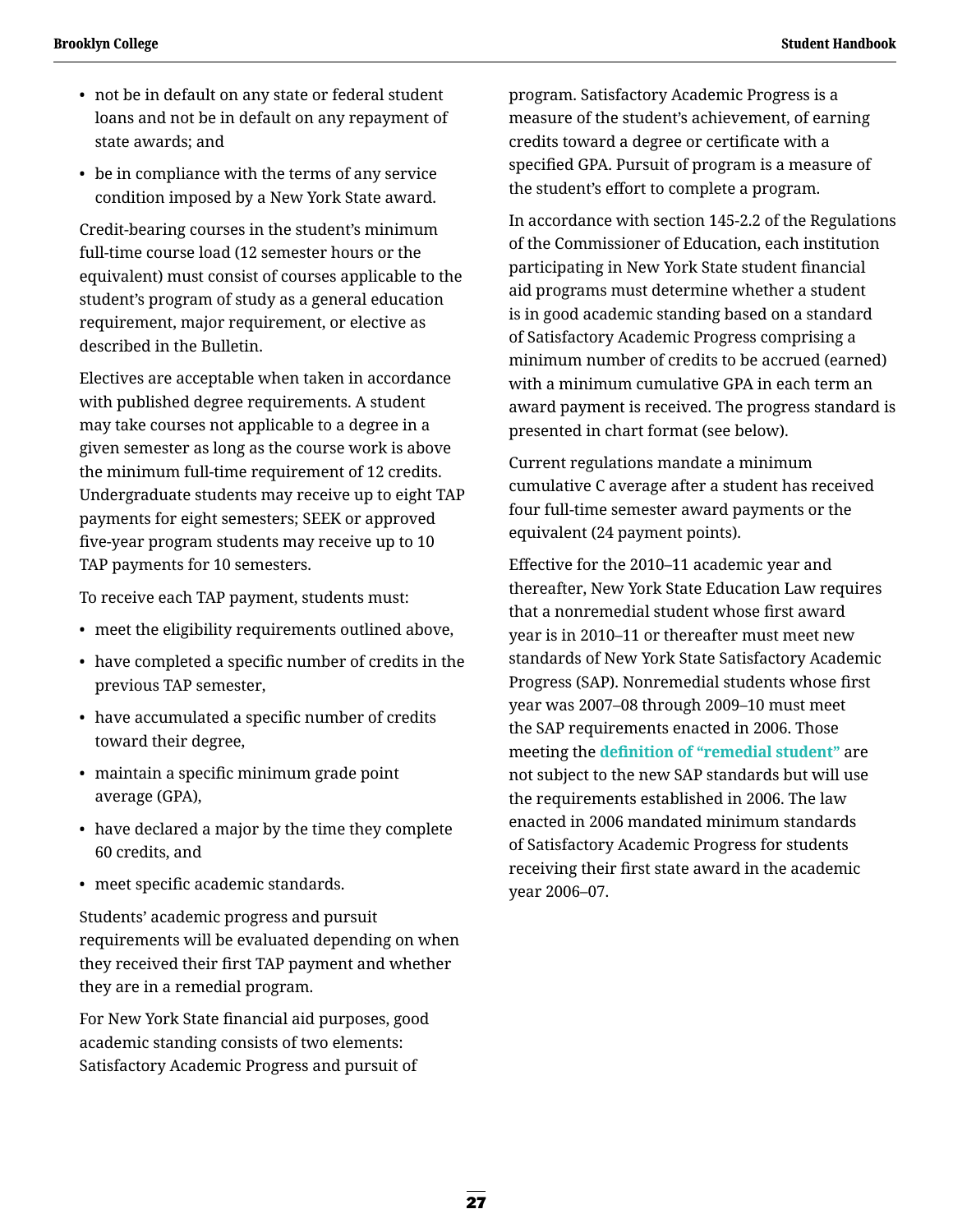| First-Time TAP Recipients: 2005–06 and Prior, Nonremedial and Remedial Students                                                                                                |              |                  |                 |                |      |                |      |      |        |      |
|--------------------------------------------------------------------------------------------------------------------------------------------------------------------------------|--------------|------------------|-----------------|----------------|------|----------------|------|------|--------|------|
| To receive payment number:                                                                                                                                                     | 1            | $\overline{2}$   | 3               | 4              | 5    | 6              | 7    | 8    | 9      | 10   |
| You must have completed at least this many credits in the previous<br>payment semester:                                                                                        | $\mathbf{0}$ | $\,6\,$          | $6\phantom{.}6$ | 9              | 9    | 12             | 12   | 12   | 12     | 12   |
| You must have accumulated this many credits toward your degree:                                                                                                                | 0            | $\boldsymbol{0}$ | 6               | 18             | 31   | 45             | 60   | 75   | 90     | 105  |
| You must have a GPA of:                                                                                                                                                        | $\bf{0}$     | $\bf{0}$         | 1.0             | 1.20           | 2.00 | 2.00           | 2.00 | 2.00 | 2.00   | 2.00 |
| First-Time TAP Recipients: 2007-08 through 2009-10, Plus Remedial Students                                                                                                     |              |                  |                 |                |      |                |      |      |        |      |
| To receive payment number:                                                                                                                                                     | 1            | $\overline{2}$   | 3               | 4              | 5    | 6              | 7    | 8    | 9      | 10   |
| You must have completed at least this many credits in the previous<br>payment semester:                                                                                        | 0            | 6                | 6               | 9              | 9    | 12             | 12   | 12   | 12     | 12   |
| You must have accumulated this many credits toward your degree:                                                                                                                | 0            | 3                | 9               | 21             | 33   | 45             | 60   | 75   | $90\,$ | 105  |
| You must have a GPA of:                                                                                                                                                        | 0            | 1.10             | 1.20            | 1.30           | 2.00 | 2.00           | 2.00 | 2.00 | 2.00   | 2.00 |
| First-Time TAP Recipients: 2010 and Beyond, Nonremedial Students                                                                                                               |              |                  |                 |                |      |                |      |      |        |      |
| To receive payment number:                                                                                                                                                     | 1            | $\overline{2}$   | 3               | $\overline{4}$ | 5    | 6              | 7    | 8    | 9      | 10   |
| You must have completed at least this many credits in the<br>previous payment semester:                                                                                        | $\bf{0}$     | 6                | $6\phantom{1}6$ | 9              | 9    | 12             | 12   | 12   | 12     | 12   |
| You must have accumulated this many credits toward your degree:                                                                                                                | 0            | 6                | 15              | 27             | 39   | 51             | 66   | 81   | 96     | 111  |
| You must have a GPA of:                                                                                                                                                        | 0            | 1.50             | 1.80            | 1.80           | 2.00 | 2.00           | 2.00 | 2.00 | 2.00   | 2.00 |
| <b>Students Receiving TAP Who Meet ADA Definitions and Are Enrolled Part Time</b><br>Program: Baccalaureate Calendar: Semester 2015-16 and Thereafter (ADA part-time students) |              |                  |                 |                |      |                |      |      |        |      |
| Before being certified for payment number:                                                                                                                                     | 1            | 2                | 3               | $\overline{4}$ | 5    | $6\phantom{1}$ | 7    | 8    | 9      | 10   |
| A student must have accrued at least this many credits:                                                                                                                        | 0            | 3                | 9               | 21             | 33   | 45             | 60   | 75   | 90     | 105  |
| With at least this GPA:                                                                                                                                                        | 0            | 1.50             | 1.80            | 1.80           | 2.00 | 2.00           | 2.00 | 2.00 | 2.00   | 2.00 |

#### ONE-TIME TAP WAIVER

Regulations permit undergraduate students to receive a one-time waiver of the good academic standing requirement as an undergraduate student. Reasons for granting a waiver may include:

- personal illness involving either hospitalization or extended home confinement;
- illness in the immediate family requiring your absence from classes for an extended period of time;
- emotionally disabling condition that prevented you from attending classes;
- change in working conditions of your job on which you and your family are dependent; and

• military duty, incarceration, or other involvement with agencies of government.

#### WAIVER OF C-AVERAGE REQUIREMENT

Unlike the good academic standing waiver, it is possible, should circumstances warrant it, for a student to receive more than one C-average waiver. The C-average requirement may be waived for undue hardship based on:

- death of a relative of the student;
- personal injury or illness of the student; or
- other extenuating circumstances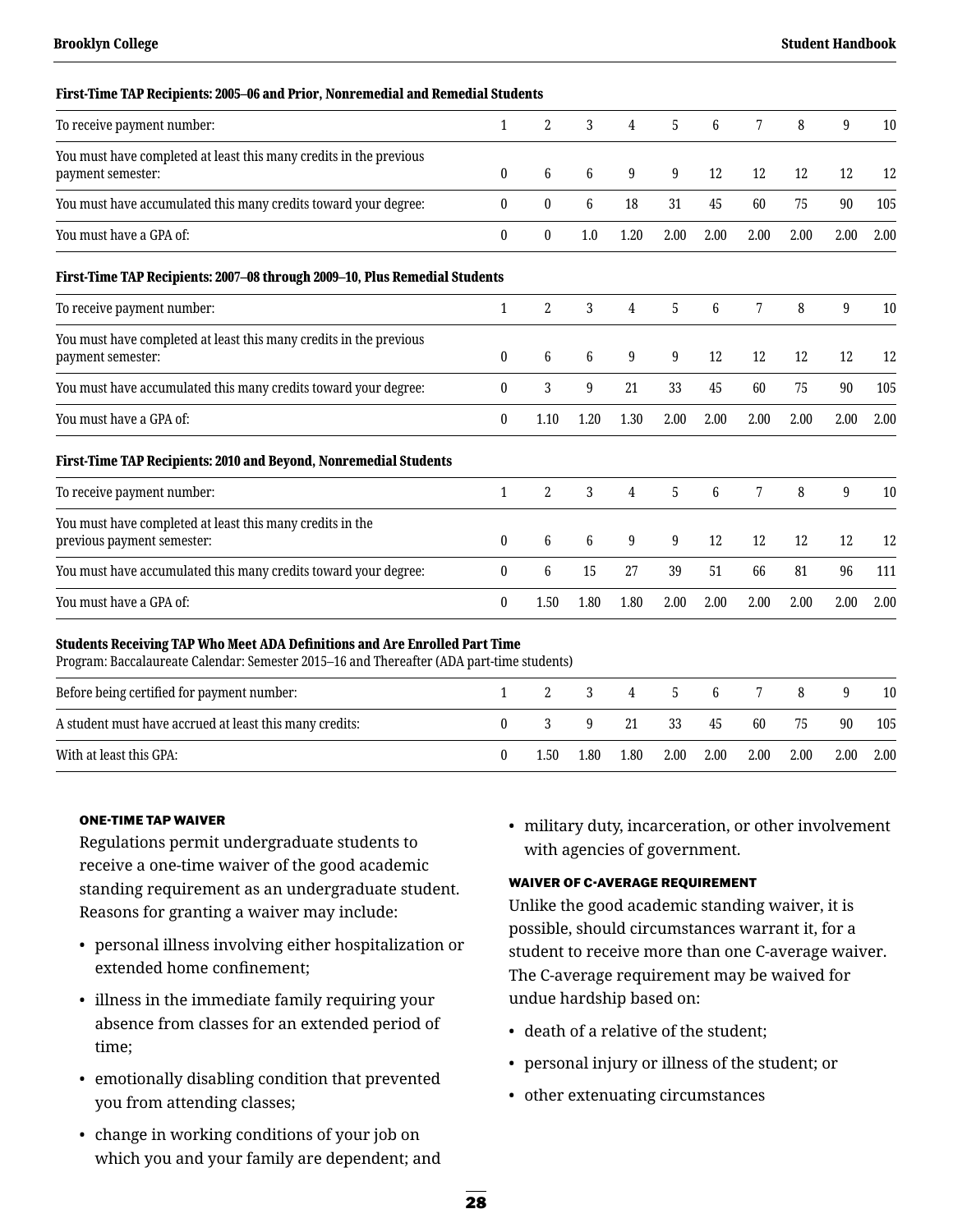#### REPEATED COURSES

Repeated courses in which you have already received a passing grade cannot be included in meeting the TAP full-time study requirement unless:

- You repeat a course for additional credit (e.g., certain seminar courses).
- You need to meet a minimum grade requirement for that course. (Check the Brooklyn College **[Bulletin](http://www.brooklyn.cuny.edu/web/about/administration/enrollment/registrar/bulletins.php)** or specific department. GPA requirements do not count.)

#### vii. New York State Excelsior Scholarship

The New York State Excelsior Scholarship, in combination with other student financial aid programs, allows students to attend a SUNY or CUNY college tuition-free (note: fees are not covered by this scholarship).

Recipients of the Excelsior Scholarship may receive up to \$5,500 or actual tuition, whichever is less. The maximum Excelsior Scholarship will be reduced by the amount of certain other student financial aid awards that an applicant has received or will receive for the academic year, including, but not limited to, a New York State Tuition Assistance Program (TAP) award and/or Federal Pell Grant.

A recipient of an Excelsior Scholarship is eligible to receive award payments for not more than two years of full-time undergraduate study in a program leading to an associate's degree or four years of full-time undergraduate study, or five years if the program of study normally requires five years, in a program leading to a bachelor's degree.

Students must live in New York State for the length of time they receive the award. Failure to meet these requirements will result in the conversion of the award to a no-interest loan.

#### **ELIGIBILITY**

To be eligible for the New York State Excelsior Scholarship, a student must:

- be a resident of New York State and have resided in New York State for 12 continuous months prior to the beginning of the term;
- be a U.S. citizen or eligible noncitizen;
- have either graduated from high school in the United States, earned a high school equivalency diploma, or passed a federally approved "Ability to Benefit" test, as defined by the commissioner of the State Education Department;
- have a combined household (student and parent) federal adjusted gross income of \$125,000 or less;
- be pursuing an undergraduate degree at a SUNY or CUNY college, including community colleges and the statutory colleges at Cornell University and Alfred University;
- be enrolled in at least 12 credits applicable toward his or her degree program per term and complete at least 30 credits each year (successively);
- if attended college prior to the 2021–22 academic year, have earned at least 30 credits each year (successively), applicable toward his or her degree program prior to applying for an Excelsior Scholarship;
- be in a nondefault status on a student loan made under any New York State or federal education loan program or on the repayment of any New York State award;
- be in compliance with the terms of the service condition(s) imposed by a New York State award that he or she has previously received;
- execute a contract agreeing to reside in New York State for the length of time the award was received, and, if employed during such time, be employed in New York State; and
- apply for the FAFSA, and New York State TAP, every year.

 The **[Brooklyn College website](http://www.brooklyn.cuny.edu/web/about/offices/financial/undergraduate/grants/excelsior.php)** and the **[New York](https://www.hesc.ny.gov/pay-for-college/financial-aid/types-of-financial-aid/nys-grants-scholarships-awards/the-excelsior-scholarship.html)  [State Higher Education Services Corporation](https://www.hesc.ny.gov/pay-for-college/financial-aid/types-of-financial-aid/nys-grants-scholarships-awards/the-excelsior-scholarship.html)  [website](https://www.hesc.ny.gov/pay-for-college/financial-aid/types-of-financial-aid/nys-grants-scholarships-awards/the-excelsior-scholarship.html)** contain further information.

### viii. Other New York State Student Financial Aid Programs

Information on the following scholarships and awards administered by the Higher Education Services Corporation of New York State is available on the **[HESC website](https://www.hesc.ny.gov./)**.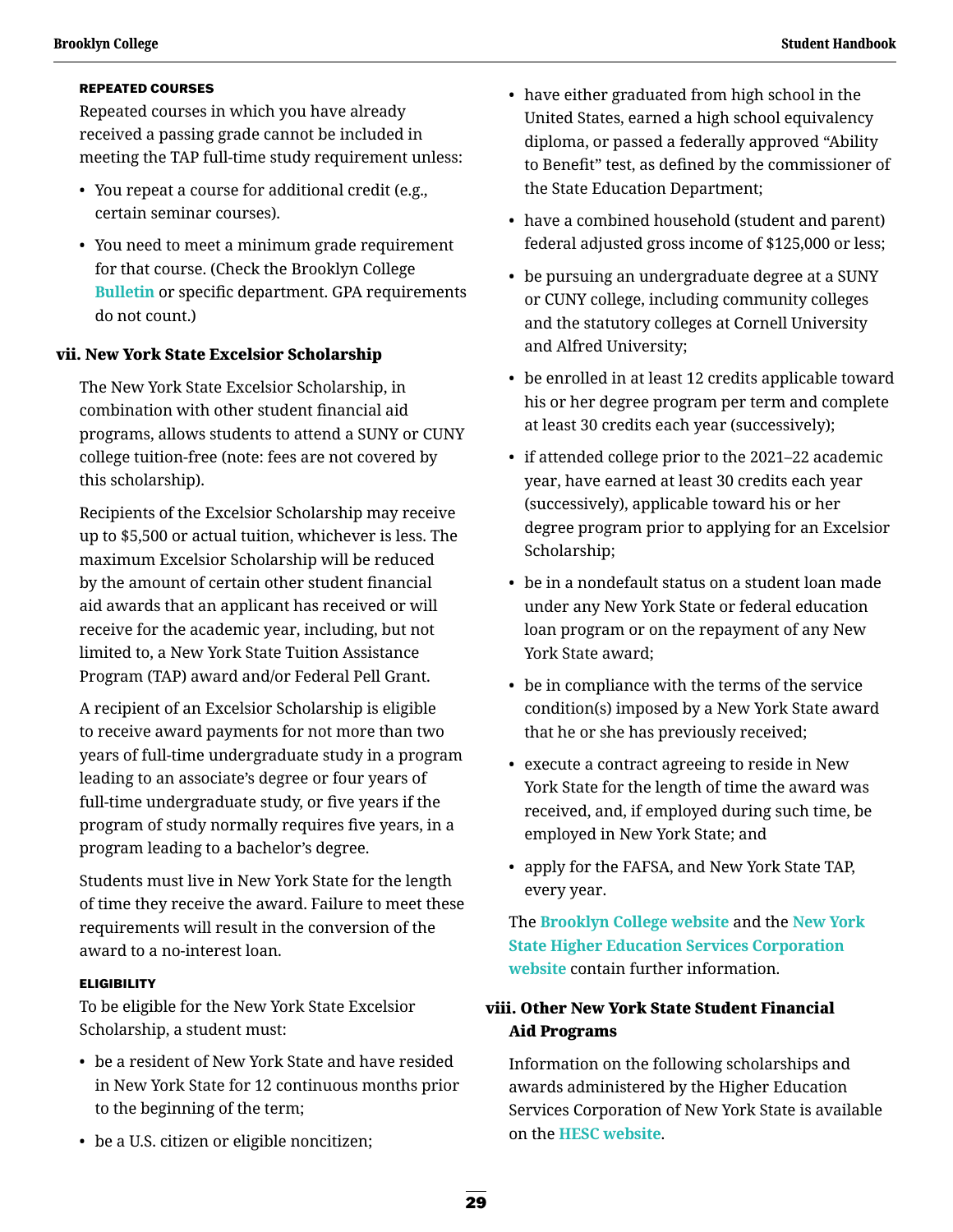• Veterans Tuition Awards

Eligible students are those who are New York State residents discharged under honorable conditions from the U.S. armed forces and who are:

- Vietnam veterans who served in Indochina between February 28, 1961, and May 7, 1975.
- Persian Gulf veterans who served in the Persian Gulf on or after August 2, 1990.
- Afghanistan veterans who served in Afghanistan during hostilities on or after September 11, 2001.
- Veterans of the armed forces of the United States who served in hostilities that occurred after February 28, 1961, as evidenced by receipt of an Armed Forces Expeditionary Medal, Navy Expeditionary Medal, or Marine Corps Expeditionary Medal.
- New York State Memorial Scholarship for Families of Deceased Firefighters, Volunteer Firefighters, Police Officers, Peace Officers and Emergency Medical Service Workers
- New York State World Trade Center Memorial Scholarships
- New York State Aid to Native Americans
- Flight 587 Memorial Scholarships
- Flight 3407 Memorial Scholarships
- Military Service Recognition Scholarships
- New York State Math & Science Teaching Incentive Scholarships
- New York State Scholarships for Academic Excellence
- New York State Volunteer Recruitment Service Scholarships
- New York State Regents Awards for Children of Deceased and Disabled Veterans
- New York State Science, Technology, Engineering and Mathematics (STEM) Incentive Program

### ix.Part-Time Tuition Assistance Program (PTAP)

New York State Education Law presently allows for a Part-time Tuition Assistance Program (PTAP) award for New York State students. To be eligible for PTAP, students must meet all of the TAP eligibility requirements, have earned 12 or more credits in each of two consecutive semesters for a minimum total of 24 credits, and maintain at least a C average. PTAP allows for partial TAP payment for students taking six to 11 credits.

### x. Aid for Part-Time Study (APTS)

This New York State grant is available to qualified undergraduate part-time matriculated students who have resided in the state for at least a year and meet stipulated economic criteria. There are certain degree and progress/pursuit (academic) requirements that need to be satisfied in order to qualify.

#### APPLICATION REQUIREMENTS

APTS recipients are subject to the same requirements for good academic standing that govern the TAP program (see the TAP charts, above). You must demonstrate program pursuit every semester you receive an APTS award and meet the academic progress standard every two semesters. Failure to meet these requirements will result in the loss of your APTS eligibility.

To be considered for APTS, you must:

- be a legal resident of New York State and have resided in New York State for at least 12 continuous months prior to the start of the term;
- have graduated from a high school in the United States, earned a high school equivalency diploma by passing a Test Assessing Secondary Completion (TASC) formally known as a GED, or passed a federally approved "Ability to Benefit" test as defined by the commissioner of the State Education Department;
- be enrolled as a part-time student;
- be matriculated in an approved program of study in a participating New York State postsecondary institution;
- be in good academic standing;
- be charged at least \$100 tuition per year;
- meet income eligibility limitations;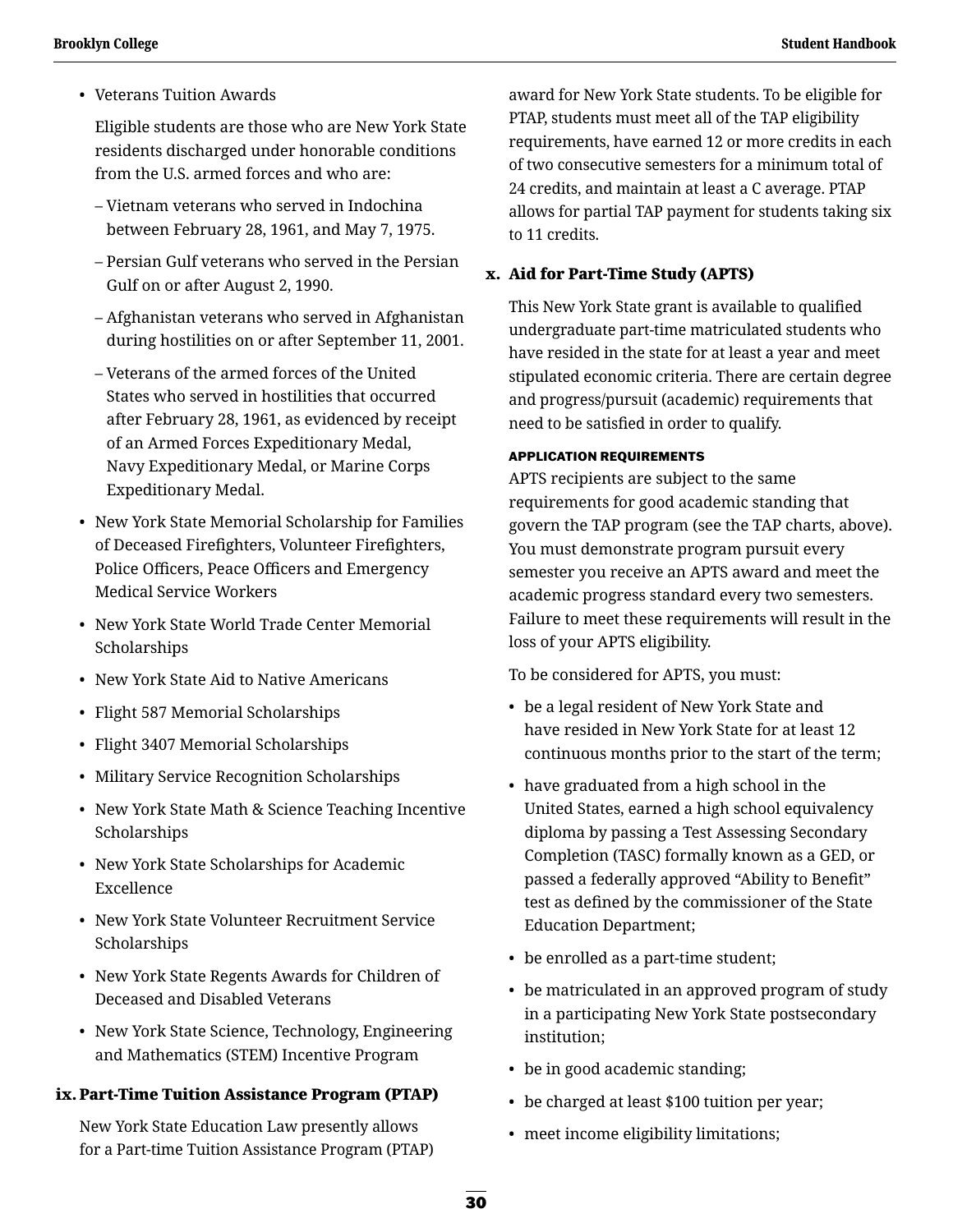- not have exhausted Tuition Assistance Program (TAP) eligibility;
- not be in default on a student loan made under any New York State or federal education loan program or repayment of any New York State award; and
- be in compliance with the terms of any service condition imposed by a New York State award.

#### DEFINITION OF PART TIME FOR APTS

For this APTS, part-time study means being enrolled for at least three but fewer than 12 semester hours per semester.

#### INCOME LIMITS

Eligibility for an APTS award is based on New York State net taxable income; federal, state, or local pension income; and private pension and annuity income, if applicable, from the preceding calendar year.

- For students who were eligible to be claimed as tax dependents by their parents, family New York State net taxable income may not exceed \$50,550. Family income includes student and parent income.
- For students who were not eligible to be claimed by their parents as tax dependents, their New York State net taxable income (including spouse's income) may not exceed \$34,250. The spouse's income must be included if they were married on or before December 31 of the previous calendar year.
- For students who were not eligible to be claimed by their parents but were eligible to claim tax dependents other than self and/or spouse, their New York State net taxable income (including spouse's income) may not exceed \$50,550. The spouse's income must be included if they were married on or before December 31 of the previous calendar year.

#### HOW DO I APPLY?

- 1. Apply for APTS by filing a **[FAFSA](https://studentaid.gov/h/apply-for-aid/fafsa)**. (Be sure to indicate Brooklyn College as one of your college choices.)
- 2. **[Apply for TAP](https://www.hesc.ny.gov/)**. You must also submit the New York State TAP application in order to be considered for an APTS award.

3. Complete the CUNY supplement form located in **[CUNYfirst](https://home.cunyfirst.cuny.edu/)**, under Student Center – Finances section – Financial Aid – Supplement Form.

#### APPLICATION DEADLINE

You must complete the APTS application process before the fourth week of the semester (generally by September 30 for the fall and March 1 for the spring; however, these dates can fluctuate based on university guidance) in order to receive an APTS award.

#### Federal Work-Study Program (FWS)

The Federal Work-Study Program is a financial aid program that allows students in good academic standing to earn an hourly wage for work performed at approved sites at the college or at public or other nonprofit agencies. Students may work up to 20 hours per week while enrolled for a minimum of six credits in their division of matriculation. Students must have a Federal Work-Study offering on their financial aid package and they must accept the offering before they can initiate the Work-Study hiring and job placement process. Federal Work-Study is a financial aid program with fiscal limitation. This means that the U.S. government provides an allocation of a specific dollar amount to award to students. As a result, not all students who meet the income and eligibility requirements will receive an offering. More information on this program is available through the **[Office of Financial Aid](http://www.brooklyn.cuny.edu/web/about/offices/financial.php)**.

#### Federal Direct Student Loans

Unlike grants or Work-Study, loans are a type of financial aid that you must pay back with interest. Interest rates for federal direct loans are determined annually and are fixed for the lifetime of the loan. Repayment typically begins six months after your studies have been completed, or if you fail to be enrolled for at least six credits. The amount of the loan you decide to borrow should be determined only after all available grant-aid has been applied for. Federal loans are available only to matriculated students who are enrolled for a minimum of six credits. Federal Direct loans may be forgiven after a period of time if the student is employed in a public service position after graduation. For more information about federal Direct Loans, visit the **[Federal Student Aid Portal](https://studentaid.gov/)**.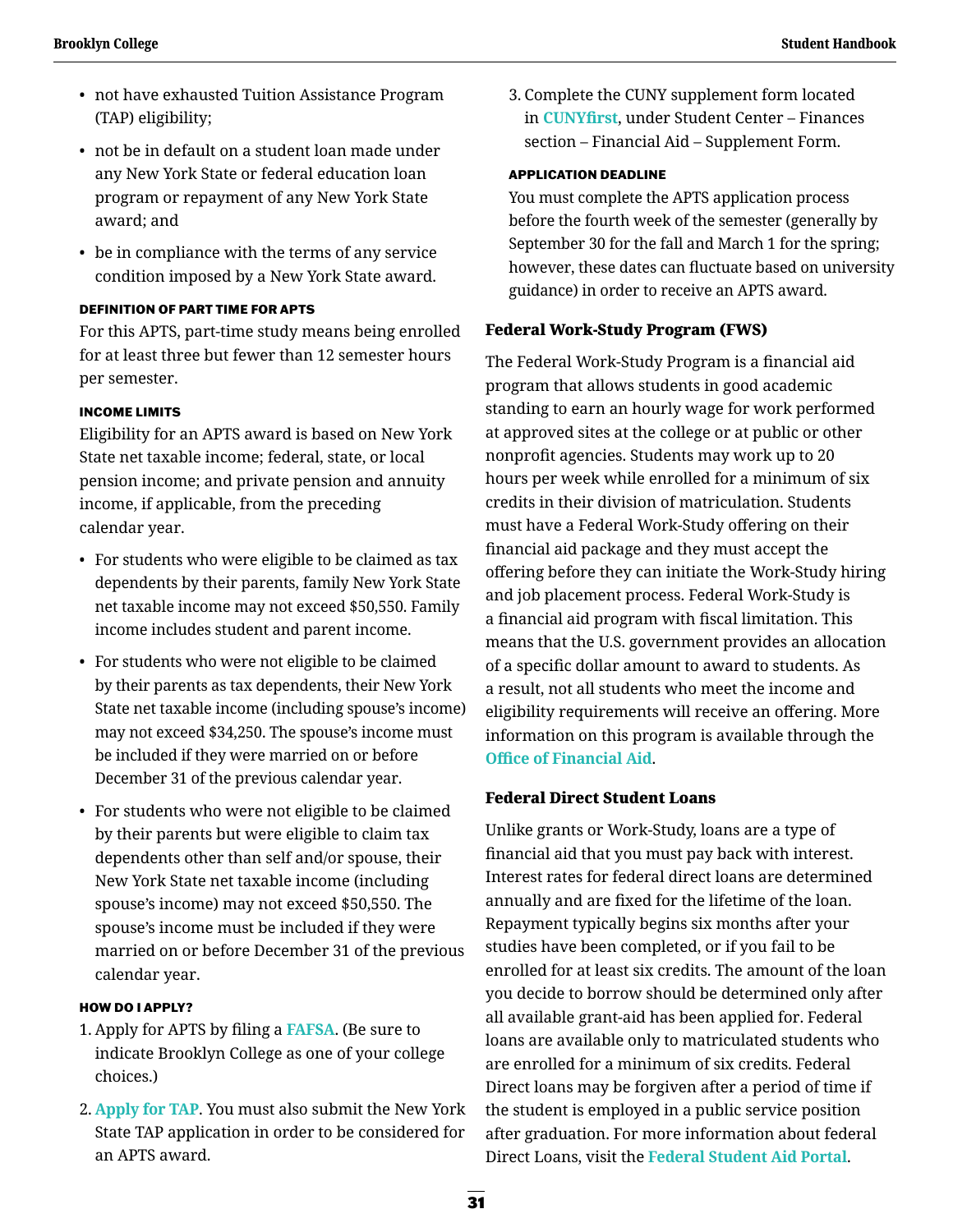#### i. William D. Ford Direct Loan Program

Federal direct loan programs consist of **[low-interest](https://studentaid.gov/understand-aid/types/loans/interest-rates)  [loans](https://studentaid.gov/understand-aid/types/loans/interest-rates)** and are available to both undergraduate and graduate students. Each loan also carries a small origination fee, which is deducted from the loan at the time of disbursement. Details about current-year interest rates and fees are available on the **[Federal](https://studentaid.gov/)  [Student Aid website](https://studentaid.gov/)**.

#### ii. Federal Direct Subsidized Loans

Subsidized loan eligibility is based upon demonstrated financial need as determined when you file your FAFSA. The interest is subsidized (paid) by the federal government until you complete your degree or if you enroll less than half-time. The loan interest rate can vary from year to year as determined annually by Congress; however, the interest rate for a specific year is fixed for the lifetime of the loan. The interest rates are capped to not exceed 8.25% in any given year.

If you are a first-time borrower on or after July 1, 2013, there is a maximum period of time (measured in academic years) over which you can receive Direct Subsidized Loans. It is called Subsidized Usage Limit Applies (SULA). This time limit does not apply to Direct Unsubsidized Loans or Direct PLUS Loans. Students will not be able to receive Direct Subsidized Loans for more than 150% of the published length of their program. This is the "maximum eligibility period" and is determined by the published length of a student's program. For example, if a student is enrolled in a four-year bachelor's degree program, the maximum period for which he or she can receive Direct Subsidized Loans is six years (150% of four years). If a student receives Direct Subsidized Loans for one program and then changes to another program, the Direct Subsidized Loans received for the earlier program will generally count toward the student's new maximum eligibility period. For more information, visit the **[Federal Student Aid Portal](https://studentaid.gov/)**.

There are annual and lifetime borrowing limits for the subsidized loan. A complete outline of the borrowing limits is available on the Federal Student Aid Portal and in the chart below.

#### iii.Federal Direct Unsubsidized Loans

 Interest accrues from the time the loan is disbursed. Therefore, unlike the subsidized loan, the unsubsidized loan builds interest while the student is enrolled. To keep interest from accumulating, students can make interest payments while they are enrolled. The loan interest rate can vary from year to year as determined annually by Congress; however, the interest rate for a specific year is fixed for the lifetime of the loan. The interest rates are capped to not exceed 8.25% in any given year. For more information, visit the **[Federal Student Aid Portal](https://studentaid.gov/)**.

There are annual and lifetime borrowing limits for the subsidized loan. A complete outline of the borrowing limits is available on the Federal Student Aid Portal and in the chart below.

### iv. How Much Can I Borrow?

The annual borrowing maximums for the subsidized and unsubsidized loans are subject to the student's dependency status as determined when filing the FAFSA and to reduction if the loan amount and all other aid received within the aid year exceed the cost of attendance. The numbers in the chart below only represent the maximum amounts that the federal government permits to be awarded, not what may actually be packaged following a loan request. The reason for this is that for the subsidized loan both financial need and other aid need to be compared to the cost of attendance. For the Unsubsidized loan, financial need is not a factor, but the total amount of aid cannot exceed the cost of attendance and a loan amount may need to be reduced to ensure that total aid awarded does not exceed the cost of attendance. For more information, visit **[www.studentaid.ed.gov](https://studentaid.gov/)**.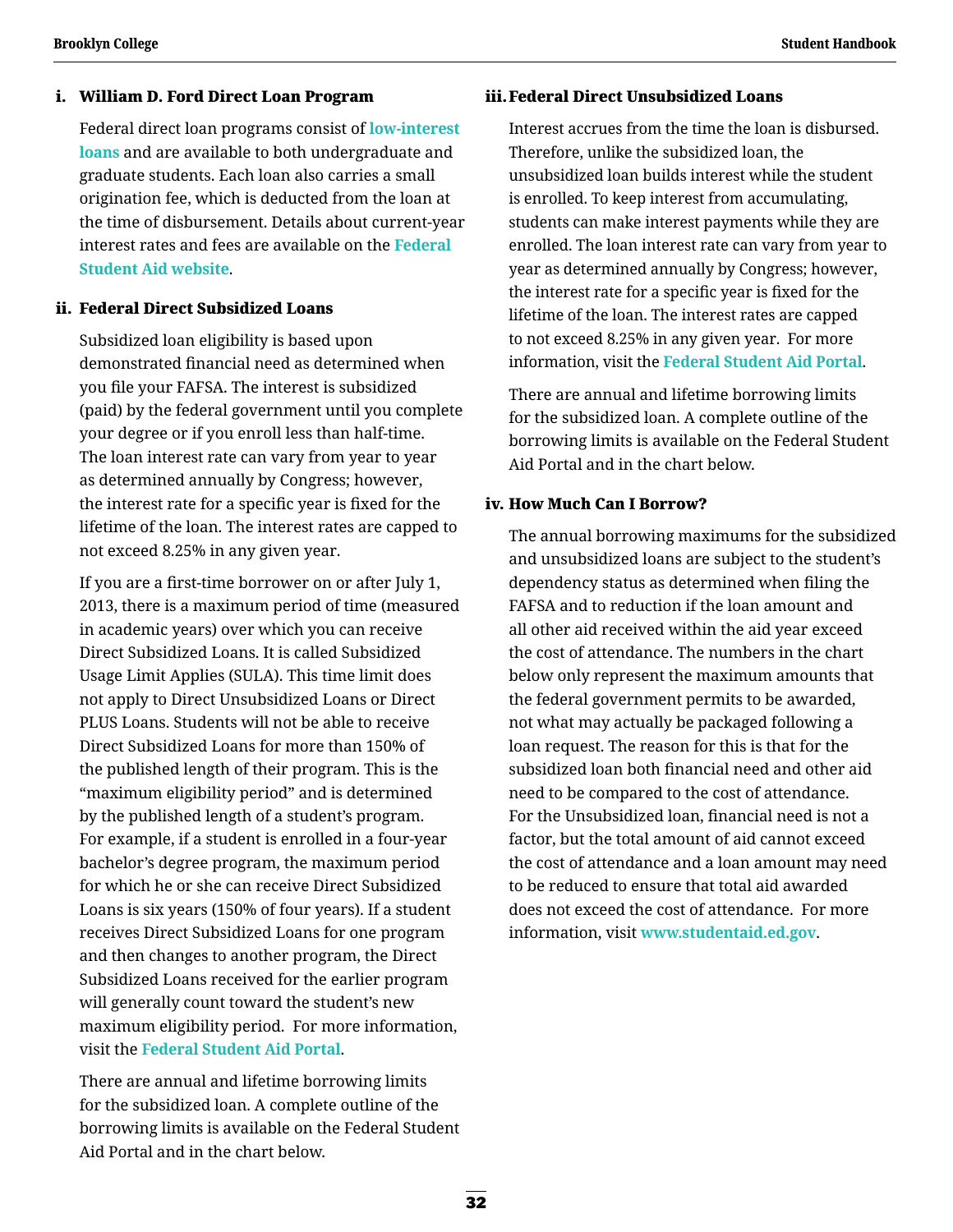| <b>Year</b>                                              | <b>Dependent Students (except students whose</b><br>parents are unable to obtain PLUS Loans) | <b>Independent Students (and dependent students whose</b><br>parents are unable to obtain PLUS Loans)<br>\$9,500.<br>No more than \$3,500 of this amount may<br>be in subsidized loans. |  |  |  |  |
|----------------------------------------------------------|----------------------------------------------------------------------------------------------|-----------------------------------------------------------------------------------------------------------------------------------------------------------------------------------------|--|--|--|--|
| First-Year Undergraduate<br>Annual Loan Limit            | \$5,500.<br>No more than \$3,500 of this amount<br>may be in subsidized loans.               |                                                                                                                                                                                         |  |  |  |  |
| Second-Year Undergraduate<br>Annual Loan Limit           | \$6,500.<br>No more than \$4,500 of this amount may<br>be in subsidized loans.               | \$10,500.<br>No more than \$4,500 of this amount may<br>be in subsidized loans.                                                                                                         |  |  |  |  |
| Third-Year and Beyond<br>Undergraduate Annual Loan Limit | \$7,500.<br>No more than \$5,500 of this amount may<br>be in subsidized loans.               | \$12,500.<br>No more than \$5,500 of this amount may<br>be in subsidized loans.                                                                                                         |  |  |  |  |
| Subsidized and Unsubsidized<br>Aggregate Loan Limit      | \$31,000.<br>No more than \$23,000 of this amount may<br>be in subsidized loans.             | \$57,500.<br>No more than \$23,000 of this amount may<br>be in subsidized loans.                                                                                                        |  |  |  |  |

#### Direct Loan Undergraduate Borrowing Chart (from [www.studentaid.gov](https://studentaid.gov/))

#### FEDERAL DIRECT LOAN PRORATION

Federal regulations require that when an undergraduate student is enrolled in a program that is one academic year or more in length, but is in a remaining period of study that is shorter than a full academic year, the loan must be prorated. Students who graduate in the summer session or fall semester will have their loans prorated. The loan proration formula is available on the **[Office of](http://www.brooklyn.cuny.edu/web/about/offices/financial/undergraduate/loans/direct.php)  [Financial Aid website](http://www.brooklyn.cuny.edu/web/about/offices/financial/undergraduate/loans/direct.php)**.

#### v. Federal Direct Parent PLUS Loan Program

Parents of dependent undergraduate students may borrow up to the cost of attendance minus any other financial aid resources (grants, scholarships, and other loans) under the PLUS Program. Loans may not exceed the cost of attendance less financial aid.

Applicants for the Parent PLUS loan are required to:

- be the biological or adoptive parent of the student,
- meet all of the basic eligibility criteria for federal student aid (such as being a U.S. citizen or eligible noncitizen, not being in default on a federal loan, etc.), and
- not have an adverse credit history as defined by the U.S. Department of Education (that is, pass a credit check).

Additionally, for the parent to be able to borrow, the student must also:

- complete the Free Application for Federal Student Aid (FAFSA),
- be considered a dependent, based on the FAFSA criteria,
- be matriculated as a degree-seeking undergraduate student,
- be enrolled for at least half time (six or more credits), and
- still have expenses in their cost of attendance not already covered by other financial aid resources.

Unlike the Subsidized and Unsubsidized loans, the Parent PLUS loan does not have an annual or lifetime maximum. The loan is, however (as noted above), limited by the cost of attendance. Dependent undergraduate students whose parent is ineligible for the PLUS loan due to adverse credit history may be eligible to borrow the additional unsubsidized loan amount available to independent undergraduate students.

#### ORIGINATION FEE

Borrowers are charged an origination fee and an insurance fee, which are deducted from the loan proceeds before disbursement. For more information about Parent PLUS loans, visit the **[Federal Student Aid website](https://studentaid.gov/understand-aid/types/loans/plus/parent)**.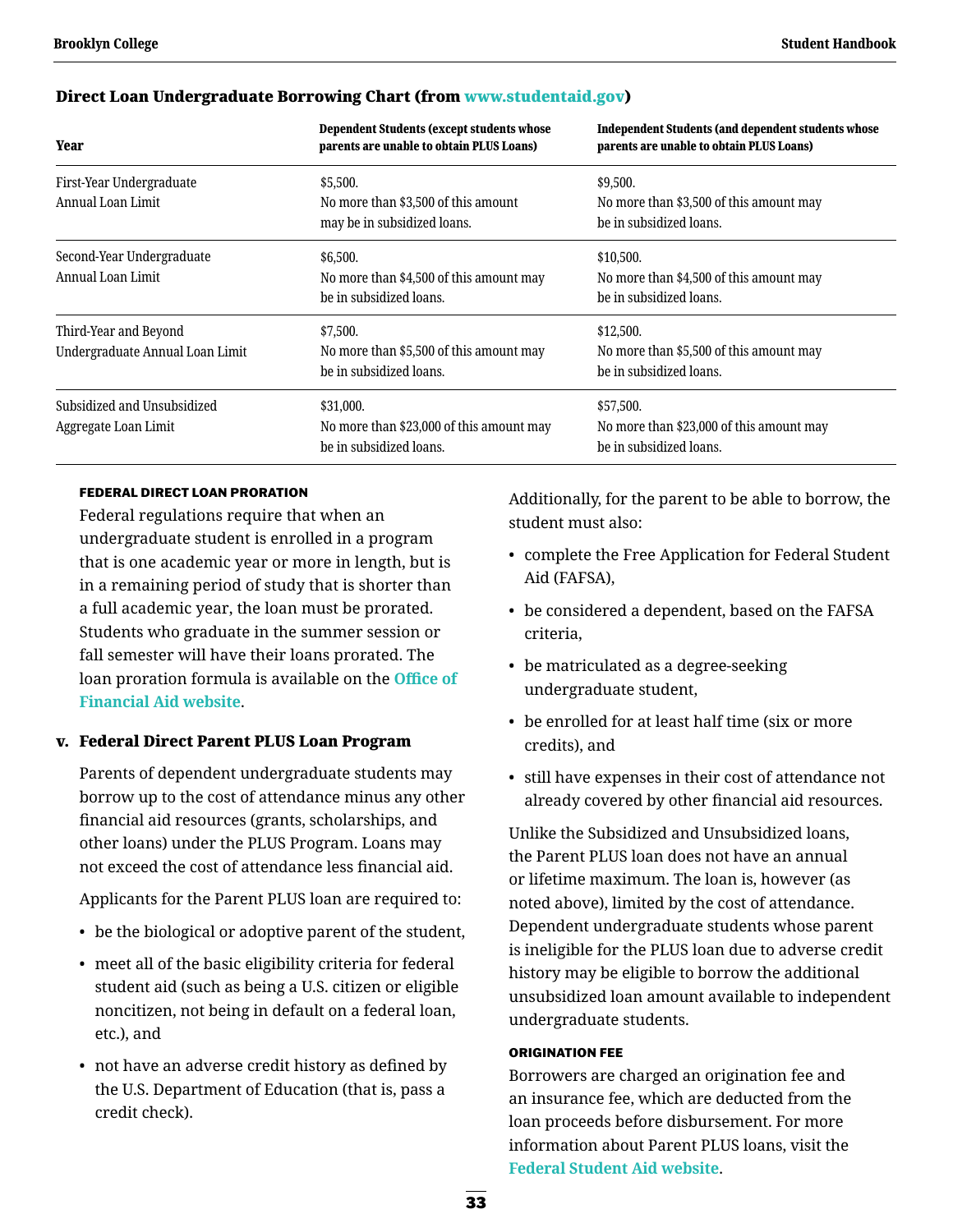#### vi. Private Educational Alternative Student Loans

 These loans are typically sought by nonmatriculated students, international students, students attending less than half time, and students who have reached their federal aggregate or annual loan limits. Alternative loans are credit-based, private education loans facilitated by a nonfederal thirdparty lender. Students interested in alternative loans may borrow up to the full cost of their education minus all other aid. However, alternative loans generally carry a significantly higher interest rate because it is based upon individual credit score.

#### vii. Withdrawing

Circumstances may necessitate your withdrawing completely from Brooklyn College for a semester in which you are already registered. Withdrawing from all courses impacts your financial aid differently depending on when the withdrawal is initiated and the type of financial aid you have received. However, in all cases, your financial aid must be recalculated.

#### RETURN OF TITLE IV FUNDS FORMULA

Federal financial aid (sometimes called "Title IV aid" since it is Title IV of the Higher Education Act of 1965) is recalculated based on the number of days attended, using total federal aid and total institutional charges. The percentage of unearned aid to be returned is equal to the number of days remaining in the semester divided by the number of calendar days in the semester. If you initiate an official complete withdrawal after the 60% point in the semester, you will have earned 100% of the aid you received for that semester. The date of withdrawal is counted as a completed day. Scheduled breaks of more than five consecutive days within a semester are excluded.

If a return of Title IV aid is required, Brooklyn College will return the unearned portion of Title IV financial aid to the federal programs on behalf of the student. Any return of financial aid funds made by the college on behalf of the student will be charged to the student's account, resulting in a balance that the student will need to pay to the college. Payment for these charges is due on

demand. Please pay the Brooklyn College Bursar's Office directly for these charges, not the U.S. Department of Education.

If you are one of the few students who are eligible for a post-withdrawal disbursement, you will be sent a letter of notification of your eligibility, which must be returned within 14 days from the date of the notice, or the offer will be rescinded. Students are strongly encouraged to ensure that the mailing address on file with Brooklyn College is always correct.

Title IV funds included under Title IV of the Higher Education Act are Federal Pell Grants, Federal Direct Loans, Federal PLUS Loans, Federal Supplemental Educational Opportunity Grants (FSEOG), Federal Work-Study, and any other type of federal financial aid.

 Note that any Pell funds disbursed as a result of a return of Title IV Funds calculation will be added toward your overall Lifetime Eligibility Usage (LEU).

For purposes of complete withdrawal and the Return of Title IV Funds Formula, Federal Work-Study is not considered. However, in all cases of total withdrawal, you cannot continue to work under the Federal Work-Study Program after your date of withdrawal. Also, any students whose enrollment falls below six credits because they drop or withdraw (officially or unofficially) or stop attending classes must stop working immediately. Students are responsible for notifying their site supervisor regarding changes in class schedule/ enrollment and the Federal Work-Study staff at the Office of Financial Aid. If you have further questions specifically regarding FWS and the impact of withdrawing, contact the FWS staff at 718.951.5178 or .5816, or **[via e-mail](mailto:fws%40brooklyn.cuny.edu?subject=)**.

#### IMPACT ON FINANCIAL AID FROM OFFICIAL WITHDRAWAL

Depending upon the date of withdrawal, certain situations and recalculations of federal aid may apply:

• If the semester has not yet begun and you drop or cancel your registration, any financial aid transmitted to your account will be removed. However, failure to cancel your registration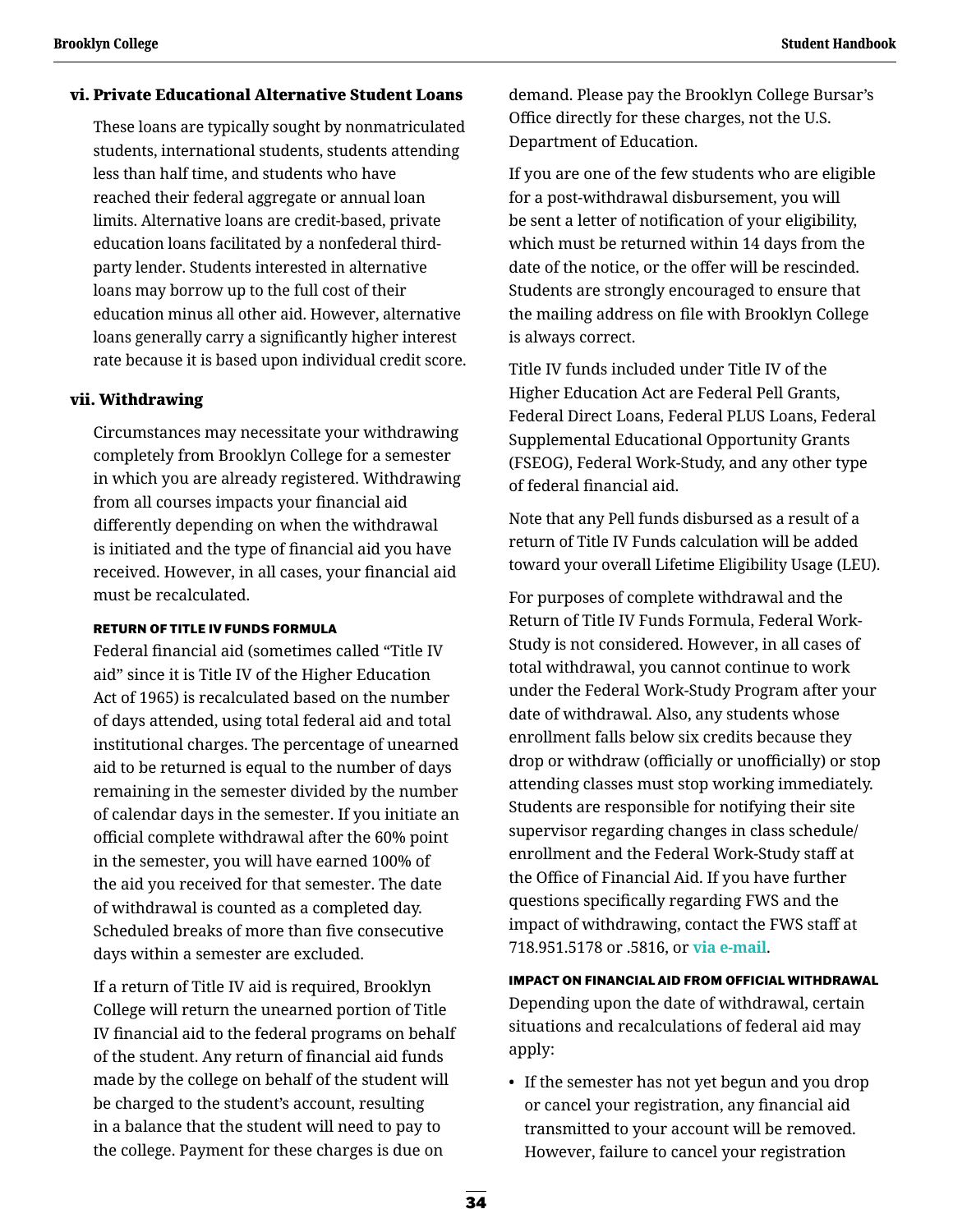and failure to attend classes will result in the cancellation of your financial aid, and you will be responsible for tuition and fee charges.

- If you drop all classes prior to the first day to officially withdraw (always check the **[academic](http://www.brooklyn.cuny.edu/web/about/administration/enrollment/registrar/bulletins.php)  [calendar](http://www.brooklyn.cuny.edu/web/about/administration/enrollment/registrar/bulletins.php)** for each individual semester for these important dates) you may also be billed for tuition charges for that semester (see the **[bursar's tuition](http://www.brooklyn.cuny.edu/web/about/offices/bursar/drop.php)  [liability schedule](http://www.brooklyn.cuny.edu/web/about/offices/bursar/drop.php)**).
- If you officially withdraw before the 60% point of the semester has lapsed, the Office of Financial Aid will recalculate your Title IV aid based on the Federal Return of Title IV Funds Formula. You will be responsible for any balance due to the college for that term. In addition, depending on your college entry date, there is a possibility that you may not qualify for federal or state aid in future semesters. See Satisfactory Academic Progress, below.
- If you officially process a withdrawal form after the 60% point of the semester, you will not be required to return any Title IV aid you received for the semester up to the point of withdrawal. Note that any disbursed Pell funds will be added toward your overall Lifetime Eligibility Usage (LEU).
- Federal Direct Loans will be subject to a Return of Title IV Funds calculation for the current semester. However, if funds have not yet been disbursed for the current and future semesters within the same academic year, the college will cancel your loan. Also, if your enrollment status drops to less than half time (six credits), your loan will be cancelled.
- If you have an outstanding balance on a Perkins and/or Federal Direct Loan, the date on which you drop to less than half time is the date used for the start of your grace period; you will go into repayment as soon as six months afterward. Let your lender(s) know when you drop to less than half time.
- If you withdraw or drop to less than half-time, you must complete an Exit Counseling for your Federal Direct Loan, which will go into repayment six months after you are less than half time.

 IMPACT ON FINANCIAL AID FROM UNOFFICIAL WITHDRAWAL If you stop attending classes and do not initiate an official withdrawal, you will incur significant financial aid penalties, including full or partial cancellation of the financial aid you received for the semester. Therefore, it is critical that you initiate an official withdrawal prior to the end of the semester and that you keep your personal information current with Brooklyn College.

- Federal Direct Loans will be subject to a Return of Title IV Funds calculation for the current semester. However, if funds have not yet been disbursed for the current and future semesters within the same academic year, your loan will be cancelled by the college. Also, if your enrollment status drops to less than half time (six credits), your loan will be cancelled.
- Courses attempted prior to withdrawal from Brooklyn College will count in the calculation of Satisfactory Academic Progress (SAP). SAP is calculated annually and is checked when you reapply for financial aid. You could be denied future aid if you do not meet the standards of SAP.
- If you have an outstanding balance on a Perkins and/or Federal Direct loan, the date on which you drop to less than half time is the date used for the start of your grace period; you will go into repayment as soon as six months afterward. Let your lender(s) know when you drop to less than half time.
- If you withdraw or drop to less than half time, you must complete an Exit Counseling for your Federal Direct loan, which will go into repayment six months after you are less than half time.

#### WITHDRAWAL NEVER ATTENDED

A WN grade (withdrew never attended) is given to students who never began attendance in a course. Students will be considered not to have earned any Title IV aid for any course that has a WN grade. Any aid awarded on the basis of attending that course will be cancelled and students will be liable for the tuition.

#### WITHDRAWAL DROP

A WD is assigned for officially dropping a course during the add/drop period but after the seventh day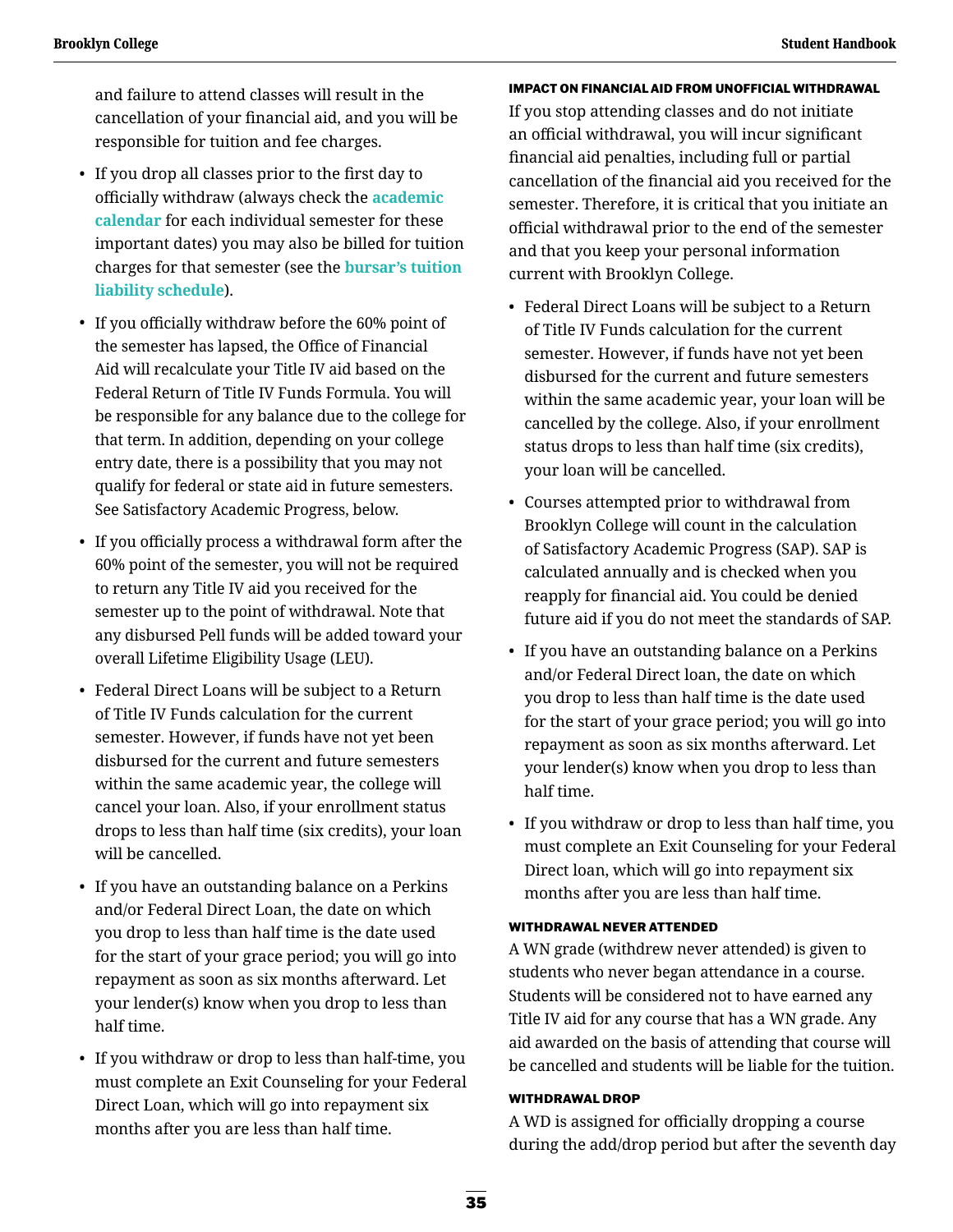of the semester. If a student drops or withdraws from all classes, a Return of Federal (Title IV) Funds (R2T4) calculation will be performed.

If a Return of Title IV Funds calculation is required, Brooklyn College will return the unearned portion of Title IV financial aid funds to the federal program(s) on behalf of the student. Any return of financial aid funds made by the college on behalf of the student will be charged to the student's account resulting in a balance that the student will need to pay to the college. Payment for these charges is due on demand.

### viii. Federal Satisfactory Academic Progress (SAP) Standards for Federal (Title IV) Financial Aid

Students must meet the qualitative and quantitative Satisfactory Academic Progress (SAP) standards, as defined by the U.S. Department of Education and Brooklyn College, in order to remain eligible for federal financial aid.

Federal aid programs governed by these regulations are:

- Federal Pell Grant
- Federal Supplemental Educational Opportunity Grant (FSEOG)
- Federal TEACH Grant
- Federal Work-Study (FWS)
- Federal Direct Subsidized, Unsubsidized loans
- Federal Direct Parent Loan for Undergraduate Students (PLUS)
- All other Title IV aid programs

#### DEFINITION OF SAP

SAP is defined in three components:

- Qualitative Standard:
	- Grade Point Average (GPA)
- Quantitative Standard:
	- Pace of Progression
	- Maximum Time Frame

#### Qualitative Standard

Undergraduate students must achieve the following GPAs:

- 1–12 credits: 1.50
- 13–24 credits: 1.75
- 25 or more credits: 2.00

The regulations also stipulate that, if enrolled in an educational program of more than two academic years, a student must have a GPA of at least 2.00 or the equivalent at the end of the second academic year. This means that a student must maintain a minimum 2.00 GPA after being at the school for four semesters or six quarters without regard to enrollment status and superseding the above requirements.

#### Quantitative Standard—Pace of Progression

For baccalaureate programs, accumulated (or earned) credits must be equal to or greater than a certain percentage of the total credits attempted. For more information on this standard, visit the **[Brooklyn College financial aid website](http://www.brooklyn.cuny.edu/web/about/offices/financial/standards.php)**.

#### Quantitative Standard—Maximum Time Frame

Students may not attempt more than 150% of the credits normally required for completion of their degree program. Therefore, for a 120-credit program you could attempt a maximum of 180 credits. Beyond that credit amount will cause a failure to meet SAP.

#### DETERMINATION OF CUMULATIVE ATTEMPTED CREDITS AND CUMULATIVE EARNED CREDITS

Attempted credits, as defined in this section, pertain to the courses and credits that must be included to calculate pace of progression and maximum time frame. The accumulation of attempted credits usually reflects the semester course enrollment maintained in a student's permanent record at the college and will usually reflect a student's enrollment as of the last day to add a class (also called the Form A date). Accumulated credits should reflect credits that the student has earned toward the completion of the degree program in which the student is enrolled.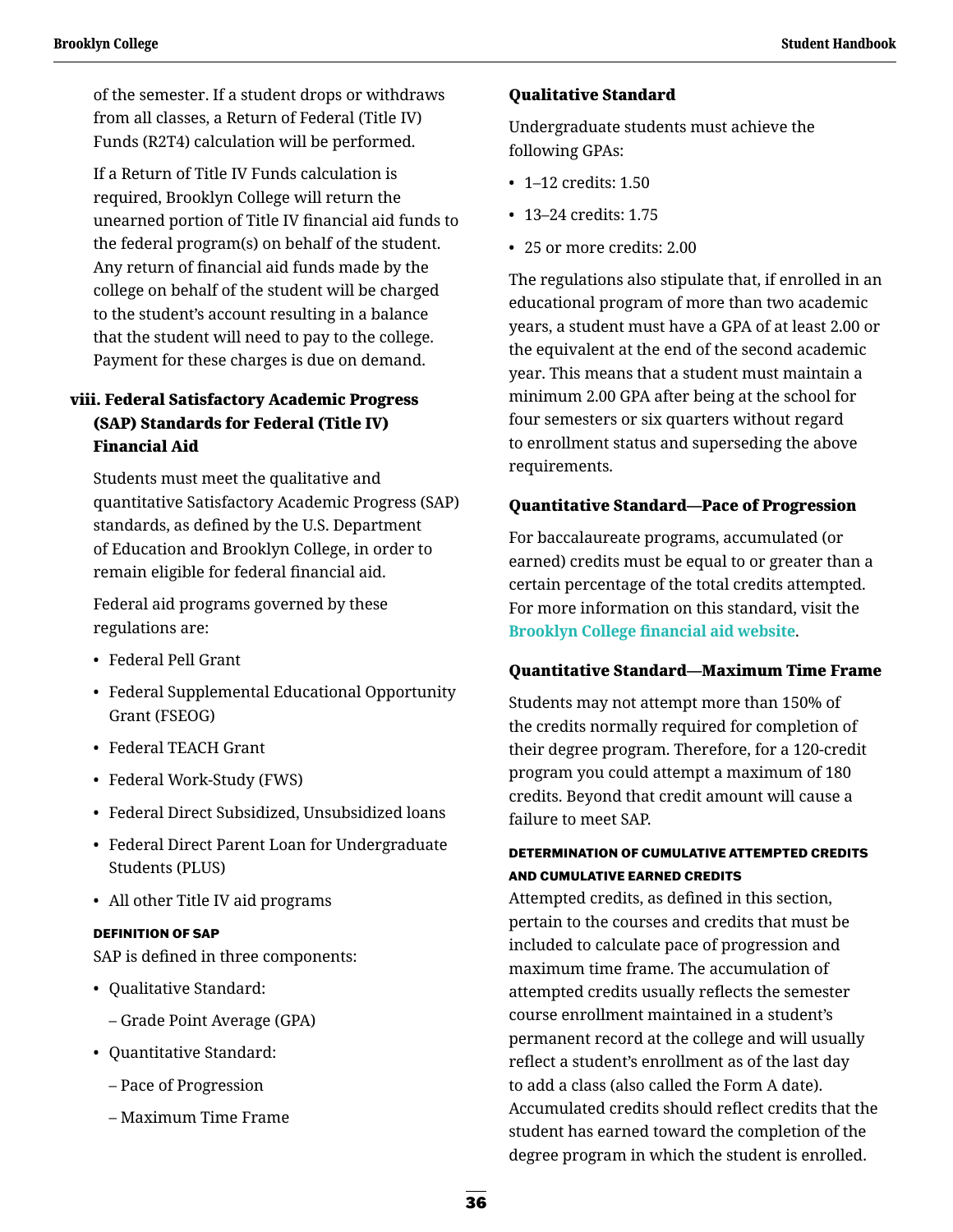In applying the Federal (Title IV) SAP standard, the college must address how the following types of courses, situations, and procedures may affect a student's GPA and pace of progression:

#### WITHDRAWALS

Since the last date to add a class (also called the Form A date) usually reflects a student's course load for the term, net of program adjustments, withdrawals as part of the program adjustment period (i.e., "drops") will not be included as cumulative attempted credits. Withdrawals that are recorded on a student's permanent record will be included as cumulative attempted credits and will have an adverse effect on the student's ability to meet the pace of progression standard.

Note: Retroactive "nonpunitive" administrative withdrawal activity may result in the requirement for the student to repay any assistance received as a result of the student's enrollment at the time of receipt of the student assistance funds.

#### INCOMPLETE GRADES

Courses with incomplete grades are included as cumulative attempted credits. However, these courses cannot be used as credits accumulated toward the degree because successful completion is the criterion for positive credit accumulation (i.e., earning the credit). If the student fails to meet the pace of progression standard due to a lack of successful completion grades for incomplete courses, the recording of successful completion grades within a term that brings the accumulated credit level to the appropriate standard will restore eligibility for the term and subsequent terms within the academic year.

#### REPEATED COURSES

Successfully completed courses can generally be accepted toward degree requirements once. However, each time a student attempts a course, even if that course is part of a forgiveness or amnesty policy whereby credits attempted and grades earned in prior semesters are excluded from the GPA, it must be included as part of the cumulative attempted credit record for the measuring of pace of progression. Therefore, repeated courses, regardless of the prior grade,

reduce a student's capacity to meet the pace of progression standard.

Note: The revised regulations allow students to receive Title IV aid for one-time repeat of a previously passed course as long as the student is again receiving credit for the course. Should the student subsequently fail the course, any additional attempt of that course cannot be included in the student's enrollment status for federal (Title IV) assistance. There is no regulatory limit on the number of times a student may be paid to retake a failed course, unless the student has also previously passed that course.

#### Transfer of Credit

 Transfer students from colleges inside and outside of CUNY shall have their pace of progression status initialized for purposes of Satisfactory Academic Progress measurement by using the number of credits determined to be acceptable toward the degree as both cumulative attempted credits and cumulative earned credits.

#### Treatment of Nonstandard Situations

 READMITTED STUDENTS. A student not making SAP cannot re-establish eligibility for Title IV program assistance by re-enrolling after a one-year or longer period of non-enrollment. Upon readmission after any period of non-enrollment, the student's Title IV progress standing must be re-evaluated for SAP under the standard as the record stood at the end of his or her last term of attendance. If the student has taken any action during the period of non-enrollment that would bring him or her into compliance with the progress standard (e.g., successfully completing transferable courses at another institution during the period of absence), this should also be factored into the reassessment. If the readmitted student has not taken any such action, or if the action taken is not sufficient to bring the student back into compliance with the progress standard, the student remains on financial aid suspension and must file a successful appeal to reestablish eligibility.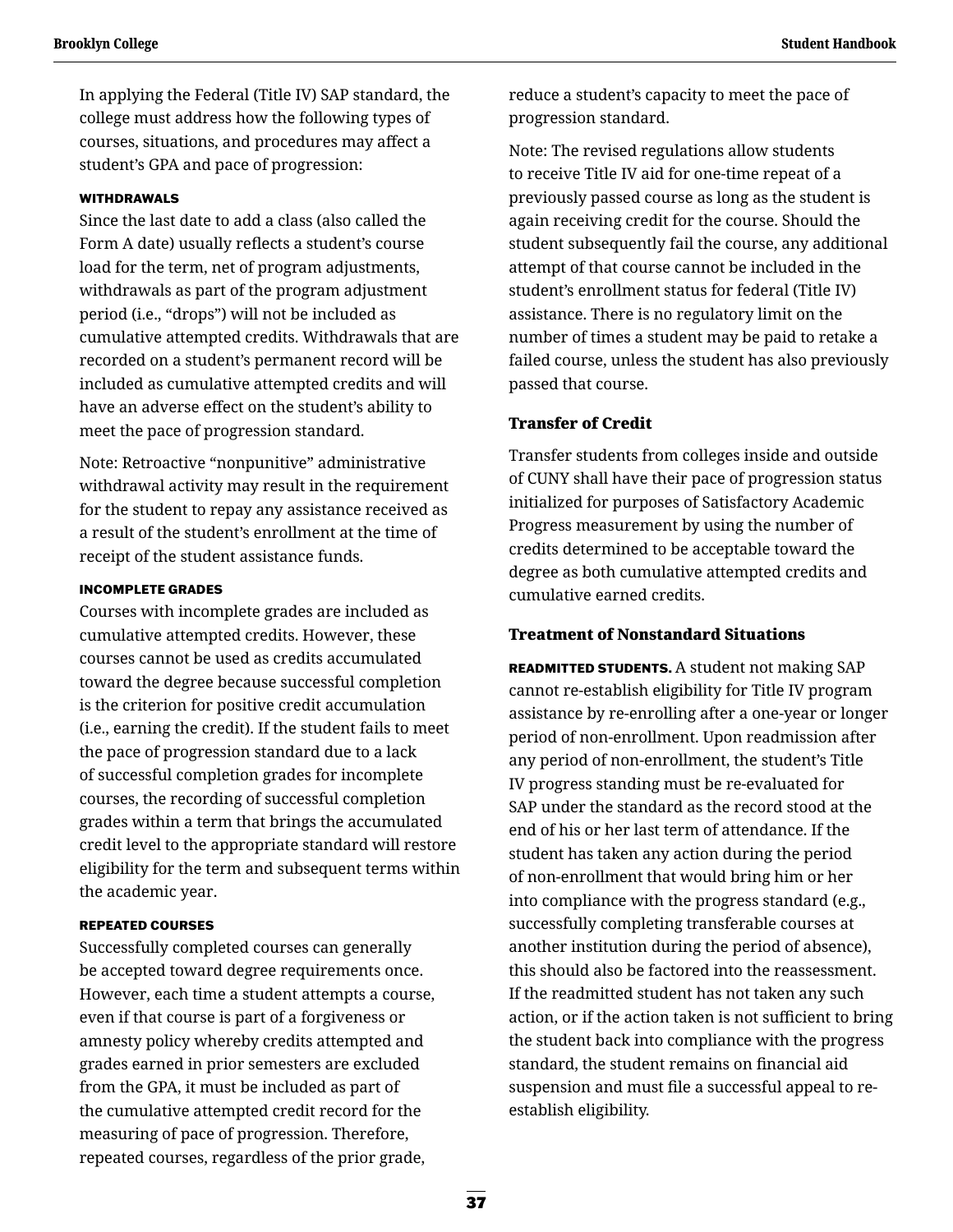SECOND-DEGREE STUDENTS. A student enrolling for a second baccalaureate shall have his or her pace of progression status initialized for purposes of Satisfactory Academic Progress measurement by using the number of credits determined to be acceptable toward the degree as both the student's cumulative attempted credits and cumulative earned credits.

 CHANGE OF MAJOR. Students who change majors within the same degree or certificate program must complete the degree within the maximum time frame, unless the college has allowed for such changes by establishing various time frames for different programs leading to the degree or by individually re-evaluating the time frame for these students.

 CHANGE OF DEGREE. If a student changes his or her objective and begins pursuing a different degree or certificate, the college may make the student subject to the maximum time frame it establishes for the new objective without regard to time spent pursuing the previous degree or certificate. The college also has the flexibility to develop a policy that is more restrictive and limits the student to an overall time frame for the completion of his or her studies.

#### Additional Federal SAP Requirements

The following points are required by the U.S. Department of Education and have been implemented since the 2011–12 academic year:

- Students' records are reviewed annually at the end of each academic year. A student who is found to be deficient in one or more components as defined above is ineligible for any future financial aid immediately. No tolerance is permitted. A student who is ineligible has the right to appeal in order to regain eligibility if there are extenuating circumstances that contributed to the deficiency.
- First-year students must earn a minimum of a 1.50 GPA within their first 12 credits and a 1.75 by their 24th. Continuing students at 25 or more credits must earn a minimum of a 2.00 GPA.

### Satisfactory Academic Progress (SAP) Appeal

The Office of Financial Aid has established an appeal process for suspension of financial aid related to Satisfactory Academic Progress. All students failing SAP will be notified of their SAP status. Students who have failed to meet the requirements and wish to submit an appeal must complete the Satisfactory Academic Progress Appeal Form, which can be found on the **[Office of](http://www.brooklyn.cuny.edu/web/about/offices/financial.php)  [Financial Aid website](http://www.brooklyn.cuny.edu/web/about/offices/financial.php)**. Any student who wishes to appeal the suspension of financial aid should read the following instructions.

**PROCEDURE.** The process for submitting a financial aid federal Satisfactory Academic Progress appeal is outlined on the **[Brooklyn College financial aid](http://www.brooklyn.cuny.edu/web/about/offices/financial/standards.php)  [website](http://www.brooklyn.cuny.edu/web/about/offices/financial/standards.php)**.

**GUIDELINES.** Be specific when explaining your circumstances. Lack of information or documentation may result in a denial of your appeal. If health problems played a role in your circumstances, attach supporting documentation from a physician or counselor. Appeals are considered only for extenuating situations that can be documented. Students who appeal will have their appeal considered for the following reasons:

- serious physical or mental illness of the student,
- serious physical or mental illness of a member of the student's immediate family,
- death of a member of the student's immediate family, or
- other documentable extreme circumstances.

The circumstance must have occurred during the time the student struggled academically. All appeals must have documentation of the circumstances claimed in the appeal. Approved appeals can result in no more than one term of financial aid eligibility. Students whose appeals are approved are granted one term of financial aid probation. For continued eligibility, students must resolve all SAP deficiencies and/or meet the terms of their academic plan during the period of probation. Students who cannot mathematically resolve all deficiencies within one term and/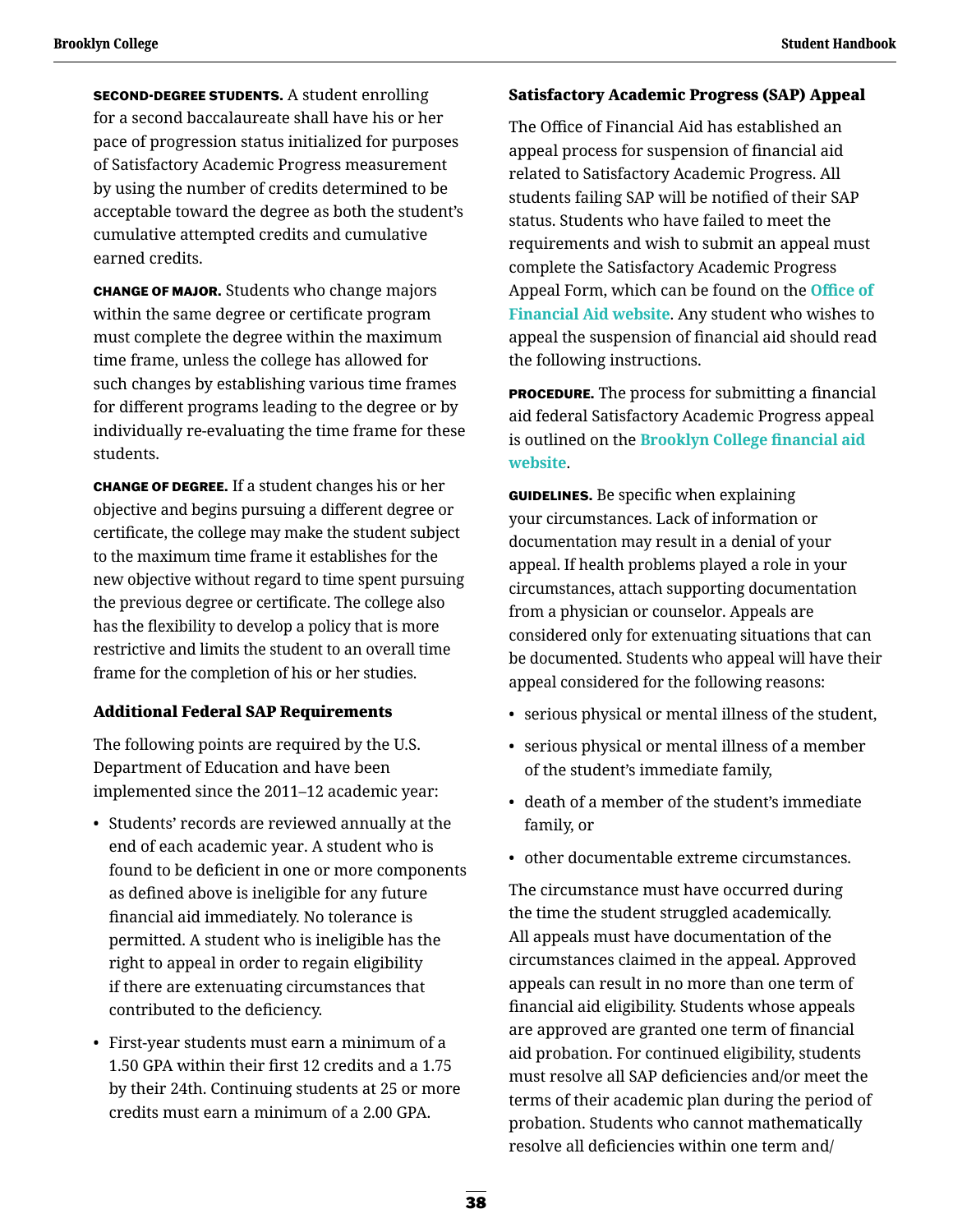or who fail to meet the terms of their academic plan will once again become ineligible for federal financial aid.

There is no limit to the number of times a student may follow the financial aid appeals procedure. Although a student may file only one appeal per payment period (semester), additional appeals to extend financial aid probation to subsequent semesters must vary in nature from the originally appealed and approved appeal reason, or show cause as to how it may still remain relevant.

As in the original appeal, the student would indicate the mitigating circumstances, the reasons why SAP was not achieved, and what has ensured or will ensure that the student will be able to meet SAP at the next evaluation via an academic plan.

#### Re-Establishing Eligibility

Other than having eligibility restored through filing a successful appeal, a student on financial aid suspension may regain eligibility by taking action that brings the student into compliance with the appropriate progress standard. The mere passage of time is insufficient to restore Federal Student Aid (Title IV) eligibility to a student who has lost eligibility due to not meeting the SAP standard. Therefore, students may not re-establish eligibility solely by leaving the college for at least one year because this action, by itself, would not bring the student into compliance for federal SAP.

Students who choose to remain enrolled without receiving federal student financial aid may request a review of their academic record after any term in which they were on financial aid suspension to determine if they were able to re-attain appropriate standard.

#### Unusual Enrollment History (UEH)

The U.S. Department of Education utilizes the Unusual Enrollment History (UEH) Flag to the Institutional Student Information Record (ISIR), which is a record of the FAFSA that the college receives (electronically). The purpose of the UEH Flag is to identify instances of potential fraud and abuse of federal student aid programs. For example: students enrolling only to receive a financial aid

refund and then ceasing enrollment thereafter.

While some students have legitimate reasons for unusual enrollment histories, other students may enroll in a postsecondary school long enough to receive credit balance payments, leave the institution, and repeat the process at other schools. For this reason, the institution is responsible for reviewing the student's federal student aid payment history and for collecting all academic transcripts in order to validate that the student has earned credit. The periods that are reviewed are the four most recent academic years.

#### ix.Determining Federal (Title IV) Aid Eligibility

Brooklyn College has established policies and procedures to determine whether the documentation obtained supports the student's explanation and demonstrates that the student did not enroll only to receive a Title IV credit balance payment. Brooklyn College must document its decision in the student's file, and the student cannot appeal the decision to the department.

#### Eligibility Approved

If the documentation supports an assertion that the student did not enroll in multiple schools/programs solely to obtain the credit balance payment or in certain cases depending on the type of UEH Flag on the ISIR the student has received a payment of Pell or Direct Loan aid in the prior four academic years at Brooklyn College, then the student is eligible for additional Title IV funds. Brooklyn College must document its determination in the student's file and process the student's Title IV aid accordingly.

#### Eligibility Denied

The student loses eligibility for all federal (Title IV) aid if both of the following are true: the student did not earn academic credit at one or more of the prior schools, *and*, after reviewing a student's submitted UEH Appeal, Brooklyn College determines that the documentation fails to disprove that the student enrolled in multiple programs solely to obtain the credit balance payment.

Brooklyn College will document its determination in the student's file and provide the student with an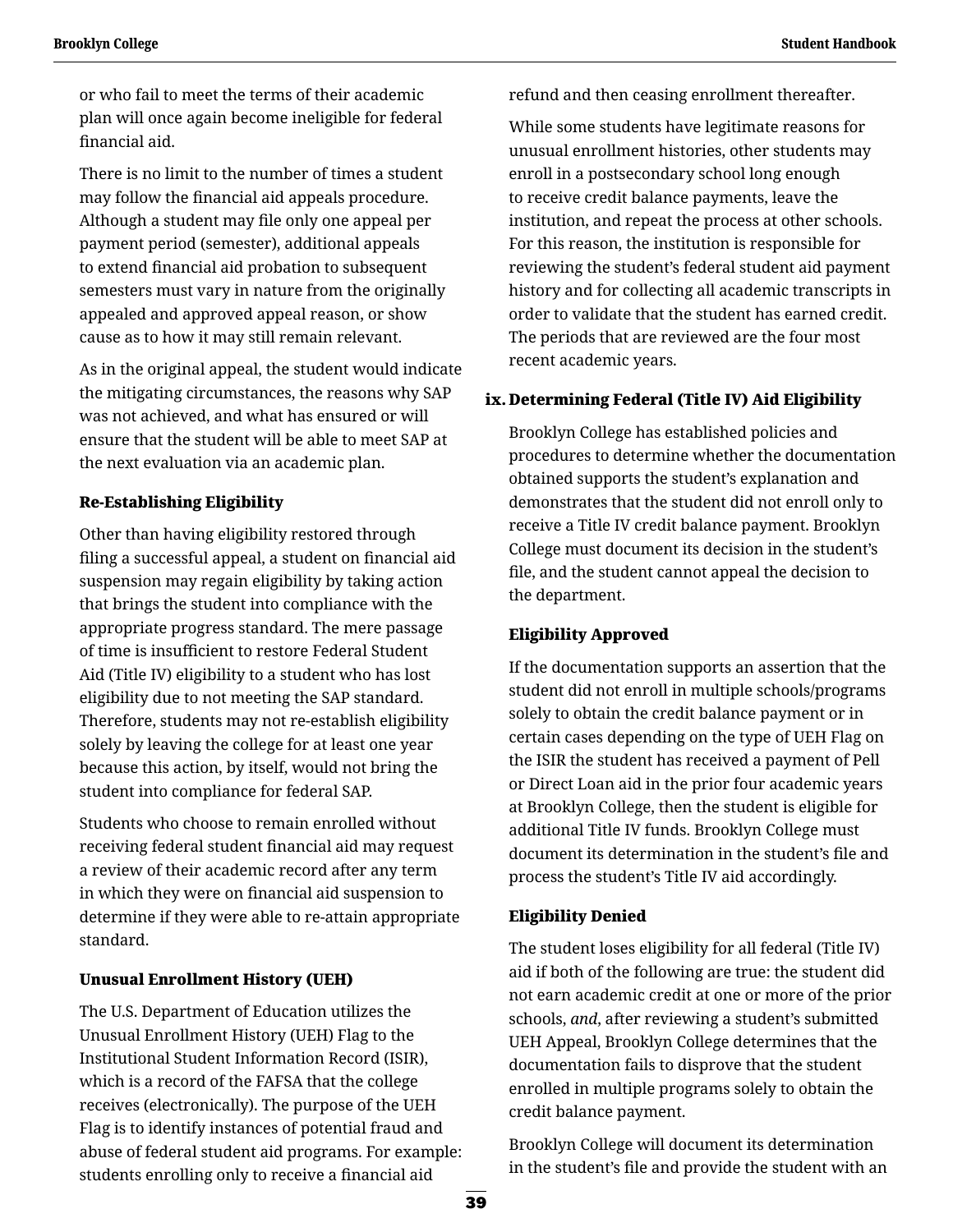opportunity to question and appeal the decision. The Brooklyn College Office of Financial Aid will also provide students with information about regaining eligibility.

#### Reinstatement of Eligibility

All students who have lost eligibility for all federal (Title IV) aid and would like to appeal for reinstatement must schedule an appointment with their assigned financial aid adviser.

Note: The U.S. Department of Education indicates that it expects the school's policies to require that the student complete academic credit as at least a part of the basis for a UEH appeal and potential reinstatement of federal (Title IV) aid. When a student regains eligibility under these provisions, eligibility for Pell Grant and campus-based aid begins in the payment period during which the student regained that eligibility. For Direct Loans, eligibility begins with the period of enrollment during which the student regained eligibility.

### x. COVID-19 Pandemic and National Emergency Declaration

The country has been impacted by the novel coronavirus, SARS-CoV-2, since March 13, 2020, when the U.S. government declared a national emergency. As a result, certain allowances have been made for SAP, certain verification requirements, R2T4, and other areas. If you were impacted by COVID-19 and had a significant change in your financial situation, schedule an appointment with a financial aid adviser to discuss what options may be available to you. Additionally, **[New York State's HESC](https://www.hesc.ny.gov/partner-access/financial-aid-professionals/recent-bulletins-and-announcements/53-partner-access/financial-aid-professionals.html)** and the **[U.S.](https://www.ed.gov/coronavirus)  [Department of Education](https://www.ed.gov/coronavirus)** continue to provide new policy and regulatory updates.

#### Financing Your Education—Graduate Students

#### ESTABLISHING ELIGIBILITY—APPLYING FOR AID

Eligibility for federal student financial aid is determined by filing the Free Application for Federal Student Aid (FAFSA). Therefore, it is extremely important that students file their FAFSA accurately and as soon as they plan to

attend Brooklyn College. Incorrect information on the FAFSA can cause reduced eligibility or even a total loss of eligibility. Certain federal financial aid programs have a limited allocation from the federal government and so students are encouraged to file early to improve the possibility of being considered for federal supplemental financial assistance.

The FAFSA is filed electronically through the **[Federal Student Aid Portal](https://studentaid.gov/h/apply-for-aid/fafsa)**. Additional information regarding application procedures, eligibility requirements, and rights and responsibilities of recipients may be obtained from the **[Office of Financial Aid website](http://www.brooklyn.cuny.edu/web/about/offices/financial.php)**.

#### FAFSA VERIFICATION

FAFSA applications may be selected by the U.S. Department of Education for a process called Verification. If your FAFSA record is selected for verification, you will be see this information in the comments section of your Student Aid Report (SAR). You will also see To Do List items indicating this process in your CUNYfirst Student Center to complete the process and determine your eligibility the Financial Aid Office must compare information from your FAFSA with information you provide on your verification worksheet and with any other documents you are required to submit. If there are differences, the Office of Financial Aid could require additional documentation and/or your FAFSA information may need to be corrected. You may not receive federal financial aid until all verification requirements are met and the necessary corrections have been processed by the federal processor.

# **Types of Aid**

- Federal/State Grant—money awarded by the federal or state governments that you do not need to pay back.
- Loan—money you borrow now and pay back later with interest.
- Work-Study—money you earn by working at an approved Brooklyn College or CUNY Work-Study job site.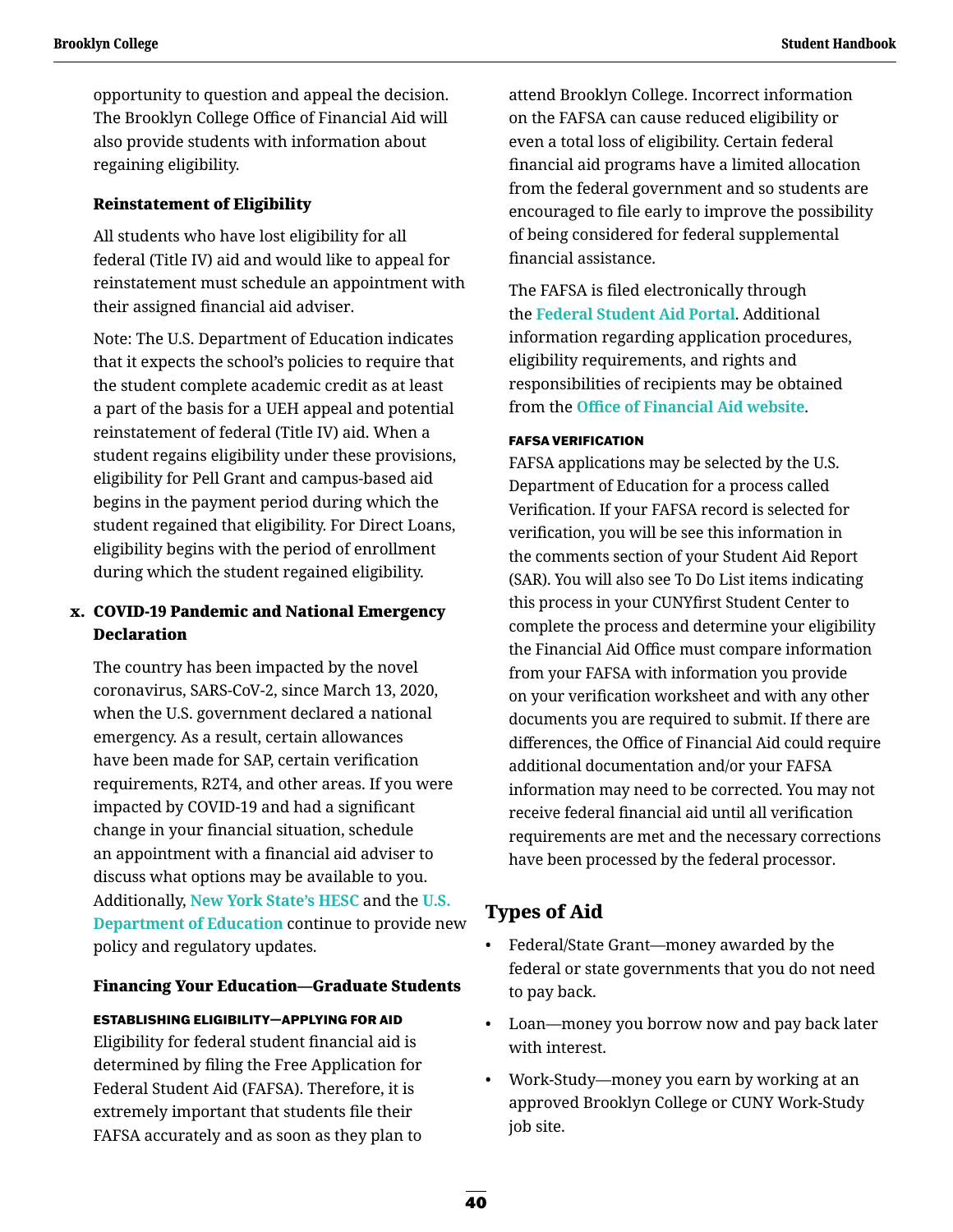• Scholarship—a type of grant awarded by the college or university based on merit and/or financial need.

### **Grants/Work-Study**

#### i. Federal TEACH Grant Program

The Teacher Education Assistance for College and Higher Education (TEACH) Grant is offered only to students who are matriculated in a TEACH Grant– eligible program. To be considered for this federal student financial aid program, you must:

- meet the **[basic eligibility criteria for the federal](https://studentaid.gov/understand-aid/eligibility/requirements)  [student aid programs](https://studentaid.gov/understand-aid/eligibility/requirements)**,
- complete the **[Free Application for Federal](https://studentaid.gov/h/apply-for-aid/fafsa)  [Student Aid \(FAFSA\) form](https://studentaid.gov/h/apply-for-aid/fafsa)**,
- be enrolled as an undergraduate, postbaccalaureate at a school that participates in the TEACH Grant Program,
- be enrolled in a TEACH Grant–eligible program,
- meet certain academic achievement requirements (generally, scoring above the 75th percentile on one or more portions of a college admissions test or maintaining a cumulative GPA of at least 3.25),
- receive **[TEACH Grant counseling](https://studentaid.gov/teach-grant-program)** that explains the terms and conditions of the TEACH Grant **[service](https://studentaid.gov/understand-aid/types/grants/teach)  [obligation](https://studentaid.gov/understand-aid/types/grants/teach)**,
- complete counseling each year that you receive a TEACH Grant, and
- sign a TEACH Grant Agreement to Serve.

Students not yet admitted into an approved degree program do not qualify for the TEACH Grant.

The TEACH Grant Agreement to Serve explains the terms and conditions for receiving a TEACH Grant:

- You must serve as a full-time teacher for a total of at least four academic years within eight years after you complete or otherwise cease to be enrolled in the program(s) for which you received TEACH Grant funds.
- You must perform the teaching service as a highly qualified teacher at a low-income school or educational service agency.
- Your teaching service must be in a high-need field.
- You must provide the U.S. Department of Education with documentation of your progress toward completing your service obligation.
- If you do not meet the requirements of your service obligation, all TEACH Grants you received will be converted to Direct Unsubsidized Loans. You must repay these loans in full, with interest charged from the date of each TEACH Grant disbursement.

More information about the TEACH grant is available on the **[Federal Student Aid website](https://studentaid.gov/understand-aid/types/loans/plus/parent)**. For information about eligible programs, contact to the Brooklyn College School of Education.

#### ii. Federal Work-Study Program (FWS)

The Federal Work-Study Program is a financial aid program that allows students in good academic standing to earn an hourly wage for work performed at approved sites at the college or at public or other nonprofit agencies. Students may work up to 20 hours per week while enrolled for a minimum of six credits in their division of matriculation. Students must have a Federal Work-Study offering on their financial aid package and they must accept the offering before they can initiate the Work-Study hiring and job placement process. Federal Work-Study is a financial aid program with fiscal limitation. This means that the U.S. government provides an allocation of a specific dollar amount to award to students. As a result, not all students who meet the income and eligibility requirements will receive an offering. More information on this program is available through the **[Office of Financial Aid](http://www.brooklyn.cuny.edu/web/about/offices/financial.php)**.

### **Federal Direct Student Loans**

Unlike grants or Work-Study, loans are a type of financial aid that you must pay back with interest. Interest rates for federal direct loans are determined annually and are fixed for the lifetime of the loan. Repayment typically begins six months after your studies have been completed, or if you fail to be enrolled for at least six credits. The amount of the loan you decide to borrow should be determined only after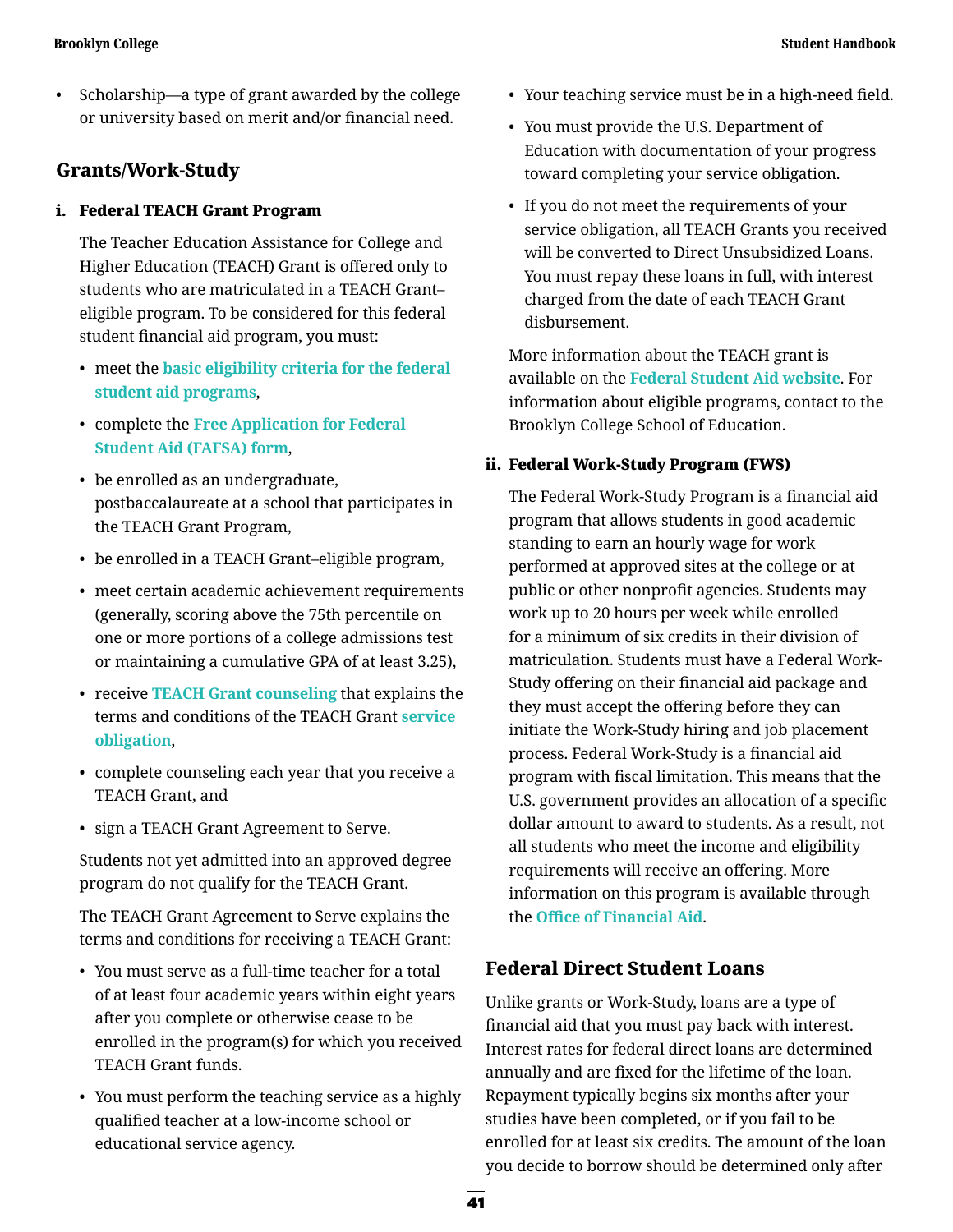all available grant-aid has been applied for. Federal loans are available only to matriculated students who are enrolled for a minimum of six credits. Federal Direct loans may be forgiven after a period of time if the student is employed in a public service position after graduation. For more information about federal Direct Loans, visit the **[Federal Student Aid Portal](https://studentaid.gov/)**.

#### i. William D. Ford Direct Loan Program

Federal direct loan programs consist of **[low](https://studentaid.gov/understand-aid/types/loans/interest-rates)[interest loans](https://studentaid.gov/understand-aid/types/loans/interest-rates)**. Each loan also carries a small origination fee, which is deducted from the loan at the time of disbursement. Details about currentyear interest rates and fees are available on the **[Federal Student Aid website](https://studentaid.gov/)**.

#### ii. Federal Direct Unsubsidized Loans

Interest accrues from the time the loan is disbursed. Therefore, the unsubsidized loan builds interest while the student is enrolled. To keep interest from accumulating, students can make interest payments while they are enrolled. The loan interest rate can vary from year to year as determined annually by Congress; however, the interest rate for a specific year is fixed for the lifetime of the loan. The interest rates are capped to not exceed 8.25% in any given year. For more information, visit the **[Federal Student Aid Portal](https://studentaid.gov/)**.

There are annual and lifetime borrowing limits for the subsidized loan. A complete outline of the borrowing limits is available on the **[Federal](https://studentaid.gov/)  [Student Aid Portal](https://studentaid.gov/)** and in the chart below.

#### HOW MUCH CAN I BORROW?

The annual borrowing maximum for the unsubsidized loan (and/or Graduate PLUS loan) may be subject to reduction if the loan amount and all other aid received within the aid year exceed the cost of attendance. The numbers in the chart below represent only the maximum amounts that the federal government permits to be awarded, not what may actually be packaged following a loan request. The reason for this is that the unsubsidized loan, for which financial need is not a factor, when combined with other aid cannot exceed the cost of attendance. Therefore, a requested loan amount may need to be reduced to ensure that total aid awarded does not exceed the cost of attendance. For more information, visit **[www.studentaid.ed.gov](https://studentaid.gov/)**.

#### AGGREGATE GRADUATE LOAN LIMIT

The aggregate or lifetime limit for graduate and professional student borrowing is \$138,500 (no more than \$65,500 of which can be subsidized), including any Federal Direct Loans received for undergraduate study.

### Graduate Federal Direct Unsubsidized Loan Borrowing Chart

(from **[www.studentdaid.gov](https://studentaid.gov/)**)

| Year                                               | <b>Independent Students</b><br>(all graduate and professional degree students are considered independent)                                                                                                         |
|----------------------------------------------------|-------------------------------------------------------------------------------------------------------------------------------------------------------------------------------------------------------------------|
| Graduate or Professional Student Annual Loan Limit | \$20,500 (unsubsidized only)                                                                                                                                                                                      |
| Unsubsidized Aggregate Loan Limit                  | \$138,500 for graduate or professional students. No more than \$65,500<br>of this amount may be in subsidized loans. The graduate aggregate limit<br>includes all federal loans received for undergraduate study. |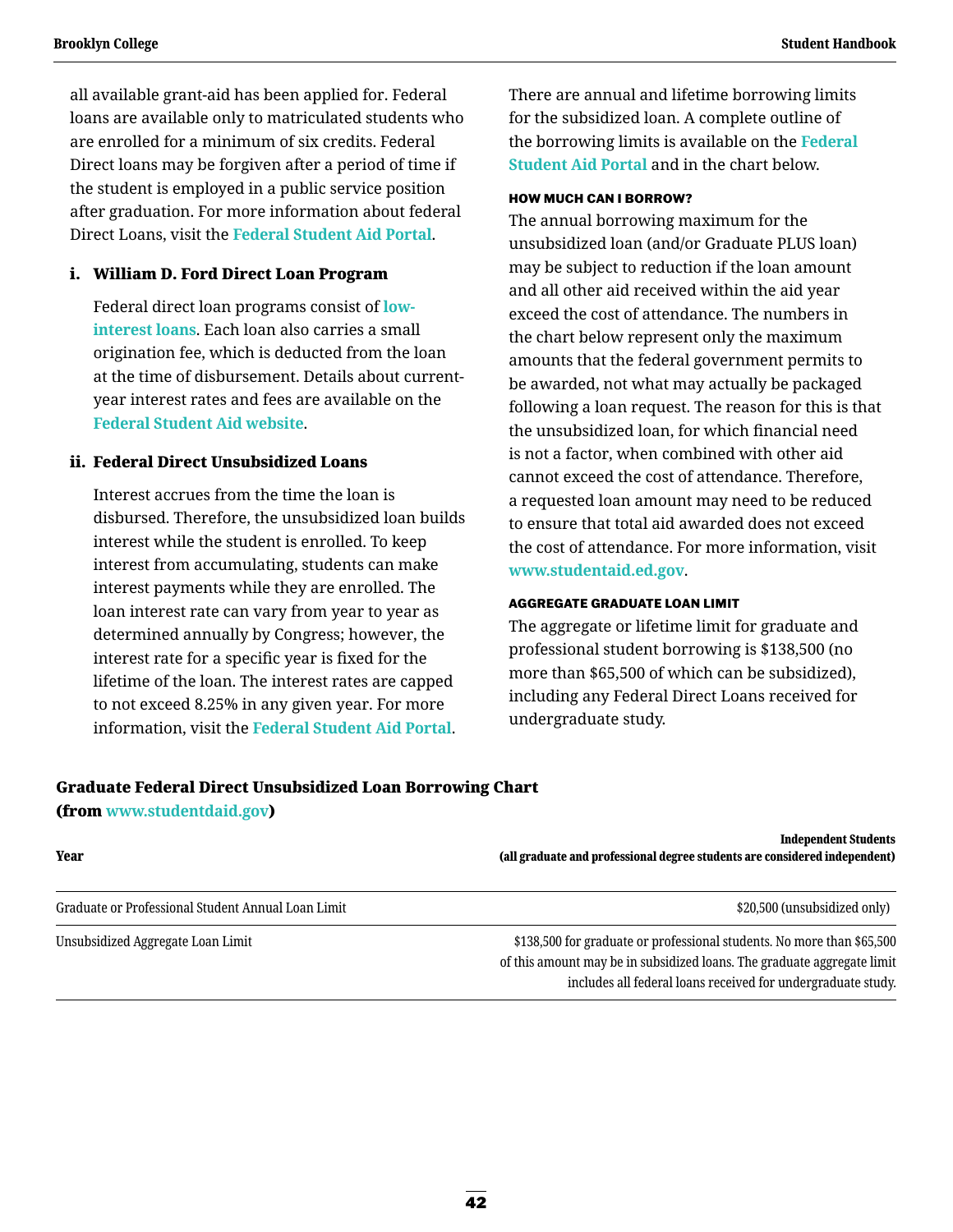#### iii.Federal Direct Graduate PLUS Loan Program

Graduate students may borrow up to the cost of attendance less any other financial aid resources (including the unsubsidized loan) under the Graduate PLUS Program.

Applicants for the Graduate PLUS loan are required to:

- complete the Free Application for Federal Student Aid (FAFSA);
- borrow the maximum amount of the unsubsidized loan for which they are eligible, which is generally the full \$20,500;
- not have an adverse credit history as defined by the U.S. Department of Education (i.e., pass a credit check);
- be matriculated in a degree-granting graduate program or a federal aid–eligible graduate advanced certificate program;
- be enrolled at least half time (6 credits); and
- still have expenses in their cost of attendance not already covered by other financial aid resources,

 OPTIONS FOR STUDENTS WITH AN ADVERSE CREDIT HISTORY Students who have no adverse credit history as defined by the U.S. Department of Education may be eligible. There is no aggregate limit for the Graduate PLUS loan.

Students with an adverse credit history as defined by the U.S. Department of Education will not be eligible for the Graduate PLUS loan unless they:

- A) Obtain an endorser who does not have an adverse credit history (an endorser is someone who agrees to repay the Graduate PLUS loan if the student does not repay it), or
- B) Appeal by documenting to the satisfaction of the U.S. Department of Education that there are **[extenuating circumstances relating to the](https://studentaid.gov/appeal-credit/demo)  [student's adverse credit history](https://studentaid.gov/appeal-credit/demo)**.

With either option A or B, students must also complete credit counseling for PLUS loan borrowers to be eligible for a loan disbursement.

More information about the definition of **[adverse](https://studentaid.gov/app/counselingInstructions.action?counselingType=plus)  [credit history](https://studentaid.gov/app/counselingInstructions.action?counselingType=plus)** and the appeal process is available on the **[Federal Student Aid website](https://studentaid.gov/understand-aid/types/loans/plus/grad)**.

#### ORIGINATION FEE

Borrowers are charged an origination fee and an insurance fee, which are deducted from the loan proceeds before disbursement. For more information, visit **[StudentAid.ed.gov](https://studentaid.gov/)**.

#### iv. Elimination of Graduate Subsidized Loans

Since July 1, 2012 the graduate Federal Direct Loan program has become entirely unsubsidized, which means that the borrowed amount accrues interest while the student is in school. The annual and aggregate borrowing limits have not changed (the maximum amount a student can borrow in the Federal Direct Loan program will remain at \$20,500 per academic year), and all students are evaluated for loan eligibility when they apply.

#### v. Federal Direct Loan Proration

Federal Direct loans for graduate or professional study (Unsubsidized and Graduate PLUS) are not subject to proration.

### vi. Private Educational Alternative Student Loans

These loans are typically sought by nonmatriculated students, international students, students attending less than half time, and students who have reached their federal aggregate or annual loan limits. Alternative loans are credit-based, private education loans facilitated by a nonfederal third-party lender. Students interested in alternative loans may borrow up to the full cost of their education minus all other aid. However, alternative loans generally carry a significantly higher interest rate because it is based upon individual credit score.

#### vii. City University of New York Programs

#### GRADUATE ASSISTANTSHIPS

A small number of graduate assistantships are available primarily in departments awarding M.F.A. degrees, awarded to graduate students on the basis of academic qualifications. The duties of graduate assistants may include teaching, research, laboratory work, graduate program administration, and similar assignments as specified by the academic department. Students should contact their graduate deputy about such assistantships.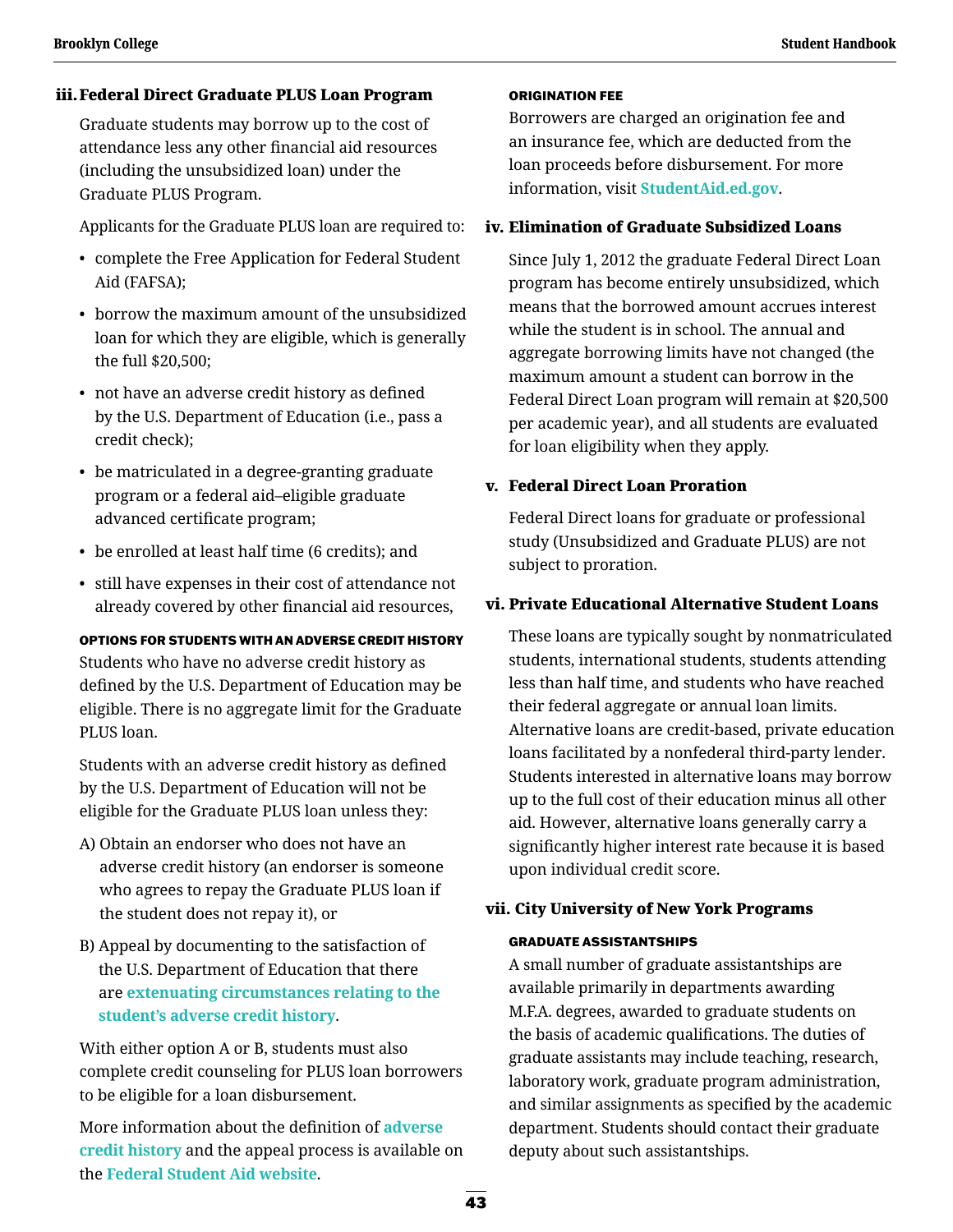#### **FELLOWSHIPS**

As a graduate fellow, a student teaches, does research, or engages in other related activities. Limited fellowship funds are available for master's students. Some appointments are made possible by college funds, others by research grants from outside agencies. Inquiry should be made to the department of program study or the Office of Scholarships.

There are also external fellowship opportunities for support both during the course of study and following completion of the degree or advanced certificate. Such programs include the Fulbright Scholars Program. Information on external fellowship opportunities is available in the Office of Research and Sponsored Programs, 2158 Boylan Hall, 718.951.5622, and the **[Office of Scholarships](http://www.brooklyn.cuny.edu/web/about/offices/scholarships.php)**, 213 West Quad Center.

#### INTERNSHIPS

Internships are opportunities to learn valuable skills, make professional contacts, and gain realworld work experience. Increasingly, internships lead directly to employment. Brooklyn College may provide stipends to support students during their internships. Students may meet with an internship counselor to discuss appropriate internship placements. For more information, contact the **[Magner Career Center](http://www.brooklyn.cuny.edu/web/academics/centers/magner.php)**, 1303 James Hall, 718.951.5774, or visit the **[BC WebCentral portal](https://portal.brooklyn.edu/uPortal/f/welcome/normal/render.uP)**.

#### CUNYCAP: A GRADUATE INTERNSHIP PROGRAM

The City University of New York Counseling Assistantship Program (CUNYCAP) aims to provide graduate students who have CUNY undergraduate degrees with the opportunity to intern in college offices. The program includes more than 200 students CUNY-wide. At Brooklyn College, CUNYCAPs work in such offices as Admissions, Undergraduate Studies, Student Development, Athletics, and Student Affairs. Students receive at least \$10 per hour for up to 20 hours per week and six credits of in-state CUNY tuition. The experience acquired from working within administrative offices is invaluable. The networking and support help students both academically and professionally. For an application or further information, contact the Office of the Vice President for Student Affairs, 2113 Boylan Hall, or the CUNY Central Office, 212.290.5709.

#### viii. Withdrawing

Circumstances may necessitate your withdrawing completely from Brooklyn College for a semester in which you are already registered. Withdrawing from all courses impacts your financial aid differently depending on when the withdrawal is initiated and the type of financial aid you have received. However, in all cases, your financial aid must be recalculated.

#### RETURN OF TITLE IV FUNDS FORMULA

Federal financial aid (sometimes called "Title IV aid" since it is Title IV of the Higher Education Act of 1965) is recalculated based on the number of days attended, using total federal aid and total institutional charges. The percentage of unearned aid to be returned is equal to the number of days remaining in the semester divided by the number of calendar days in the semester. If you initiate an official complete withdrawal after the 60% point in the semester, you will have earned 100% of the aid you received for that semester. The date of withdrawal is counted as a completed day. Scheduled breaks of more than five consecutive days within a semester are excluded.

If a return of Title IV aid is required, Brooklyn College will return the unearned portion of Title IV financial aid to the federal programs on behalf of the student. Any return of financial aid funds made by the college on behalf of the student will be charged to the student's account, resulting in a balance that the student will need to pay to the college. Payment for these charges is due on demand. Please pay the Brooklyn College Bursar's Office directly for these charges, not the U.S. Department of Education.

 If you are one of the few students who are eligible for a post-withdrawal disbursement, you will be sent a letter of notification of your eligibility, which must be returned within 14 days from the date of the notice, or the offer will be rescinded. Students are strongly encouraged to ensure that the mailing address on file with Brooklyn College is always correct.

Title IV funds included under Title IV of the Higher Education Act are Federal Pell Grants, Federal Direct Loans, Federal PLUS Loans, Federal Supplemental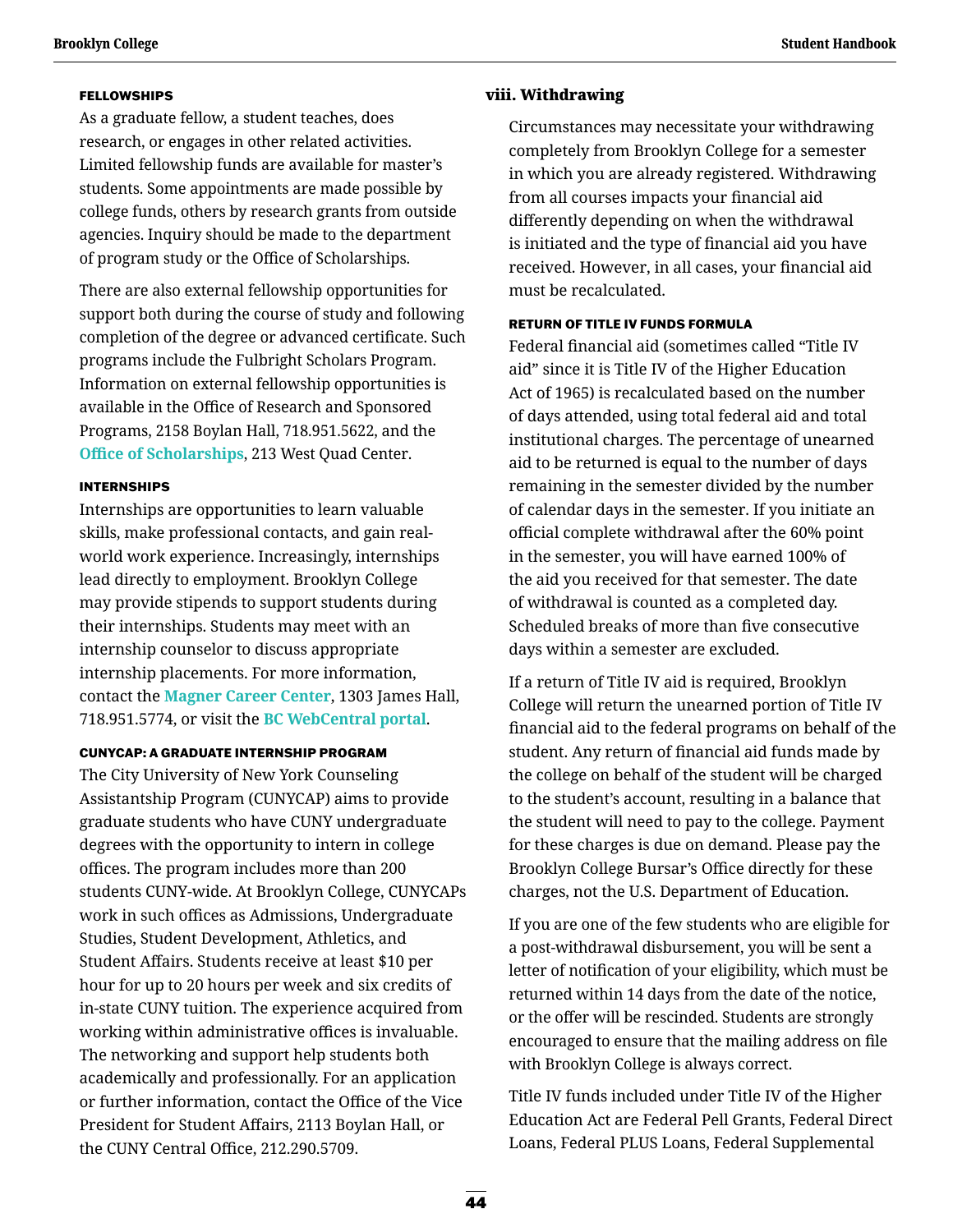Educational Opportunity Grants (FSEOG), Federal Work-Study, and any other type of federal financial aid.

 Note that any Pell funds disbursed as a result of a return of Title IV Funds calculation will be added toward your overall Lifetime Eligibility Usage (LEU).

For purposes of complete withdrawal and the Return of Title IV Funds Formula, Federal Work-Study is not considered. However, in all cases of total withdrawal, you cannot continue to work under the Federal Work-Study Program after your date of withdrawal. Also, any students whose enrollment falls below six credits because they drop or withdraw (officially or unofficially) or stop attending classes must stop working immediately. Students are responsible for notifying their site supervisor regarding changes in class schedule/ enrollment and the Federal Work-Study staff at the Office of Financial Aid. If you have further questions specifically regarding FWS and the impact of withdrawing, contact the FWS staff at 718.951.5178 or .5816, or **[via e-mail](mailto:fws%40brooklyn.cuny.edu?subject=)**.

#### IMPACT ON FINANCIAL AID FROM OFFICIAL WITHDRAWAL

Depending upon the date of withdrawal, certain situations and recalculations of federal aid may apply:

- If the semester has not yet begun and you drop or cancel your registration, any financial aid transmitted to your account will be removed. However, failure to cancel your registration and failure to attend classes will result in the cancellation of your financial aid, and you will be responsible for tuition and fee charges.
- If you drop all classes prior to the first day to officially withdraw (always check the **[academic](http://www.brooklyn.cuny.edu/web/about/administration/enrollment/registrar/bulletins.php)  [calendar](http://www.brooklyn.cuny.edu/web/about/administration/enrollment/registrar/bulletins.php)** for each individual semester for these important dates) you may also be billed for tuition charges for that semester (see the **[bursar's tuition liability schedule](http://www.brooklyn.cuny.edu/web/about/offices/bursar/drop.php)**).
- If you officially withdraw before the 60% point of the semester has lapsed, the Office of Financial Aid will recalculate your Title IV aid based on the Federal Return of Title IV Funds Formula. You will be responsible for any balance

due to the college for that term. In addition, depending on your college entry date, there is a possibility that you may not qualify for federal or state aid in future semesters. See Satisfactory Academic Progress, below.

- If you officially process a withdrawal form after the 60% point of the semester, you will not be required to return any Title IV aid you received for the semester up to the point of withdrawal. Note that any disbursed Pell funds will be added toward your overall Lifetime Eligibility Usage (LEU).
- Federal Direct Loans will be subject to a Return of Title IV Funds calculation for the current semester. However, if funds have not yet been disbursed for the current and future semesters within the same academic year, the college will cancel your loan. Also, if your enrollment status drops to less than half time (six credits), your loan will be cancelled.
- If you have an outstanding balance on a Perkins and/or Federal Direct Loan, the date on which you drop to less than half time is the date used for the start of your grace period; you will go into repayment as soon as six months afterward. Let your lender(s) know when you drop to less than half time.
- If you withdraw or drop to less than half time, you must complete an Exit Counseling for your Federal Direct Loan, which will go into repayment six months after you are less than half time.

### IMPACT ON FINANCIAL AID FROM UNOFFICIAL WITHDRAWAL

If you stop attending classes and do not initiate an official withdrawal, you will incur significant financial aid penalties, including full or partial cancellation of the financial aid you received for the semester. Therefore, it is critical that you initiate an official withdrawal prior to the end of the semester and that you keep your personal information current with Brooklyn College.

• Federal Direct Loans will be subject to a Return of Title IV Funds calculation for the current semester. However, if funds have not yet been disbursed for the current and future semesters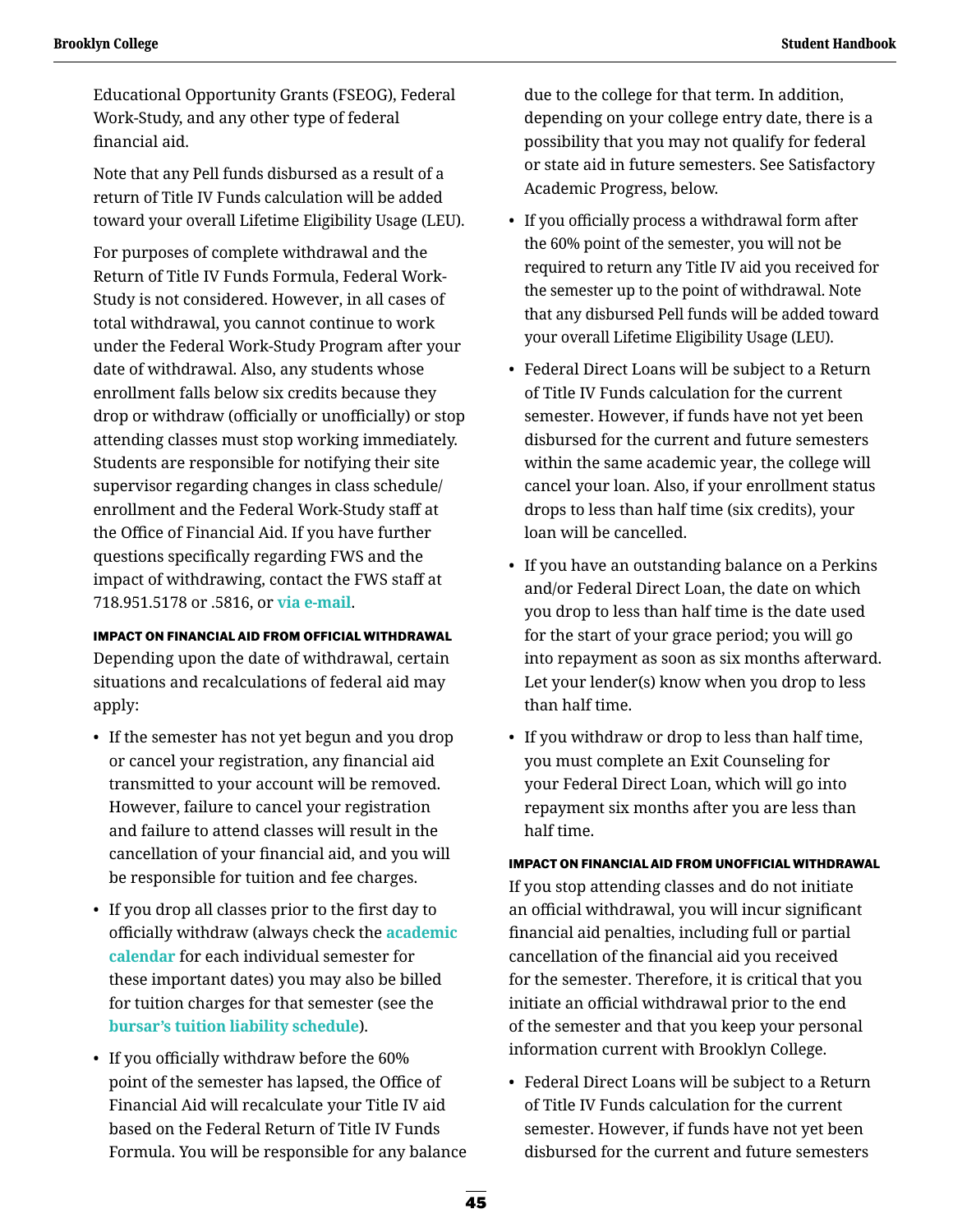within the same academic year, your loan will be cancelled by the college. Also, if your enrollment status drops to less than half time (six credits), your loan will be cancelled.

- Courses attempted prior to withdrawal from Brooklyn College will count in the calculation of Satisfactory Academic Progress (SAP). SAP is calculated annually and is checked when you reapply for financial aid. You could be denied future aid if you do not meet the standards of SAP.
- If you have an outstanding balance on a Perkins and/or Federal Direct loan, the date on which you drop to less than half time is the date used for the start of your grace period; you will go into repayment as soon as six months afterward. Let your lender(s) know when you drop to less than half time.
- If you withdraw or drop to less than half time, you must complete an Exit Counseling for your Federal Direct loan, which will go into repayment six months after you are less than half time.

#### WITHDRAWAL NEVER ATTENDED

A WN grade (withdrew never attended) is given to students who never began attendance in a course. Students will be considered not to have earned any Title IV aid for any course that has a WN grade. Any aid awarded on the basis of attending that course will be cancelled and students will be liable for the tuition.

#### WITHDRAWAL DROP

A WD is assigned for officially dropping a course during the add/drop period but after the seventh day of the semester. If a student drops or withdraws from all classes, a Return of Federal (Title IV) Funds (R2T4) calculation will be performed.

If a Return of Title IV Funds calculation is required, Brooklyn College will return the unearned portion of Title IV financial aid funds to the federal program(s) on behalf of the student. Any return of financial aid funds made by the college on behalf of the student will be charged to the student's account resulting in a balance that the student will need to pay to the college. Payment for these charges is due on demand.

# ix.Federal Satisfactory Academic Progress (SAP) Standards for Federal (Title IV) Financial Aid

Students must meet the qualitative and quantitative Satisfactory Academic Progress (SAP) standards, as defined by the U.S. Department of Education and Brooklyn College, in order to remain eligible for federal financial aid.

Federal aid graduate programs governed by these regulations are:

- Federal TEACH Grant
- Federal Direct Unsubsidized Loan
- Federal Direct Graduate PLUS Loan
- Federal Work-Study (FWS)
- All other Title IV aid programs

## **Definition of SAP**

SAP is defined in three components:

- Qualitative Standard:
	- Grade Point Average (GPA)
- Quantitative Standard:
	- Pace of Progression
	- Maximum Time Frame

 QUALITATIVE STANDARD. Graduate students must achieve and maintain a grade point average of at least 3.00.

#### QUANTITATIVE STANDARD—PACE OF PROGRESSION.

Graduate students accumulate credits toward the degree greater than or equal to two-thirds of the cumulative credits attempted at the institution.

#### QUANTITATIVE STANDARD—MAXIMUM TIME FRAME.

Graduate students may not attempt more than 150 percent of the credits normally required for completion of the degree.

### **Determination of Cumulative Attempted Credits and Cumulative Earned Credits**

Attempted credits, as defined in this section, pertain to the courses and credits that must be included to calculate pace of progression and maximum time frame. The accumulation of attempted credits usually reflects the semester course enrollment maintained in a student's permanent record at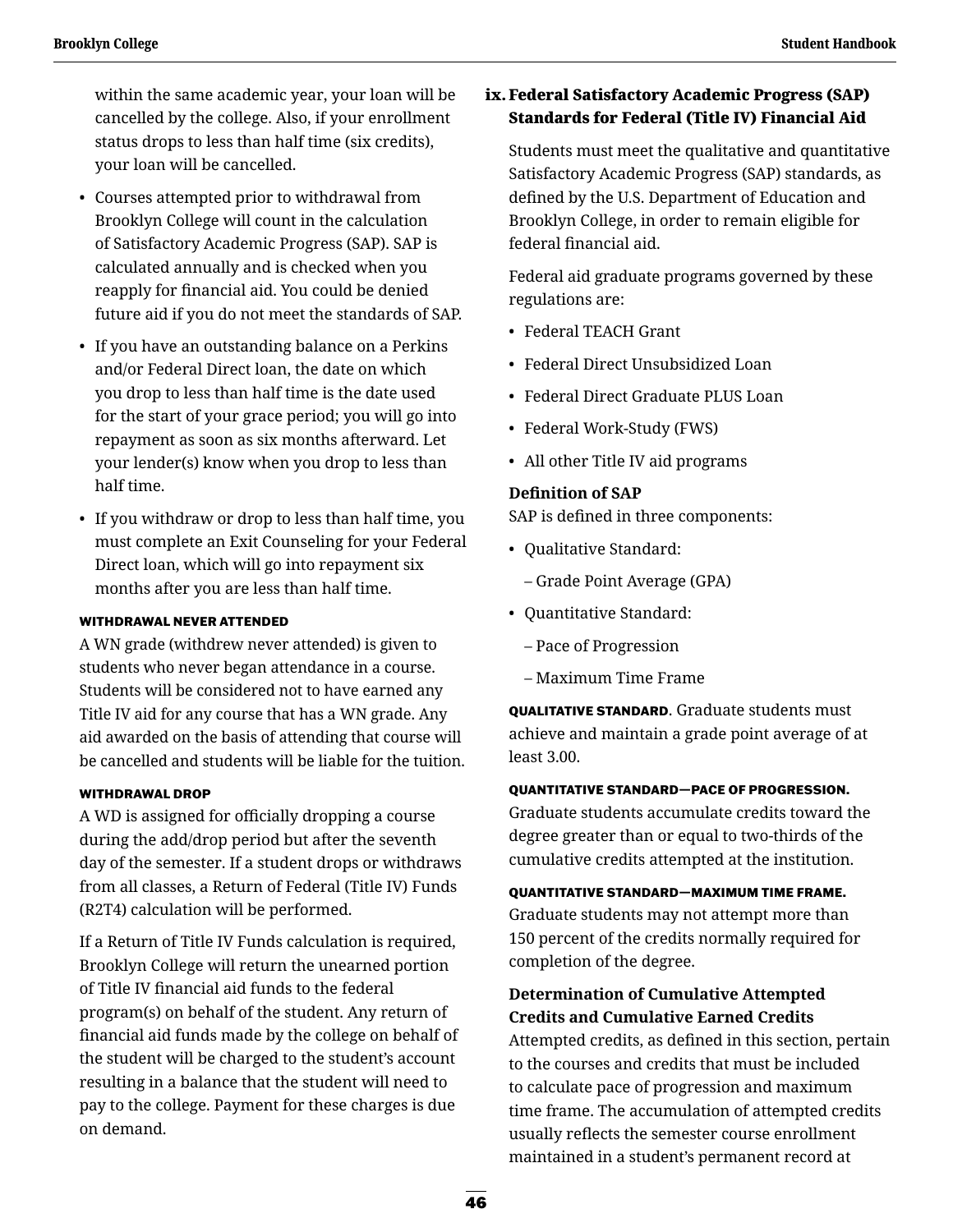the college and will usually reflect a student's enrollment as of the last day to add a class (also called the Form A date). Accumulated credits should reflect credits that the student has earned toward the completion of the degree program in which the student is enrolled.

In applying the Federal (Title IV) SAP standard, the college must address how the following types of courses, situations, and procedures may affect a student's GPA and pace of progression:

#### **Withdrawals**

Since the last date to add a class (also called the Form A date) usually reflects a student's course load for the term, net of program adjustments, withdrawals as part of the program adjustment period (i.e., "drops") will not be included as cumulative attempted credits. Withdrawals that are recorded on a student's permanent record will be included as cumulative attempted credits and will have an adverse effect on the student's ability to meet the pace of progression standard.

Note: Retroactive "nonpunitive" administrative withdrawal activity may result in the requirement for the student to repay any assistance received as a result of the student's enrollment at the time of receipt of the student assistance funds.

#### **Incomplete Grades**

Courses with incomplete grades are included as cumulative attempted credits. However, these courses cannot be used as credits accumulated toward the degree because successful completion is the criterion for positive credit accumulation (i.e., earning the credit). If the student fails to meet the pace of progression standard due to a lack of successful completion grades for incomplete courses, the recording of successful completion grades within a term that brings the accumulated credit level to the appropriate standard will restore eligibility for the term and subsequent terms within the academic year.

#### **Repeated Courses**

Successfully completed courses can generally be accepted toward degree requirements once. However, each time a student attempts a course, even if that course is part of a forgiveness or amnesty policy whereby credits attempted and

grades earned in prior semesters are excluded from the GPA, it must be included as part of the cumulative attempted credit record for the measuring of pace of progression. Therefore, repeated courses, regardless of the prior grade, reduce a student's capacity to meet the pace of progression standard.

Note: The revised regulations allow students to receive Title IV aid for one-time repeat of a previously passed course as long as the student is again receiving credit for the course. Should the student subsequently fail the course, any additional attempt of that course cannot be included in the student's enrollment status for federal (Title IV) assistance. There is no regulatory limit on the number of times a student may be paid to retake a failed course, unless the student has also previously passed that course.

#### **Transfer of Credit**

Transfer students from colleges inside and outside of CUNY shall have their pace of progression status initialized for purposes of Satisfactory Academic Progress measurement by using the number of credits determined to be acceptable toward the degree as both cumulative attempted credits and cumulative earned credits.

#### **Treatment of Nonstandard Situations**

 READMITTED STUDENTS. A student not making SAP cannot re-establish eligibility for Title IV program assistance by re-enrolling after a one-year or longer period of non-enrollment. Upon readmission after any period of non-enrollment, the student's Title IV progress standing must be re-evaluated for SAP under the standard as the record stood at the end of his or her last term of attendance. If the student has taken any action during the period of non-enrollment that would bring him or her into compliance with the progress standard (e.g., successfully completing transferable courses at another institution during the period of absence), this should also be factored into the reassessment. If the readmitted student has not taken any such action, or if the action taken is not sufficient to bring the student back into compliance with the progress standard, the student remains on financial aid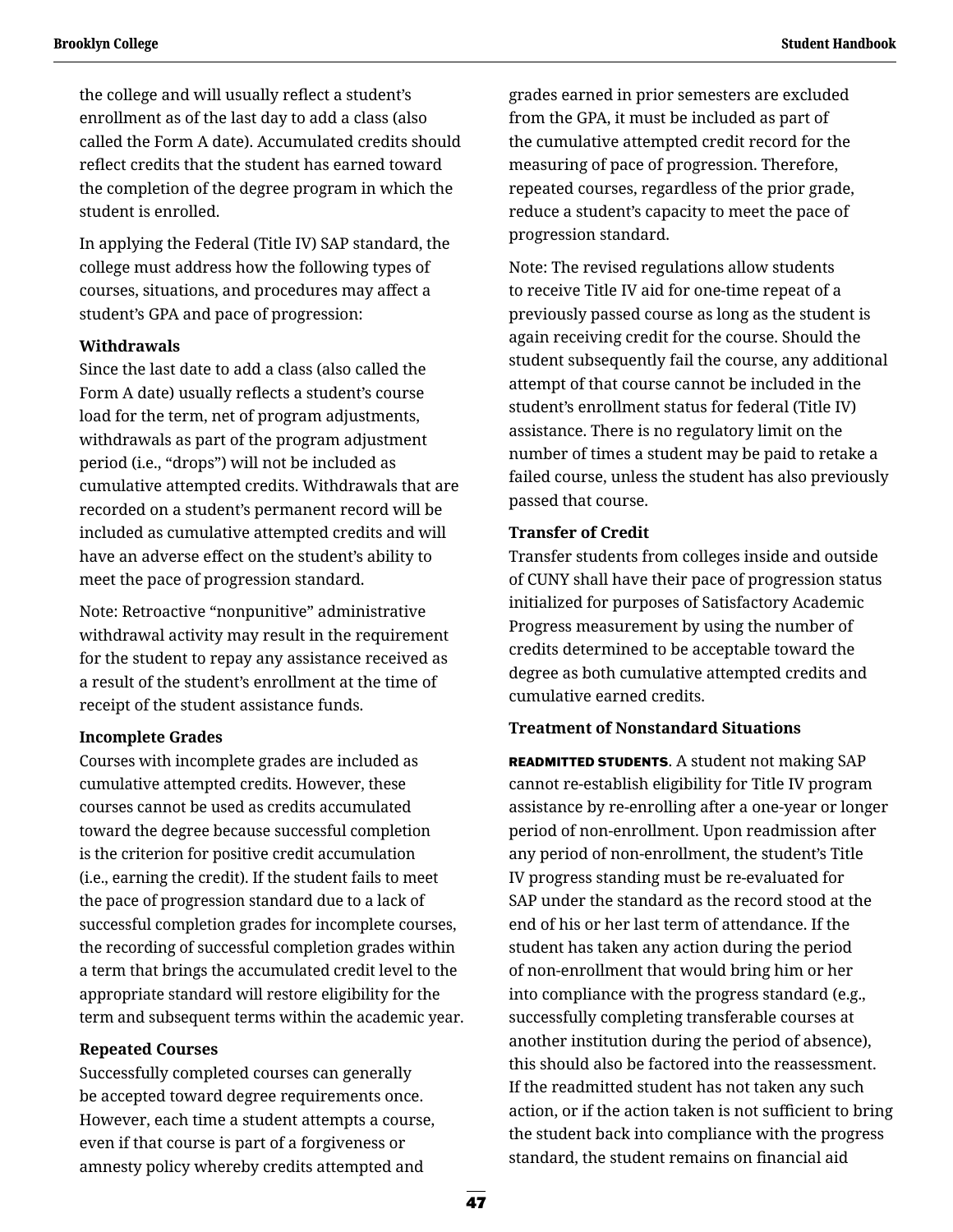suspension and must file a successful appeal to reestablish eligibility.

 SECOND-DEGREE STUDENTS. A student enrolling for a second graduate degree shall have his or her pace of progression status initialized for purposes of Satisfactory Academic Progress measurement by using the number of credits determined to be acceptable toward the degree as both the student's cumulative attempted credits and cumulative earned credits.

 CHANGE OF SPECIALIZATION. Students who change specializations within the same degree or certificate program must complete the degree within the maximum time frame, unless the college has allowed for such changes by establishing various time frames for different specializations leading to the degree or by individually re-evaluating the time frame for these students.

 CHANGE OF DEGREE. If a student changes his or her objective and begins pursuing a different degree or certificate, the college may make the student subject to the maximum time frame it establishes for the new objective without regard to time spent pursuing the previous degree or certificate. The college also has the flexibility to develop a policy that is more restrictive and limits the student to an overall time frame for the completion of his or her studies.

#### **Additional Federal SAP Requirements**

The following points are required by the U.S. Department of Education and have been implemented since the 2011–12 academic year:

- Students' records are reviewed annually at the end of each academic year. A student who is found to be deficient in one or more components as defined above is ineligible for any future financial aid immediately. No tolerance is permitted.
- A student who is ineligible has the right to appeal in order to regain eligibility if there are extenuating circumstances that contributed to the deficiency.

**Satisfactory Academic Progress (SAP) Appeal** The Office of Financial Aid has established an appeal process for suspension of financial aid

related to Satisfactory Academic Progress. All students failing SAP will be notified of their SAP status. Students who have failed to meet the requirements and wish to submit an appeal must complete the Satisfactory Academic Progress Appeal Form, which can be found on the **[Office of](http://www.brooklyn.cuny.edu/web/about/offices/financial.php)  [Financial Aid website](http://www.brooklyn.cuny.edu/web/about/offices/financial.php)**. Any student who wishes to appeal the suspension of financial aid should read the following instructions.

 PROCEDURE. The process for submitting a financial aid federal Satisfactory Academic Progress appeal is outlined on the **[Brooklyn College financial aid](http://www.brooklyn.cuny.edu/web/about/offices/financial/standards.php)  [website](http://www.brooklyn.cuny.edu/web/about/offices/financial/standards.php)**.

**GUIDELINES.** Be specific when explaining your circumstances. Lack of information or documentation may result in a denial of your appeal. If health problems played a role in your circumstances, attach supporting documentation from a physician or counselor. Appeals are considered only for extenuating situations that can be documented. Students who appeal will have their appeal considered for the following reasons:

- serious physical or mental illness of the student,
- serious physical or mental illness of a member of the student's immediate family,
- death of a member of the student's immediate family, or
- other documentable extreme circumstances.

The circumstance must have occurred during the time the student struggled academically. All appeals must have documentation of the circumstances claimed in the appeal. Approved appeals can result in no more than one term of financial aid eligibility. Students whose appeals are approved are granted one term of financial aid probation. For continued eligibility, students must resolve all SAP deficiencies and/or meet the terms of their academic plan during the period of probation. Students who cannot mathematically resolve all deficiencies within one term and/or who fail to meet the terms of their academic plan will once again become ineligible for federal financial aid.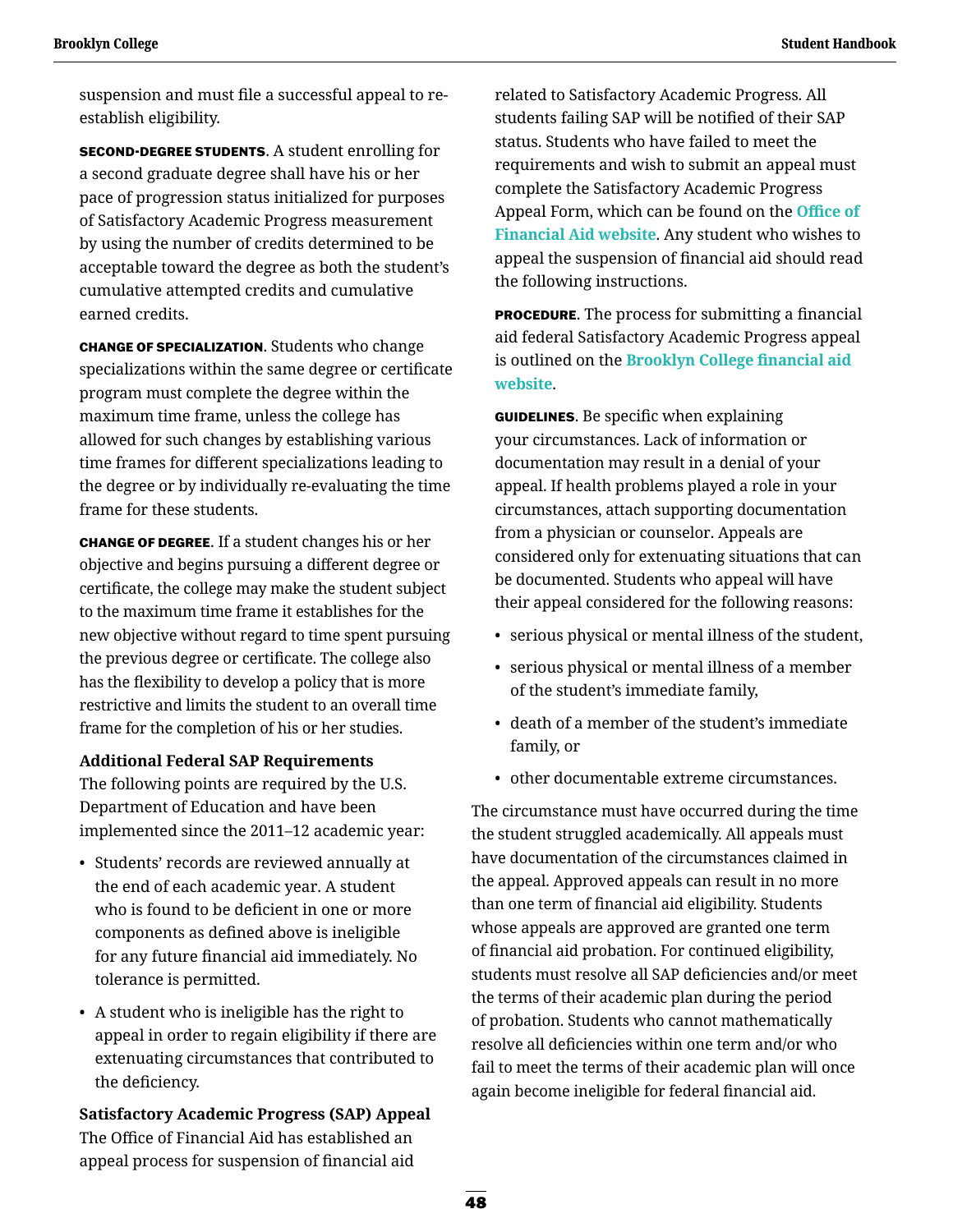# <span id="page-52-0"></span>X. Online Navigation

The **[Online Resources and Tools Reference page](https://www.brooklyn.cuny.edu/web/about/offices/technology/faculty/resources.php)** lists many services that can be accessed online. A **[setup guide](http://www.brooklyn.cuny.edu/web/off_iss/Student_Accounts_Setup_Guideline_update2_0.pdf)** (pdf) will assist you with CUNYfirst, BC WebCentral (student e-mail and on-campus Wi-Fi), and CUNY Portal (Blackboard).

# **BC Navigator Mobile App**

**[BC Navigator for Students](http://www.brooklyn.cuny.edu/portal/app/)** gives you access to core Brooklyn College services and personalized information from your mobile devices. The app is available for iOS and Android devices. Features include:

- Digital ID with automatic term validation and library checkout),
- access to your student information and course schedules,
- BC Fix-it (report broken toilets and sinks),
- My Career (checklist for your career preparation),
- campus map with building search (rooms, bathrooms, elevators, public safety),
- campus directory,
- events calendar,
- system status information, and
- frequently asked questions.

### **BC WebCentral Portal**

Brooklyn College students may use the **[BC WebCentral](https://portal.brooklyn.edu/uPortal/f/welcome/normal/render.uP)  [portal](https://portal.brooklyn.edu/uPortal/f/welcome/normal/render.uP)** to complete a wide range of academic services online, including: scheduling advisement appointments, applying for scholarships, declaring a major, electing for a pass-fail option, projecting their GPA based on current grades, setting their preferred e-mail address, enrolling in e-mail/text notifications for grades and alerts, and much more. WebCentral also includes connection instructions for Microsoft Office 365, e-mail, Brooklyn College Wi-Fi, and other useful tools.

# **Brooklyn College E-Mail Accounts**

All Brooklyn College students receive an e-mail account hosted on **[Microsoft Office 365](https://www.office.com/)** (see below). Your student e-mail address uses the following format: CUNYfirst username followed by @bcmail.cuny.edu (e.g., your.username01@bcmail.cuny.edu). You can access your e-mail account on the Microsoft Office website by entering your e-mail address (above) and your CUNYfirst password. To learn more, visit the **[student e-mail resource page](https://www.brooklyn.cuny.edu/web/academics/technology_students/CUNYcloudemail.php)** and check the "My Info" section in **[WebCentral](https://portal.brooklyn.edu/uPortal/f/welcome/normal/render.uP)**.

E-mail is Brooklyn College's primary method of communication. It is important that you keep your e-mail address current. Every student is assigned an official Brooklyn College e-mail address, but you have the option to use a personal e-mail account for some college notifications. Note: Some departments and offices, such as Financial Aid, communicate to you only via your official Brooklyn College e-mail address. Therefore, it is important that you check it frequently.

### **Brooklyn College Website**

The **[Brooklyn College website](http://www.brooklyn.cuny.edu/web/home.php)** provides a wealth of useful information about the college and its programs for prospective and current students, prospective employees, visitors, and guests.

### **Bulldog Connection**

The **[Bulldog Connection](https://cunybrooklyn.campuslabs.com/engage/)** is your way to connect to organizations, communicate with other club members, and explore the college community.

- Search the available student clubs/organizations and join as many as you like online.
- Use discussion boards, news posts, and group messaging to communicate within your organizations.
- Record your activities and memberships to showcase your involvement while on campus through the Co-Curricular Transcript.
- Download the **[mobile app](https://engagesupport.campuslabs.com/hc/en-us/articles/115000823166-Using-Corq)** to search upcoming events during your free time and join organizations.

### **CUNYfirst**

**[CUNYfirst](https://ssologin.cuny.edu/cuny.html?resource_url=https%3A%2F%2Fhome.cunyfirst.cuny.edu%252Fpsp%252Fcnyepprd%252FEMPLOYEE%252FEMPL%252Fh%252F%3Ftab%253DDEFAULT)** is a CUNY-wide software system hosted by CUNY that allows students to transact a wide range of academic business, including browsing the course catalog, registering for courses, dropping courses,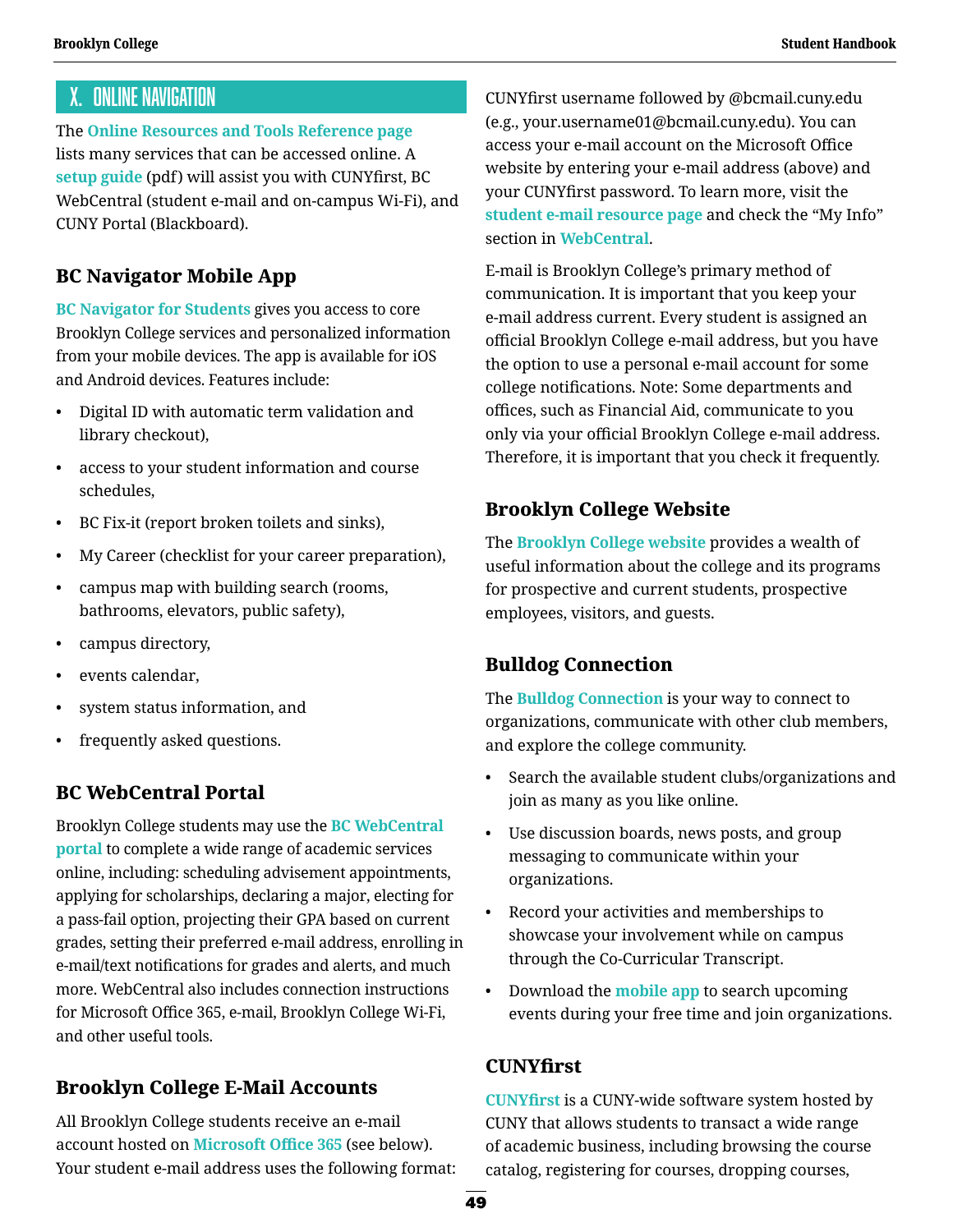paying tuition and fees online, managing personal information, viewing grades and progress toward a degree, and viewing and printing unofficial transcripts.

### **CUNY Technology Services**

**[CUNY Technology Services](https://www.cuny.edu/about/administration/offices/cis/technology-services/)** is your one-stop access point to everything CUNY offers you as a member of the university community. View your private and secure CUNY information, such as application status and financial aid information. You can also obtain information about CUNY services and benefits, including CUNY eMall, and connect with volunteer opportunities. Citizen CUNY provides information on services available to you, and offers opportunities for you to continue CUNY's long tradition of serving the community.

### **Office 365**

All Brooklyn College students have free access to the Microsoft Office 365 suite that includes e-mail, OneDrive, and online/offline access to Word, Excel, PowerPoint, Outlook, OneNote, Teams, and more. You can download and install any of the bundled applications on up to five devices (desktop and mobile versions are available). You can access everything from the **[Office 365 dashboard](https://www.office.com/)** by using your e-mail address (above) and CUNYfirst password to log in. More information is available on the **[Office 365 resource page](https://www.brooklyn.cuny.edu/web/academics/technology_students/MSOffice365students.php)**.

### **Wireless Network Access (BC Wi-Fi)**

BC Wi-Fi is available throughout the campus, including all main buildings and most outside gathering spaces. Students with Brooklyn College e-mail accounts can access Wi-Fi with appropriately configured laptops or mobile devices. Further information and setup instructions are available on the technology tab on the **[BC Wi-Fi page](https://www.brooklyn.cuny.edu/web/academics/technology_students/wifi_students.php)** and **[BC WebCentral portal](https://portal.brooklyn.edu/uPortal/f/welcome/normal/render.uP)**.

# XI. Student Rights and College and University Rules

As a public institution of higher education that is part of the City University of New York, the college and its students, staff, and faculty are required to comply with federal, state, and local laws, rules, and regulations as

well as university and college policies that seek to enforce them. Those currently in effect are summarized below with links to relevant websites for the complete text of each, subject to change by the appropriate authorities.

### **Academic Integrity**

The CUNY Board of Trustees has adopted an **[Academic Integrity Policy](http://www.cuny.edu/about/administration/offices/legal-affairs/policies-resources/academic-integrity-policy/)** that applies to all students at Brooklyn College. Academic dishonesty is prohibited and is punishable by penalties, including failing grades, suspension, and expulsion. Cheating is the unauthorized use or attempted use of material, information, notes, study aids or devices, or communication during an academic exercise. Plagiarism is the act of presenting another person's ideas, research or writing as one's own. Internet plagiarism includes submitting downloaded papers or part of term papers, paraphrasing or copying information from the internet without citing the source, and cutting and pasting from various sources without proper attribution.

### **Acceptable Use of Computer Resources**

The computer resources of Brooklyn College and the City University of New York must be used in a manner that is consistent with the university's educational purposes and environment. CUNY recognizes that there is a concern among the university community that because information created, used, transmitted, or stored in electronic form is by its nature susceptible to disclosure, invasion, loss, and similar risks, electronic communications and transactions are particularly vulnerable to infringements of academic freedom. CUNY's commitment to the principles of academic freedom and freedom of expression includes electronic information.

Therefore, whenever possible, CUNY will resolve doubts about the need to access CUNY computer resources in favor of a user's privacy interest.

However, the use of CUNY computer resources, including the use for electronic transactions and communications, like the use of other universityprovided resources and activities, is subject to the requirements of legal and ethical behavior.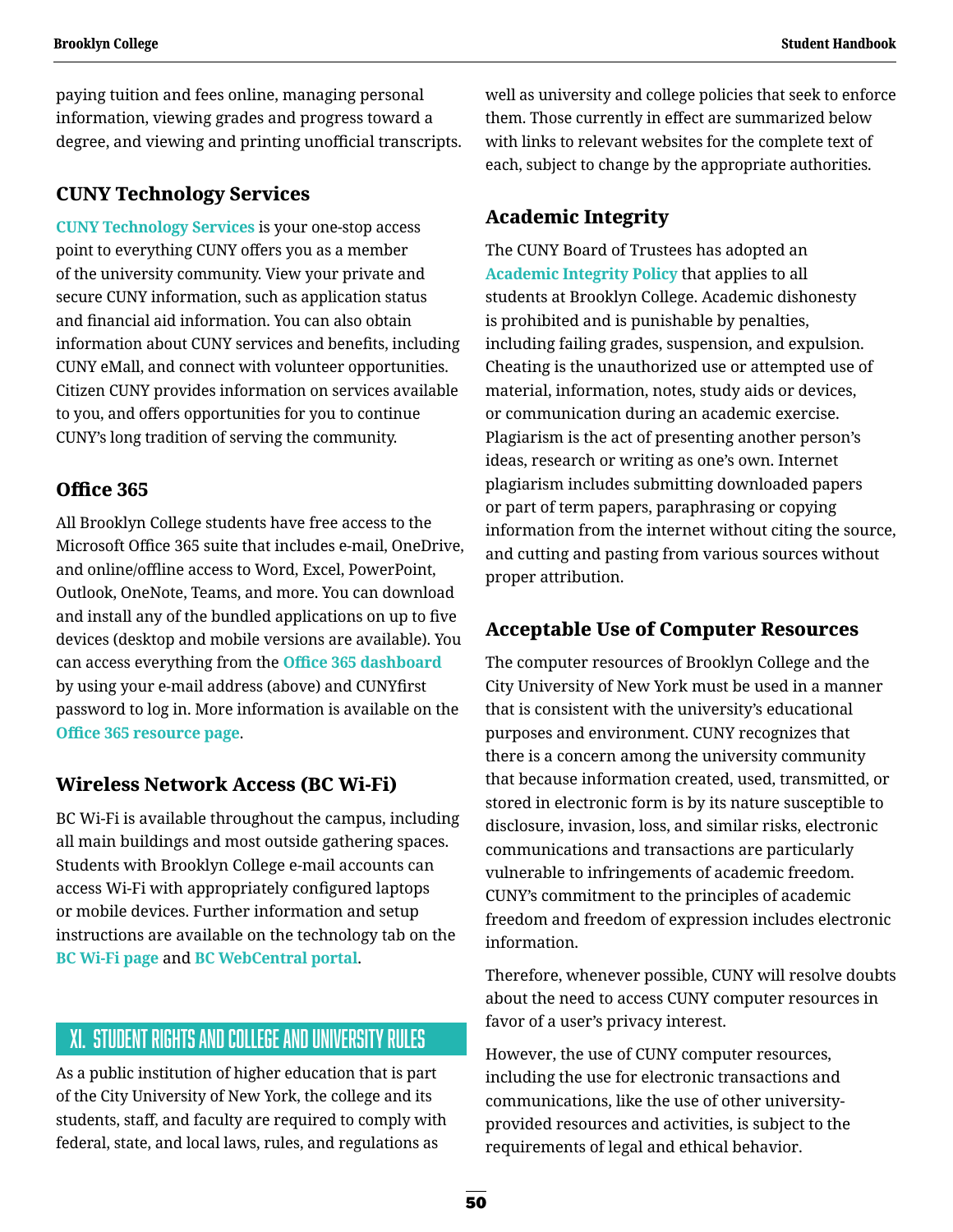This **[CUNY Policy on Acceptable Use of Computer](https://www.cuny.edu/wp-content/uploads/sites/4/page-assets/about/administration/offices/cis/it-policies/ComputerUsePolicy1.pdf)  [Resources](https://www.cuny.edu/wp-content/uploads/sites/4/page-assets/about/administration/offices/cis/it-policies/ComputerUsePolicy1.pdf)** (pdf) is intended to support the free exchange of ideas among members of the CUNY community and between the CUNY community and other communities while recognizing the responsibilities and limitations associated with such exchange.

Brooklyn College developed a **[policy statement](http://www.brooklyn.cuny.edu/web/about/initiatives/policies/web.php)** that is a modified version of a statement originally prepared by the university's Computer Policy Committee and reviewed by the University Faculty Senate and the CUNY Office of the Vice Chancellor for Legal Affairs.

All users of computer resources are expected to act in a spirit of mutual respect and cooperation and to adhere to the regulations for their use set forth in this document. As a user of CUNY/Brooklyn College resources, you:

- must have a valid authorized account to use any such computer resources that require one, and may use only those computer resources that are specifically authorized;
- may use your account in accordance with its authorized purposes and may not use an unauthorized account for any purpose;
- are responsible for the safeguarding of your computer account;
- are strongly advised to change your password frequently and not to disclose it to anyone—take all necessary precautions to protect your account, no matter what type of computer resources you are using;
- may not circumvent system protection facilities;
- may not knowingly use any system to produce system failure or degraded performance;
- may not engage in unauthorized duplication, alteration, or destruction of data, programs, and software;
- may not transmit or disclose data, programs, and software belonging to others, and may not duplicate copyrighted materials;
- may not engage in abusive or improper use of computer hardware, including, but not limited to,

tampering with equipment, unauthorized attempts to repair equipment, and unauthorized removal of equipment components;

- may not use computer resources for private purposes, including, but not limited to, use of computer resources for profit-making or illegal activities;
- may not use computer resources to engage in abuse of computer personnel or other users, including the sending of abusive, anonymous, or unsolicited messages within CUNY or beyond via network facilities; and
- are expected to be familiar with college regulations regarding the use of college computer resources.

These regulations are subject to change and/or revision. The university and Brooklyn College reserve the right to monitor, under appropriate conditions, all data contained in the system, to protect the integrity of the system, and to ensure compliance with regulations.

#### i. General Rules

- Users of university computing resources must comply with federal and state laws, university rules and policies, and the terms of applicable contracts, including software licenses, while using university-computing resources.
- Users may not state or imply that they speak on behalf of the university or use university trademarks and logos without authorization to do so. Authorization to use university trademarks and logos on university computing resources may be granted only by the Office of Communications and Marketing.
- The use of appropriate disclaimers is encouraged.

### ii. Enforcement

Users who violate the policy stated herein may be denied access to university computing resources and may be subject to other penalties and disciplinary action, both within and outside the university, including:

• suspension and/or termination of computer privileges;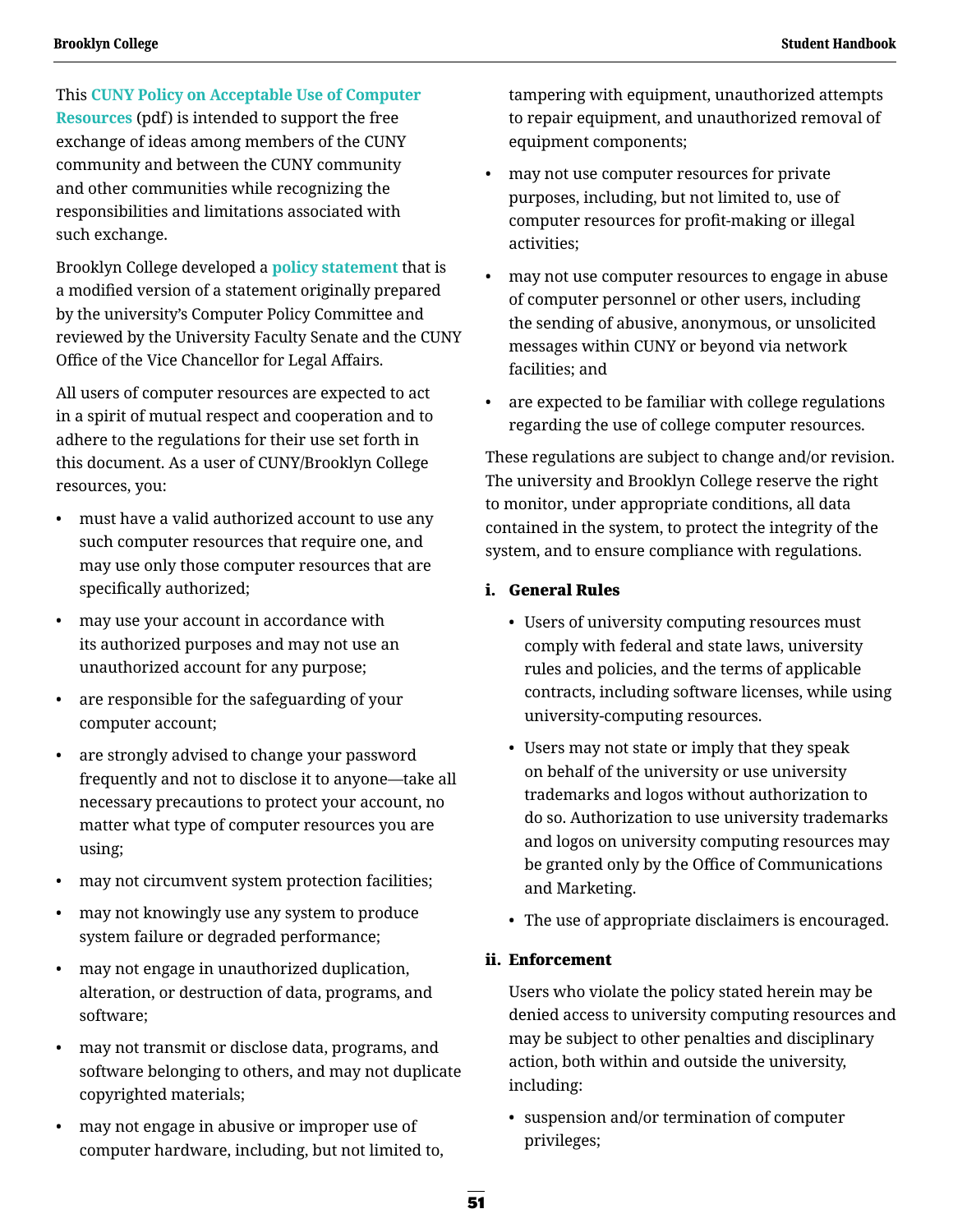- disciplinary action(s) by appropriate college and/ or university officials;
- referral to law enforcement authorities for criminal prosecution; and
- other legal action, including action to recover civil damages and penalties.

### **Bereavement Policy**

Students who experience the death of a loved one may contact the Division of Student Affairs, 2113 Boylan Hall, if they wish to make a request for the **[Standard](http://www.brooklyn.cuny.edu/web/about/initiatives/policies/bereavement.php)  [Bereavement Procedure or the Leave of Absence](http://www.brooklyn.cuny.edu/web/about/initiatives/policies/bereavement.php)  [Bereavement Procedure](http://www.brooklyn.cuny.edu/web/about/initiatives/policies/bereavement.php)**. Typically, this policy applies to immediate family members only.

### **Clip Boarding and Leafleting**

Clip boarding and leafleting may take place on campus so long as such activity is not disruptive or infringes upon the rights of others. Specifically, students engaging in these activities shall not harass, threaten, or intimidate any member of the college community.

### **Drones**

Recreational drone flying is not permitted on Brooklyn College's campus. Any drone activity (flying) shall be limited to professional purposes, such as filming, and must be approved by the Office of Campus and Community Safety Services and the Office of Communications and Marketing. Drone operators must provide a valid license and paperwork.

### **Drugs and Alcohol**

The unlawful manufacture, distribution, dispensation, possession, or use of drugs or alcohol by anyone on CUNY property (including CUNY residence halls), in CUNY buses or vans, or at CUNY-sponsored activities, is prohibited. In addition, CUNY employees are prohibited from illegally providing drugs or alcohol to CUNY students. Finally, no student may possess or consume alcoholic beverages in any CUNY residence hall, regardless of whether the student is of lawful age, except for students living in the Graduate Center's graduate housing facilities, who may lawfully possess

and consume alcoholic beverages. For purposes of this policy, a CUNY residence hall means a residence hall owned and/or operated by CUNY, or operated by a private management company on CUNY's behalf.

In order to make informed choices about the use of drugs and alcohol, CUNY students and employees are expected to familiarize themselves with the information provided by CUNY about the physiological, psychological, and social consequences of substance abuse.

#### CUNY SANCTIONS

Students and employees who violate this policy are subject to sanctions under university policies, procedures, and collective bargaining agreements, as described below. Students and employees should be aware that, in addition to these CUNY sanctions, the university will contact appropriate law enforcement agencies if they believe that a violation of the policy should also be treated as a criminal matter.

#### **STUDENTS**

Students are expected to comply with the CUNY and college policies with respect to drugs and alcohol. Any student found in violation may be subject to disciplinary action under Article XV of the Bylaws of the Board of Trustees, which may result in sanctions up to and including expulsion from the university.

In addition, any student who resides in a CUNY residence hall and who is found to have violated any CUNY or college policy with respect to drugs and alcohol may be subject to sanctions under the CUNY Residence Hall Disciplinary Procedures, up to and including expulsion from the residence hall.

In lieu of formal disciplinary action, CUNY may, in appropriate cases, seek to resolve the matter through an agreement pursuant to which the student must see a counselor or successfully participate in a drug and alcohol treatment program.

In accordance with the Federal Educational Rights and Privacy Act (FERPA), CUNY may also choose—when appropriate—to contact parents or legal guardians of students who have violated the **[CUNY Policy on Drugs](https://www.brooklyn.cuny.edu/web/about/initiatives/policies/education.php)  [and Alcohol](https://www.brooklyn.cuny.edu/web/about/initiatives/policies/education.php)**.

The college recognizes the personal difficulties and complexities that are associated with drug and alcohol use. Members of the college community seeking help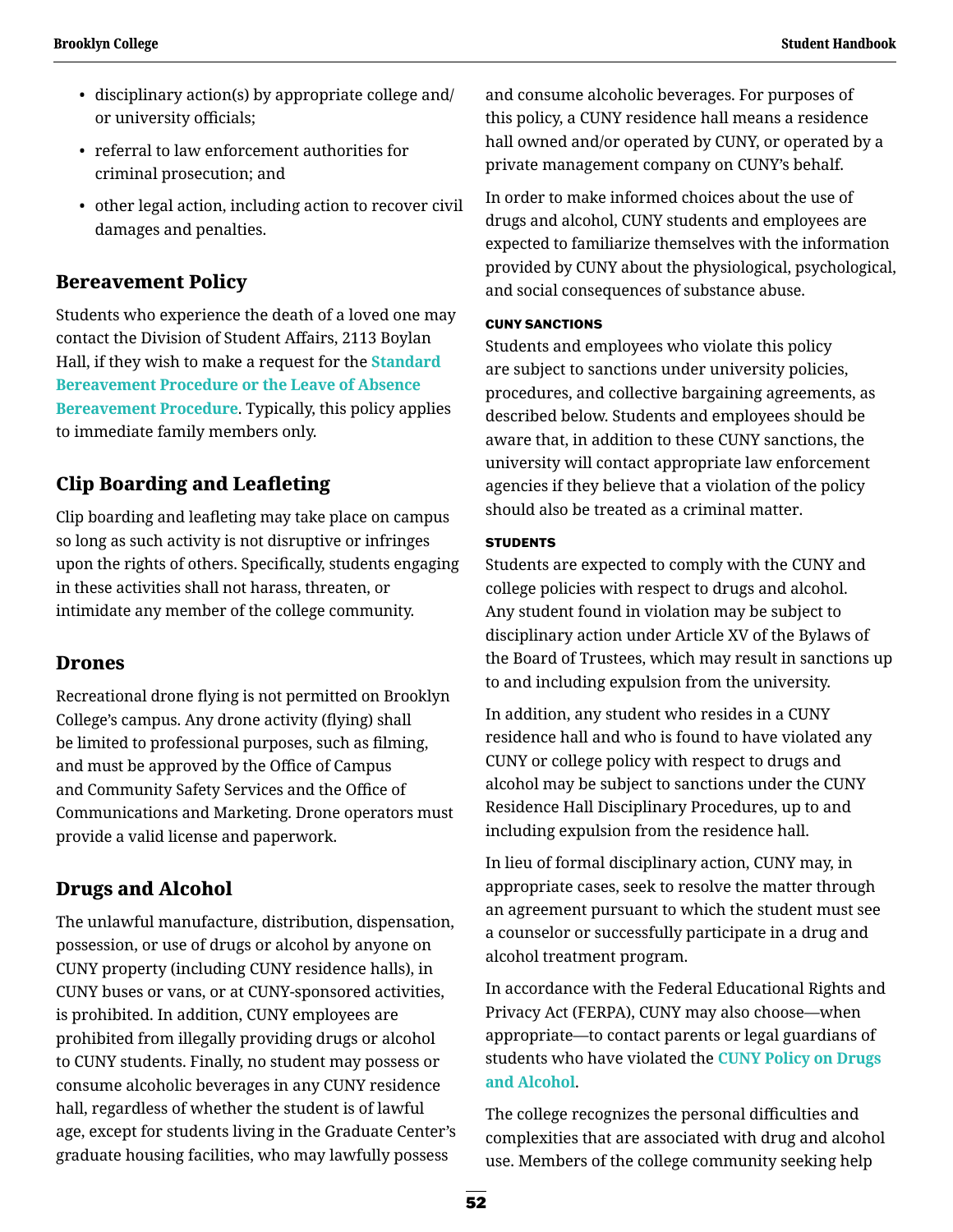are invited and encouraged to use the confidential therapeutic and counseling services that are available. Professional substance-abuse counselors together with trained students have proved of great assistance over the years in drug and alcohol rehabilitation. An appointment for these services may be obtained by calling the **[Personal Counseling](http://www.brooklyn.cuny.edu/web/about/offices/studentaffairs/health-wellness/counseling.php)  [Office](http://www.brooklyn.cuny.edu/web/about/offices/studentaffairs/health-wellness/counseling.php)**, 0203 James Hall, 718.951.5363.

# **E-Mail Policy**

The college's e-mail system is an excellent tool for enhancing communication. Our policy is a modified version of a policy statement prepared by the university's Computer Policy Committee, reviewed by the University Faculty Senate and the Office of the Vice Chancellor for Legal Affairs.

Individual users broadcasting e-mail messages (i.e., announcements being sent to all or most campus users) are not permitted. Because the college's policy prohibits the use of computer resources for profitmaking and similar private purposes, unsolicited e-mails sent to all or most campus users inviting them to purchase goods and/or services are not permitted.

### i. Examples of Inappropriate Uses of E-Mail

In general, e-mail shall not be used for the initiation or retransmission of:

- chain mail (e-mail sent repeatedly from user to user, with requests to send to others) that misuses or disrupts resources;
- virus hoaxes;
- spamming or e-mail bombing attacks or intentional e-mail transmissions that disrupt normal e-mail service;
- junk mail (unsolicited e-mail that is not related to university business and is sent without a reasonable expectation that the recipient would welcome such mail);
- false identification (any actions that defraud the e-mail recipient, or misrepresent or fail to accurately identity the sender);
- messages containing obscene images or materials; and

• messages that violate the university's nondiscrimination policies.

## **Family Educational Rights and Privacy Act (FERPA)/Access to Student Records**

The college abides by provisions of the Federal Education Rights and Privacy Act (FERPA) of 1974, a federal law concerning the privacy of student records and the obligations of the institution, primarily regarding the release of records and access provided to records. Students are encouraged to review **[CUNY's](http://www.cuny.edu/wp-content/uploads/sites/4/page-assets/about/administration/offices/legal-affairs/policies-resources/FERPA-2.pdf)  [Guidelines for the Implementation of the Student](http://www.cuny.edu/wp-content/uploads/sites/4/page-assets/about/administration/offices/legal-affairs/policies-resources/FERPA-2.pdf)  [Records Access Policy and the Federal Family](http://www.cuny.edu/wp-content/uploads/sites/4/page-assets/about/administration/offices/legal-affairs/policies-resources/FERPA-2.pdf)  [Education Rights and Privacy Act](http://www.cuny.edu/wp-content/uploads/sites/4/page-assets/about/administration/offices/legal-affairs/policies-resources/FERPA-2.pdf)** (FERPA) (pdf).

Under these provisions, students have the right to be advised of what student records and information are maintained by the college, who maintains them, who has access to them and for what purposes, and policies for reviewing and expunging student records, procedures for granting access to them and for challenging them, cost charged for copies, and other rights and requirements under the law. Students also have the right to deny access by others who have not obtained their written consent. Brooklyn College may disclose, without consent, directory information (student's name, address, telephone number, e-mail address, date and place of birth, dates of attendance, major field of study, class, year or date of expected graduation, degrees and awards received, participation in officially recognized activities and sports, photograph, most recent educational agency or institution attended, and the height and weight of members of athletic teams) to persons having a legitimate interest in this information. Students may stipulate that any or all of the information above not be released without their written consent. Conversely, a student may request to allow disclosure of non-directory information to specified individuals. To exercise either of these options, students must **[complete and submit a corresponding form](http://www.brooklyn.cuny.edu/web/about/administration/enrollment/registrar/ferpa.php)**.

A student's education records, other than information stated above, can be released without the student's consent only to university officials—including trustees, college officials, faculty, and staff—with a legitimate educational interest. Upon request, the college may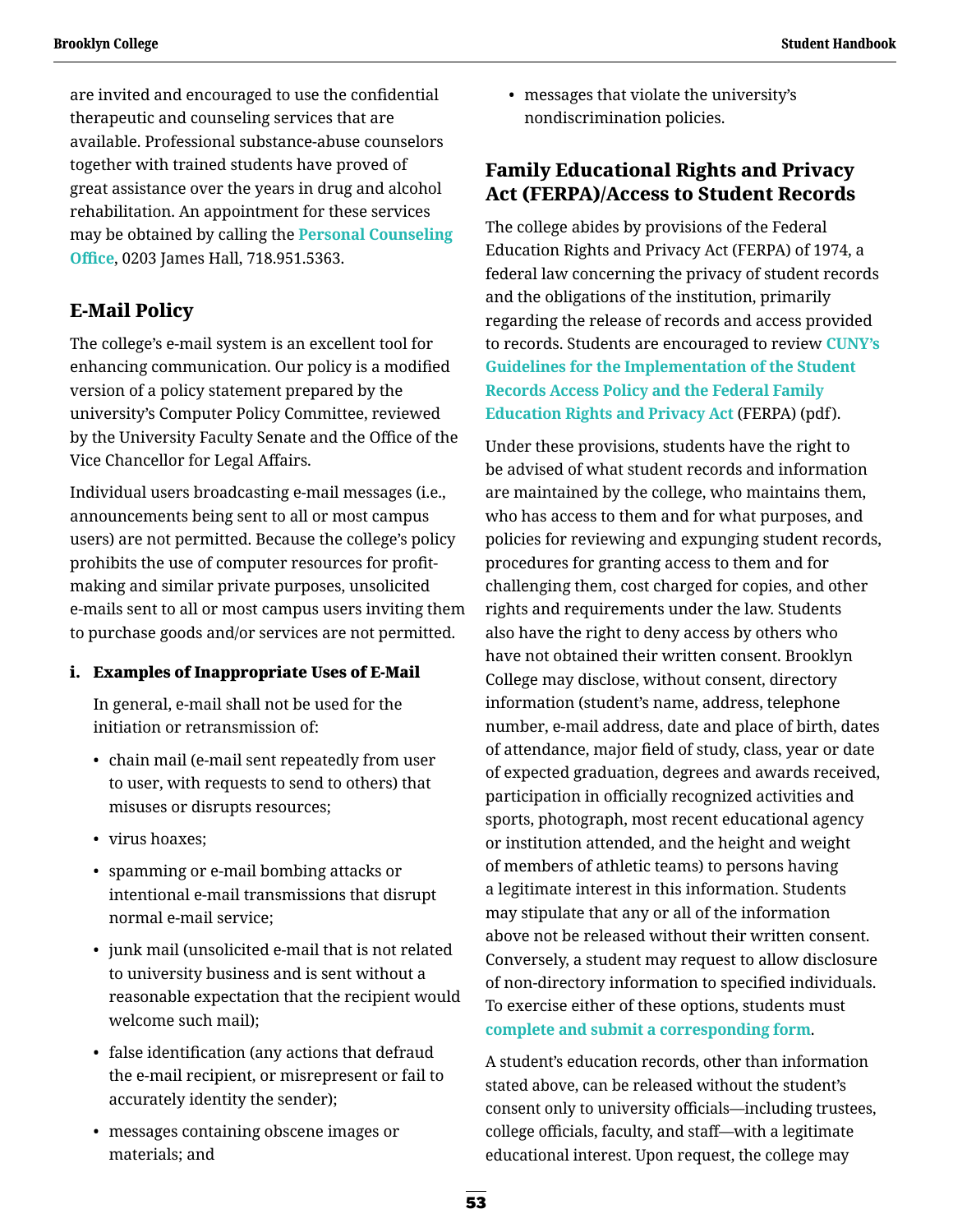**Brooklyn College Student Handbook**

disclose education records without consent to officials of another school in which a student seeks or intends to enroll. A student who wishes to inspect and review his or her educational records may make the request to the student records access officer in the Office of the Registrar or to the person in charge of the office who is the official custodian of the record in question, but a request pertaining to records in the custody of a teacher or counselor should be made directly to that teacher or counselor. Requests made to the student records access officer in the Office of the Registrar must be made by completing a request form. Requests for records in other locations may be oral or written. Requests will be granted or denied within 15 days of receipt of the request.

If the request is granted, the student will be notified of the time and place where records may be inspected. If the request is denied or not responded to within 15 days, the student may appeal. Additional information regarding the appeal procedure will be provided to the student if a request is denied.

A student may request an amendment of education records that he or she believes are inaccurate or misleading. In this case, the student should write to the college official who is responsible for the record, clearly identify the part of the record that is in question, and specify why it should be changed. If the college decides not to amend the record, the student will be notified of the decision and advised of his or her right to a hearing. When the student is notified, additional information will be provided regarding the hearing procedures.

# **File-Sharing and Copyright Infringement**

Peer-to-peer (P2P) file-sharing programs are a popular way to exchange music, movies, games, and software over the Internet. Academic applications of these programs are expanding, but their use is not without risk. Although P2P file-sharing programs are not illegal, they can be used for illegal copying or distributing of music, movie, software, and other files. Most material is copyrighted; downloading or distributing such material without permission of the copyright holder is a violation of U.S. copyright law.

If students use a P2P program to download, trade, or share files without appropriate permission, they may be liable for monetary damages and even subject to

jail time. This kind of use is also in violation of CUNY's policy on the use of CUNY computer resources and may subject students to disciplinary action. Students are encouraged to review the **[Notice to the CUNY](https://www.cuny.edu/wp-content/uploads/sites/4/page-assets/about/administration/offices/student-affairs/policies/FileSharing.pdf)  [Community Regarding File Sharing and Copyright](https://www.cuny.edu/wp-content/uploads/sites/4/page-assets/about/administration/offices/student-affairs/policies/FileSharing.pdf)  [Infringement](https://www.cuny.edu/wp-content/uploads/sites/4/page-assets/about/administration/offices/student-affairs/policies/FileSharing.pdf)** (pdf).

## **Freedom of Information**

Requests to inspect public records at the college should be made to the records access officer by visiting 1405 Boylan Hall, or calling 718.951.3118. Public records are available for inspection and copying by appointment only. You have a **[right to appeal](http://www.brooklyn.cuny.edu/web/abo_initiatives/110901_NYS_FILA_Appeal.pdf)** (pdf) to the general counsel and vice chancellor for legal affairs if the college has not granted your request for access to its public records. Students are encouraged to review the **[CUNY Procedures for Public Access to Public Records](http://www.brooklyn.cuny.edu/web/abo_initiatives/110901_CUNYPublicAccess_Records.pdf)  [Pursuant to Article 6 of the Public Officers Law](http://www.brooklyn.cuny.edu/web/abo_initiatives/110901_CUNYPublicAccess_Records.pdf)** (pdf).

### **Freedom of Speech and Campus Demonstrations**

As a public entity and an educational institution committed to the robust and free exchange of ideas, Brooklyn College upholds the right of free speech protected by the First Amendment to the United States Constitution. Under the First Amendment, the belief that a topic or viewpoint is detestable is not a legitimate ground for its suppression.

Brooklyn College supports the right of students, staff, and faculty to peaceably demonstrate, provided they do not disrupt the normal educational operation of the campus. For example, clip boarding and leafleting may take place on campus, so long as it does not disrupt the educational environment. The college may reasonably restrict the time, place, and manner in which activities occur on campus. Persons may not block corridors or entrances to any area. They may not block or otherwise interfere with the free flow of pedestrian, vehicular, bicycle, or other traffic. Use of amplified sound will not be permitted without prior approval from the vice president for student affairs, and may not disrupt a conference, meeting, or class.

Free expression may not violate the civil rights or safety of others. Persons may not harass, physically abuse, or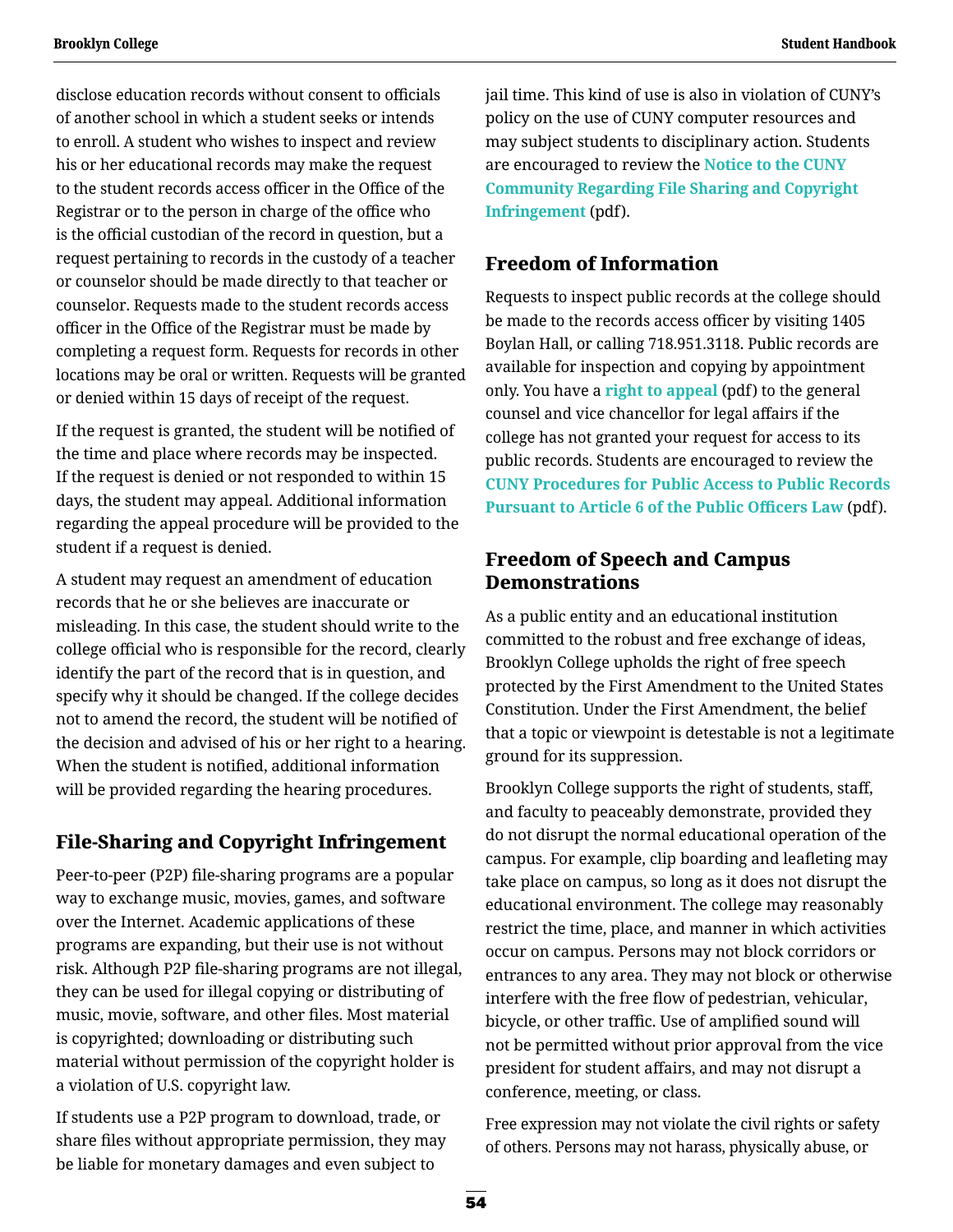threaten any person. They may not destroy or damage college property. For safety reasons, guns, knives, sharp objects, batons, torches, glass items, sticks, poles, and anything else that may be used as a weapon are prohibited. Wood or Plexiglas cannot be used for signs and posters; they must be made of foam or cardboard. At any time prior to or during an event, should a safety concern arise that cannot be addressed effectively, the director of public safety and security may cancel an event.

Persons must comply with all applicable university policies and procedures, including the **[Rules and](https://www.brooklyn.cuny.edu/web/about/initiatives/policies/order.php)  [Regulations for the Maintenance of Public Order](https://www.brooklyn.cuny.edu/web/about/initiatives/policies/order.php)** (commonly known as the Henderson Rules). Violations of these rules may be grounds for disciplinary action.

### **Grievance Procedures**

Grievance procedures for specific college rules and regulations differ depending on the nature of the complaint. Any student who has a grievance against another member of the college community may receive guidance on the appropriate complaint procedure in the Office of the Vice President for Student Affairs, 2113 Boylan Hall.

### **Hate Crimes**

All members of the Brooklyn College community are subject to New York State law on hate crimes. The law applies to criminal acts involving violence, intimidation, and destruction of property based upon bias and prejudice. In such crimes, victims are intentionally selected, in whole or in part, because of their race, color, national origin, ancestry, gender, religion, religious practice, age, disability, or sexual orientation. **[Information on the law and examples of](http://www.brooklyn.cuny.edu/web/about/initiatives/policies/hate.php)  [the hate crimes that are prohibited](http://www.brooklyn.cuny.edu/web/about/initiatives/policies/hate.php)** may be found on the Brooklyn College website.

### **Hazing**

The Fraternal Information and Programming Group (FIPG), the organization that provides liability insurance to fraternities and sororities, defines hazing as:

 "Any action taken or situation created, intentionally, whether on or off fraternity premises, to produce

mental or physical discomfort (including, violence, abuse, or torment), embarrassment, harassment, or ridicule. Such activities may include but are not limited to the following: use of alcohol (on or off campus), paddling in any form, creation of excessive fatigue, physical and psychological shocks, quests, treasure hunts, scavenger hunts, road trips or any other such activities carried on outside or inside of the confines of the chapter house, wearing public apparel which is conspicuous and not normally in good taste, engaging in public stunts and buffoonery, morally degrading or humiliating games and activities, and any other activities which are not consistent with academic achievement, fraternal law, ritual, or policy or the regulations and policies of the educational institution or applicable state law."

New York State's law (N.Y. Penal Law §120.16) defines hazing in the first degree as follows:

"A person is guilty of hazing in the first degree when, in the course of another person's initiation into or affiliation with any organization, he intentionally or recklessly engages in conduct which creates a substantial risk of physical injury to such other person or a third person and thereby causes such injury. Hazing in the first degree is a class A misdemeanor."

### i. Zero Tolerance for Hazing

Brooklyn College has a zero tolerance policy for hazing. All students—including those who are not members of a fraternity or sorority—found to be in violation of Brooklyn College and university rules, regulations, and policies will be subject to disciplinary action, up to and including expulsion from the college and/or criminal prosecution.

All members of the college community are responsible for ensuring that the college remains free from hazing.

Hazing is any action or situation created intentionally or unintentionally, whether on or off the Brooklyn College premises, to produce mental or physical discomfort, pain, embarrassment, harassment, or ridicule, and is any method of initiation or pre-initiation into a student organization that causes, or is likely to cause,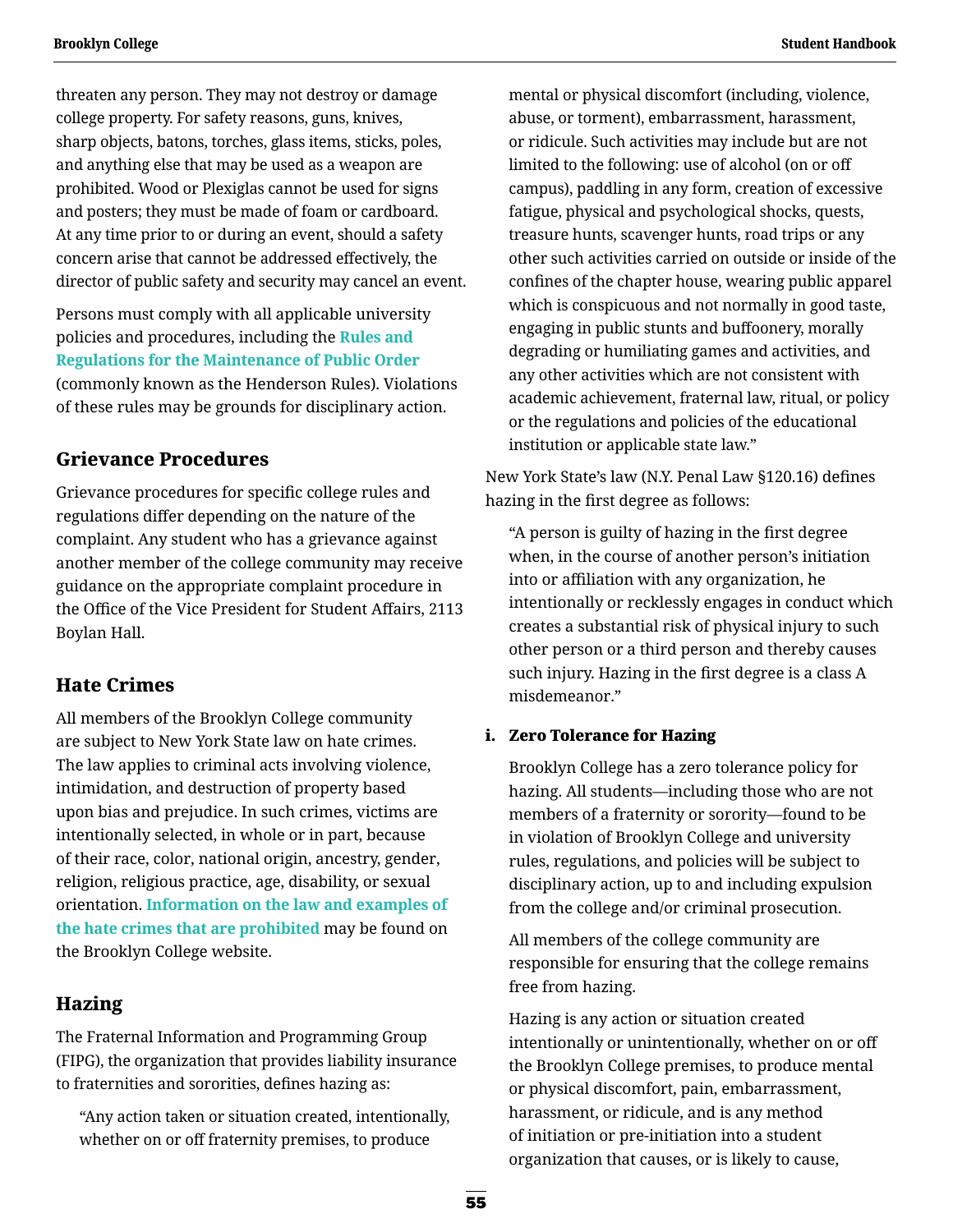physical injury or personal degradation or disgrace resulting in physical or mental harm to any student. Such activities include those cited by FIPG, cyber bulling, and any other activities that are inconsistent with Article XV of the CUNY Bylaws and the Rules and Regulations for the Maintenance of Public Order pursuant to Article 129a of the Education Law.

### ii. Failure to Adhere to University Rules and Regulations or to Report Incidents of Hazing

 Students found to have violated **[Article XV](http://policy.cuny.edu/bylaws/article-xv/)** of the CUNY Bylaws and the **[Rules and Regulations for](http://www.brooklyn.cuny.edu/web/about/initiatives/policies/order.php)  [the Maintenance of Public Order](http://www.brooklyn.cuny.edu/web/about/initiatives/policies/order.php)** pursuant to Article 129a of the Education Law shall be subject to disciplinary action by the college. Depending upon the severity of the violation, penalties may result in a suspension or immediate expulsion from the college. Students who have personal knowledge of or information about incidents of hazing have a duty to report the incident to the Office of Judicial Affairs, 2113 Boylan Hall. Failure to report the incident or information may result in disciplinary action.

Student organizations found to be engaged in hazing activity may have their charter permanently revoked. Disciplinary action by the college or CUNY will not exempt individuals from civil litigation and/ or criminal prosecution. Brooklyn College reserves the right to refer known incidents of hazing to the appropriate law enforcement authorities.

### **Immunization Requirements**

New York State health law requires students to submit documentation proving immunity to measles, mumps, and rubella as well as a Meningococcal Meningitis Vaccination Response Form. Information on the New York State Department of Health immunization requirements may be found in the **[Health Programs/](http://www.brooklyn.cuny.edu/web/about/offices/studentaffairs/health-wellness/healthprograms.php) [Immunization Requirements Office](http://www.brooklyn.cuny.edu/web/about/offices/studentaffairs/health-wellness/healthprograms.php)**. Questions may be referred to the office in person at 0710 James Hall, by telephone at 718.951.4505 or 4266, or via **[e-mail](mailto:hpo%40brooklyn.cuny.edu?subject=)**.

### i. COVID-19 Vaccination

As of October 7, all students must be fully vaccinated to enter campus unless you have been granted a religious exception or medical exemption. Requests for religious exceptions or medical exemptions must be submitted via the CUNYfirst Vaccine Verification Form. Please refer to the **[Vaccine/Testing Information webpage](http://www.brooklyn.cuny.edu/web/about/initiatives/initiatives/return/resources/vaccine.php)** for the most current information.

# **Infectious Disease Notification Protocol (CUNY)**

From time to time, CUNY students or employees may contract an infectious disease that can be spread through casual contact. In such circumstances, which could impact the health and safety of the CUNY community, students and employees should **[follow this](https://www.brooklyn.cuny.edu/web/abo_initiatives/190701_CUNYInfectiousDiseasesProtocol.pdf)  [protocol](https://www.brooklyn.cuny.edu/web/abo_initiatives/190701_CUNYInfectiousDiseasesProtocol.pdf)** (pdf). If a student or an employee is in doubt whether an infectious disease is covered, he or she should contact the campus Health Services office.

When students contract an infectious disease that can be spread through casual contact, they should immediately report it to the campus health services director. If the director is unavailable, they should report it to the campus chief student affairs administrator. If the student affairs office is closed, they should report it to the campus public safety office.

Confidentiality of personal information, including medical information and the name of the individual, must be respected to the fullest extent possible. Such information shall be disclosed only on a need-to-know basis.

### **Medical Release From Classes**

Students who find themselves facing serious medical issues, physical or psychological, can make a request to be released from their classes. The **[Medical Release](http://www.brooklyn.cuny.edu/web/about/offices/studentaffairs/administrative-services/sos.php)  [process](http://www.brooklyn.cuny.edu/web/about/offices/studentaffairs/administrative-services/sos.php)** outlines the steps needed to make a request and to return for a future semester. Students may contact the student ombudsperson by **[e-mail](mailto:studentaffairs%40brooklyn.cuny.edu?subject=)** for assistance with their request.

# **Medical Withdrawal and Re-Entry**

The City University of New York is committed to the academic success and personal growth of its students. As part of that commitment, the university and its constituent campuses are responsible for providing a safe learning and working environment for students, staff, faculty, and other members of the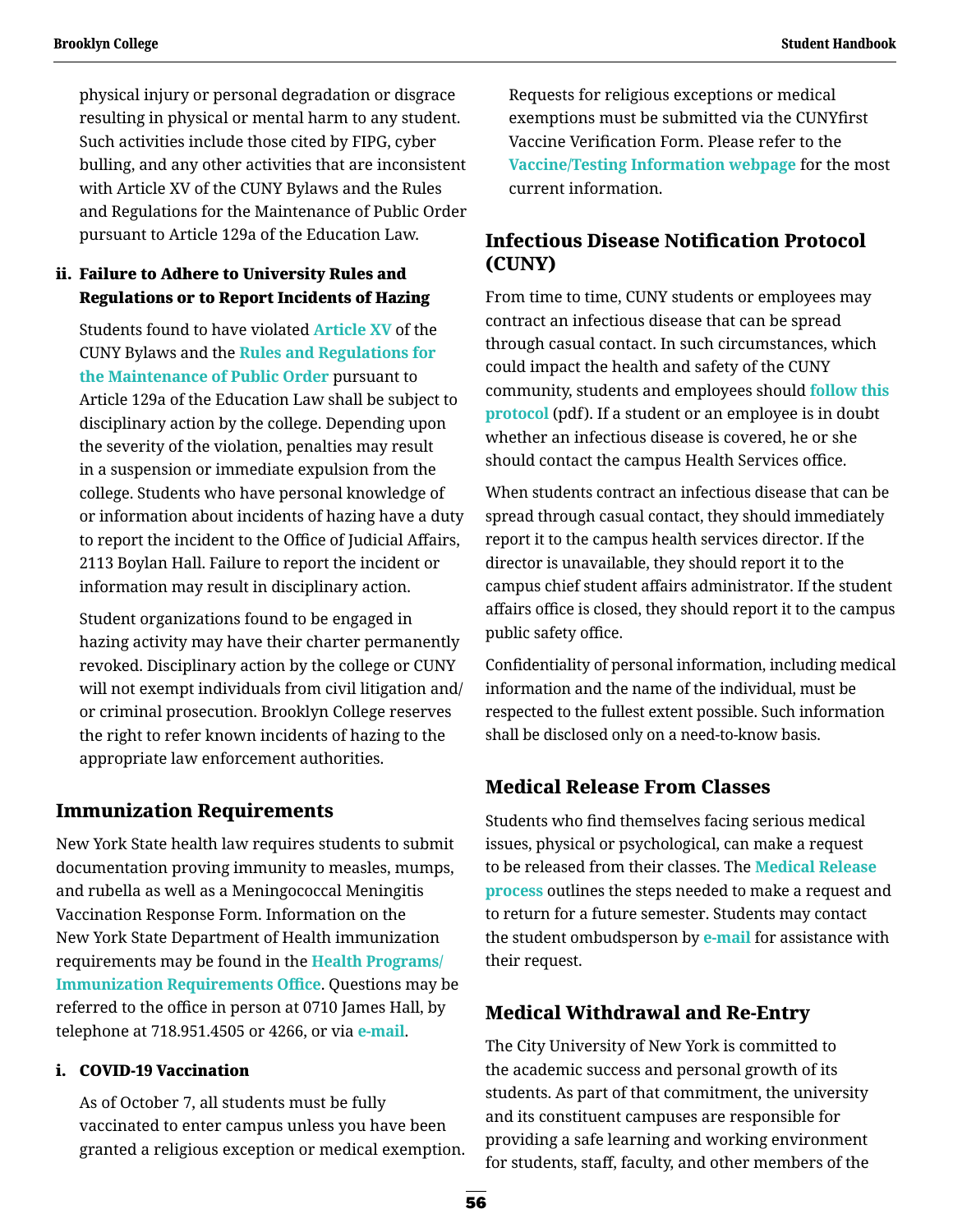university community. Some students may, because of a medical condition, engage in behavior that presents a direct threat of harm to themselves or to others, or substantially disrupts the learning or working environment of others. In such situations, the safety and security of the campus community, including the individual student, is paramount. This **[policy](https://www.cuny.edu/wp-content/uploads/sites/4/page-assets/about/administration/offices/student-affairs/advocacy-referral/MedicalWithdrawalPolFINAL7-07.pdf)** (pdf) does not replace or supersede reasonable and appropriate security and health and safety measures, such as calling 911 or taking other immediate action in case of imminent threat to life or limb.

In addition to taking action to protect the security and safety of the campus community, a college may address the student's conduct to determine if action under this policy or under the student disciplinary process is appropriate. When a student's conduct that directly threatens or substantially disrupts the learning or working environment of others appears to relate to a medical condition, the campus may, at its option, address the student's conduct either in accordance with this policy, or through the student disciplinary process. If the student's conduct constitutes a threat solely to him or herself, it should be addressed under this policy rather than the disciplinary process.

## **Nonattendance Because of Religious Beliefs**

The New York State Education Law provides that no student shall be expelled or refused admission to an institution of higher education because he or she is unable to attend classes or participate in examinations or study or work requirements on any particular day or days because of religious beliefs. Students who are unable to attend classes on a particular day or days because of religious beliefs will be excused from any examination or study or work requirements. Faculty must make good-faith efforts to provide students absent from class because of religious beliefs equivalent opportunities to make up the work missed; no additional fees may be charged for this consideration.

If classes, examinations, study, or work requirements occur on Friday after 4 p.m. or on Saturday, similar or makeup classes, examinations, or study or work requirements will be made available on other days, where possible and practical. The faculty and the administration will not allow any adverse or prejudicial effects to accrue to students availing themselves of this regulation. If students have complaints about the application of this policy, they are entitled to bring action or a proceeding for enforcement of their rights in the Supreme Court of Kings County.

# **Nondiscrimination for Students With Disabilities**

Brooklyn College, as a unit of the City University, does not and will not discriminate against qualified students with disabilities in access to its programs and services. Disability, for purposes of this policy, is defined to mean a "physical or mental impairment that substantially limits one or more major life activities," such as walking, seeing, hearing, speaking, breathing, or learning.

Brooklyn College operates its programs and activities so that these programs and activities will provide meaningful accessibility to qualified students with disabilities and reasonable accommodation in delivery of educational and other services. This commitment is reflected in adjustments to academic and other activities and structural modifications to college facilities if this is required for accessibility and is fiscally reasonable and does not fundamentally alter the program or activity.

Students who need individual accommodations should direct their needs to the Center for Student Disability Services, 138 Roosevelt Hall, 718.951.5538. If a requested academic adjustment cannot be implemented or if a student believes that he or she is being discriminated against on the basis of a handicap or disability, the student should contact the director of the center. Students may also consult with the Office of Diversity and Equity Programs, 2147 Boylan Hall, 718.951.4128, which will, as appropriate, refer the matter to the center, attempt to resolve the dispute among the parties, or accept a formal complaint in accordance with applicable procedures.

# **Notice of Nondiscrimination**

It is the policy of The City University of New York applicable to all colleges and units—to recruit, employ, retain, promote, and provide benefits to employees and to admit and provide services for students without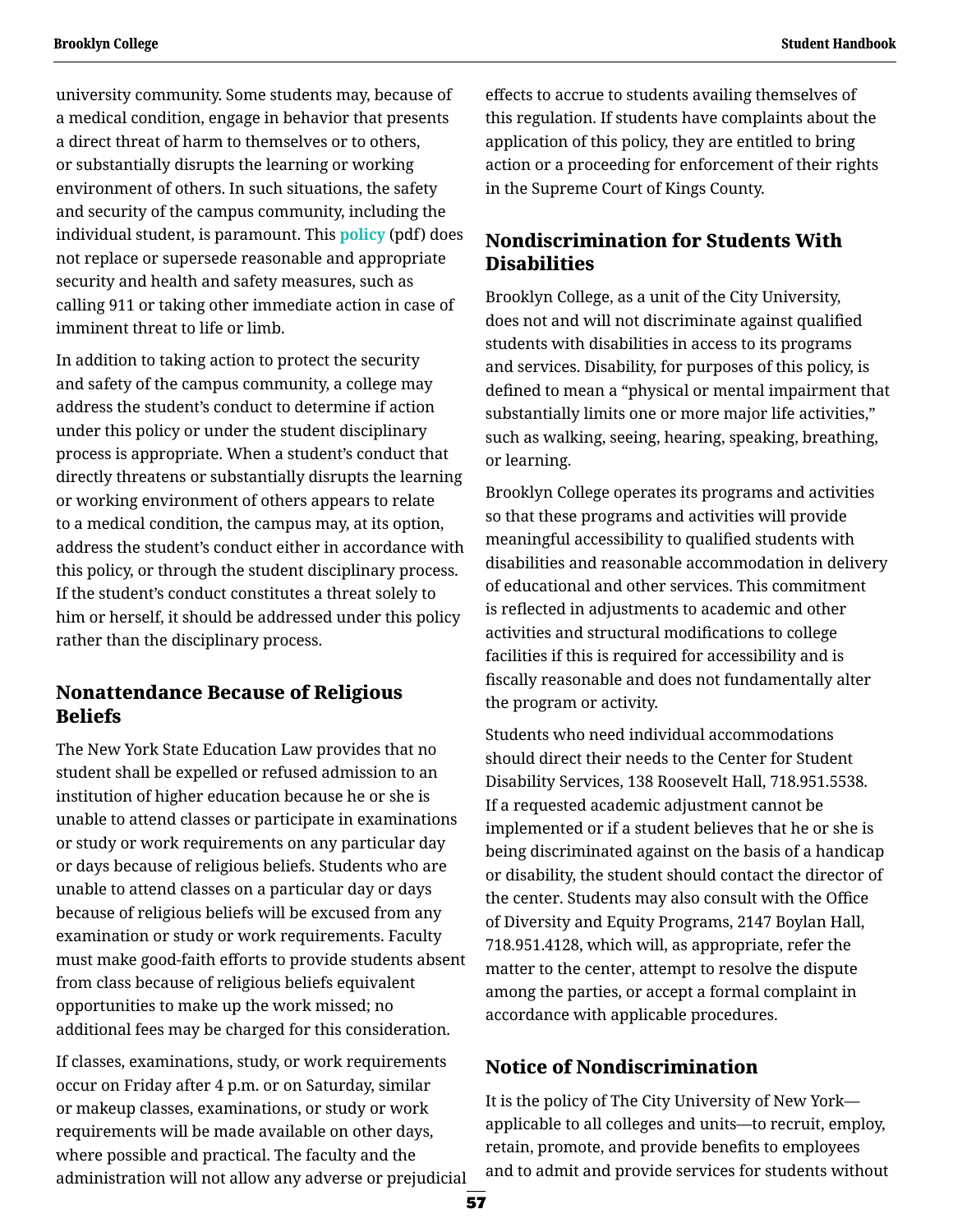discriminating on the basis of actual or perceived race, color, creed, national origin, ethnicity, ancestry, religion, age, sex, sexual orientation, gender, gender identity, marital status, partnership status, disability, genetic information, alienage, citizenship, military or veteran status, pregnancy, status as a victim of domestic violence/stalking/sex offenses, unemployment status, caregiver or familial status, prior record of arrest or conviction, or any other legally prohibited basis in accordance with federal, state, and city laws. This policy is set forth in CUNY's **[Policy on Equal Opportunity and](https://www.cuny.edu/wp-content/uploads/sites/4/page-assets/about/administration/offices/hr/policies-and-procedures/CUNYPolicy-Equal-Opportunity-and-Non-Discrimination-010115-procedures.pdf)  [Nondiscrimination](https://www.cuny.edu/wp-content/uploads/sites/4/page-assets/about/administration/offices/hr/policies-and-procedures/CUNYPolicy-Equal-Opportunity-and-Non-Discrimination-010115-procedures.pdf)** (pdf).

CUNY's **[Policy on Sexual Misconduct](https://www.cuny.edu/wp-content/uploads/sites/4/page-assets/about/administration/offices/legal-affairs/POLICY-ON-SEXUAL-MISCONDUCT-10.1.2015-with-links.pdf)** (pdf) prohibits all forms of sexual misconduct, including sexual harassment, gender harassment, and sexual violence. Inquiries concerning sexual misconduct or sex discrimination may be made to the individuals specified in that policy or may be referred to the U.S. Department of Education, Office for Civil Rights.

It is also the university's policy to provide reasonable accommodations and academic adjustments, when appropriate, to individuals with disabilities, observing religious practices, who have pregnancy or childbirth-related medical conditions, and who are victims of domestic violence/stalking/sex offenses. The process for addressing these issues is set forth in CUNY's **[Procedures for Implementing Reasonable](http://www.cuny.edu/about/administration/offices/legal-affairs/policies-resources/reasonable-accommodations-and-academic-adjustments/)  [Accommodations and Academic Adjustments](http://www.cuny.edu/about/administration/offices/legal-affairs/policies-resources/reasonable-accommodations-and-academic-adjustments/)**.

Retaliation for reporting or opposing discrimination, cooperating with an investigation of a discrimination complaint, or requesting an accommodation or academic adjustment is also prohibited.

The following people have been designated at Brooklyn College to handle inquiries and complaints relating to the policies described above:

#### **[Ivana Bologna, Esq.](mailto:Ivana.Bologna%40brooklyn.cuny.edu?subject=)**

**Title IX Coordinator Office of Diversity and Equity Programs 2147 Boylan Hall 718.951.4128**

#### **[Anthony Brown, Esq.](mailto:Anthony.Brown%40brooklyn.cuny.edu?subject=)**

**Chief Diversity Officer and Special Assistant to the President Office of Diversity and Equity Programs 2147 Boylan Hall 718.951.4128**

The following federal, state, and local agencies enforce laws against discrimination:

- **[New York City Commission on Human Rights](https://www1.nyc.gov/site/cchr/index.page)**
- **[New York State Division of Human Rights](https://dhr.ny.gov/)**
- **[U.S. Equal Employment Opportunity Commission](https://www.eeoc.gov/)**
- **[United States Department of Justice](https://www.justice.gov/)**
- **[United States Department of Education, Office](https://www2.ed.gov/about/offices/list/ocr/index.html)  [for Civil Rights](https://www2.ed.gov/about/offices/list/ocr/index.html)**

### **Rules and Regulations for the Maintenance of Public Order**

All members of the academic community are expected to abide by the **[Rules and Regulations for](http://www.brooklyn.cuny.edu/web/about/initiatives/policies/order.php)  [the Maintenance of Public Order](http://www.brooklyn.cuny.edu/web/about/initiatives/policies/order.php)**, also known as the Henderson Rules. This series of 11 rules governs the conduct of the academic community not only at Brooklyn College, but also CUNY-wide. The Henderson Rules cover infractions—including but not limited to—disorderly or indecent conduct, theft, possession or distribution of drugs and alcohol, possession of a weapon, failure to comply with directions issued by college officials, and unauthorized access to restricted areas of the campus. Students who fail to abide by any of the Henderson Rules may be sanctioned with one or more of the following penalties: admonition, warning, censure, disciplinary probation, restitution, suspension, expulsion, ejection, and/or arrest by the civil authorities. The Henderson Rules are administered in accordance with the requirements of due process as provided in **[Article XV](https://policy.cuny.edu/bylaws/article-xv/)** of the CUNY Bylaws.

#### **Sale of Term Papers**

Title I, Article 5, Section 213-b of the New York State Education Law provides in pertinent part that: "No person shall, for financial consideration, or the promise of financial consideration, prepare, offer to prepare, cause to be prepared, sell or offer for sale to any person any written material which the seller knows, is informed, or has reason to believe is intended for submission as a dissertation, thesis, term paper, essay, report, or other written assignment by a student in a university, college, academy, school, or other educational institution to such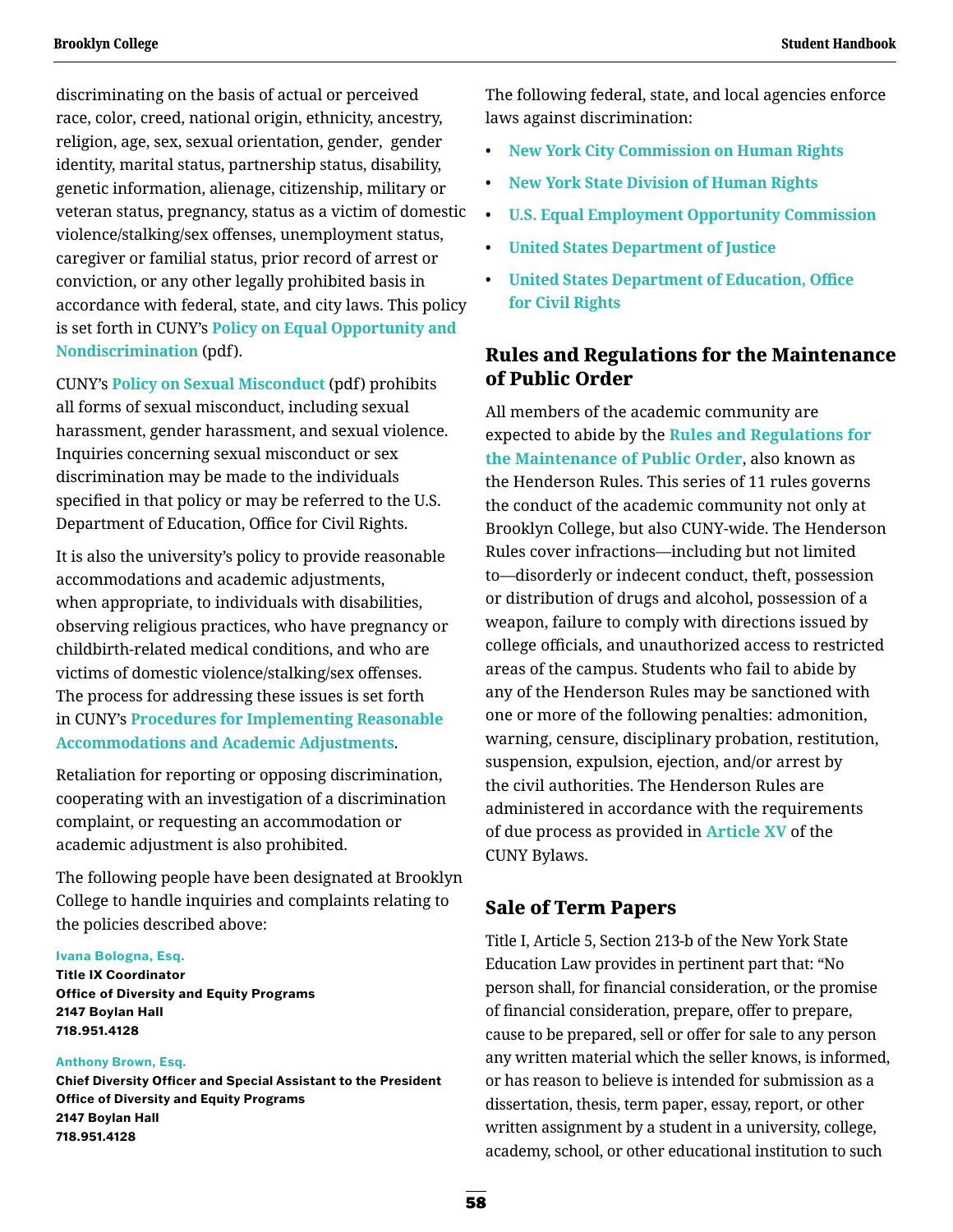institution or to a course, seminar, or degree program held by such institution."

### **Service Animals**

Several federal, state, and city laws govern CUNY's obligations to accommodate disabled persons using service animals in its facilities. In addition, residence halls are subject to more expansive obligations than other university facilities. This **[memorandum](http://site.bcc.cuny.edu/Affirmative-Action/documents/Accomodation_of_Service_Animals.pdf)** (pdf) provides a description of the relevant laws and CUNY's obligations under those laws in order to ensure compliance in university facilities, including residence halls.

### **Student Complaints About Faculty Conduct in Academic Settings**

The university and its colleges have a variety of procedures for dealing with student-related issues, including grade appeals, academic integrity violations, student discipline, disclosure of student records, student elections, sexual harassment complaints, disability accommodations, and discrimination. One area not generally covered by other procedures concerns student complaints about faculty conduct in the classroom or other formal academic settings. The university respects the academic freedom of the faculty and will not interfere with it regarding the content or style of teaching activities. Indeed, academic freedom is and should be of paramount importance. At the same time, the university recognizes its responsibility to provide students with a procedure for addressing complaints about faculty treatment of students that are not protected by academic freedom and are not covered by other procedures. Examples might include incompetent or inefficient service, neglect of duty, physical or mental incapacity, and conduct unbecoming a member of the staff.

Students who have any question about the applicable procedure to follow for a particular complaint should consult with the chief student affairs officer. In particular, the chief student affairs officer should advise a student if some other procedure is applicable to the type of complaint he or she has.

Students are encouraged to attempt to resolve complaints informally with the faculty member or to seek the assistance of the department chair or campus ombudsman to facilitate informal resolution. If the student does not pursue informal resolution, or if informal resolution is unsuccessful, the student may **[file a written complaint](http://www.brooklyn.cuny.edu/web/about/initiatives/policies/conduct.php)** with the department chair or, if the chair is the subject of the complaint, with the academic dean or a senior faculty member designated by the college president.

### **Submission of Fraudulent Documents in Support of an Application for Admission**

The submission of such documents in support of applications for admission as transcripts, diplomas, test scores, references, or the applications themselves that are forged, fraudulent, altered from the original, materially incomplete, obtained under false pretenses, or otherwise deceptive (collectively referred to as fraudulent documents) is prohibited by CUNY and may be punishable by a bar on applying for admission, suspension, and/or expulsion. The term "applications for admission" includes transfer applications. Materially incomplete applications include applications that fail to include all prior post–high school college-level courses, regardless of whether the courses were taken in the United States or abroad, whether the applicant received a degree or the courses were taken for credit, or whether the applicant is changing academic majors or fields. The complete **[text for this policy](https://www.cuny.edu/wp-content/uploads/sites/4/page-assets/about/administration/offices/legal-affairs/advisories/submission-fradulent-docs.pdf)** (pdf) may be found online.

# **Title IX—Combating Sexual Assault and Other Unwelcome Sexual Behavior**

It is the policy of CUNY and Brooklyn College to promote a diverse and respectful academic and work environment for students, staff, and faculty. Harassment, including sexual violence, of students or employees is inconsistent with this objective and contrary to the university's **[Policy on Equal](https://www.cuny.edu/wp-content/uploads/sites/4/page-assets/about/administration/offices/hr/policies-and-procedures/CUNYPolicy-Equal-Opportunity-and-Non-Discrimination-010115-procedures.pdf)  [Opportunity and Nondiscrimination](https://www.cuny.edu/wp-content/uploads/sites/4/page-assets/about/administration/offices/hr/policies-and-procedures/CUNYPolicy-Equal-Opportunity-and-Non-Discrimination-010115-procedures.pdf)** (pdf). Sexual misconduct, including sexual harassment, sexual assault, intimate partner/domestic/dating violence, voyeurism and stalking are illegal under federal, state, and city laws. The college is committed to responding to reports of sexual harassment and gender discrimination in a professional manner that is respectful of the rights of all parties. The CUNY **[Policy](https://www.cuny.edu/wp-content/uploads/sites/4/page-assets/about/administration/offices/legal-affairs/POLICY-ON-SEXUAL-MISCONDUCT-10.1.2015-with-links.pdf)**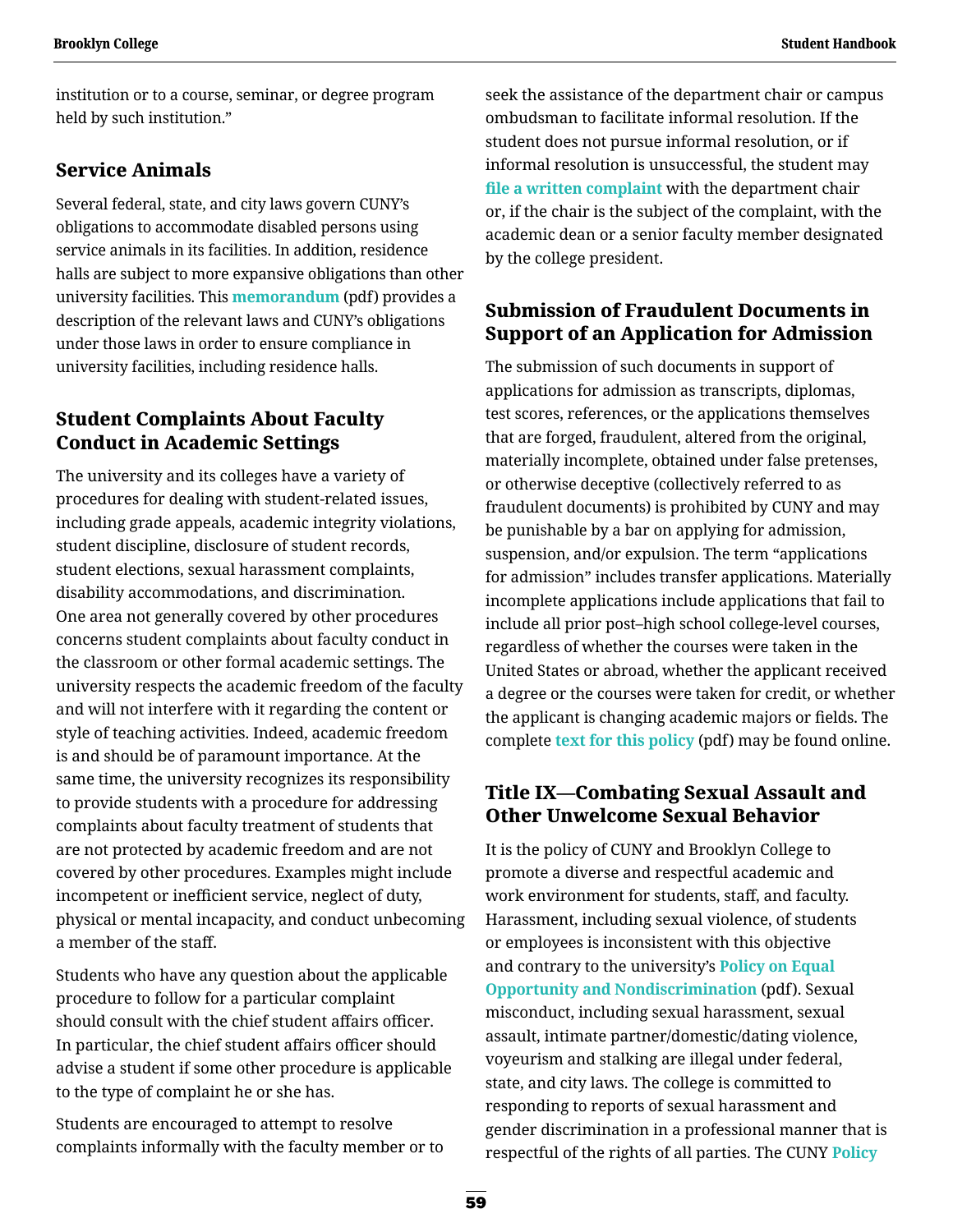<span id="page-63-0"></span>**[on Sexual Misconduct](https://www.cuny.edu/wp-content/uploads/sites/4/page-assets/about/administration/offices/legal-affairs/POLICY-ON-SEXUAL-MISCONDUCT-10.1.2015-with-links.pdf)** (pdf) includes information on prohibited conduct, how to file a complaint, and processes and procedures for investigating complaints.

Anyone—of any gender, gender identity, sexual orientation, religious affiliation, citizenship status, race, class, or educational level—can suffer from sexual harassment, including sexual violence. The goal of the **[Combating Sexual Assault and Other Unwelcome](http://www1.cuny.edu/sites/title-ix/campus/brooklyn-college/)  [Sexual Behavior](http://www1.cuny.edu/sites/title-ix/campus/brooklyn-college/)** website is to help you understand what sexual harassment means and let you know that there are people at CUNY and in the community who can help if you or others experience it. We want to make sure you understand your rights as a student, CUNY's policies, and other issues related to sexual harassment, gender harassment, and sexual violence.

CUNY students who experience sexual or gender-based harassment or sexual misconduct, including sexual harassment, sexual assault, intimate partner/domestic /dating violence, voyeurism and stalking, are entitled to rights as outlined in The City University of New York **[Students' Bill of Rights](http://www1.cuny.edu/sites/title-ix/campus-websites/student-sexual-misconduct-complaints-bill-of-rights/campus/brooklyn-college/)**. On every CUNY campus there is a person who has special training in helping students who are facing issues related to sexual harassment and sexual violence. We urge you to contact this person (who is known as the "Title IX Coordinator") for guidance, information, or an explanation of options including filing a report and receiving information about supportive services.

Brooklyn College's Title IX Coordinator's contact information is listed below. Other offices that can accept reports of sexual harassment or sexual misconduct are Campus and Community Safety Services, Human Resource Services, and the Office of the Vice President for Student Affairs.

#### **[Ivana Bologna, Esq.](mailto:Ivana.Bologna%40brooklyn.cuny.edu?subject=)**

**Title IX Coordinator Office of Diversity and Equity Programs 2147 Boylan Hall 718.951.4128**

### **Tobacco-Free CUNY**

Effective September 4, 2012, the use of tobacco is prohibited on all grounds and facilities under CUNY jurisdiction, including indoor locations and outdoor locations such as playing fields, entrances and exits to buildings, and parking lots. This policy applies to all tobacco and tobacco products, including chew tobacco and e-cigarettes.

### **Withholding Student Records**

According to a CUNY Board of Trustees resolution, students who are delinquent and/or in default in any of their financial accounts with the college, the university, or an appropriate state or federal agency for which the university acts as either a disbursing or certifying agent, and students who have not completed exit interviews, as required by the National Direct Defense Student Loan (now Perkins Loan) Program and the Nursing Student Loan Program, are not to be permitted to register or obtain a copy of their grades, financial aid transcripts, transcripts of their academic records, or certificates or degrees, nor are they to receive funds under the federal campus-based student assistance programs or the Pell (Basic) Grant Program unless the Financial Aid Office waives this regulation in writing due to cases of exceptional hardship, consistent with federal and state regulations.

### **Workplace Violence**

The **[City University of New York Campus and](http://www.brooklyn.cuny.edu/web/about/initiatives/policies/workplace.php)  [Workplace Violence Policy](http://www.brooklyn.cuny.edu/web/about/initiatives/policies/workplace.php)** prohibits violence in the workplace. Violence, threats of violence, intimidation, harassment, coercion, and other threatening behavior toward people or property will not be tolerated. Complaints involving workplace violence will be given the serious attention they deserve. Students are not directly covered by this policy, but they should contact the **[Office of Campus and Community Safety Services](http://www.brooklyn.cuny.edu/web/about/offices/safety.php)** to report concerns about workplace violence.

# XII.Student Life

### **Civic Engagement and Social Responsibility**

**[Civic Engagement and Social Responsibility](http://www.brooklyn.cuny.edu/web/about/offices/studentaffairs/student-support-services/ce.php)** (CESR) strives to create and provide volunteer opportunities for students to contribute positively to the quality of life in both the campus and the larger communities. CESR helps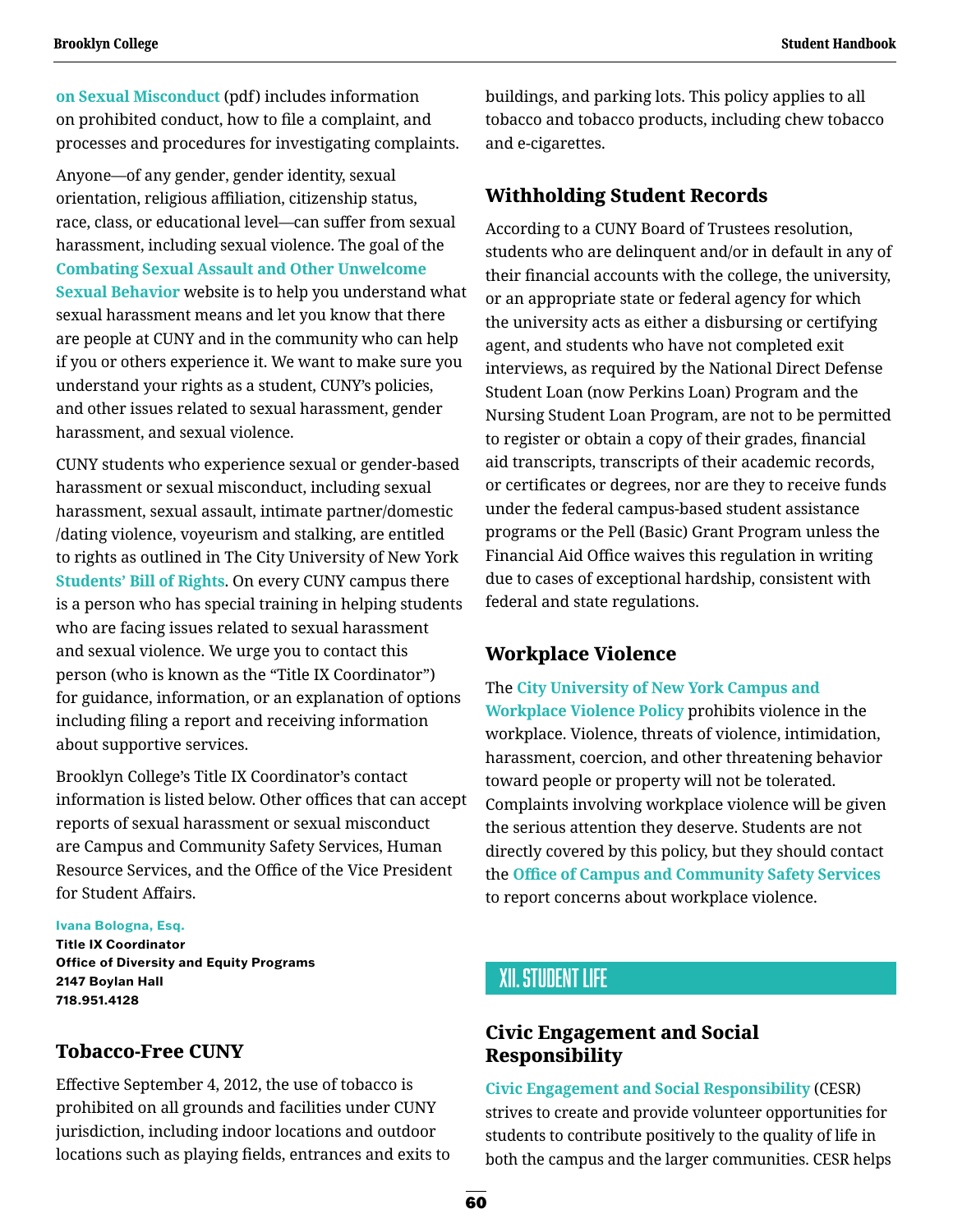students to become critical thinkers, and responsible and ethical leaders while recognizing the role they play as a member of a diverse community. Students may find out more information by going to the Student, Activities, Involvement, and Leadership (SAIL) Center, 302 Student Center, by completing the volunteer intake form online, **[e-mailing the office](mailto:civicengagement%40brooklyn.cuny.edu?subject=)**, or calling 718.951.5712.

# **Co-Curricular Transcript (CCT)**

There are many opportunities at Brooklyn College for students to engage in leadership and professional development activities, volunteerism, clubs and organizations, and athletics and recreation. The Brooklyn College **[Co-Curricular Transcript](http://www.brooklyn.cuny.edu/web/about/offices/studentaffairs/student-support-services/ce/cocurriculartranscript.php)** (CCT) is an official document provided by the Division of Student Affairs that students can use to document and track their participation in campus life. Students can create their CCT in the Bulldog Connection. The CCT complements their academic transcript, enhances their résumé, and helps to give them an edge when they pursue advanced degrees, internships, or employment. For more information, visit **[Student Activities, Involvement, and Leadership](http://www.brooklyn.cuny.edu/web/about/offices/studentaffairs/administrative-services/sail.php)** (SAIL), 302 Student Center.

### **Graduation Initiatives and Commencement Planning**

The **[Office of Graduation Initiatives and](http://www.brooklyn.cuny.edu/web/about/offices/studentaffairs/administrative-services/graduation.php)  [Commencement Planning](http://www.brooklyn.cuny.edu/web/about/offices/studentaffairs/administrative-services/graduation.php)**, 2153 Boylan Hall, ensures that graduating students complete the necessary steps for participation in the commencement ceremony, held once each year, in late May or early June. Because commencement is a ceremonial recognition of graduation, all candidates seeking to participate must successfully complete a degree audit through the Office of the Registrar to determine their eligibility. For additional information about commencement-related processes, you may review the necessary steps for participation in the ceremony on the **[Commencement](http://www.brooklyn.cuny.edu/web/about/offices/studentaffairs/administrative-services/graduation/commencement.php)  [website](http://www.brooklyn.cuny.edu/web/about/offices/studentaffairs/administrative-services/graduation/commencement.php)**. If, after reviewing the processes, you have any further questions, you may complete the online **[commencement contact form](http://www.brooklyn.cuny.edu/web/about/offices/studentaffairs/administrative-services/graduation/commencement/contact.php)**.

# **Judicial Affairs**

The **[Office of Judicial Affairs](http://www.brooklyn.cuny.edu/web/about/offices/studentaffairs/administrative-services/judicialaffairs.php)** works collaboratively with the campus community to guide students to act responsibly and educate them about the university's policies. The office is responsible for investigating and addressing complaints and concerns about student behavior. Note: Alleged Title IX or sexual misconduct violations will be investigated by the college's Title IX Coordinator. For more information, contact the office at 718.951.5352 or by **[e-mail](mailto:studentconduct%40brooklyn.cuny.edu?subject=)**.

#### i. How to Make a Report

Students, staff, or faculty who have a complaint or concern about a student should complete a **[Student](http://www.brooklyn.cuny.edu/web/off_dosa/181017_Student-Behavior-Form.pdf)  [Behavior Form](http://www.brooklyn.cuny.edu/web/off_dosa/181017_Student-Behavior-Form.pdf)** (pdf). Any questions regarding the submission of the Student Behavior Form should be sent via **[e-mail](mailto:studentconduct%40brooklyn.cuny.edu?subject=)**.

#### ii. Dean's Certification Forms

Dean's Certification Forms are used to check students' disciplinary record and are often required by colleges and prospective employers as part of their application process. These forms (often titled Dean's Certification, Credentials, or Disciplinary Clearance) are obtained from the college or employer to which you are applying.

In order to ensure timely completion of your form, it is strongly advised that you submit the request a minimum of 10 business days before you will need to have the certification ready. Send your request and forms to us via **[e-mail](mailto:studentaffairs%40brooklyn.cuny.edu?subject=)**. Completed forms will be sent out by e-mail. Dean's Certification Forms are not letters of good academic standing or letters of recommendation; they deal only with disciplinary issues.

### iii.Brooklyn College Behavioral Education and Support Team (BEST)

The Brooklyn College Behavioral Education and Support Team (BEST) seeks to promote a civil campus environment and support students who may be in distress. Our work includes communication, collaboration, education, and prevention with respect to behaviors of concern, while protecting the privacy and the rights of the individuals involved. Students, staff, and faculty can refer students to BEST who may be in distress or in need of additional support by completing a **[Student](http://www.brooklyn.cuny.edu/web/off_dosa/181017_Student-Behavior-Form.pdf)  [Behavior Form](http://www.brooklyn.cuny.edu/web/off_dosa/181017_Student-Behavior-Form.pdf)** (pdf). Reports on challenging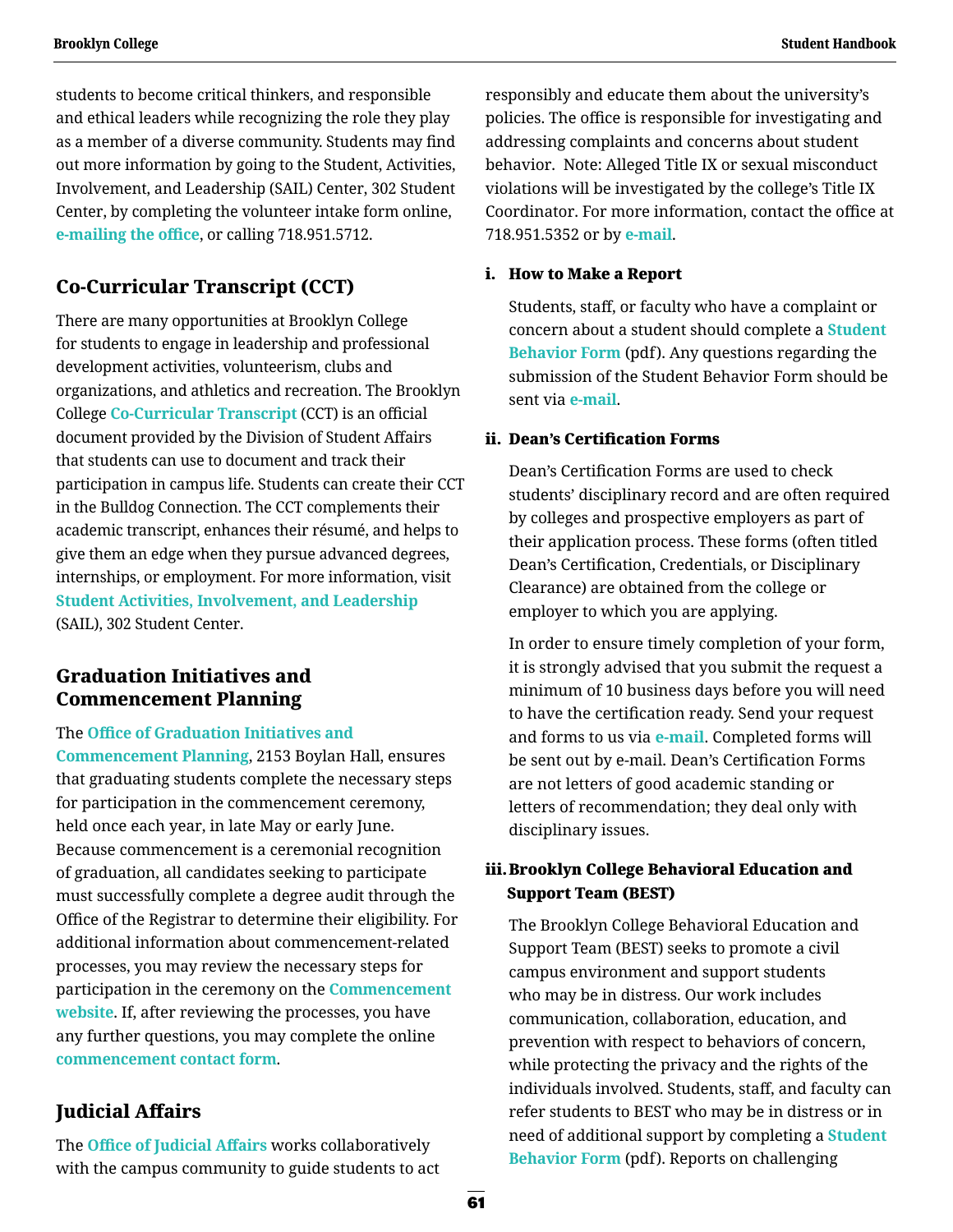student behavior may also be made by **[e-mail](mailto:discipline%40brooklyn.cuny.edu?subject=)** or by calling 718.951.5352.

### **Recreation, Intramurals, and Intercollegiate Athletics**

**[Recreational activities](http://www.brooklyn.cuny.edu/web/athletics.php)** are open to all undergraduate students with a current BC ID. Graduate students need to purchase a Recreation Pass each semester for \$18.60. Summer passes from June 1 until the first day of fall classes are \$10 for all students. Schedules for activities are made available at the beginning of each semester. The recreational facilities include a fitness center, swimming pool, basketball courts, racquetball courts, tennis courts, and running track. To use the facilities, students must present a valid Brooklyn College ID card in the Recreation Center, West Quad Center, 718.951.5366.

### i. Intercollegiate Athletics

The intercollegiate sports program offers a schedule of athletics competition in Division III of the National Collegiate Athletic Association (NCAA). All students are encouraged to take part in the program, which includes men's and women's basketball, cheerleading, cross country, soccer, swimming and diving, tennis, and volleyball, and women's softball. Students who are interested in joining a team should visit the Recreation Center, West Quad Center, 718.951.5366.

The mission of the intercollegiate athletics program is to enhance the educational experience by providing opportunities for students to achieve their athletic potential while representing Brooklyn College. The program fosters friendship and sportsmanship; winning and losing are important only as they support the process of learning. Brooklyn College strongly supports a policy of gender equity.

 Recognizing that the most important priority for student athletics is academic performance, the Athletics Division supports this goal by limiting the length of the season, number of contests, length of practices, and extent of travel. In accord with NCAA Division III regulations, Brooklyn College does not offer athletic scholarships. There are no revenueproducing sports, and admission to all games is free. Outstanding coaches, trainers, and physicians are assigned to all teams. Facilities and equipment are properly maintained for safety and cleanliness.

#### ii. Intramural Sports

Intramurals provide structured tournaments in a variety of sports for men's, women's, and coed teams. The program welcomes all students, staff members, and faculty, regardless of their athletic abilities. Information may be obtained in the Office of Recreation, Intramurals and Intercollegiate Athletics, 426 West Quad Center, 718.951.5366.

### **Student Activities, Involvement, and Leadership**

#### **[Student Activities, Involvement, and Leadership](http://www.brooklyn.cuny.edu/web/about/offices/studentaffairs/administrative-services/sail.php)**

(SAIL), 302 Student Center, recognizes the importance of supporting the activities of students and providing them with proper advisement, program development, and opportunities for personal and academic growth. The center continues to focus on these core values while looking toward offering new opportunities to provide programming, mentoring, and education.

#### i. Student Clubs and Organizations

A large part of the college experience takes place outside the classroom. Student clubs and organizations offer co-curricular opportunities that both guarantee new lifelong friendships and strengthen students' résumés. Brooklyn College has 120 chartered student clubs and organizations, representing such areas of interest as academic and professional, cultural and identity-based, governance, graduate students, Greek lettered, health and wellness, performing arts, political and social awareness, publications and media, special interest, spiritual and faith-based, sports and recreation, and volunteer and service. Student newspapers (*Vanguard* and *Nightcall*) are available in the lobbies of campus buildings.

During common hours (Tuesday, 12:15–2:15 p.m.) and Flexible Common Hours (Thursday, 12:15–2:15 p.m.), when classes are generally not in session, students may participate in various programs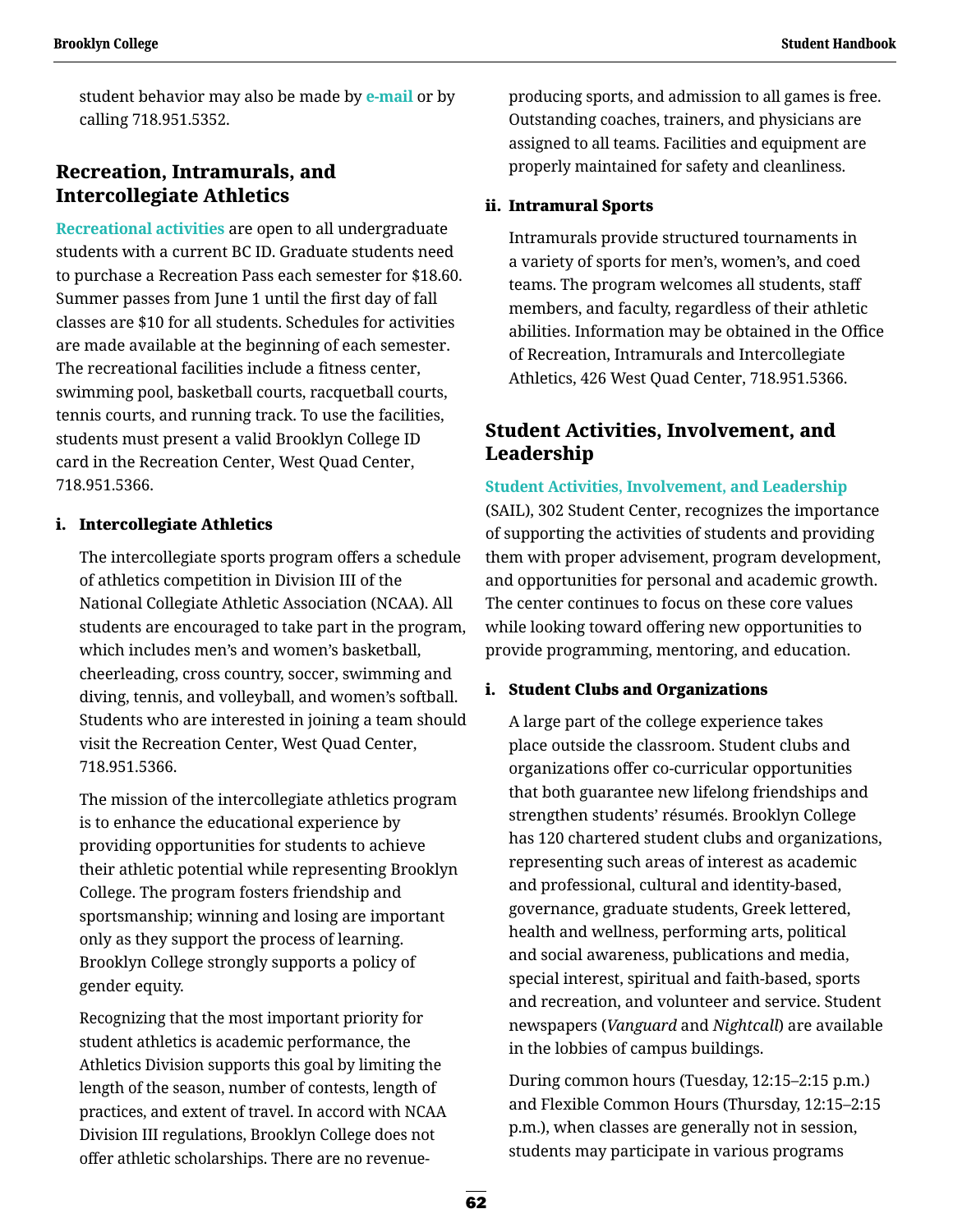and activities. Several common hours are usually scheduled each term for evening students. The dates, which change each term, are listed on the calendar on the **[Course Schedules and Bulletins](http://www.brooklyn.cuny.edu/web/about/administration/enrollment/registrar/bulletins.php)**  webpage. On common hour evenings, classes may meet for shorter periods than usual.

To find out more information and to learn about and/or join a student club/organization, visit the **[Bulldog Connection](https://cunybrooklyn.campuslabs.com/engage/)** or call 718.951.5712.

#### ii. Student Governance

Student governance at Brooklyn College includes both undergraduate and graduate students. The Undergraduate Student Government (USG) is located in 311 Student Center. The Graduate Student Organization (GSO) is located in 308–309 Student Center. Students contribute to their respective student government through the Student Activity Fee, which is charged each time they register. Qualified students may seek office during the annual election held in the spring. Student government meetings are open to all students. Through student government, students may serve on a variety of campus-wide committees including Faculty Council, Policy Council, and other governance bodies throughout the college.

#### iii.Central Depository

Central Depository is responsible for the receipt, distribution, and accounting of all student activity fees and revenues generated by the activities funded through those fees.

### **Student Diversity Initiatives**

The mission of Student Diversity Initiatives, 302 Student Center, is to enhance the environment of the college by offering diversity-related programs and services designed to foster unity and inclusivity among students. The office thrives as students expand their cross-cultural knowledge and understanding through cultural-based events and activities hosted and coordinated in collaboration with student clubs and organizations.

# XIII. Student Support Services

### **Black and Latino Male Initiative**

The Black and Latino Male Initiative (BLMI), 3309A James Hall, provides committed academic, socioemotional, and professional support while empowering students from underrepresented populations, including immigrants and first generation. Particular attention is paid to African, African American/Black, Caribbean, and Latino/ Hispanic men. Increasing the enrollment, retention, and graduation rates of the target population is central to BLMI's commitment.

From initial contact through commencement, the Black and Latino Male Initiative will provide students from underrepresented populations with the tools and resources to strive throughout their academic career. BLMI will be a recruitment tool to help increase the number of students from its target population at Brooklyn College. With the use of published best practices and research, BLMI will implement programs, develop relationships, and provide resources that will emphasize students' academic achievement, learning, persistence and development. Alumni of BLMI will be well-rounded individuals who become transformative leaders and adept self-advocates. For more information, call 718.951.5766, visit our **[Facebook page](https://www.facebook.com/bc.blmi/)**, or **[e-mail](mailto:blmi%40brooklyn.cuny.edu?subject=)**.

### **Center for Student Disability Services**

The **[Center for Student Disability Services](https://www.brooklyn.cuny.edu/web/about/offices/studentaffairs/student-support-services/disability.php)** (CSDS), 138 Roosevelt Hall, is committed to ensuring that students with disabilities enjoy an equal opportunity to participate in the classrooms, programs, and services that the college has to offer by facilitating the necessary accommodations. According to the Americans with Disabilities Act, no otherwise qualified person with a disability shall be denied a benefit or opportunity or be excluded from participation solely on the basis of that disability.

Services provided by the center include:

- Preadmission interviews
- Priority registration
- Accommodations
- A CUNY LEADS counselor who facilitates successful academic and career outcomes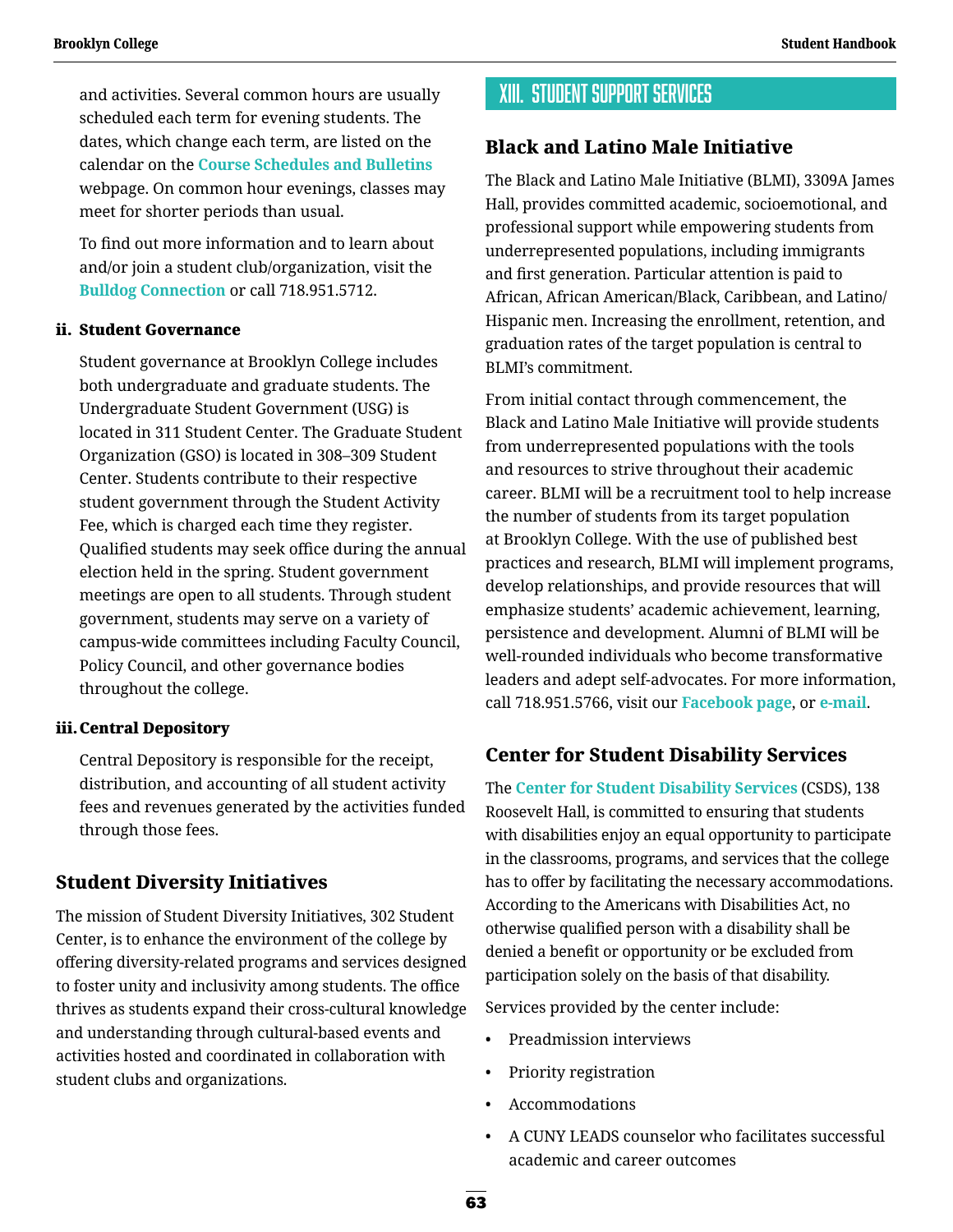- Collaborative Autism Spectrum Program support services
- Referrals to the most appropriate resources on campus
- Assistance in developing self-advocacy skills
- ADA Part-Time TAP Program
- Assistive technology
- New York State voter registration

#### i. Adaptive Software and Devices

The center offers adaptive equipment for studying, taking tests, tutoring, and other academic activities. A wide variety of equipment and software is available, including a Dragon dictate speechrecognition system, a scanner with screen-access software, a text-to-speech synthesizer, magnification systems, CCTV systems, 17-inch VGA display monitors, braille and large print keyboards, and a braille printer. Computers allow many documents to be accessible in alternative formats, such as braille print or vocalized text.

 **[Adaptive equipment and software](https://www.brooklyn.cuny.edu/web/about/offices/studentaffairs/student-support-services/disability/devices.php)** are available through the center's computer lab and its Mamie and Frank Goldstein Resource Center, 138 Roosevelt Hall. For more information, call 718.951.5538.

#### ii. Accommodations

It is the mission of the Center for Student Disability Services to ensure that students with disabilities have equal access to all campus facilities, curricula, and activities. The center's focuses on providing students with reasonable disability-related accommodations and the opportunity to maximize their academic success at Brooklyn College. The goal is to ensure an inclusive environment while maintaining and enhancing the college's academic excellence by providing students with disabilities the opportunity to achieve their highest possible academic potential.

The center serves as the primary program for ensuring the successful integration of students with disabilities into the college community. In order to receive disability related academic adjustments, a student must register with the CSDS and provide

documentation. Please note: Accommodations are not retroactive. Thus, students should register at the beginning of their first semester to receive the full benefit of the accommodation.

Together with the student, the CSDS will identify appropriate academic adjustments. The student is responsible for submitting the **[Verification of](http://www.brooklyn.cuny.edu/web/off_dosa/Center_for_Student_Disability_Services_Acc._Form.docx)  [Disabilities and Course Accommodations forms](http://www.brooklyn.cuny.edu/web/off_dosa/Center_for_Student_Disability_Services_Acc._Form.docx)**  (doc) to the faculty for their signature and for ensuring that the signed form is returned to the center. The exam accommodation procedure is available to students in the CSDS.

#### iii.Access-A-Ride Locations

Listed below are drop-off/pickup locations that can be used for Access-A-Ride. The college has established a permanent Access-A-Ride stop along with a covered shelter located on 2946 Bedford Avenue (by the Roosevelt Hall entrance).

- Roosevelt Hall (Bedford Avenue entrance)— Permanent Access-A-Ride Stop 2946 Bedford Avenue
- Bedford Avenue (Bedford Avenue center gate) 2900 Bedford Avenue
- Whitehead Hall (near bicycle rack) 2710 Campus Road
- Student Center 2705 Campus Road

For more information, call 718.951.5538 or **[e-mail](mailto:csds%40brooklyn.cuny.edu?subject=)**.

### **CUNY EDGE**

**[CUNY EDGE](http://www.brooklyn.cuny.edu/web/about/offices/studentaffairs/student-support-services/cuny-edge.php)** (Educate, Develop, Graduate, Empower) is a partnership between the New York City Human Resources Administration and the City University of New York. CUNY EDGE provides eligible students in pursuit of an undergraduate degree with a wide range of services, supplemental resources, and support needed to succeed in college and in their careers. Our mission is to help CUNY students who are receiving public assistance achieve academic excellence, graduate on time, and find employment by offering enhanced and structured academic support services. For more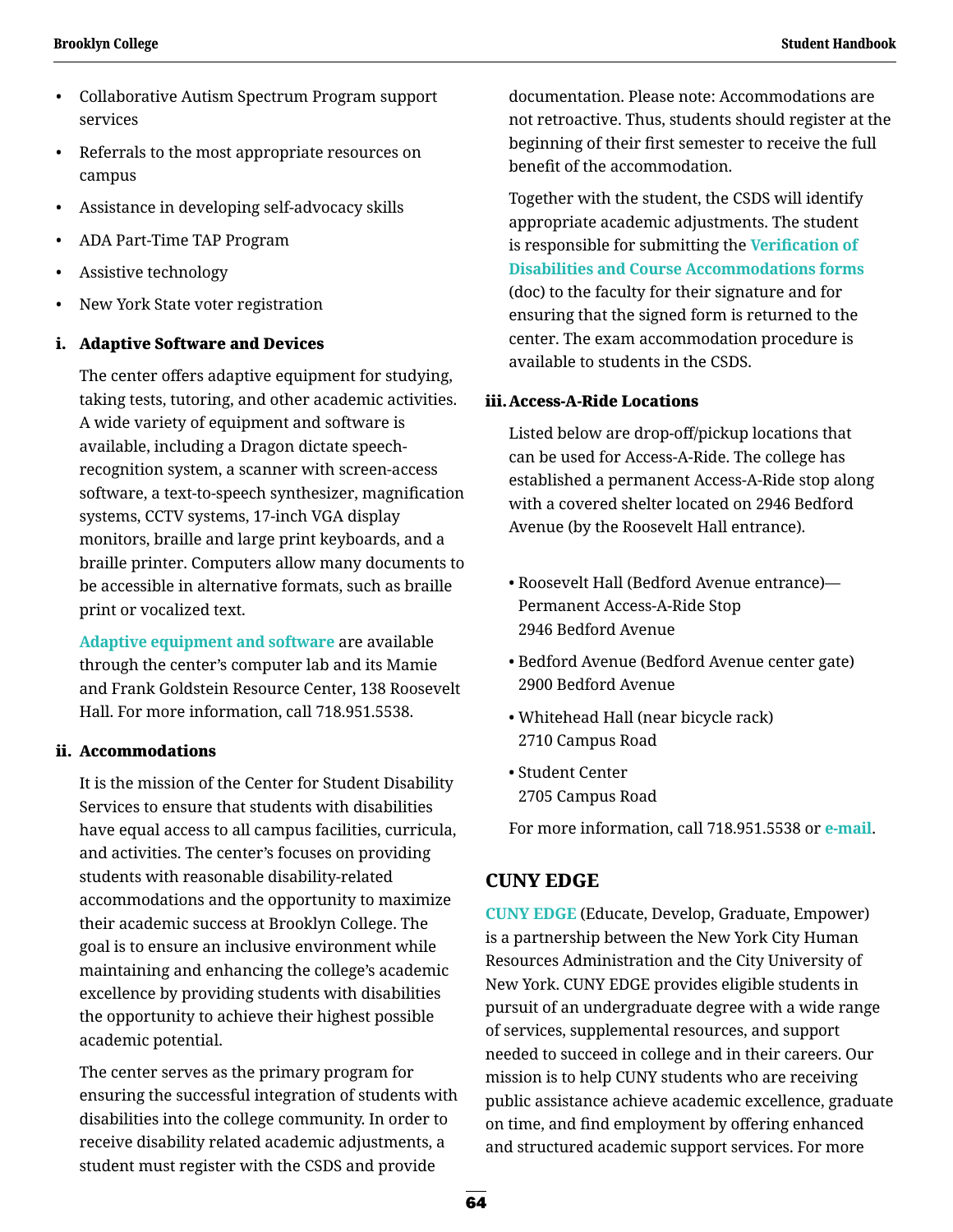information, visit 1163 Boylan Hall or call 718.951.5067.

### **Health Programs/Immunization Requirements Office**

The **[Health Programs/Immunization Requirements](http://www.brooklyn.cuny.edu/web/about/offices/studentaffairs/health-wellness/healthprograms.php)  [Office](http://www.brooklyn.cuny.edu/web/about/offices/studentaffairs/health-wellness/healthprograms.php)**, 0710 James Hall, is responsible for immunization processing, health fairs, seminars, blood drives, and inviting public health insurance providers to the campus.

### **Immigrant Student Success Office**

The mission of the Brooklyn College **[Immigrant Student](http://www.brooklyn.cuny.edu/web/about/offices/studentaffairs/student-support-services/isso.php)  [Success Office](http://www.brooklyn.cuny.edu/web/about/offices/studentaffairs/student-support-services/isso.php)** (ISSO), 117 Roosevelt Hall, is to recruit, enroll, and retain students, with an emphasis on new immigrants, such as students granted Deferred Action for Childhood Arrivals (DACA) who identify with the Development, Relief and Education for Alien Minors Act (DREAMERS), and first-generation students by providing the necessary academic and non-academic support to ensure graduation from Brooklyn College in a timely manner.

ISSO's mission is to provide mentoring in addition to creating a safe space, where all students from the Brooklyn College community are treated with respect and dignity, using an integrated/holistic network of resources to reach the desired goal of completing a college degree armed with the knowledge, skills, and abilities to obtain successful careers. For more information, call 718.951.5023, or send an **[e-mail](mailto:jperez%40brooklyn.cuny.edu?subject=)**.

### **International Student and Scholar Services**

The **[Office of International Student and Scholar](http://www.brooklyn.cuny.edu/web/about/offices/iss.php)  [Services](http://www.brooklyn.cuny.edu/web/about/offices/iss.php)** assists international students and scholars with visa and immigration processes and compliance, provides referrals to both on- and off-campus resources, and serves as an advocate for international students. In addition to assisting students, the office provides support to academic departments desiring to sponsor visiting faculty and researchers. The office aspires to provide high-quality service and support that will help the international student achieve academic and personal success and to promote a global classroom with the visiting scholars. From welcoming the student on campus to congratulating the student

at the commencement ceremony, staff members help support the international student experience at Brooklyn College. Students are encouraged to visit the office in person, 235 West Quad Center, on the **[website](http://www.brooklyn.cuny.edu/web/about/offices/iss.php)**, or on the office's **[Facebook page](https://www.facebook.com/CUNYBCISS)**.

### **LGBTQ Resource Center**

The **[LGBTQ \(Lesbian, Gay, Bisexual, Transgender,](http://www.brooklyn.cuny.edu/web/academics/centers/lgbtqcenter.php?utm_source=Website&utm_medium=LGBTQ&utm_campaign=LGBTQResourceCenter)  [Queer and/or Questioning\) Resource Center](http://www.brooklyn.cuny.edu/web/academics/centers/lgbtqcenter.php?utm_source=Website&utm_medium=LGBTQ&utm_campaign=LGBTQResourceCenter)**, 219 Student Center, is both a welcoming space and supportive network for LGBTQIA students, staff, and faculty. By fostering a culture of respect, advocacy, and empowerment, the center promotes an inclusive community where everyone is celebrated for who they are and has the opportunity to learn, work, and grow in a supportive environment. The center also provides students with access to computers and a printer. Visit the center's **[website](http://www.brooklyn.cuny.edu/web/academics/centers/lgbtqcenter.php?utm_source=Website&utm_medium=LGBTQ&utm_campaign=LGBTQResourceCenter)** or **[Facebook page](https://www.facebook.com/LGBTQCenter.BC/)** for current hours. For more information, call 718.951.5739 or **[e-mail](mailto:lgbtqcenter%40brooklyn.cuny.edu?subject=)**.

### **Magner Career Center**

The **[Magner Career Center](http://www.brooklyn.cuny.edu/web/academics/centers/magner.php?utm_source=Website&utm_medium=MagnerCenter&utm_campaign=MagnerCenterCareerRedirect)**, 1303 James Hall, assists students with a wide range of career needs such as résumé writing, interview preparation, choosing a career, learning how to network, and more. The center's career panels, company visit program, alumni mentor program, networking nights, and pre-law initiatives connect students with prestigious employers and successful alumni. The job/internship fair each semester and an online database give students access to thousands of full- and part-time jobs and internship opportunities. Start using the center's services in your first semester to be better prepared for your career after college. For more information, contact the Magner Career Center via **[e-mail](mailto:careernews%40brooklyn.cuny.edu?subject=)** or at 718.951.5696, visit the **[BC WebCentral portal](https://portal.brooklyn.edu/uPortal/f/welcome/normal/render.uP)** (career section), or stop by 1303 James Hall.

### **Peer Mentoring Program**

The **[Peer Mentoring Program](http://www.brooklyn.cuny.edu/web/about/offices/caass/fcy/peermentor.php)** enhances the experience of first-college-year and new transfer students by embedding successful students in first-college-year classes and by providing weekly networking and success workshops for new students in The Nation. Peer mentors attend a class with students in first year classes, connecting students to essential academic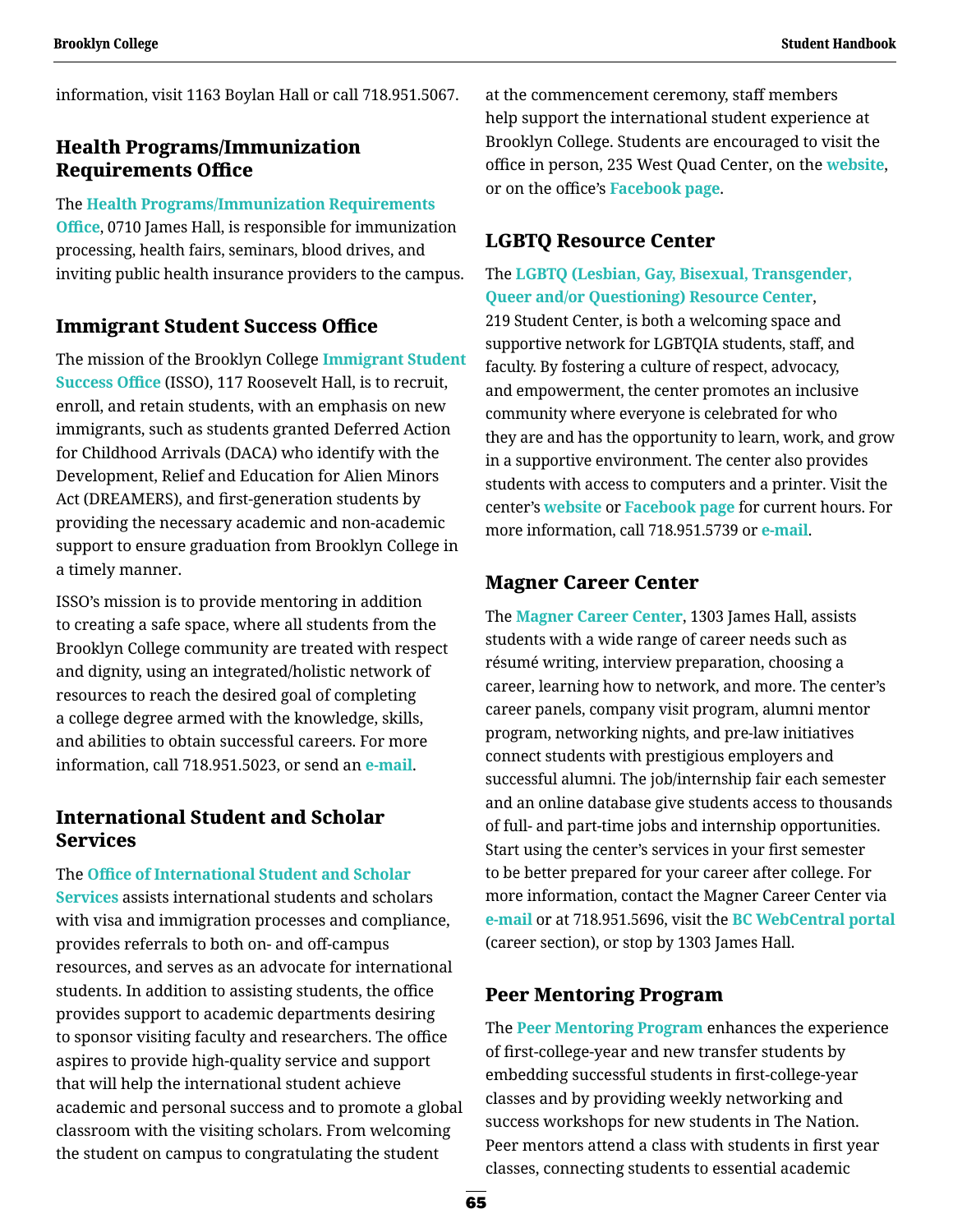and professional resources, assisting with campus navigation, and discussing topics relevant to the first-year experience. In addition, peer mentors hold academic and professional coaching sessions for all new students every Thursday, 12:30–2 p.m., at The Nation, 4141 Boylan Hall. For more information about The Nation, visit the Peer Mentoring office in 2211 Boylan Hall, call 718.951.5000, ext. 6642, or **[e-mail](mailto:peermentoring%40brooklyn.cuny.edu?subject=)**.

### **Personal Counseling**

**[Personal Counseling](http://www.brooklyn.cuny.edu/web/about/offices/studentaffairs/health-wellness/counseling.php)**, 0203 James Hall, assists with personal issues or problems, including stress, depression, anxiety, trauma, substance use, and emergencies. Workshops on stress management, time management, test anxiety, etc., are offered. All services are free and confidential. No information is released without consent of the student. For more information, call 718.951.5363 or **[e-mail](mailto:BCPersonalCounseling%40gmail.com?subject=)**.

### **SEEK Program**

The **[Percy Ellis Sutton Search for Education, Elevation](http://www.brooklyn.cuny.edu/web/about/administration/enrollment/seek.php)  [and Knowledge](http://www.brooklyn.cuny.edu/web/about/administration/enrollment/seek.php)** (SEEK) program of the City University of New York offers economically and educationally disadvantaged students opportunities for higher education. The program at Brooklyn College provides support through financial aid, academic support and instruction, workshops, and academic counseling.

The SEEK application is housed in the CUNY admissions application. Applicants should complete the special SEEK section of the CUNY admissions application. Prospective SEEK students must demonstrate both financial and educational eligibility as well as New York State residency. SEEK only accepts transfers from other Educational Opportunity Program. For additional program requirements and questions, please contact the Brooklyn College SEEK Program, 2208 Boylan Hall, 718.951.5738.

### **Student Ombuds Services**

The mission of **[Student Ombuds Services](http://www.brooklyn.cuny.edu/web/about/offices/studentaffairs/administrative-services/sos.php)** is to ensure that students are able to define and articulate their concerns or issues and are referred to the appropriate contact persons on campus to help them arrive at a solution in an effective and timely manner. Student Ombuds Services will act as a source of information on university rules, regulations, policies, and procedures, and will provide guidance in utilizing these resources as appropriate. For more information, **[e-mail](mailto:Studentaffairs%40brooklyn.cuny.edu?subject=)** or call 718.951.5352.

The **[Social Services/Case Manager](http://www.brooklyn.cuny.edu/web/about/offices/studentaffairs/student-support-services/social-services.php)** helps students navigate and access a variety of needed resources, including emergency housing, food supplementation, health insurance, and to programs that address domestic violence, substance abuse, and other social concerns. All social services are specific to the student and respectful of confidentiality.

### **TransferNation**

TransferNation is a peer mentoring program for firstsemester transfer students. TransferNation students are connected to a peer mentor and receive weekly newsletter about campus events and resources. Transfer students can also attend The Nation, a 12-week series of academic and professional coaching sessions led by peer mentors and designed to support students in successfully navigating Brooklyn College. The Nation meets every Thursday, 12:30–2 p.m. For more information, call 718.951.5000, ext. 6642 or **[e-mail](mailto:peermentoring%40brooklyn.cuny.edu?subject=)**.

### **Veteran and Military Programs**

The **[Veteran and Military Programs Office](https://www.brooklyn.cuny.edu/web/about/offices/studentaffairs/student-support-services/veterans.php)**, 1407 James Hall, is ready to assist America's veterans and military personnel, and their dependents and survivors, in obtaining all federal and state educational benefits and entitlements earned by serving in the United States military, and to provide guidance and support services that will aid in their transition to academic and civilian life.

The office supports, empowers, and encourages all student veterans, service members, and their dependents and survivors through services and programs designed to:

- ensure all educational benefits, as well as other entitlements, are received;
- assist in the transition from service to active contributing members of the campus community; and